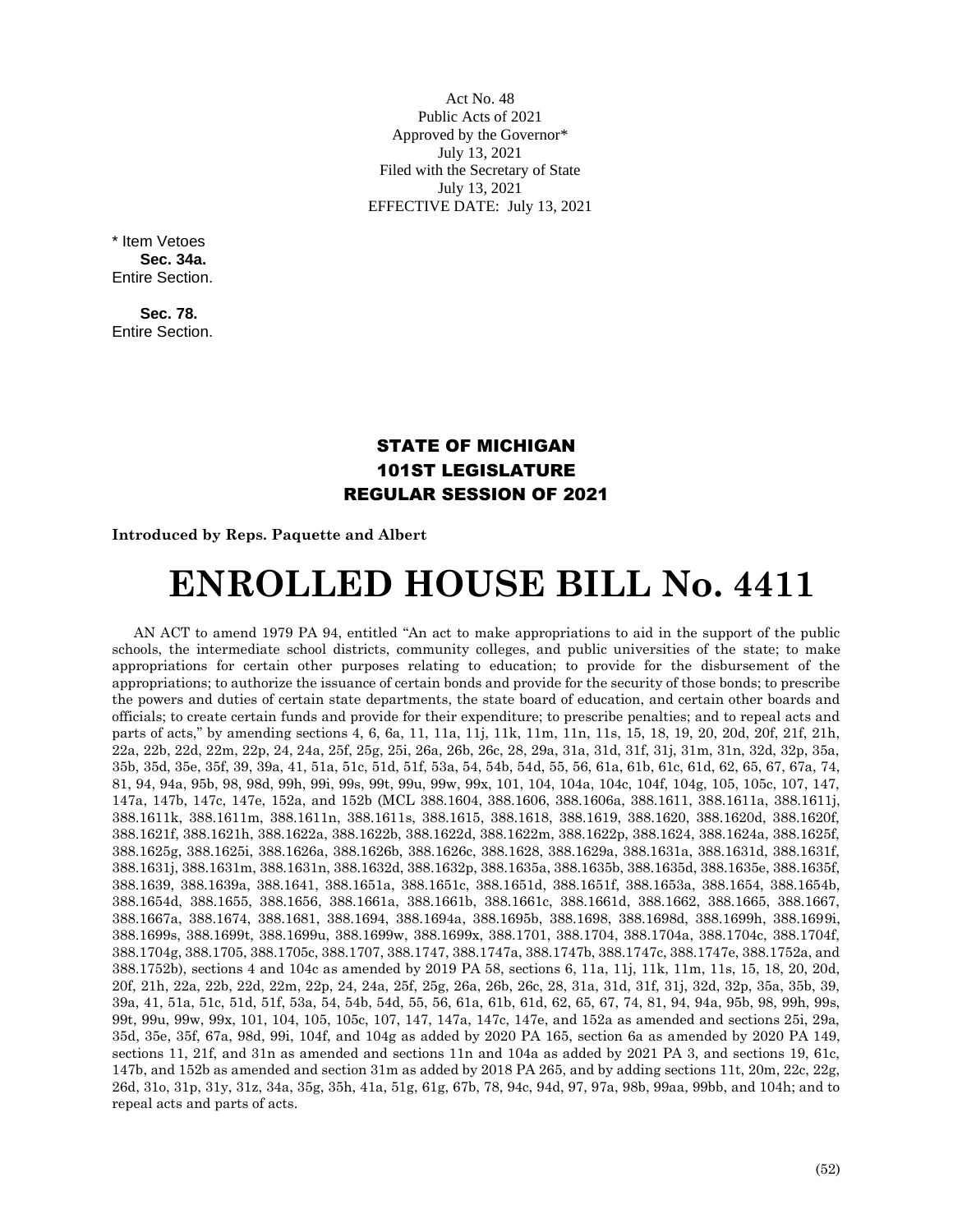## *The People of the State of Michigan enact:*

Sec. 4. (1) "Elementary pupil" means a pupil in membership in grades K to 8 in a district not maintaining classes above grade 8 or in grades K to 6 in a district maintaining classes above grade 8 or a child enrolled and in regular attendance in a publicly funded prekindergarten setting.

(2) "Extended school year" means an educational program conducted by a district in which pupils must be enrolled but not necessarily in attendance on the pupil membership count day in an extended year program. The mandatory clock hours must be completed by each pupil not more than 365 calendar days after the pupil's first day of classes for the school year prescribed. The department shall prescribe pupil, personnel, and other reporting requirements for the educational program.

(3) "Fiscal year" means the state fiscal year that commences October 1 and continues through September 30.

(4) "High school equivalency certificate" means a certificate granted for the successful completion of a high school equivalency test.

(5) "High school equivalency test" means the G.E.D. test developed by the GED Testing Service, the HISET exam developed by Educational Testing Service (ETS), or another comparable test approved by the department of labor and economic opportunity.

(6) "High school equivalency test preparation program" means a program that has high school level courses in English language arts, social studies, science, and mathematics and that prepares an individual to successfully complete a high school equivalency test.

(7) "High school pupil" means a pupil in membership in grades 7 to 12, except in a district not maintaining grades above grade 8.

Sec. 6. (1) "Center program" means a program operated by a district or by an intermediate district for special education pupils from several districts in programs for pupils with autism spectrum disorder, pupils with severe cognitive impairment, pupils with moderate cognitive impairment, pupils with severe multiple impairments, pupils with hearing impairment, pupils with visual impairment, and pupils with physical impairment or other health impairment. Programs for pupils with emotional impairment housed in buildings that do not serve regular education pupils also qualify. Unless otherwise approved by the department, a center program either serves all constituent districts within an intermediate district or serves several districts with less than 50% of the pupils residing in the operating district. In addition, special education center program pupils placed part-time in noncenter programs to comply with the least restrictive environment provisions of section 1412 of the individuals with disabilities education act, 20 USC 1412, may be considered center program pupils for pupil accounting purposes for the time scheduled in either a center program or a noncenter program.

(2) "District and high school graduation rate" means the annual completion and pupil dropout rate that is calculated by the center pursuant to nationally recognized standards.

(3) "District and high school graduation report" means a report of the number of pupils, excluding adult education participants, in the district for the immediately preceding school year, adjusted for those pupils who have transferred into or out of the district or high school, who leave high school with a diploma or other credential of equal status.

(4) "Membership", except as otherwise provided in this subsection or this article, means for a district, a public school academy, or an intermediate district the sum of the product of .90 times the number of full-time equated pupils in grades K to 12 actually enrolled and in regular daily attendance in the district, public school academy, or intermediate district on the pupil membership count day for the current school year, plus the product of .10 times the final audited count from the supplemental count day of full-time equated pupils in grades K to 12 actually enrolled and in regular daily attendance in the district, public school academy, or intermediate district for the immediately preceding school year. A district's, public school academy's, or intermediate district's membership is adjusted as provided under section 25e for pupils who enroll after the pupil membership count day in a strict discipline academy operating under sections 1311b to 1311m of the revised school code, MCL 380.1311b to 380.1311m. For 2021-2022 only, membership means for a district, a public school academy, or an intermediate district, the sum of the product of .90 times the number of full-time equated pupils in grades K to 12 actually enrolled and in regular daily attendance in the district, public school academy, or intermediate district on the pupil membership count day for the current school year and the product of .10 times the final audited count of the number of full-time equated pupils engaged in pandemic learning for spring 2021, or, for a public school academy that operates as a cyber school, as that term is defined in section 551 of the revised school code, MCL 380.551, the final audited count from the supplemental count day of full-time equated pupils in grades K to 12 actually enrolled and in regular daily attendance in the public school academy for the immediately preceding school year. All pupil counts used in this subsection are as determined by the department and calculated by adding the number of pupils registered for attendance plus pupils received by transfer and minus pupils lost as defined by rules promulgated by the superintendent, and as corrected by a subsequent department audit. The amount of the foundation allowance for a pupil in membership is determined under section 20. In making the calculation of membership, all of the following, as applicable, apply to determining the membership of a district, a public school academy, or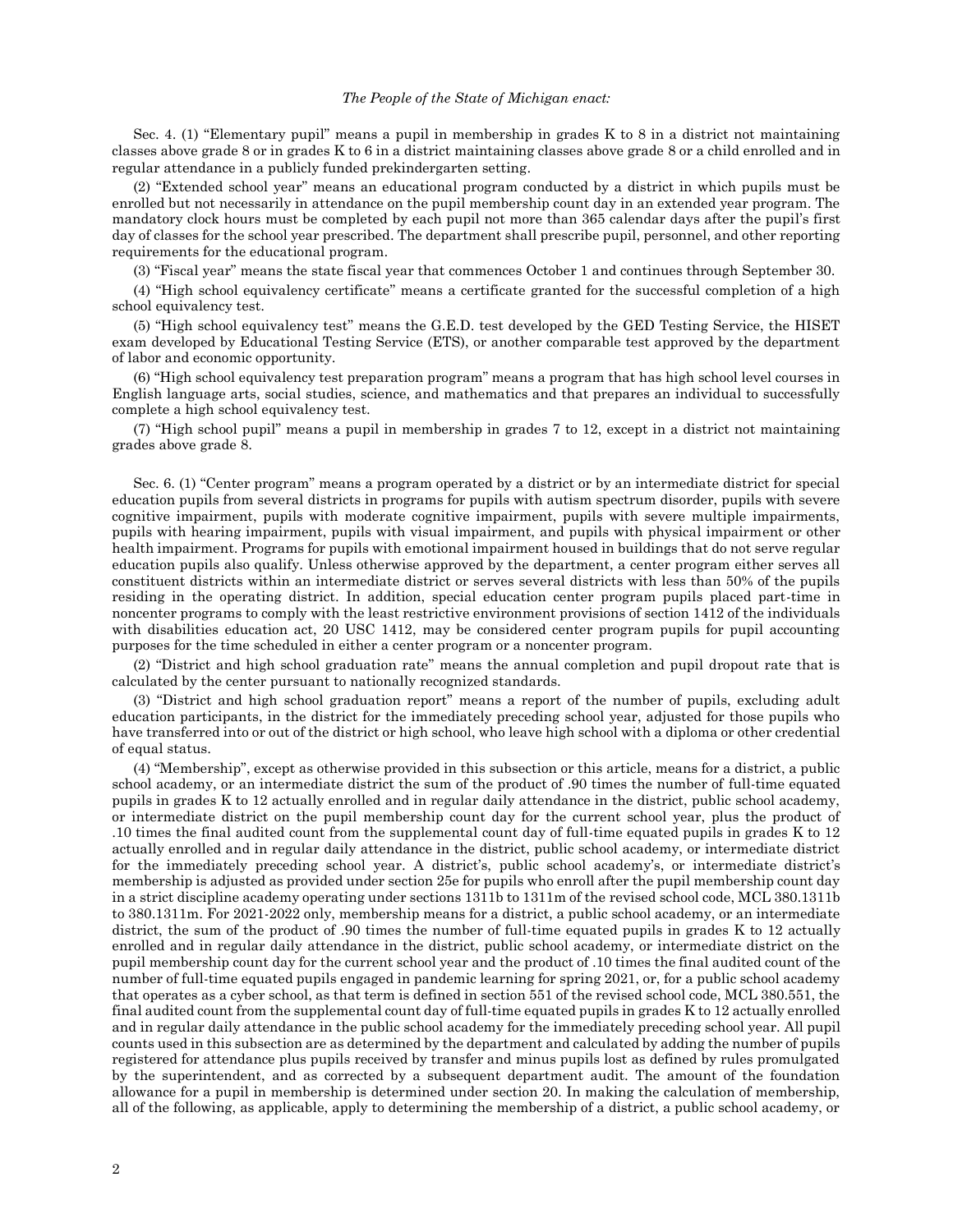an intermediate district:

(a) Except as otherwise provided in this subsection, and pursuant to subsection (6), a pupil is counted in membership in the pupil's educating district or districts. An individual pupil must not be counted for more than a total of 1.0 full-time equated membership.

(b) If a pupil is educated in a district other than the pupil's district of residence, if the pupil is not being educated as part of a cooperative education program, if the pupil's district of residence does not give the educating district its approval to count the pupil in membership in the educating district, and if the pupil is not covered by an exception specified in subsection (6) to the requirement that the educating district must have the approval of the pupil's district of residence to count the pupil in membership, the pupil is not counted in membership in any district.

(c) A special education pupil educated by the intermediate district is counted in membership in the intermediate district.

(d) A pupil placed by a court or state agency in an on-grounds program of a juvenile detention facility, a child caring institution, or a mental health institution, or a pupil funded under section 53a, is counted in membership in the district or intermediate district approved by the department to operate the program.

(e) A pupil enrolled in the Michigan Schools for the Deaf and Blind is counted in membership in the pupil's intermediate district of residence.

(f) A pupil enrolled in a career and technical education program supported by a millage levied over an area larger than a single district or in an area vocational-technical education program established under section 690 of the revised school code, MCL 380.690, is counted in membership only in the pupil's district of residence.

(g) A pupil enrolled in a public school academy is counted in membership in the public school academy.

(h) For the purposes of this section and section 6a, for a cyber school, as that term is defined in section 551 of the revised school code, MCL 380.551, that is in compliance with section 553a of the revised school code, MCL 380.553a, a pupil's participation in the cyber school's educational program is considered regular daily attendance, and for a district or public school academy, a pupil's participation in a virtual course as that term is defined in section 21f is considered regular daily attendance. For the purposes of this subdivision, for a pupil enrolled in a cyber school and utilizing sequential learning, participation means that term as defined in the pupil accounting manual, section 5-O-D: requirements for counting pupils in membership-subsection 10.

(i) For a new district or public school academy beginning its operation after December 31, 1994, membership for the first 2 full or partial fiscal years of operation is determined as follows:

(*i*) If operations begin before the pupil membership count day for the fiscal year, membership is the average number of full-time equated pupils in grades K to 12 actually enrolled and in regular daily attendance on the pupil membership count day for the current school year and on the supplemental count day for the current school year, as determined by the department and calculated by adding the number of pupils registered for attendance on the pupil membership count day plus pupils received by transfer and minus pupils lost as defined by rules promulgated by the superintendent, and as corrected by a subsequent department audit, plus the final audited count from the supplemental count day for the current school year, and dividing that sum by 2.

(*ii*) If operations begin after the pupil membership count day for the fiscal year and not later than the supplemental count day for the fiscal year, membership is the final audited count of the number of full-time equated pupils in grades K to 12 actually enrolled and in regular daily attendance on the supplemental count day for the current school year.

(j) If a district is the authorizing body for a public school academy, then, in the first school year in which pupils are counted in membership on the pupil membership count day in the public school academy, the determination of the district's membership excludes from the district's pupil count for the immediately preceding supplemental count day any pupils who are counted in the public school academy on that first pupil membership count day who were also counted in the district on the immediately preceding supplemental count day.

(k) For an extended school year program approved by the superintendent, a pupil enrolled, but not scheduled to be in regular daily attendance, on a pupil membership count day, is counted in membership.

(*l*) To be counted in membership, a pupil must meet the minimum age requirement to be eligible to attend school under section 1147 of the revised school code, MCL 380.1147, or must be enrolled under subsection (3) of that section, and must be less than 20 years of age on September 1 of the school year except as follows:

(*i*) A special education pupil who is enrolled and receiving instruction in a special education program or service approved by the department, who does not have a high school diploma, and who is less than 26 years of age as of September 1 of the current school year is counted in membership.

(*ii*) A pupil who is determined by the department to meet all of the following may be counted in membership:

(A) Is enrolled in a public school academy or an alternative education high school diploma program, that is primarily focused on educating pupils with extreme barriers to education, such as being homeless as that term is defined under 42 USC 11302.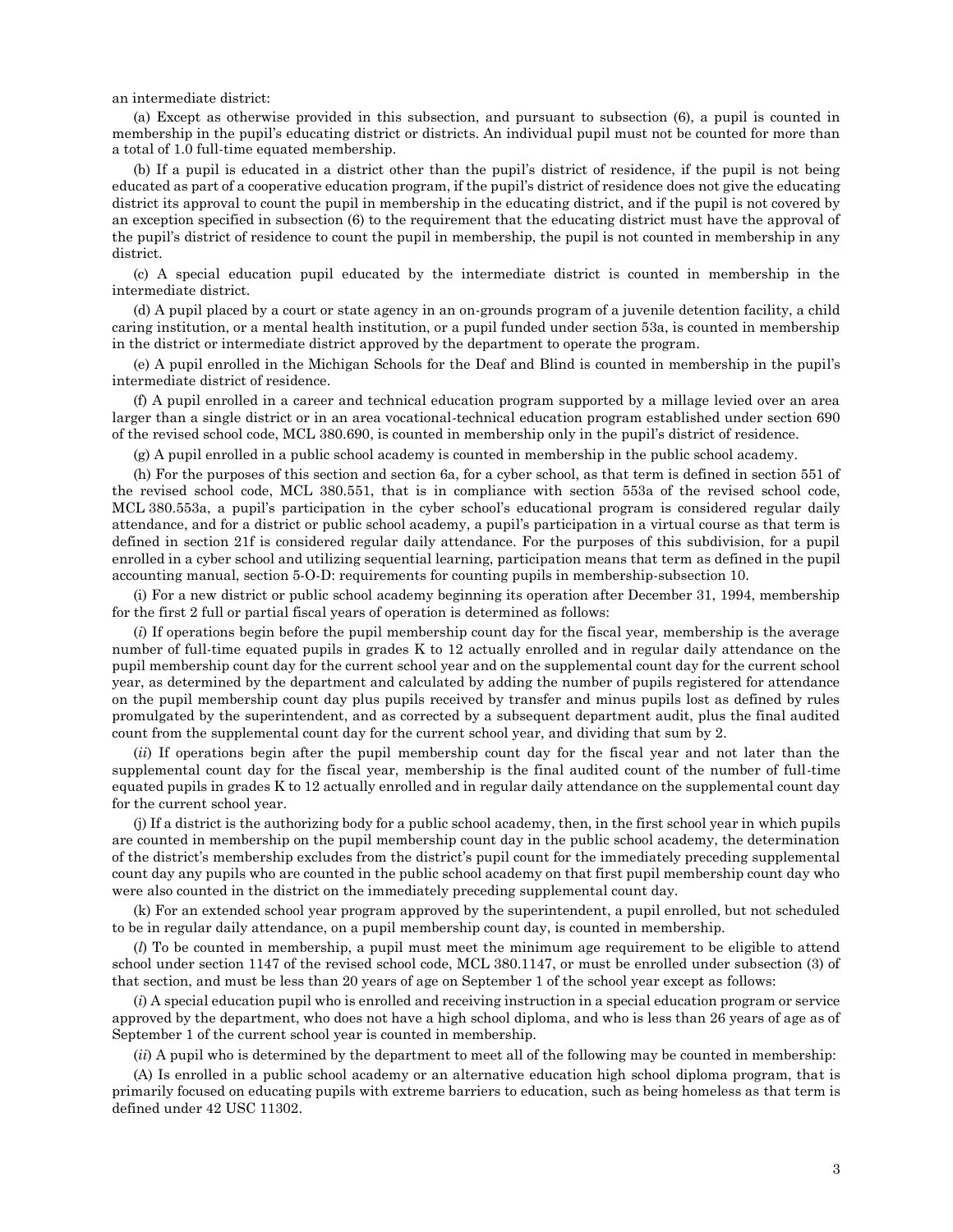(B) Had dropped out of school.

(C) Is less than 22 years of age as of September 1 of the current school year.

(*iii*) If a child does not meet the minimum age requirement to be eligible to attend school for that school year under section 1147 of the revised school code, MCL 380.1147, but will be 5 years of age not later than December 1 of that school year, the district may count the child in membership for that school year if the parent or legal guardian has notified the district in writing that he or she intends to enroll the child in kindergarten for that school year.

(m) An individual who has achieved a high school diploma is not counted in membership. An individual who has achieved a high school equivalency certificate is not counted in membership unless the individual is a student with a disability as that term is defined in R 340.1702 of the Michigan Administrative Code. An individual participating in a job training program funded under former section 107a or a jobs program funded under former section 107b, administered by the department of labor and economic opportunity, or participating in any successor of either of those 2 programs, is not counted in membership.

(n) If a pupil counted in membership in a public school academy is also educated by a district or intermediate district as part of a cooperative education program, the pupil is counted in membership only in the public school academy unless a written agreement signed by all parties designates the party or parties in which the pupil is counted in membership, and the instructional time scheduled for the pupil in the district or intermediate district is included in the full-time equated membership determination under subdivision (q) and section 101. However, for pupils receiving instruction in both a public school academy and in a district or intermediate district but not as a part of a cooperative education program, the following apply:

(*i*) If the public school academy provides instruction for at least 1/2 of the class hours required under section 101, the public school academy receives as its prorated share of the full-time equated membership for each of those pupils an amount equal to 1 times the product of the hours of instruction the public school academy provides divided by the number of hours required under section 101 for full-time equivalency, and the remainder of the full-time membership for each of those pupils is allocated to the district or intermediate district providing the remainder of the hours of instruction.

(*ii*) If the public school academy provides instruction for less than 1/2 of the class hours required under section 101, the district or intermediate district providing the remainder of the hours of instruction receives as its prorated share of the full-time equated membership for each of those pupils an amount equal to 1 times the product of the hours of instruction the district or intermediate district provides divided by the number of hours required under section 101 for full-time equivalency, and the remainder of the full-time membership for each of those pupils is allocated to the public school academy.

(o) An individual less than 16 years of age as of September 1 of the current school year who is being educated in an alternative education program is not counted in membership if there are also adult education participants being educated in the same program or classroom.

(p) The department shall give a uniform interpretation of full-time and part-time memberships.

(q) The number of class hours used to calculate full-time equated memberships must be consistent with section 101. In determining full-time equated memberships for pupils who are enrolled in a postsecondary institution or for pupils engaged in an internship or work experience under section 1279h of the revised school code, MCL 380.1279h, a pupil is not considered to be less than a full-time equated pupil solely because of the effect of his or her postsecondary enrollment or engagement in the internship or work experience, including necessary travel time, on the number of class hours provided by the district to the pupil.

(r) Full-time equated memberships for pupils in kindergarten are determined by dividing the number of instructional hours scheduled and provided per year per kindergarten pupil by the same number used for determining full-time equated memberships for pupils in grades 1 to 12. However, to the extent allowable under federal law, for a district or public school academy that provides evidence satisfactory to the department that it used federal title I money in the 2 immediately preceding school fiscal years to fund full-time kindergarten, fulltime equated memberships for pupils in kindergarten are determined by dividing the number of class hours scheduled and provided per year per kindergarten pupil by a number equal to 1/2 the number used for determining full-time equated memberships for pupils in grades 1 to 12. The change in the counting of full-time equated memberships for pupils in kindergarten that took effect for 2012-2013 is not a mandate.

(s) For a district or a public school academy that has pupils enrolled in a grade level that was not offered by the district or public school academy in the immediately preceding school year, the number of pupils enrolled in that grade level to be counted in membership is the average of the number of those pupils enrolled and in regular daily attendance on the pupil membership count day and the supplemental count day of the current school year. Membership is calculated by adding the number of pupils registered for attendance in that grade level on the pupil membership count day plus pupils received by transfer and minus pupils lost as defined by rules promulgated by the superintendent, and as corrected by subsequent department audit, plus the final audited count from the supplemental count day for the current school year, and dividing that sum by 2.

(t) A pupil enrolled in a cooperative education program may be counted in membership in the pupil's district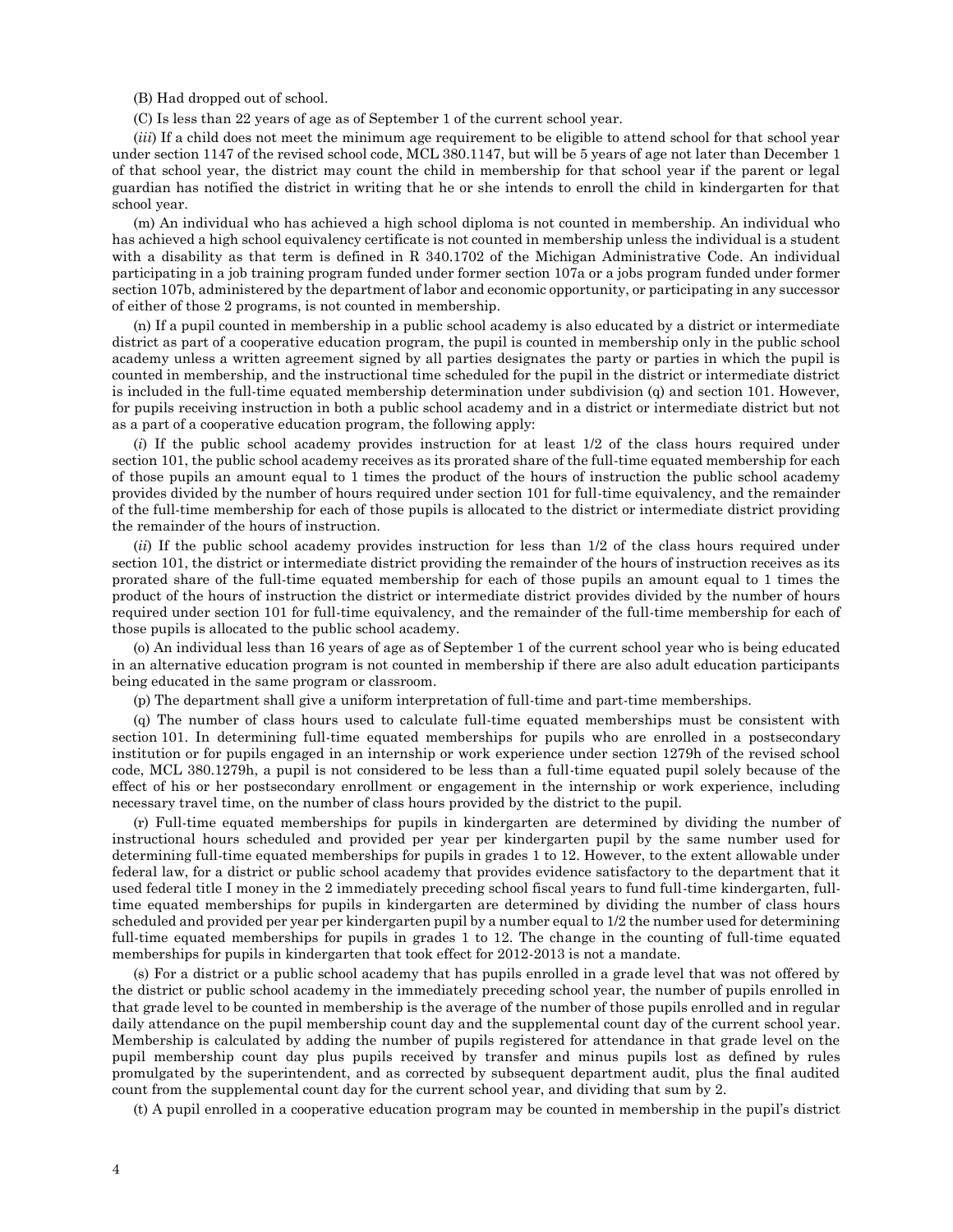of residence with the written approval of all parties to the cooperative agreement.

(u) If, as a result of a disciplinary action, a district determines through the district's alternative or disciplinary education program that the best instructional placement for a pupil is in the pupil's home or otherwise apart from the general school population, if that placement is authorized in writing by the district superintendent and district alternative or disciplinary education supervisor, and if the district provides appropriate instruction as described in this subdivision to the pupil at the pupil's home or otherwise apart from the general school population, the district may count the pupil in membership on a pro rata basis, with the proration based on the number of hours of instruction the district actually provides to the pupil divided by the number of hours required under section 101 for full-time equivalency. For the purposes of this subdivision, a district is considered to be providing appropriate instruction if all of the following are met:

(*i*) The district provides at least 2 nonconsecutive hours of instruction per week to the pupil at the pupil's home or otherwise apart from the general school population under the supervision of a certificated teacher.

(*ii*) The district provides instructional materials, resources, and supplies that are comparable to those otherwise provided in the district's alternative education program.

(*iii*) Course content is comparable to that in the district's alternative education program.

(*iv*) Credit earned is awarded to the pupil and placed on the pupil's transcript.

(v) If a pupil was enrolled in a public school academy on the pupil membership count day, if the public school academy's contract with its authorizing body is revoked or the public school academy otherwise ceases to operate, and if the pupil enrolls in a district within 45 days after the pupil membership count day, the department shall adjust the district's pupil count for the pupil membership count day to include the pupil in the count.

(w) For a public school academy that has been in operation for at least 2 years and that suspended operations for at least 1 semester and is resuming operations, membership is the sum of the product of .90 times the number of full-time equated pupils in grades K to 12 actually enrolled and in regular daily attendance on the first pupil membership count day or supplemental count day, whichever is first, occurring after operations resume, plus the product of .10 times the final audited count from the most recent pupil membership count day or supplemental count day that occurred before suspending operations, as determined by the superintendent.

(x) If a district's membership for a particular fiscal year, as otherwise calculated under this subsection, would be less than 1,550 pupils, the district has 4.5 or fewer pupils per square mile, as determined by the department, and the district does not receive funding under section 22d(2), the district's membership is considered to be the membership figure calculated under this subdivision. If a district educates and counts in its membership pupils in grades 9 to 12 who reside in a contiguous district that does not operate grades 9 to 12 and if 1 or both of the affected districts request the department to use the determination allowed under this sentence, the department shall include the square mileage of both districts in determining the number of pupils per square mile for each of the districts for the purposes of this subdivision. If a district has established a community engagement advisory committee in partnership with the department of treasury, is required to submit a deficit elimination plan or an enhanced deficit elimination plan under section 1220 of the revised school code, MCL 380.1220, and is located in a city with a population between 9,000 and 11,000, as determined by the department, that is in a county with a population between 150,000 and 160,000, as determined by the department, the district's membership is considered to be the membership figure calculated under this subdivision. The membership figure calculated under this subdivision is the greater of the following:

(*i*) The average of the district's membership for the 3-fiscal-year period ending with that fiscal year, calculated by adding the district's actual membership for each of those 3 fiscal years, as otherwise calculated under this subsection, and dividing the sum of those 3 membership figures by 3.

(*ii*) The district's actual membership for that fiscal year as otherwise calculated under this subsection.

(y) Full-time equated memberships for special education pupils who are not enrolled in kindergarten but are enrolled in a classroom program under R 340.1754 of the Michigan Administrative Code are determined by dividing the number of class hours scheduled and provided per year by 450. Full-time equated memberships for special education pupils who are not enrolled in kindergarten but are receiving early childhood special education services under R 340.1755 or R 340.1862 of the Michigan Administrative Code are determined by dividing the number of hours of service scheduled and provided per year per pupil by 180.

(z) A pupil of a district that begins its school year after Labor Day who is enrolled in an intermediate district program that begins before Labor Day is not considered to be less than a full-time pupil solely due to instructional time scheduled but not attended by the pupil before Labor Day.

(aa) For the first year in which a pupil is counted in membership on the pupil membership count day in a middle college program, the membership is the average of the full-time equated membership on the pupil membership count day and on the supplemental count day for the current school year, as determined by the department. If a pupil described in this subdivision was counted in membership by the operating district on the immediately preceding supplemental count day, the pupil is excluded from the district's immediately preceding supplemental count for the purposes of determining the district's membership.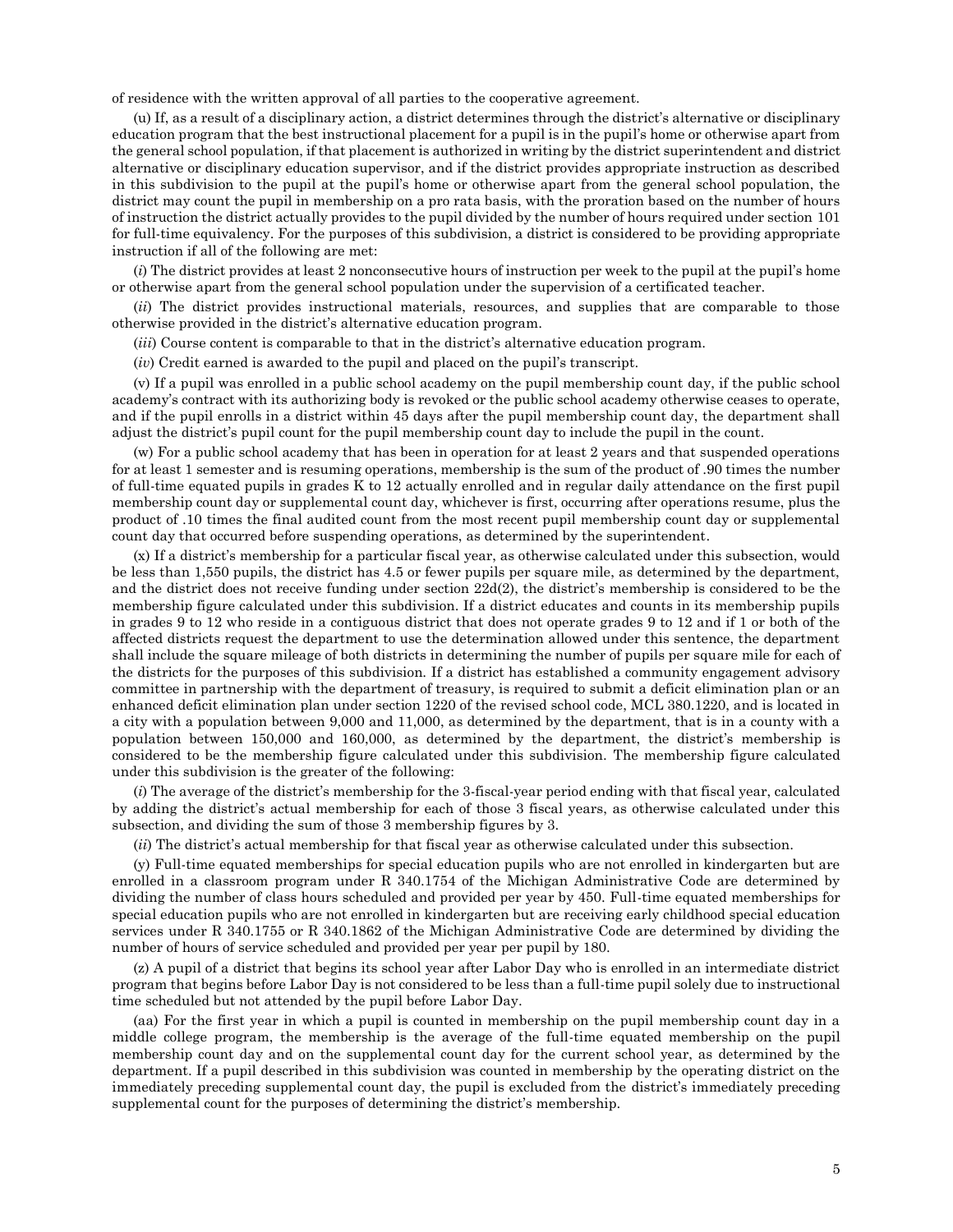(bb) A district or public school academy that educates a pupil who attends a United States Olympic Education Center may count the pupil in membership regardless of whether or not the pupil is a resident of this state.

(cc) A pupil enrolled in a district other than the pupil's district of residence under section 1148(2) of the revised school code, MCL 380.1148, is counted in the educating district.

(dd) For a pupil enrolled in a dropout recovery program that meets the requirements of section 23a, the pupil is counted as 1/12 of a full-time equated membership for each month that the district operating the program reports that the pupil was enrolled in the program and was in full attendance. However, if the special membership counting provisions under this subdivision and the operation of the other membership counting provisions under this subsection result in a pupil being counted as more than 1.0 FTE in a fiscal year, the payment made for the pupil under sections 22a and 22b must not be based on more than 1.0 FTE for that pupil, and any portion of an FTE for that pupil that exceeds 1.0 is instead paid under section 25g. The district operating the program shall report to the center the number of pupils who were enrolled in the program and were in full attendance for a month not later than 30 days after the end of the month. A district shall not report a pupil as being in full attendance for a month unless both of the following are met:

(*i*) A personalized learning plan is in place on or before the first school day of the month for the first month the pupil participates in the program.

(*ii*) The pupil meets the district's definition under section 23a of satisfactory monthly progress for that month or, if the pupil does not meet that definition of satisfactory monthly progress for that month, the pupil did meet that definition of satisfactory monthly progress in the immediately preceding month and appropriate interventions are implemented within 10 school days after it is determined that the pupil does not meet that definition of satisfactory monthly progress.

(ee) A pupil participating in a virtual course under section 21f is counted in membership in the district enrolling the pupil.

(ff) If a public school academy that is not in its first or second year of operation closes at the end of a school year and does not reopen for the next school year, the department shall adjust the membership count of the district or other public school academy in which a former pupil of the closed public school academy enrolls and is in regular daily attendance for the next school year to ensure that the district or other public school academy receives the same amount of membership aid for the pupil as if the pupil were counted in the district or other public school academy on the supplemental count day of the preceding school year.

(gg) If a special education pupil is expelled under section 1311 or 1311a of the revised school code, MCL 380.1311 and 380.1311a, and is not in attendance on the pupil membership count day because of the expulsion, and if the pupil remains enrolled in the district and resumes regular daily attendance during that school year, the district's membership is adjusted to count the pupil in membership as if he or she had been in attendance on the pupil membership count day.

(hh) A pupil enrolled in a community district is counted in membership in the community district.

(ii) A part-time pupil enrolled in a nonpublic school in grades K to 12 in accordance with section 166b must not be counted as more than 0.75 of a full-time equated membership.

(jj) A district that borders another state or a public school academy that operates at least grades 9 to 12 and is located within 20 miles of a border with another state may count in membership a pupil who is enrolled in a course at a college or university that is located in the bordering state and within 20 miles of the border with this state if all of the following are met:

(*i*) The pupil would meet the definition of an eligible student under the postsecondary enrollment options act, 1996 PA 160, MCL 388.511 to 388.524, if the course were an eligible course under that act.

(*ii*) The course in which the pupil is enrolled would meet the definition of an eligible course under the postsecondary enrollment options act, 1996 PA 160, MCL 388.511 to 388.524, if the course were provided by an eligible postsecondary institution under that act.

(*iii*) The department determines that the college or university is an institution that, in the other state, fulfills a function comparable to a state university or community college, as those terms are defined in section 3 of the postsecondary enrollment options act, 1996 PA 160, MCL 388.513, or is an independent nonprofit degree-granting college or university.

(*iv*) The district or public school academy pays for a portion of the pupil's tuition at the college or university in an amount equal to the eligible charges that the district or public school academy would pay to an eligible postsecondary institution under the postsecondary enrollment options act, 1996 PA 160, MCL 388.511 to 388.524, as if the course were an eligible course under that act.

(*v*) The district or public school academy awards high school credit to a pupil who successfully completes a course as described in this subdivision.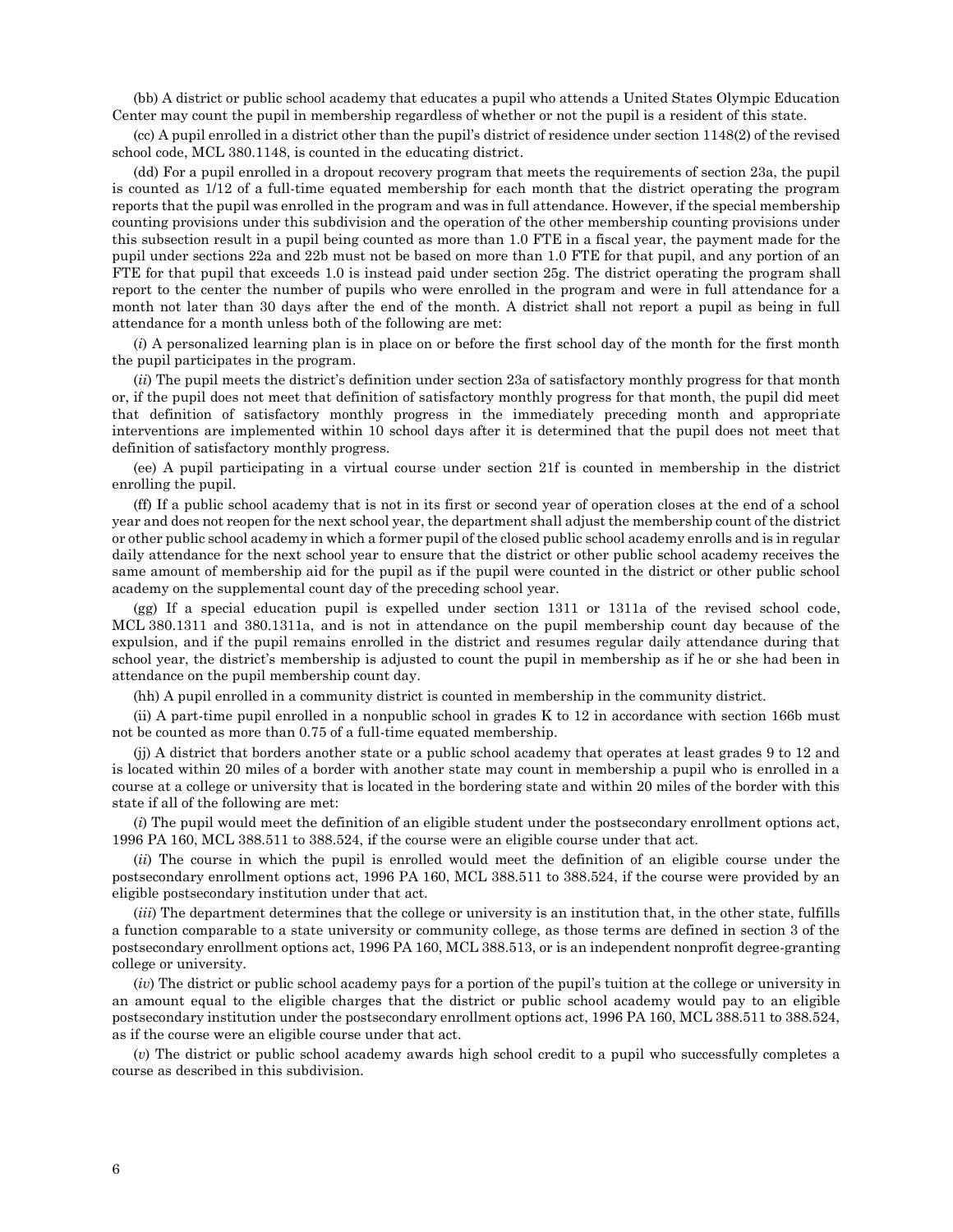(kk) A pupil enrolled in a middle college program may be counted for more than a total of 1.0 full-time equated membership if the pupil is enrolled in more than the minimum number of instructional days and hours required under section 101 and the pupil is expected to complete the 5-year program with both a high school diploma and at least 60 transferable college credits or is expected to earn an associate's degree in fewer than 5 years.

(*ll*) If a district's or public school academy's membership for a particular fiscal year, as otherwise calculated under this subsection, includes pupils counted in membership who are enrolled under section 166b, all of the following apply for the purposes of this subdivision:

(*i*) If the district's or public school academy's membership for pupils counted under section 166b equals or exceeds 5% of the district's or public school academy's membership for pupils not counted in membership under section 166b in the immediately preceding fiscal year, then the growth in the district's or public school academy's membership for pupils counted under section 166b must not exceed 10%.

(*ii*) If the district's or public school academy's membership for pupils counted under section 166b is less than 5% of the district's or public school academy's membership for pupils not counted in membership under section 166b in the immediately preceding fiscal year, then the district's or public school academy's membership for pupils counted under section 166b must not exceed the greater of the following:

(A) 5% of the district's or public school academy's membership for pupils not counted in membership under section 166b.

(B) 10% more than the district's or public school academy's membership for pupils counted under section 166b in the immediately preceding fiscal year.

(*iii*) If 1 or more districts consolidate or are parties to an annexation, then the calculations under subparagraphs (*i*) and (*ii*) must be applied to the combined total membership for pupils counted in those districts for the fiscal year immediately preceding the consolidation or annexation.

(5) "Public school academy" means that term as defined in section 5 of the revised school code, MCL 380.5.

(6) "Pupil" means an individual in membership in a public school. A district must have the approval of the pupil's district of residence to count the pupil in membership, except approval by the pupil's district of residence is not required for any of the following:

(a) A nonpublic part-time pupil enrolled in grades K to 12 in accordance with section 166b.

(b) A pupil receiving 1/2 or less of his or her instruction in a district other than the pupil's district of residence. (c) A pupil enrolled in a public school academy.

(d) A pupil enrolled in a district other than the pupil's district of residence if the pupil is enrolled in accordance with section 105 or 105c.

(e) A pupil who has made an official written complaint or whose parent or legal guardian has made an official written complaint to law enforcement officials and to school officials of the pupil's district of residence that the pupil has been the victim of a criminal sexual assault or other serious assault, if the official complaint either indicates that the assault occurred at school or that the assault was committed by 1 or more other pupils enrolled in the school the pupil would otherwise attend in the district of residence or by an employee of the district of residence. A person who intentionally makes a false report of a crime to law enforcement officials for the purposes of this subdivision is subject to section 411a of the Michigan penal code, 1931 PA 328, MCL 750.411a, which provides criminal penalties for that conduct. As used in this subdivision:

(*i*) "At school" means in a classroom, elsewhere on school premises, on a school bus or other school-related vehicle, or at a school-sponsored activity or event whether or not it is held on school premises.

(*ii*) "Serious assault" means an act that constitutes a felony violation of chapter XI of the Michigan penal code, 1931 PA 328, MCL 750.81 to 750.90h, or that constitutes an assault and infliction of serious or aggravated injury under section 81a of the Michigan penal code, 1931 PA 328, MCL 750.81a.

(f) A pupil whose district of residence changed after the pupil membership count day and before the supplemental count day and who continues to be enrolled on the supplemental count day as a nonresident in the district in which he or she was enrolled as a resident on the pupil membership count day of the same school year.

(g) A pupil enrolled in an alternative education program operated by a district other than his or her district of residence who meets 1 or more of the following:

(*i*) The pupil has been suspended or expelled from his or her district of residence for any reason, including, but not limited to, a suspension or expulsion under section 1310, 1311, or 1311a of the revised school code, MCL 380.1310, 380.1311, and 380.1311a.

(*ii*) The pupil had previously dropped out of school.

(*iii*) The pupil is pregnant or is a parent.

(*iv*) The pupil has been referred to the program by a court.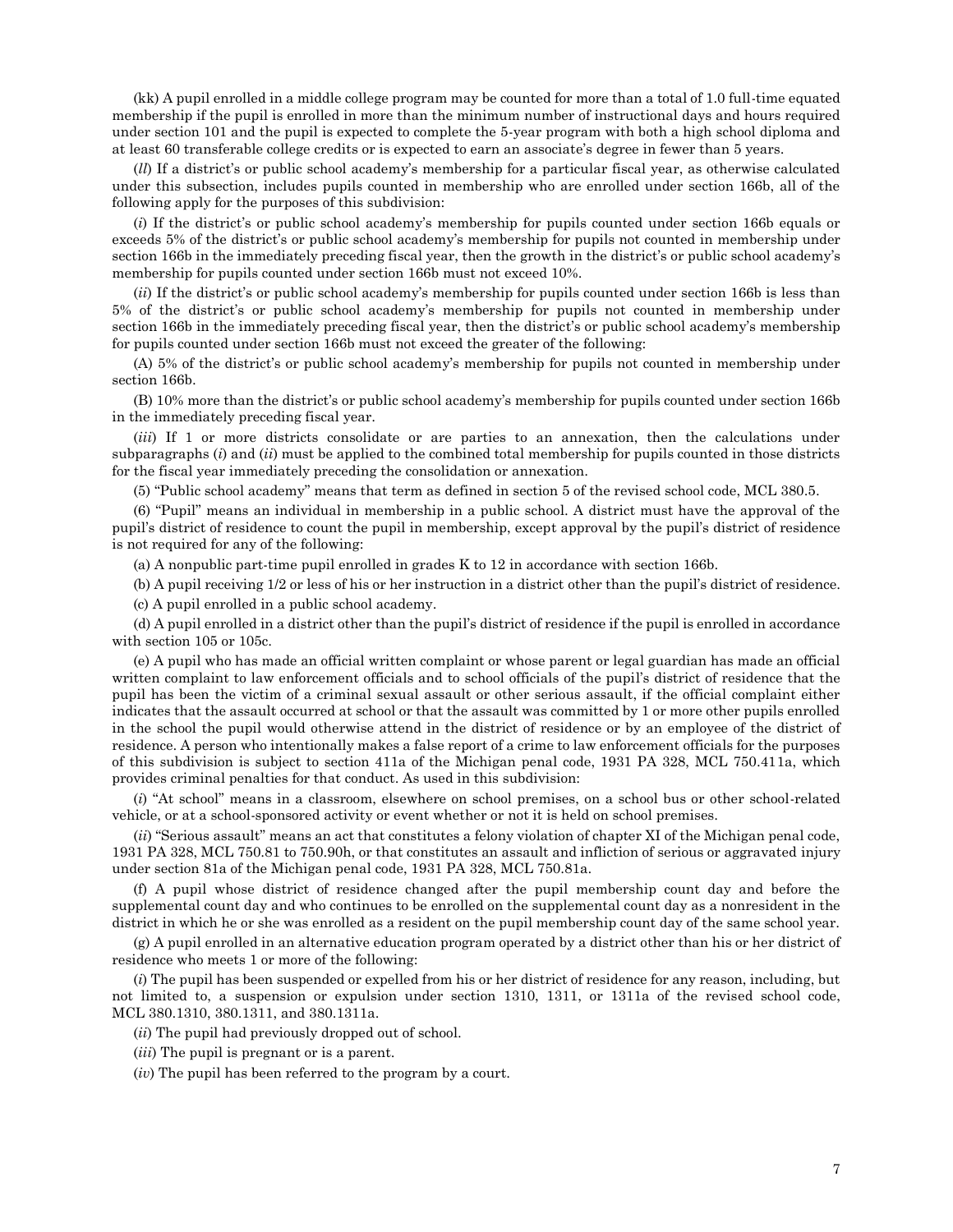(h) A pupil enrolled in the Michigan Virtual School, for the pupil's enrollment in the Michigan Virtual School.

(i) A pupil who is the child of a person who works at the district or who is the child of a person who worked at the district as of the time the pupil first enrolled in the district but who no longer works at the district due to a workforce reduction. As used in this subdivision, "child" includes an adopted child, stepchild, or legal ward.

(j) An expelled pupil who has been denied reinstatement by the expelling district and is reinstated by another school board under section 1311 or 1311a of the revised school code, MCL 380.1311 and 380.1311a.

(k) A pupil enrolled in a district other than the pupil's district of residence in a middle college program if the pupil's district of residence and the enrolling district are both constituent districts of the same intermediate district.

(*l*) A pupil enrolled in a district other than the pupil's district of residence who attends a United States Olympic Education Center.

(m) A pupil enrolled in a district other than the pupil's district of residence under section 1148(2) of the revised school code, MCL 380.1148.

(n) A pupil who enrolls in a district other than the pupil's district of residence as a result of the pupil's school not making adequate yearly progress under the no child left behind act of 2001, Public Law 107-110, or the every student succeeds act, Public Law 114-95.

However, if a district educates pupils who reside in another district and if the primary instructional site for those pupils is established by the educating district after 2009-2010 and is located within the boundaries of that other district, the educating district must have the approval of that other district to count those pupils in membership.

(7) "Pupil membership count day" of a district or intermediate district means:

(a) Except as provided in subdivision (b), the first Wednesday in October each school year or, for a district or building in which school is not in session on that Wednesday due to conditions not within the control of school authorities, with the approval of the superintendent, the immediately following day on which school is in session in the district or building.

(b) For a district or intermediate district maintaining school during the entire school year, the following days:

(*i*) Fourth Wednesday in July.

- (*ii*) First Wednesday in October.
- (*iii*) Second Wednesday in February.
- (*iv*) Fourth Wednesday in April.

(8) "Pupils in grades K to 12 actually enrolled and in regular daily attendance" means pupils in grades K to 12 in attendance and receiving instruction in all classes for which they are enrolled on the pupil membership count day or the supplemental count day, as applicable. Except as otherwise provided in this subsection, a pupil who is absent from any of the classes in which the pupil is enrolled on the pupil membership count day or supplemental count day and who does not attend each of those classes during the 10 consecutive school days immediately following the pupil membership count day or supplemental count day, except for a pupil who has been excused by the district, is not counted as 1.0 full-time equated membership. A pupil who is excused from attendance on the pupil membership count day or supplemental count day and who fails to attend each of the classes in which the pupil is enrolled within 30 calendar days after the pupil membership count day or supplemental count day is not counted as 1.0 full-time equated membership. In addition, a pupil who was enrolled and in attendance in a district, intermediate district, or public school academy before the pupil membership count day or supplemental count day of a particular year but was expelled or suspended on the pupil membership count day or supplemental count day is only counted as 1.0 full-time equated membership if the pupil resumed attendance in the district, intermediate district, or public school academy within 45 days after the pupil membership count day or supplemental count day of that particular year. A pupil not counted as 1.0 full-time equated membership due to an absence from a class is counted as a prorated membership for the classes the pupil attended. For purposes of this subsection, "class" means either of the following, as applicable:

(a) A period of time in 1 day when pupils and an individual who is appropriately placed under a valid certificate, substitute permit, authorization, or approval issued by the department, are together and instruction is taking place. This subdivision does not apply for the 2020-2021 and 2021-2022 school years.

(b) For the 2020-2021 and 2021-2022 school years only, a period of time in 1 day when pupils and a certificated teacher, a teacher engaged to teach under section 1233b of the revised school code, MCL 380.1233b, or an individual working under a valid substitute permit, authorization, or approval issued by the department are together and instruction is taking place.

(9) "Pupils engaged in pandemic learning for spring 2021" means that term as defined in section 6a.

(10) "Rule" means a rule promulgated pursuant to the administrative procedures act of 1969, 1969 PA 306, MCL 24.201 to 24.328.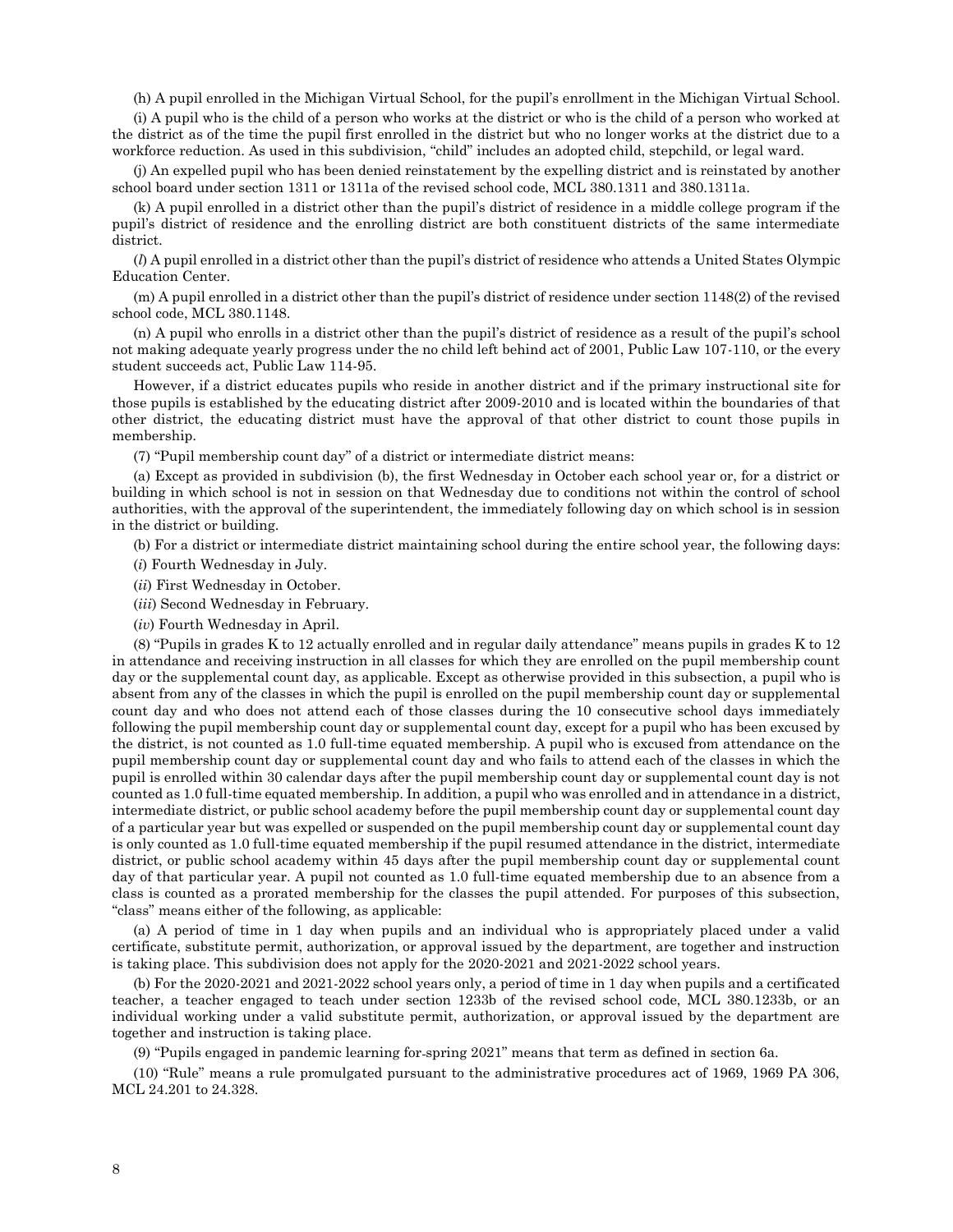(11) "The revised school code" means the revised school code, 1976 PA 451, MCL 380.1 to 380.1852.

(12) "School district of the first class", "first class school district", and "district of the first class" mean, for the purposes of this article only, a district that had at least 40,000 pupils in membership for the immediately preceding fiscal year.

(13) "School fiscal year" means a fiscal year that commences July 1 and continues through June 30.

(14) "State board" means the state board of education.

(15) "Superintendent", unless the context clearly refers to a district or intermediate district superintendent, means the superintendent of public instruction described in section 3 of article VIII of the state constitution of 1963.

(16) "Supplemental count day" means the day on which the supplemental pupil count is conducted under section 6a or the day specified as supplemental count day under section 6a.

(17) "Tuition pupil" means a pupil of school age attending school in a district other than the pupil's district of residence for whom tuition may be charged to the district of residence. Tuition pupil does not include a pupil who is a special education pupil, a pupil described in subsection  $(6)(d)$  to  $(n)$ , or a pupil whose parent or guardian voluntarily enrolls the pupil in a district that is not the pupil's district of residence. A pupil's district of residence shall not require a high school tuition pupil, as provided under section 111, to attend another school district after the pupil has been assigned to a school district.

(18) "State school aid fund" means the state school aid fund established in section 11 of article IX of the state constitution of 1963.

(19) "Taxable value" means, except as otherwise provided in this article, the taxable value of property as determined under section 27a of the general property tax act, 1893 PA 206, MCL 211.27a.

(20) "Textbook" means a book, electronic book, or other instructional print or electronic resource that is selected and approved by the governing board of a district and that contains a presentation of principles of a subject, or that is a literary work relevant to the study of a subject required for the use of classroom pupils, or another type of course material that forms the basis of classroom instruction.

(21) "Total state aid" or "total state school aid", except as otherwise provided in this article, means the total combined amount of all funds due to a district, intermediate district, or other entity under this article.

Sec. 6a. (1) Except as otherwise provided in this subsection and this act, in addition to the pupil membership count day, there is a supplemental pupil count of the number of full-time equated pupils in grades K-12 actually enrolled and in regular daily attendance in a district or intermediate district on the second Wednesday in February or, for a district that is not in session on that day due to conditions not within the control of school authorities, with the approval of the superintendent, the immediately following day on which the district is in session, but, for 2020-2021 only, in addition to the pupil membership count day, there is a supplemental pupil count of the number of full-time equated pupils engaged in pandemic learning for spring 2021 or, for a district that operates as a cyber school, as that term is defined in section 551 of the revised school code, MCL 380.551, the number of full-time equated pupils in grades K to 12 actually enrolled and in regular attendance in the district on 2020-2021 supplemental count day. For the purposes of this act, and except as otherwise provided in this subsection, the day on which the supplemental pupil count is conducted is the supplemental count day. For 2020- 2021, for purposes of this act, and except as otherwise specifically provided in this article, supplemental count day is the second Wednesday in February or, for a district that is not in session on that day due to conditions not within the control of school authorities, with the approval of the superintendent, the immediately following day on which the district is in session. A district is considered to be in session for purposes of this subsection when the district is providing pupil instruction pursuant to an extended COVID-19 learning plan approved under section 98a.

(2) As used in this section, "pupils engaged in pandemic learning for spring 2021" means pupils in grades K to 12 who are enrolled in a district, excluding a district that operates as a cyber school, as that term is defined in section 551 of the revised school code, MCL 380.551, or intermediate district and to which any of the following apply:

(a) For a pupil who is not learning sequentially, any of the following occurs for each of the pupil's scheduled courses:

(*i*) The pupil attends a live lesson from the pupil's teacher or at least 1 of the pupil's teachers on 2020-2021 supplemental count day.

(*ii*) The pupil logs into an online or virtual lesson or lesson activity on 2020-2021 supplemental count day and the login can be documented by the district or intermediate district.

(*iii*) The pupil and the pupil's teacher or at least 1 of the pupil's teachers engage in a subject-oriented telephone conversation on 2020-2021 supplemental count day.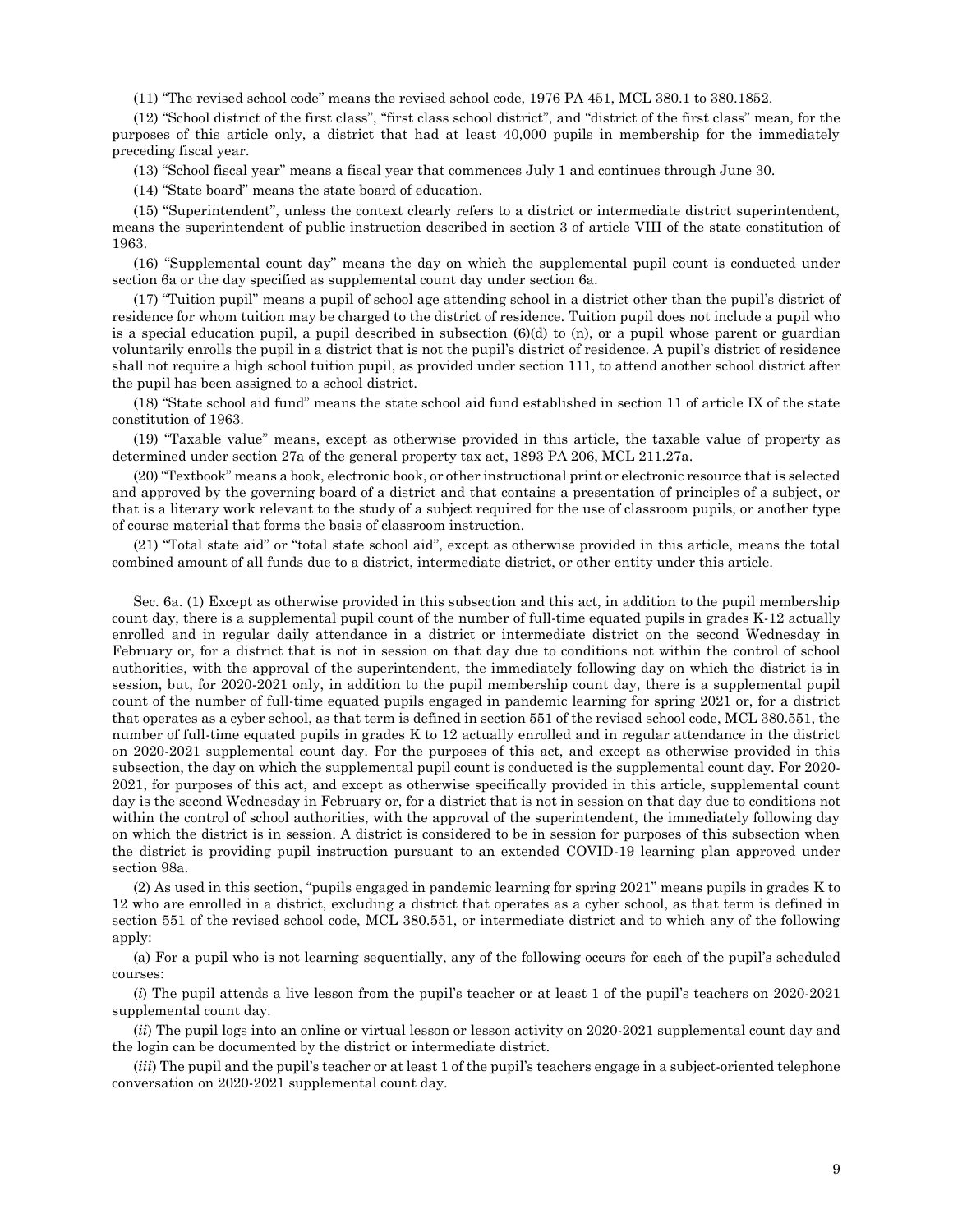(*iv*) The district or intermediate district documents that an email dialogue occurred between the pupil and the pupil's teacher or at least 1 of the pupil's teachers on 2020-2021 supplemental count day.

(b) For a pupil who is using sequential learning, any of the following occurs for each of the pupil's scheduled courses:

(*i*) The pupil attends a virtual course where synchronous, live instruction occurs with the pupil's teacher or at least 1 of the pupil's teachers on 2020-2021 supplemental count day and the attendance is documented by the district or intermediate district.

(*ii*) The pupil completes a course assignment on 2020-2021 supplemental count day and the completion is documented by the district or intermediate district.

(*iii*) The pupil completes a course lesson or lesson activity on 2020-2021 supplemental count day and the completion is documented by the district or intermediate district.

(*iv*) The pupil accesses an ongoing lesson that is not a login on 2020-2021 supplemental count day and the access is documented by the district or intermediate district.

(c) At a minimum, 1 2-way interaction has occurred between the pupil and the pupil's teacher or at least 1 of the pupil's teachers or another district employee who has responsibility for the pupil's learning, grade progression, or academic progress during the week on which 2020-2021 supplemental count day falls and during each week for the 3 consecutive weeks after the week on which 2020-2021 supplemental count day falls. A district may utilize 2-way interactions that occur under this subdivision toward meeting the requirement under section 101(3)(h). As used in this subdivision:

(*i*) "2-way interaction" means a communication that occurs between a pupil and the pupil's teacher or at least 1 of the pupil's teachers or another district employee who has responsibility for the pupil's learning, grade progression, or academic progress, where 1 party initiates communication and a response from the other party follows that communication, and that is relevant to course progress or course content for at least 1 of the courses in which the pupil is enrolled or relevant to the pupil's overall academic progress or grade progression. Responses, as described in this subparagraph, must be to communication initiated by the teacher, by another district employee who has responsibility for the pupil's learning, grade progression, or academic progress, or by the pupil, and not some other action taken. The communication described in this subparagraph may occur through, but is not limited to, any of the following means:

(A) Email.

- (B) Telephone.
- (C) Instant messaging.
- (D) Face-to-face conversation.
- (*ii*) "Week" means a period beginning on Wednesday and ending on the following Tuesday.

(d) The pupil has not participated or completed an activity described in subdivision (a), (b), or (c) and the pupil was not excused from participation or completion, but the pupil participates in or completes an activity described in subdivision (a) or (b) during the 10 consecutive school days immediately following the 2020-2021 supplemental count day.

(e) The pupil has not participated or completed an activity described in subdivision (a), (b), or (c) and the pupil was excused from participation or completion, but the pupil participates in or completes an activity described in subdivision (a) or (b) during the 30 calendar days immediately following the 2020-2021 supplemental count day.

(f) The pupil meets the criteria of pupils in grades K to 12 actually enrolled and in regular daily attendance.

Sec. 11. (1) For the fiscal year ending September 30, 2021, there is appropriated for the public schools of this state and certain other state purposes relating to education the sum of \$13,715,807,900.00 from the state school aid fund, the sum of \$54,464,600.00 from the general fund, an amount not to exceed \$79,800,000.00 from the community district education trust fund created under section 12 of the Michigan trust fund act, 2000 PA 489, MCL 12.262, and an amount not to exceed \$100.00 from the water emergency reserve fund. For the fiscal year ending September 30, 2022, there is appropriated for the public schools of this state and certain other state purposes relating to education the sum of \$14,797,232,100.00 from the state school aid fund, the sum of \$85,400,000.00 from the general fund, an amount not to exceed \$72,000,000.00 from the community district education trust fund created under section 12 of the Michigan trust fund act, 2000 PA 489, MCL 12.262, and an amount not to exceed \$100.00 from the water emergency reserve fund. In addition, all available federal funds are only appropriated as allocated in this article for the fiscal years ending September 30, 2021 and September 30, 2022.

(2) The appropriations under this section are allocated as provided in this article. Money appropriated under this section from the general fund must be expended to fund the purposes of this article before the expenditure of money appropriated under this section from the state school aid fund.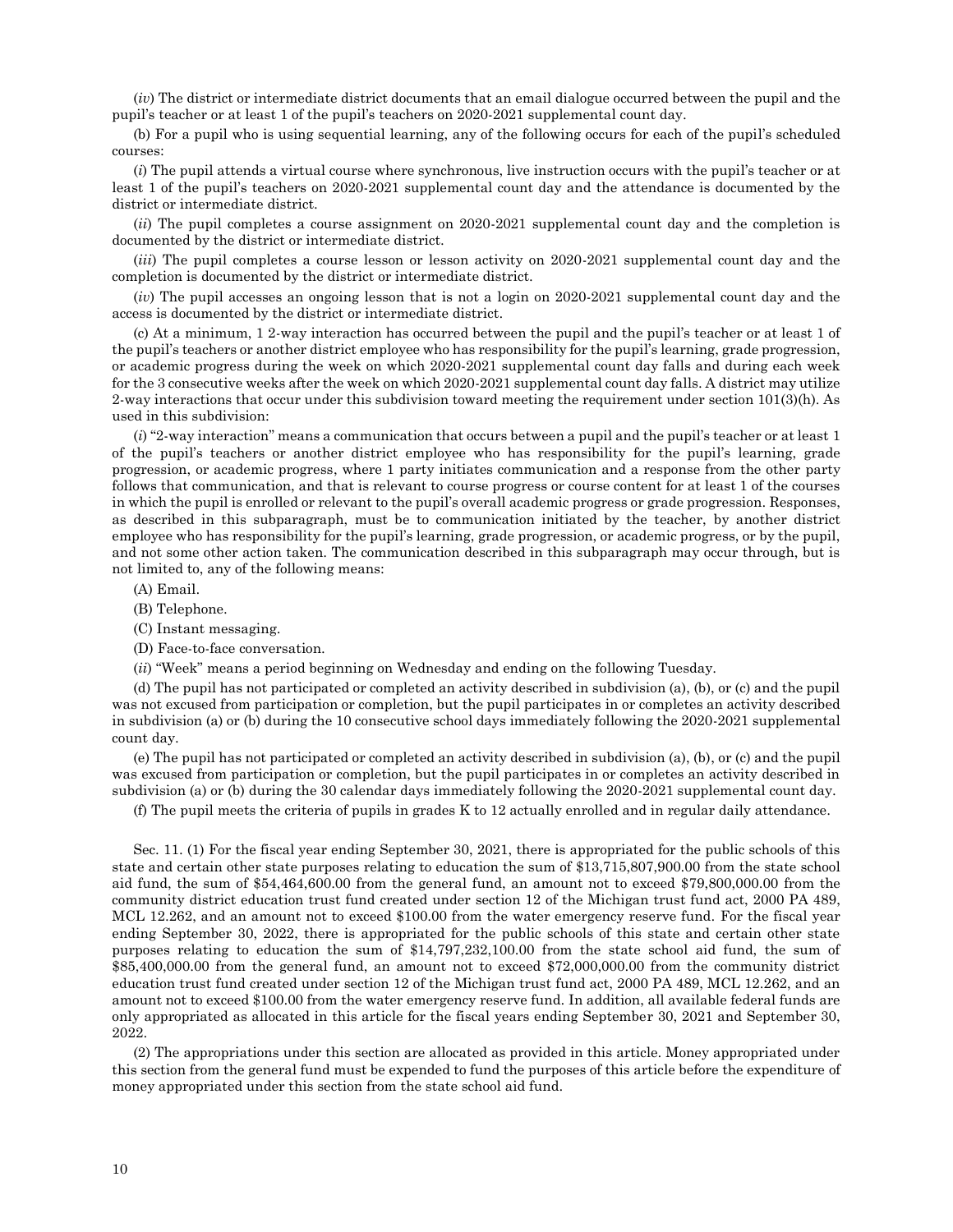(3) Any general fund allocations under this article that are not expended by the end of the fiscal year are transferred to the school aid stabilization fund created under section 11a.

Sec. 11a. (1) The school aid stabilization fund is created as a separate account within the state school aid fund. (2) The state treasurer may receive money or other assets from any source for deposit into the school aid stabilization fund. The state treasurer shall deposit into the school aid stabilization fund all of the following:

(a) Unexpended and unencumbered state school aid fund revenue for a fiscal year that remains in the state school aid fund as of the bookclosing for that fiscal year.

(b) Money statutorily dedicated to the school aid stabilization fund.

(c) Money appropriated to the school aid stabilization fund.

(3) Money available in the school aid stabilization fund may not be expended without a specific appropriation from the school aid stabilization fund. Money in the school aid stabilization fund must be expended only for purposes for which state school aid fund money may be expended.

(4) The state treasurer shall direct the investment of the school aid stabilization fund. The state treasurer shall credit to the school aid stabilization fund interest and earnings from fund investments.

(5) Money in the school aid stabilization fund at the close of a fiscal year remains in the school aid stabilization fund and does not lapse to the unreserved school aid fund balance or the general fund.

(6) If the maximum amount appropriated under section 11 from the state school aid fund for a fiscal year exceeds the amount available for expenditure from the state school aid fund for that fiscal year, there is appropriated from the school aid stabilization fund to the state school aid fund an amount equal to the projected shortfall as determined by the department of treasury, but not to exceed available money in the school aid stabilization fund. If the money in the school aid stabilization fund is insufficient to fully fund an amount equal to the projected shortfall, the state budget director shall notify the legislature as required under section 296(2) and state payments in an amount equal to the remainder of the projected shortfall must be prorated in the manner provided under section 296(3).

(7) For 2021-2022, in addition to the appropriations in section 11, there is appropriated from the school aid stabilization fund to the state school aid fund the amount necessary to fully fund the allocations under this article.

Sec. 11j. From the state school aid fund money appropriated in section 11, there is allocated an amount not to exceed \$111,000,000.00 for 2021-2022 for payments to the school loan bond redemption fund in the department of treasury on behalf of districts and intermediate districts. Notwithstanding section 296 or any other provision of this act, funds allocated under this section are not subject to proration and must be paid in full.

Sec. 11k. For 2021-2022, there is appropriated from the general fund to the school loan revolving fund an amount equal to the amount of school bond loans assigned to the Michigan finance authority, not to exceed the total amount of school bond loans held in reserve as long-term assets. As used in this section, "school loan revolving fund" means that fund created in section 16c of the shared credit rating act, 1985 PA 227, MCL 141.1066c.

Sec. 11m. From the state school aid fund money appropriated in section 11, there is allocated for 2020-2021 an amount not to exceed \$8,700,000.00 and there is allocated for 2021-2022 an amount not to exceed \$9,500,000.00 for fiscal year cash-flow borrowing costs solely related to the state school aid fund established under section 11 of article IX of the state constitution of 1963.

Sec. 11n. (1) From the federal funds appropriated under section 11, there is allocated for 2020-2021 an amount not to exceed \$115,658,900.00 from the federal funding awarded to this state from the governor's emergency education relief (GEER) fund under the coronavirus response and relief supplemental appropriations act, 2021, division M of Public Law 116-260, and there is allocated for 2020-2021 an amount not to exceed \$1,656,308,300.00 from the federal funding awarded to this state from the elementary and secondary school emergency relief (ESSER) fund under the coronavirus response and relief supplemental appropriations act, 2021, division M of Public Law 116-260.

(2) From the federal funds appropriated under section 11, there is allocated for 2020-2021 an amount not to exceed \$3,712,213,800.00 from the federal funding awarded to this state from the elementary and secondary school emergency relief (ESSER) fund under the American rescue plan act of 2021, title II, subtitle A, part 1 of Public Law 117-2, there is allocated for 2020-2021 an amount not to exceed \$93,023,000.00 from the federal funding awarded to this state under section 2002 of the American rescue plan act of 2021, title II, subtitle A, part 1 of Public Law 117-2, for emergency assistance to nonpublic schools, and there is allocated for 2021-2022 an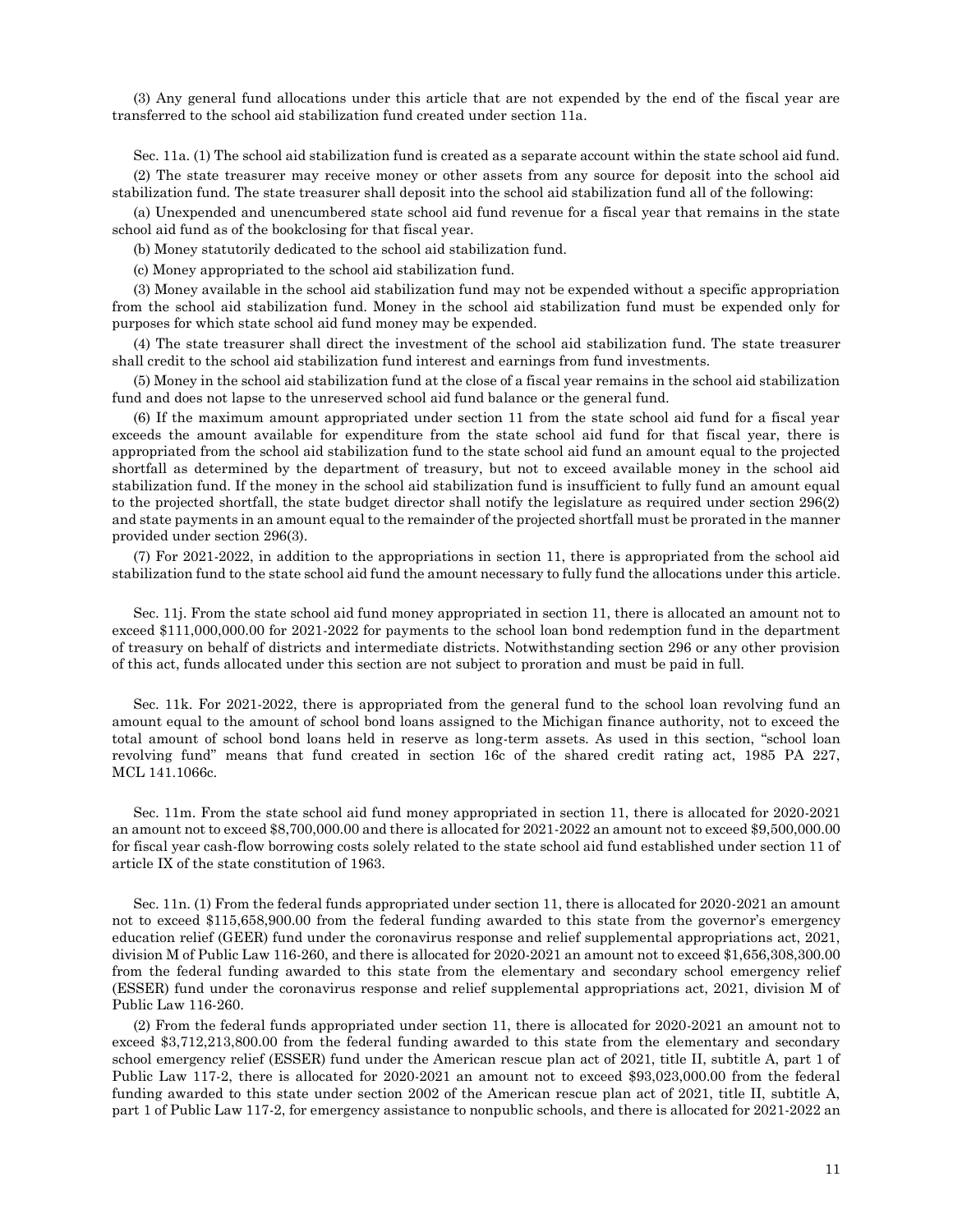amount not to exceed \$357,000,000.00 from the federal funding awarded to this state from the coronavirus state fiscal recovery fund under the American rescue plan act of 2021, title IX, subtitle M of Public Law 117-2.

(3) From the funds allocated under subsection (2), \$2,380,800.00 from the federal funding awarded to this state from the elementary and secondary school emergency relief (ESSER) fund under the American rescue plan act of 2021, title II, subtitle A, part 1 of Public Law 117-2, is allocated for payments to districts as provided under this subsection. The department shall distribute the funds allocated under this subsection in the same manner as funds under section  $11r(8)$  were distributed and for the purposes described under section  $11r(9)$ .

Sec. 11s. (1) From the state school aid fund money appropriated in section 11, there is allocated \$5,000,000.00 for 2021-2022 and from the general fund money appropriated in section 11, there is allocated \$3,075,000.00 for 2021-2022 for the purpose of providing services and programs to children who reside within the boundaries of a district with the majority of its territory located within the boundaries of a city for which an executive proclamation of emergency concerning drinking water is issued in the current or immediately preceding 6 fiscal years under the emergency management act, 1976 PA 390, MCL 30.401 to 30.421. From the funding appropriated in section 11, there is allocated for 2021-2022 \$100.00 from the water emergency reserve fund for the purposes of this section.

(2) From the general fund money allocated in subsection (1), there is allocated to a district with the majority of its territory located within the boundaries of a city for which an executive proclamation of emergency concerning drinking water is issued in the current or immediately preceding 6 fiscal years and that has at least 4,500 pupils in membership for the 2016-2017 fiscal year or has at least 3,000 pupils in membership for a fiscal year after 2016-2017, an amount not to exceed \$2,425,000.00 for 2021-2022 for the purpose of employing school nurses, classroom aides, and school social workers. The district shall provide a report to the department in a form, manner, and frequency prescribed by the department. The department shall provide a copy of that report to the governor, the house and senate school aid subcommittees, the house and senate fiscal agencies, and the state budget director within 5 days after receipt. The report must provide at least the following information:

(a) How many personnel were hired using the funds allocated under this subsection.

- (b) A description of the services provided to pupils by those personnel.
- (c) How many pupils received each type of service identified in subdivision (b).

(d) Any other information the department considers necessary to ensure that the children described in subsection (1) received appropriate levels and types of services.

(3) For 2020-2021, from the state school aid fund money appropriated in section 11, there is allocated \$2,400,000.00, and, for 2021-2022, from the state school aid fund money allocated in subsection (1), there is allocated an amount not to exceed \$2,000,000.00 to an intermediate district that has a constituent district described in subsection (2) to provide state early intervention services for children described in subsection (1) who are between age 3 and age 5. The intermediate district shall use these funds to provide state early intervention services that are similar to the services described in the early on Michigan state plan.

(4) From the state school aid fund money allocated in subsection (1), there is allocated an amount not to exceed \$1,000,000.00 for 2021-2022 to the intermediate district described in subsection (3) to enroll children described in subsection (1) in school-day great start readiness programs, regardless of household income eligibility requirements contained in section 32d. The department shall administer this funding consistent with all other provisions that apply to great start readiness programs under sections 32d and 39.

(5) For 2021-2022, from the general fund money allocated in subsection (1), there is allocated an amount not to exceed \$650,000.00 for nutritional services to children described in subsection (1).

(6) For 2021-2022, from the state school aid fund money allocated in subsection (1), there is allocated an amount not to exceed \$2,000,000.00 to the intermediate district described in subsection (3) for interventions and supports for students in K to 12 who were impacted by an executive proclamation of emergency described in subsection (1) concerning drinking water. Funds under this subsection must be used for behavioral supports, social workers, counselors, psychologists, nursing services, including, but not limited to, vision and hearing services, transportation services, parental engagement, community coordination, and other support services.

(7) In addition to the allocation under subsection (1), from the general fund money appropriated under section 11, there is allocated an amount not to exceed \$1,000,000.00 for 2021-2022 only for an early childhood collaborative that serves students located in a county with a population of not less than 400,000 or more than 500,000. The funds allocated under this subsection must be used to continue the expansion of early childhood services in response to an executive proclamation of emergency described in this section concerning drinking water.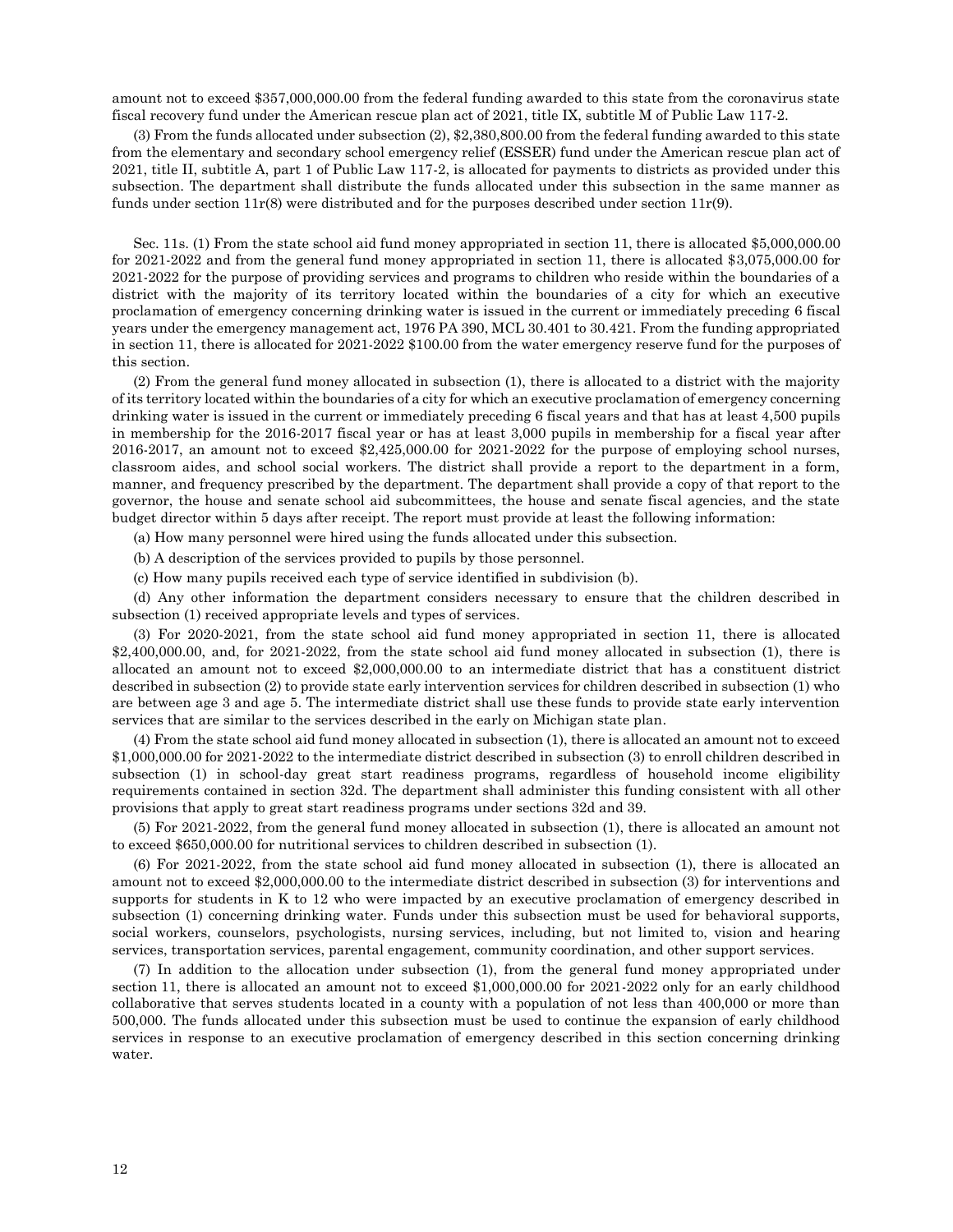(8) In addition to the allocation under subsection (1), from the general fund money appropriated under section 11, there is allocated an amount not to exceed \$1,384,900.00 for 2021-2022 only for the early childhood collaborative described in subsection (7) to be used in support of enrollment software and staff. The collaborative described in this subsection may use back-office supports from Genesee Intermediate School District and the Genesee County Community Action Resource Department to reduce project costs for purposes of this subsection. The collaborative described in this subsection must ensure that all of the following are met:

(a) It chooses an enrollment program for purposes of this subsection that provides families with all of the following:

(*i*) A coordinated information campaign.

(*ii*) Coordinated eligibility determination and preferences.

(*iii*) A coordinated application.

(*iv*) Highly qualified full-time and seasonal enrollment and analytics staff.

(*v*) Content built with language services, program overhead, equipment, and supplies.

(b) The enrollment program selected by the collaborative for purposes of this subsection has a record of improving enrollment in New Orleans.

(c) The enrollment program selected by the collaborative for purposes of this subsection received funds from the C.S. Mott Foundation for the project.

(d) It complies with application and reporting requirements as determined by the department.

(e) It allocates the funds received under this subsection over 3 phases, to provide explicit, targeted enrollment within an individualized enrollment system that continually adjusts to a family's needs.

(9) In addition to other funding allocated and appropriated in this section, there is appropriated an amount not to exceed \$5,000,000.00 for 2021-2022 for state restricted contingency funds. These contingency funds are not available for expenditure until they have been transferred to a section within this article under section 393(2) of the management and budget act, 1984 PA 431, MCL 18.1393.

(10) Notwithstanding section 17b, the department shall make payments under this section on a schedule determined by the department.

Sec. 11t. (1) From the federal funds allocated under section 11n, there is allocated for 2020-2021 an amount not to exceed \$361,983,300.00 from the federal funding awarded to this state from the elementary and secondary school emergency relief (ESSER) fund under the American rescue plan act of 2021, title II, subtitle A, part 1 of Public Law 117-2, to eligible districts as provided in this section. The department shall pay each eligible district under this subsection an amount equal to the product of the district's 2020-2021 pupils in membership multiplied by the difference between \$1,093.00 and the district's ESSER III formula payment per pupil. A district that has an ESSER III formula payment per pupil that is less than \$1,093.00 is an eligible district under this subsection.

(2) Both of the following apply to the funding under subsection (1):

(a) An eligible district shall dedicate the following percentages of a payment received under subsection (1) as follows, in accordance with the requirements under section 2001(f) of the American rescue plan act of 2021, title II, subtitle A, part 1 of Public Law 117-2:

(*i*) At least 51.4% for activities to address learning loss by supporting the implementation of evidence-based interventions.

(*ii*) At least 10.3% for the implementation of evidence-based summer enrichment programs.

(*iii*) At least 10.3% for the implementation of evidence-based comprehensive after-school programs.

(b) In accordance with section 2001(f) of the American rescue plan act of 2021, title II, subtitle A, part 1 of Public Law 117-2, an eligible district must ensure that the interventions, activities, and programs under subdivision (a) respond to students' academic, social, and emotional needs and address the disproportionate impact of COVID-19 on the student subgroups described in section  $6311(b)(2)(B)(xi)$  of 20 USC 6311; students experiencing homelessness; and children and youth in foster care.

(3) In order to receive funding under subsection (1), a district must submit a spending plan to the department by not later than 45 days after the effective date of the amendatory act that added this section. A spending plan described in this subsection must include the district's estimated spending of funds received under subsection (1) for the purposes described under subsection (2), disaggregated by the type of service provided. A district shall also post the spending plan described in this subsection on its website.

(4) As used in this section, "ESSER III formula payment per pupil" means an amount equal to the amount of funds the district receives under section  $11r(8)$  divided by the district's pupils in membership for the 2020-2021 school year as calculated under section 6.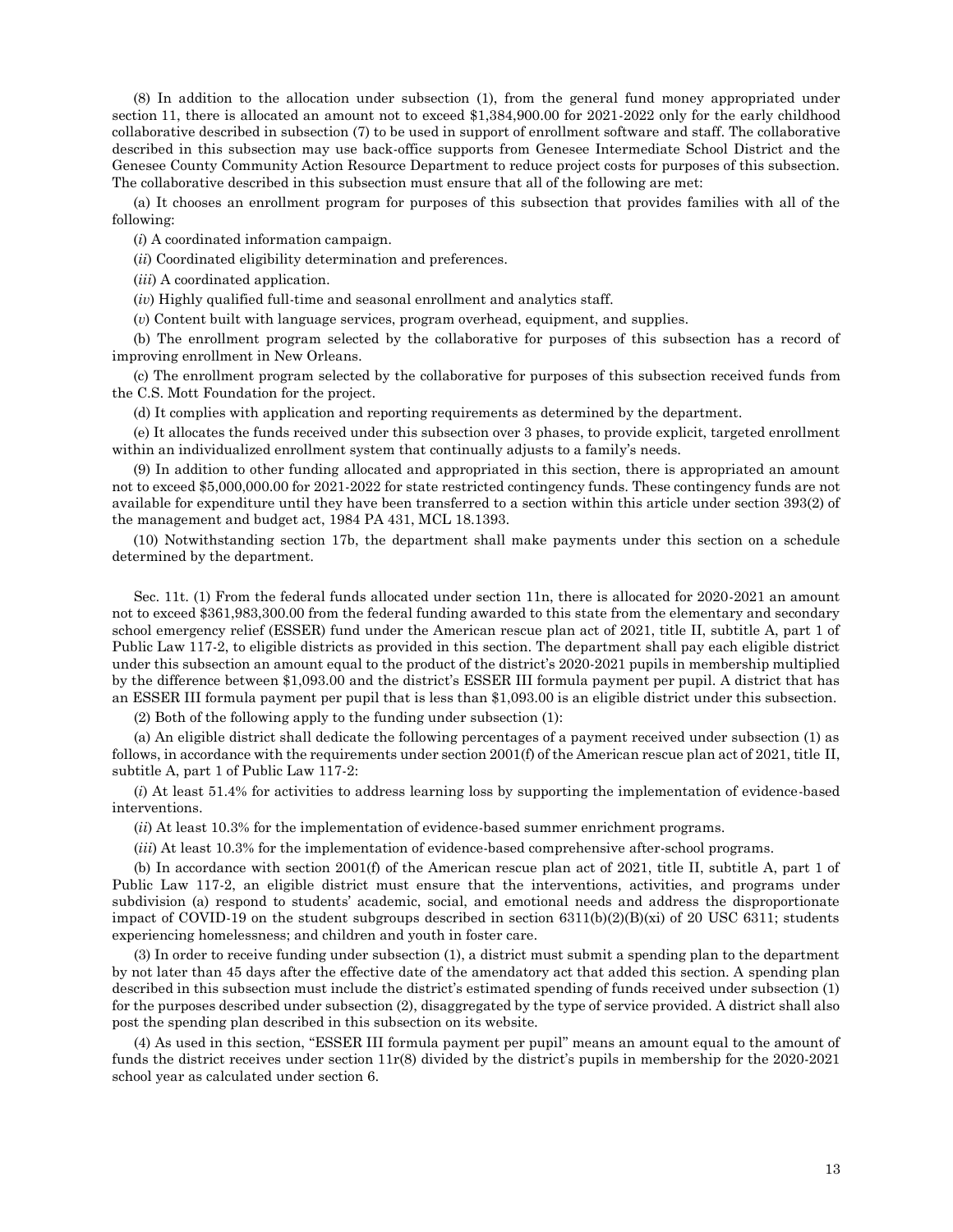Sec. 15. (1) If a district or intermediate district fails to receive its proper apportionment, the department, upon satisfactory proof that the district or intermediate district was entitled justly, shall apportion the deficiency in the next apportionment. Subject to subsections (2) and (3), if a district or intermediate district has received more than its proper apportionment, the department, upon satisfactory proof, shall deduct the excess in the next apportionment. Notwithstanding any other provision in this article, state aid overpayments to a district, other than overpayments in payments for special education or special education transportation, may be recovered from any payment made under this article other than a special education or special education transportation payment, from the proceeds of a loan to the district under the emergency municipal loan act, 1980 PA 243, MCL 141.931 to 141.942, or from the proceeds of millage levied or pledged under section 1211 of the revised school code, MCL 380.1211. State aid overpayments made in special education or special education transportation payments may be recovered from subsequent special education or special education transportation payments, from the proceeds of a loan to the district under the emergency municipal loan act, 1980 PA 243, MCL 141.931 to 141.942, or from the proceeds of millage levied or pledged under section 1211 of the revised school code, MCL 380.1211.

(2) If the result of an audit conducted by or for the department affects the current fiscal year membership, the department shall adjust affected payments in the current fiscal year. A deduction due to an adjustment made as a result of an audit conducted by or for the department, or as a result of information obtained by the department from the district, an intermediate district, the department of treasury, or the office of auditor general, must be deducted from the district's apportionments when the adjustment is finalized. At the request of the district and upon the district presenting evidence satisfactory to the department of the hardship, the department may grant up to an additional 4 years for the adjustment and may advance payments to the district otherwise authorized under this article if the district would otherwise experience a significant hardship in satisfying its financial obligations. However, a district that presented satisfactory evidence of hardship and was undergoing an extended adjustment during 2018-2019 may continue to use the period of extended adjustment as originally granted by the department.

(3) If, based on an audit by the department or the department's designee or because of new or updated information received by the department, the department determines that the amount paid to a district or intermediate district under this article for the current fiscal year or a prior fiscal year was incorrect, the department shall make the appropriate deduction or payment in the district's or intermediate district's allocation in the next apportionment after the adjustment is finalized. The department shall calculate the deduction or payment according to the law in effect in the fiscal year in which the incorrect amount was paid. If the district does not receive an allocation for the fiscal year or if the allocation is not sufficient to pay the amount of any deduction, the amount of any deduction otherwise applicable must be satisfied from the proceeds of a loan to the district under the emergency municipal loan act, 1980 PA 243, MCL 141.931 to 141.942, or from the proceeds of millage levied or pledged under section 1211 of the revised school code, MCL 380.1211, as determined by the department.

(4) If the department makes an adjustment under this section based in whole or in part on a membership audit finding that a district or intermediate district employed an educator in violation of certification requirements under the revised school code and rules promulgated by the department, the department shall prorate the adjustment according to the period of noncompliance with the certification requirements.

(5) The department may conduct audits, or may direct audits by designee of the department, for the current fiscal year and the immediately preceding fiscal year of all records related to a program for which a district or intermediate district has received funds under this article.

(6) Expenditures made by the department under this article that are caused by the write-off of prior year accruals may be funded by revenue from the write-off of prior year accruals.

(7) In addition to funds appropriated in section 11 for all programs and services, there is appropriated for 2021- 2022 for obligations in excess of applicable appropriations an amount equal to the collection of overpayments, but not to exceed amounts available from overpayments.

Sec. 18. (1) Except as provided in another section of this article, each district or other entity shall apply the money received by the district or entity under this article to salaries and other compensation of teachers and other employees, tuition, transportation, lighting, heating, ventilation, water service, the purchase of textbooks, other supplies, and any other school operating expenditures defined in section 7. However, not more than 20% of the total amount received by a district under sections 22a and 22b or received by an intermediate district under section 81 may be transferred by the board to either the capital projects fund or to the debt retirement fund for debt service. A district or other entity shall not apply or take the money for a purpose other than as provided in this section. The department shall determine the reasonableness of expenditures and may withhold from a recipient of funds under this article the apportionment otherwise due upon a violation by the recipient. A district must not be prohibited or limited from using funds appropriated or allocated under this article that are permitted for use for noninstructional services to contract or subcontract with an intermediate district, third party, or vendor for the noninstructional services.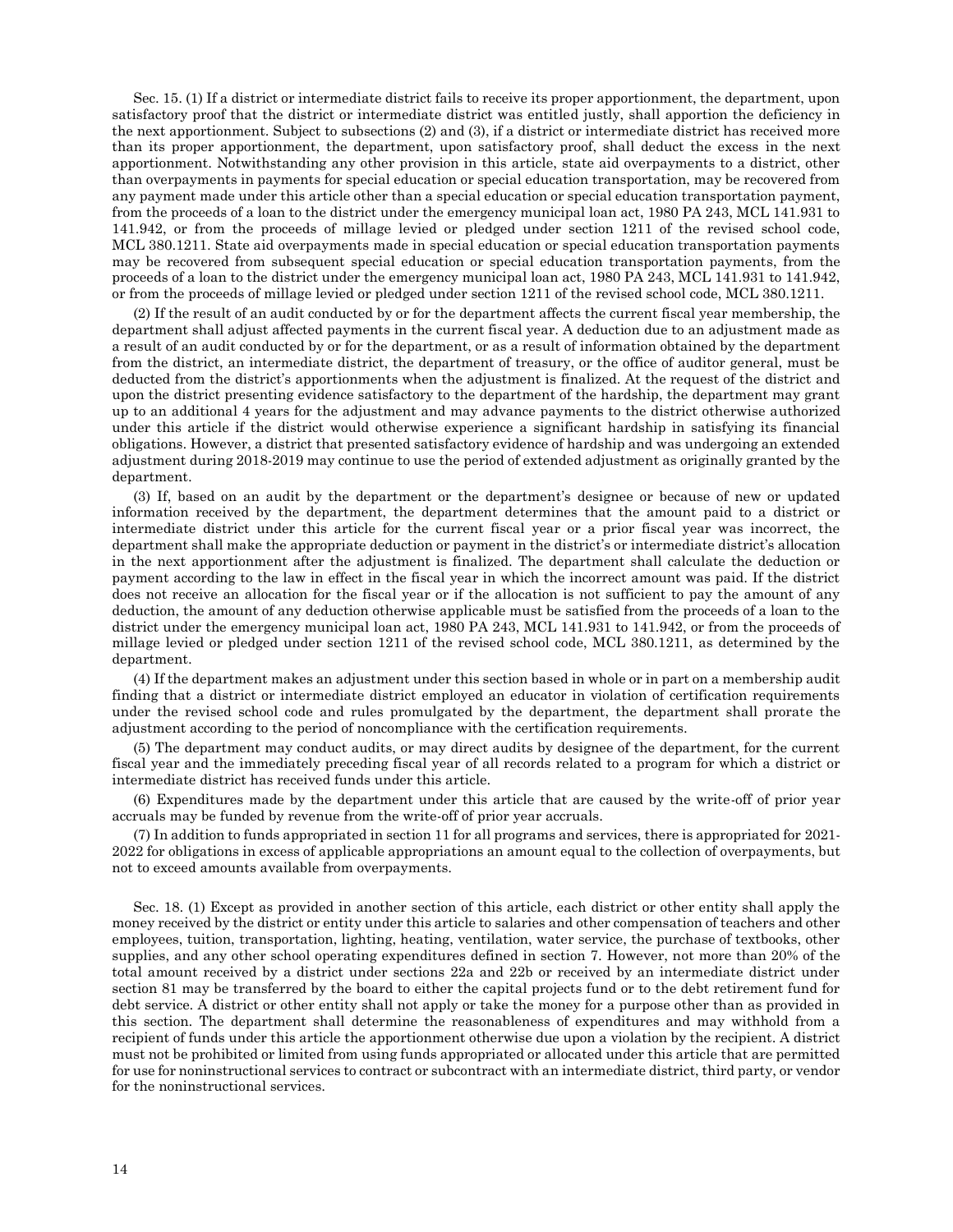(2) A district or intermediate district shall adopt an annual budget in a manner that complies with the uniform budgeting and accounting act, 1968 PA 2, MCL 141.421 to 141.440a. Within 15 days after a district board adopts its annual operating budget for the following school fiscal year, or after a district board adopts a subsequent revision to that budget, the district shall make all of the following available through a link on its website homepage, or may make the information available through a link on its intermediate district's website homepage, in a form and manner prescribed by the department:

(a) The annual operating budget and subsequent budget revisions.

(b) Using data that have already been collected and submitted to the department, a summary of district expenditures for the most recent fiscal year for which they are available, expressed in the following 2 visual displays:

(*i*) A chart of personnel expenditures, broken into the following subcategories:

(A) Salaries and wages.

(B) Employee benefit costs, including, but not limited to, medical, dental, vision, life, disability, and long-term care benefits.

(C) Retirement benefit costs.

(D) All other personnel costs.

(*ii*) A chart of all district expenditures, broken into the following subcategories:

(A) Instruction.

(B) Support services.

(C) Business and administration.

(D) Operations and maintenance.

(c) Links to all of the following:

(*i*) The current collective bargaining agreement for each bargaining unit.

(*ii*) Each health care benefits plan, including, but not limited to, medical, dental, vision, disability, long-term care, or any other type of benefits that would constitute health care services, offered to any bargaining unit or employee in the district.

(*iii*) The audit report of the financial audit conducted under subsection (4) for the most recent fiscal year for which it is available.

(*iv*) The bids required under section 5 of the public employees health benefit act, 2007 PA 106, MCL 124.75.

(*v*) The district's written policy governing procurement of supplies, materials, and equipment.

(*vi*) The district's written policy establishing specific categories of reimbursable expenses, as described in section 1254(2) of the revised school code, MCL 380.1254.

(*vii*) Either the district's accounts payable check register for the most recent school fiscal year or a statement of the total amount of expenses incurred by board members or employees of the district that were reimbursed by the district for the most recent school fiscal year.

(d) The total salary and a description and cost of each fringe benefit included in the compensation package for the superintendent of the district and for each employee of the district whose salary exceeds \$100,000.00.

(e) The annual amount spent on dues paid to associations.

(f) The annual amount spent on lobbying or lobbying services. As used in this subdivision, "lobbying" means that term as defined in section 5 of 1978 PA 472, MCL 4.415.

(g) Any deficit elimination plan or enhanced deficit elimination plan the district was required to submit under the revised school code.

(h) Identification of all credit cards maintained by the district as district credit cards, the identity of all individuals authorized to use each of those credit cards, the credit limit on each credit card, and the dollar limit, if any, for each individual's authorized use of the credit card.

(i) Costs incurred for each instance of out-of-state travel by the school administrator of the district that is fully or partially paid for by the district and the details of each of those instances of out-of-state travel, including at least identification of each individual on the trip, destination, and purpose.

(3) For the information required under subsection (2)(a), (2)(b)(*i*), and (2)(c), an intermediate district shall provide the same information in the same manner as required for a district under subsection (2).

(4) For the purposes of determining the reasonableness of expenditures, whether a district or intermediate district has received the proper amount of funds under this article, and whether a violation of this article has occurred, all of the following apply:

(a) The department shall require that each district and intermediate district have an audit of the district's or intermediate district's financial and pupil accounting records conducted at least annually, and at such other times as determined by the department, at the expense of the district or intermediate district, as applicable. The audits must be performed by a certified public accountant or by the intermediate district superintendent, as may be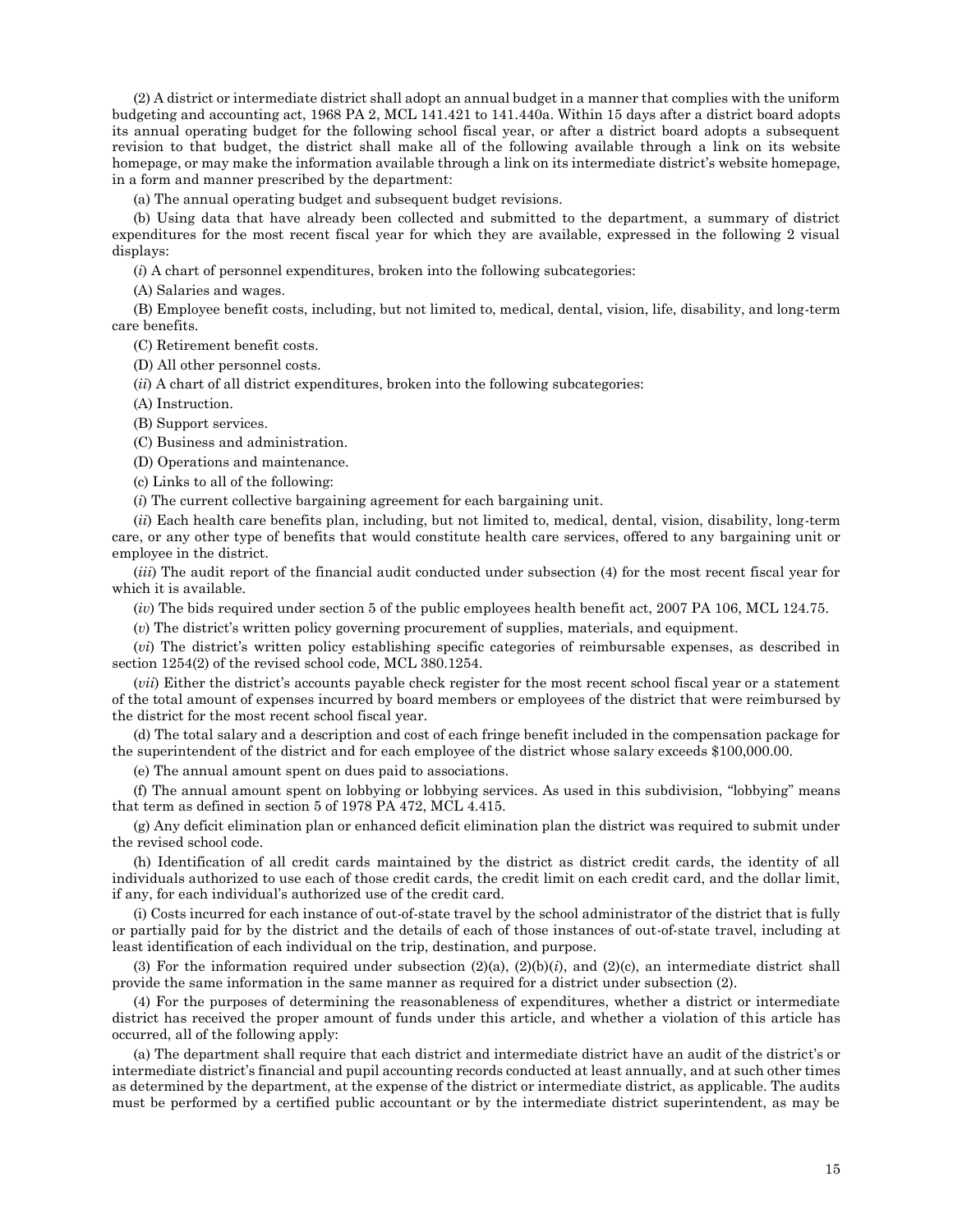required by the department, or in the case of a district of the first class by a certified public accountant, the intermediate superintendent, or the auditor general of the city. A district or intermediate district shall retain these records for the current fiscal year and from at least the 3 immediately preceding fiscal years.

(b) If a district operates in a single building with fewer than 700 full-time equated pupils, if the district has stable membership, and if the error rate of the immediately preceding 2 pupil accounting field audits of the district is less than 2%, the district may have a pupil accounting field audit conducted biennially but must continue to have desk audits for each pupil count. The auditor must document compliance with the audit cycle in the pupil auditing manual. As used in this subdivision, "stable membership" means that the district's membership for the current fiscal year varies from the district's membership for the immediately preceding fiscal year by less than 5%.

(c) A district's or intermediate district's annual financial audit must include an analysis of the financial and pupil accounting data used as the basis for distribution of state school aid.

(d) The pupil and financial accounting records and reports, audits, and management letters are subject to requirements established in the auditing and accounting manuals approved and published by the department.

(e) All of the following must be done not later than November 1 each year for reporting the prior fiscal year data:

(*i*) A district shall file the annual financial audit reports with the intermediate district and the department.

(*ii*) The intermediate district shall file the annual financial audit reports for the intermediate district with the department.

(*iii*) The intermediate district shall enter the pupil membership audit reports for its constituent districts and for the intermediate district, for the pupil membership count day and supplemental count day, in the Michigan student data system.

(f) The annual financial audit reports and pupil accounting procedures reports must be available to the public in compliance with the freedom of information act, 1976 PA 442, MCL 15.231 to 15.246.

(g) Not later than January 31 of each year, the department shall notify the state budget director and the legislative appropriations subcommittees responsible for review of the school aid budget of districts and intermediate districts that have not filed an annual financial audit and pupil accounting procedures report required under this section for the school year ending in the immediately preceding fiscal year.

(5) By the first business day in November of each fiscal year, each district and intermediate district shall submit to the center, in a manner prescribed by the center, annual comprehensive financial data consistent with the district's or intermediate district's audited financial statements and consistent with accounting manuals and charts of accounts approved and published by the department. For an intermediate district, the report must also contain the website address where the department can access the report required under section 620 of the revised school code, MCL 380.620. The department shall ensure that the prescribed Michigan public school accounting manual chart of accounts includes standard conventions to distinguish expenditures by allowable fund function and object. The functions must include at minimum categories for instruction, pupil support, instructional staff support, general administration, school administration, business administration, transportation, facilities operation and maintenance, facilities acquisition, and debt service; and must include object classifications of salary, benefits, including categories for active employee health expenditures, purchased services, supplies, capital outlay, and other. A district shall report the required level of detail consistent with the manual as part of the comprehensive annual financial report.

(6) By the last business day in September of each year, each district and intermediate district shall file with the center the special education actual cost report, known as "SE-4096", on a form and in the manner prescribed by the center. An intermediate district shall certify the audit of a district's report.

(7) By not later than 1 week after the last business day in September of each year, each district and intermediate district shall file with the center the audited transportation expenditure report, known as "SE-4094", on a form and in the manner prescribed by the center. An intermediate district shall certify the audit of a district's report.

(8) The department shall review its pupil accounting and pupil auditing manuals at least annually and shall periodically update those manuals to reflect changes in this article. Any changes to the pupil accounting manual that are applicable for the school year that begins after March 31 of a fiscal year must be published by not later than March 31 of that fiscal year. However, if legislation is enacted that necessitates adjustments to the pupil accounting manual after March 31 of a fiscal year, and a district incurs a violation of the amended pupil accounting manual in the subsequent fiscal year, the department must notify the district of that violation and allow the district 30 days to correct the violation before the department is allowed to impose financial penalties under this act related to the violation.

(9) If a district that is a public school academy purchases property using money received under this article, the public school academy shall retain ownership of the property unless the public school academy sells the property at fair market value.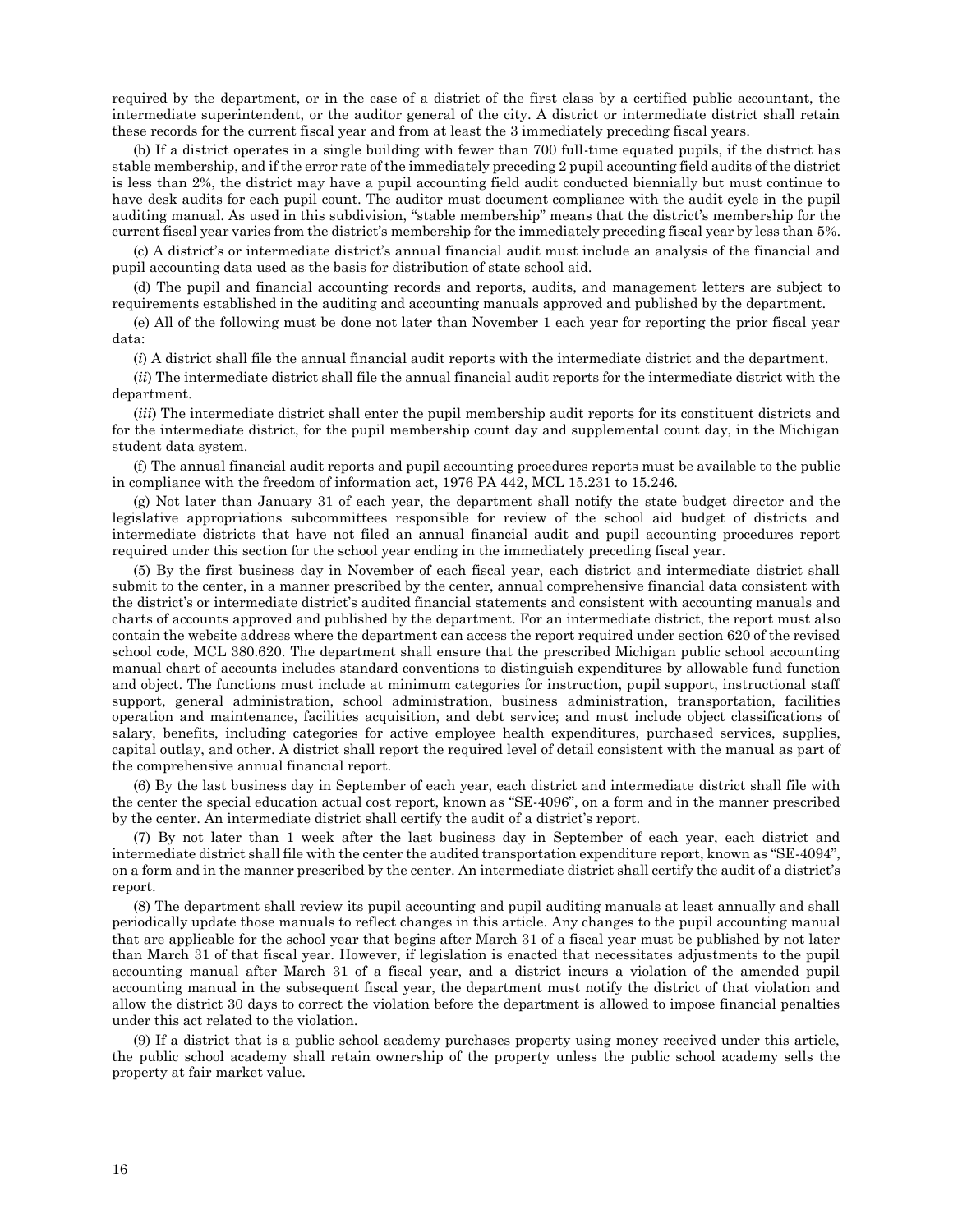(10) If a district or intermediate district does not comply with subsections (4), (5), (6), (7), and (12), or if the department determines that the financial data required under subsection (5) are not consistent with audited financial statements, the department shall withhold all state school aid due to the district or intermediate district under this article, beginning with the next payment due to the district or intermediate district, until the district or intermediate district complies with subsections (4), (5), (6), (7), and (12). If the district or intermediate district does not comply with subsections (4), (5), (6), (7), and (12) by the end of the fiscal year, the district or intermediate district forfeits the amount withheld.

(11) If a district or intermediate district does not comply with subsection (2), the department may withhold up to 10% of the total state school aid due to the district or intermediate district under this article, beginning with the next payment due to the district or intermediate district, until the district or intermediate district complies with subsection (2). If the district or intermediate district does not comply with subsection (2) by the end of the fiscal year, the district or intermediate district forfeits the amount withheld.

(12) By November 1 of each year, if a district or intermediate district offers virtual learning under section 21f, or for a school of excellence that is a cyber school, as defined in section 551 of the revised school code, MCL 380.551, the district or intermediate district shall submit to the department a report that details the per-pupil costs of operating the virtual learning by vendor type and virtual learning model. The report must include information concerning the operation of virtual learning for the immediately preceding school fiscal year, including information concerning summer programming. Information must be collected in a form and manner determined by the department and must be collected in the most efficient manner possible to reduce the administrative burden on reporting entities.

(13) By March 31 of each year, the department shall submit to the house and senate appropriations subcommittees on state school aid, the state budget director, and the house and senate fiscal agencies a report summarizing the per-pupil costs by vendor type of virtual courses available under section 21f and virtual courses provided by a school of excellence that is a cyber school, as defined in section 551 of the revised school code, MCL 380.551.

(14) As used in subsections (12) and (13), "vendor type" means the following:

(a) Virtual courses provided by the Michigan Virtual University.

(b) Virtual courses provided by a school of excellence that is a cyber school, as defined in section 551 of the revised school code, MCL 380.551.

(c) Virtual courses provided by third party vendors not affiliated with a public school in this state.

(d) Virtual courses created and offered by a district or intermediate district.

(15) An allocation to a district or another entity under this article is contingent upon the district's or entity's compliance with this section.

(16) The department shall annually submit to the senate and house subcommittees on school aid and to the senate and house standing committees on education an itemized list of allocations under this article to any association or consortium consisting of associations in the immediately preceding fiscal year. The report must detail the recipient or recipients, the amount allocated, and the purpose for which the funds were distributed.

Sec. 19. (1) A district or intermediate district shall comply with all applicable reporting requirements specified in state and federal law. Data provided to the center, in a form and manner prescribed by the center, shall be aggregated and disaggregated as required by state and federal law. In addition, a district or intermediate district shall cooperate with all measures taken by the center to establish and maintain a statewide P-20 longitudinal data system.

(2) Each district shall furnish to the center not later than 5 weeks after the pupil membership count day and by the last business day in June of the school fiscal year ending in the fiscal year, in a manner prescribed by the center, the information necessary for the preparation of the district and high school graduation report, information regarding completion of early middle college credentials obtained and postsecondary credits obtained in any college acceleration program, and information necessary for the preparation of the state and federal accountability reports. This information shall meet requirements established in the pupil auditing manual approved and published by the department. The center shall calculate an annual graduation and pupil dropout rate for each high school, each district, and this state, in compliance with nationally recognized standards for these calculations. The center shall report all graduation and dropout rates to the senate and house education committees and appropriations committees, the state budget director, and the department not later than 30 days after the publication of the list described in subsection (5). Before reporting these graduation and dropout rates, the department shall allow a school or district to appeal the calculations. The department shall consider and act upon the appeal within 30 days after it is submitted and shall not report these graduation and dropout rates until after all appeals have been considered and decided.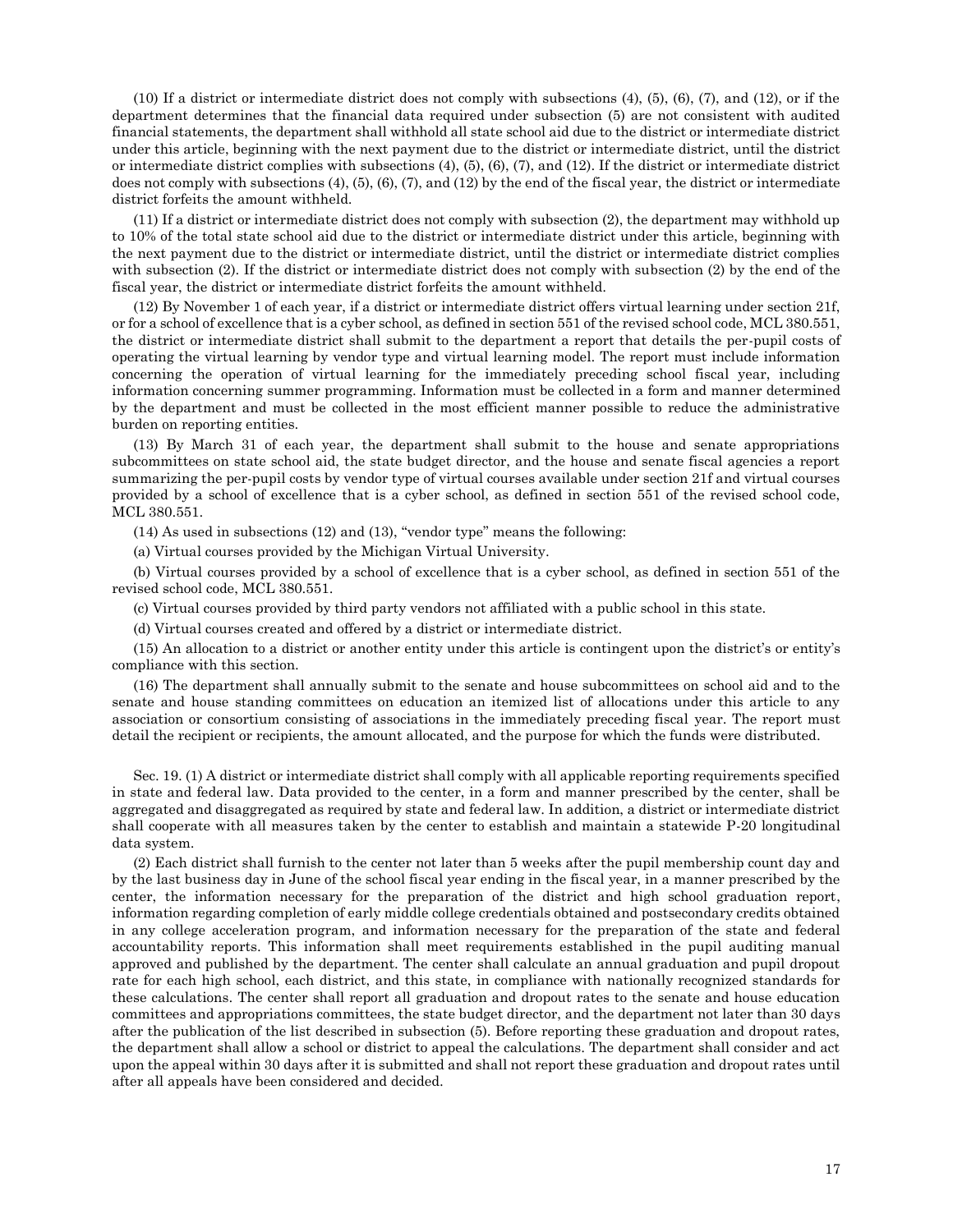(3) By the first business day in December and by the last business day in June of each year, a district shall furnish to the center, in a manner prescribed by the center, information related to educational personnel as necessary for reporting required by state and federal law. For the purposes of this subsection, the center shall only require districts and intermediate districts to report information that is not already available from the office of retirement services in the department of technology, management, and budget.

(4) If a district or intermediate district fails to meet the requirements of this section, the department shall withhold 5% of the total funds for which the district or intermediate district qualifies under this article until the district or intermediate district complies with this section. If the district or intermediate district does not comply with this section by the end of the fiscal year, the department shall place the amount withheld in an escrow account until the district or intermediate district complies with this section.

(5) Before publishing a list of school or district accountability designations as required by the no child left behind act of 2001, Public Law 107-110, or the every student succeeds act, Public Law 114-95, and utilizing data that were certified as accurate and complete after districts and intermediate districts adhered to deadlines, data quality reviews, and correction processes leading to local certification of final student data in subsection (2), the department shall allow a school or district to appeal any calculation errors used in the preparation of accountability metrics. The department shall consider and act upon the appeal within 30 days after it is submitted and shall not publish the list until after all appeals have been considered and decided.

(6) The department shall implement statewide standard reporting requirements for education data approved by the department in conjunction with the center. The department shall work with the center, intermediate districts, districts, and other interested stakeholders to implement this policy change. A district or intermediate district shall implement the statewide standard reporting requirements not later than 2017-2018 or when a district or intermediate district updates its education data reporting system, whichever is later.

Sec. 20. (1) For 2021-2022, both of the following apply:

(a) The target foundation allowance is \$8,700.00.

(b) The minimum foundation allowance is \$8,700.00.

(2) The department shall calculate the amount of each district's foundation allowance as provided in this section, using a target foundation allowance in the amount specified in subsection (1).

(3) Except as otherwise provided in this section, the department shall calculate the amount of a district's foundation allowance as follows, using in all calculations the total amount of the district's foundation allowance as calculated before any proration:

(a) Except as otherwise provided in this subdivision, except for 2021-2022, for a district that had a foundation allowance for the immediately preceding fiscal year that was at least equal to the minimum foundation allowance for the immediately preceding fiscal year, but less than the target foundation allowance for the immediately preceding fiscal year, the district receives a foundation allowance in an amount equal to the sum of the district's foundation allowance for the immediately preceding fiscal year plus the difference between twice the dollar amount of the adjustment from the immediately preceding fiscal year to the current fiscal year made in the target foundation allowance and [(the difference between the target foundation allowance for the current fiscal year and target foundation allowance for the immediately preceding fiscal year minus \$40.00) times (the difference between the district's foundation allowance for the immediately preceding fiscal year and the minimum foundation allowance for the immediately preceding fiscal year) divided by the difference between the target foundation allowance for the current fiscal year and the minimum foundation allowance for the immediately preceding fiscal year.] The foundation allowance for a district that had less than the target foundation allowance for the immediately preceding fiscal year must not exceed the target foundation allowance for the current fiscal year. For 2021-2022, for a district that had a foundation allowance for the immediately preceding fiscal year that was at least equal to the minimum foundation allowance for the immediately preceding fiscal year, but less than the target foundation allowance for the immediately preceding fiscal year, the district's foundation allowance is \$8,700.00.

(b) Except as otherwise provided in this subsection, for a district that in the immediately preceding fiscal year had a foundation allowance in an amount equal to the amount of the target foundation allowance for the immediately preceding fiscal year, the district receives a foundation allowance for 2021-2022 in an amount equal to the target foundation allowance for 2021-2022.

(c) For a district that had a foundation allowance for the immediately preceding fiscal year that was greater than the target foundation allowance for the immediately preceding fiscal year, the district's foundation allowance is an amount equal to the sum of the district's foundation allowance for the immediately preceding fiscal year plus the lesser of the increase in the target foundation allowance for the current fiscal year, as compared to the immediately preceding fiscal year, or the product of the district's foundation allowance for the immediately preceding fiscal year times the percentage increase in the United States Consumer Price Index in the calendar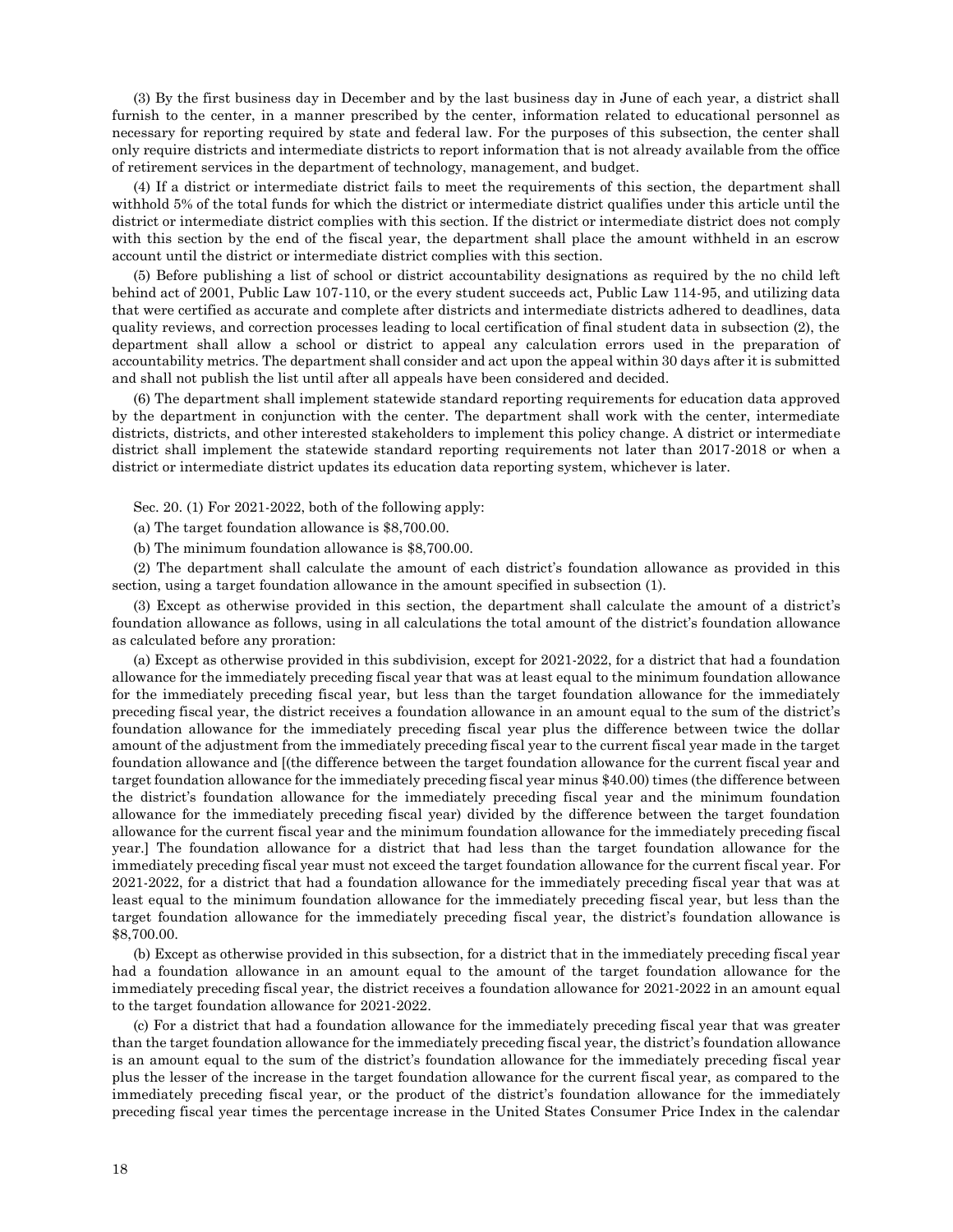year ending in the immediately preceding fiscal year as reported by the May revenue estimating conference conducted under section 367b of the management and budget act, 1984 PA 431, MCL 18.1367b.

(d) For a district that has a foundation allowance that is not a whole dollar amount, the department shall round the district's foundation allowance up to the nearest whole dollar.

(4) Except as otherwise provided in this subsection, beginning in 2021-2022, the state portion of a district's foundation allowance is an amount equal to the district's foundation allowance or the target foundation allowance for the current fiscal year, whichever is less, minus the local portion of the district's foundation allowance. For a district that has a millage reduction required under section 31 of article IX of the state constitution of 1963, the department shall calculate the state portion of the district's foundation allowance as if that reduction did not occur. For a receiving district, if school operating taxes continue to be levied on behalf of a dissolved district that has been attached in whole or in part to the receiving district to satisfy debt obligations of the dissolved district under section 12 of the revised school code, MCL 380.12, the taxable value per membership pupil of property in the receiving district used for the purposes of this subsection does not include the taxable value of property within the geographic area of the dissolved district. For a community district, if school operating taxes continue to be levied by a qualifying school district under section 12b of the revised school code, MCL 380.12b, with the same geographic area as the community district, the taxable value per membership pupil of property in the community district to be used for the purposes of this subsection does not include the taxable value of property within the geographic area of the community district.

(5) The allocation calculated under this section for a pupil is based on the foundation allowance of the pupil's district of residence. For a pupil enrolled under section 105 or 105c in a district other than the pupil's district of residence, the allocation calculated under this section is based on the lesser of the foundation allowance of the pupil's district of residence or the foundation allowance of the educating district. For a pupil in membership in a K-5, K-6, or K-8 district who is enrolled in another district in a grade not offered by the pupil's district of residence, the allocation calculated under this section is based on the foundation allowance of the educating district if the educating district's foundation allowance is greater than the foundation allowance of the pupil's district of residence. The calculation under this subsection must take into account a district's per-pupil allocation under section 20m.

(6) Except as otherwise provided in this subsection, for pupils in membership, other than special education pupils, in a public school academy, the allocation calculated under this section is an amount per membership pupil other than special education pupils in the public school academy equal to the minimum foundation allowance specified in subsection (1). Notwithstanding section 101, for a public school academy that begins operations after the pupil membership count day, the amount per membership pupil calculated under this subsection must be adjusted by multiplying that amount per membership pupil by the number of hours of pupil instruction provided by the public school academy after it begins operations, as determined by the department, divided by the minimum number of hours of pupil instruction required under section 101(3). The result of this calculation must not exceed the amount per membership pupil otherwise calculated under this subsection.

(7) For pupils in membership, other than special education pupils, in a community district, the allocation calculated under this section is an amount per membership pupil other than special education pupils in the community district equal to the foundation allowance of the qualifying school district, as described in section 12b of the revised school code, MCL 380.12b, that is located within the same geographic area as the community district.

(8) Subject to subsection (4), for a district that is formed or reconfigured after June 1, 2002 by consolidation of 2 or more districts or by annexation, the resulting district's foundation allowance under this section beginning after the effective date of the consolidation or annexation is the lesser of the sum of the average of the foundation allowances of each of the original or affected districts, calculated as provided in this section, weighted as to the percentage of pupils in total membership in the resulting district who reside in the geographic area of each of the original or affected districts plus \$100.00 or the highest foundation allowance among the original or affected districts. This subsection does not apply to a receiving district unless there is a subsequent consolidation or annexation that affects the district. The calculation under this subsection must take into account a district's perpupil allocation under section 20m.

(9) The department shall round each fraction used in making calculations under this section to the fourth decimal place and shall round the dollar amount of an increase in the target foundation allowance to the nearest whole dollar.

(10) State payments related to payment of the foundation allowance for a special education pupil are not calculated under this section but are instead calculated under section 51a.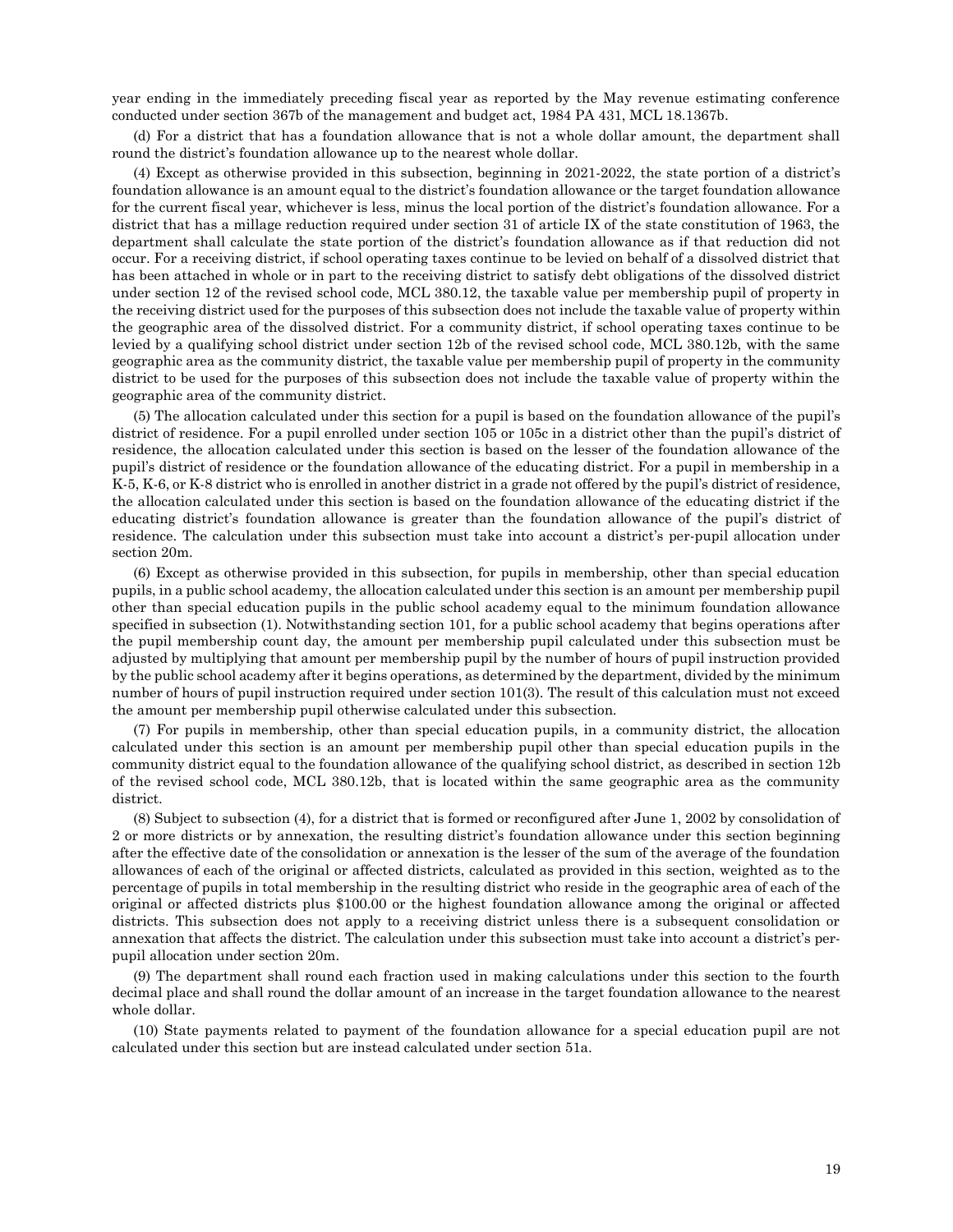(11) To assist the legislature in determining the target foundation allowance for the subsequent fiscal year, each revenue estimating conference conducted under section 367b of the management and budget act, 1984 PA 431, MCL 18.1367b, must calculate a pupil membership factor, a revenue adjustment factor, and an index as follows:

(a) The pupil membership factor is computed by dividing the estimated membership in the school year ending in the current fiscal year, excluding intermediate district membership, by the estimated membership for the school year ending in the subsequent fiscal year, excluding intermediate district membership. If a consensus membership factor is not determined at the revenue estimating conference, the principals of the revenue estimating conference shall report their estimates to the house and senate subcommittees responsible for school aid appropriations not later than 7 days after the conclusion of the revenue conference.

(b) The revenue adjustment factor is computed by dividing the sum of the estimated total state school aid fund revenue for the subsequent fiscal year plus the estimated total state school aid fund revenue for the current fiscal year, adjusted for any change in the rate or base of a tax the proceeds of which are deposited in that fund and excluding money transferred into that fund from the countercyclical budget and economic stabilization fund under the management and budget act, 1984 PA 431, MCL 18.1101 to 18.1594, by the sum of the estimated total school aid fund revenue for the current fiscal year plus the estimated total state school aid fund revenue for the immediately preceding fiscal year, adjusted for any change in the rate or base of a tax the proceeds of which are deposited in that fund. If a consensus revenue factor is not determined at the revenue estimating conference, the principals of the revenue estimating conference shall report their estimates to the house and senate subcommittees responsible for school aid appropriations not later than 7 days after the conclusion of the revenue conference.

(c) The index is calculated by multiplying the pupil membership factor by the revenue adjustment factor. If a consensus index is not determined at the revenue estimating conference, the principals of the revenue estimating conference shall report their estimates to the house and senate subcommittees responsible for state school aid appropriations not later than 7 days after the conclusion of the revenue conference.

(12) Payments to districts and public school academies are not made under this section. Rather, the calculations under this section are used to determine the amount of state payments under section 22b.

(13) If an amendment to section 2 of article VIII of the state constitution of 1963 allowing state aid to some or all nonpublic schools is approved by the voters of this state, each foundation allowance or per-pupil payment calculation under this section may be reduced.

(14) As used in this section:

(a) "Certified mills" means the lesser of 18 mills or the number of mills of school operating taxes levied by the district in 1993-94.

(b) "Combined state and local revenue" means the aggregate of the district's state school aid received by or paid on behalf of the district under this section and the district's local school operating revenue.

(c) "Combined state and local revenue per membership pupil" means the district's combined state and local revenue divided by the district's membership excluding special education pupils.

(d) "Current fiscal year" means the fiscal year for which a particular calculation is made.

(e) "Dissolved district" means a district that loses its organization, has its territory attached to 1 or more other districts, and is dissolved as provided under section 12 of the revised school code, MCL 380.12.

(f) "Immediately preceding fiscal year" means the fiscal year immediately preceding the current fiscal year.

(g) "Local portion of the district's foundation allowance" means an amount that is equal to the difference between (the sum of the product of the taxable value per membership pupil of all property in the district that is nonexempt property times the district's certified mills and, for a district with certified mills exceeding 12, the product of the taxable value per membership pupil of property in the district that is commercial personal property times the certified mills minus 12 mills) and (the quotient of the product of the captured assessed valuation under tax increment financing acts times the district's certified mills divided by the district's membership excluding special education pupils).

(h) "Local school operating revenue" means school operating taxes levied under section 1211 of the revised school code, MCL 380.1211. For a receiving district, if school operating taxes are to be levied on behalf of a dissolved district that has been attached in whole or in part to the receiving district to satisfy debt obligations of the dissolved district under section 12 of the revised school code, MCL 380.12, local school operating revenue does not include school operating taxes levied within the geographic area of the dissolved district.

(i) "Local school operating revenue per membership pupil" means a district's local school operating revenue divided by the district's membership excluding special education pupils.

(j) "Membership" means the definition of that term under section 6 as in effect for the particular fiscal year for which a particular calculation is made.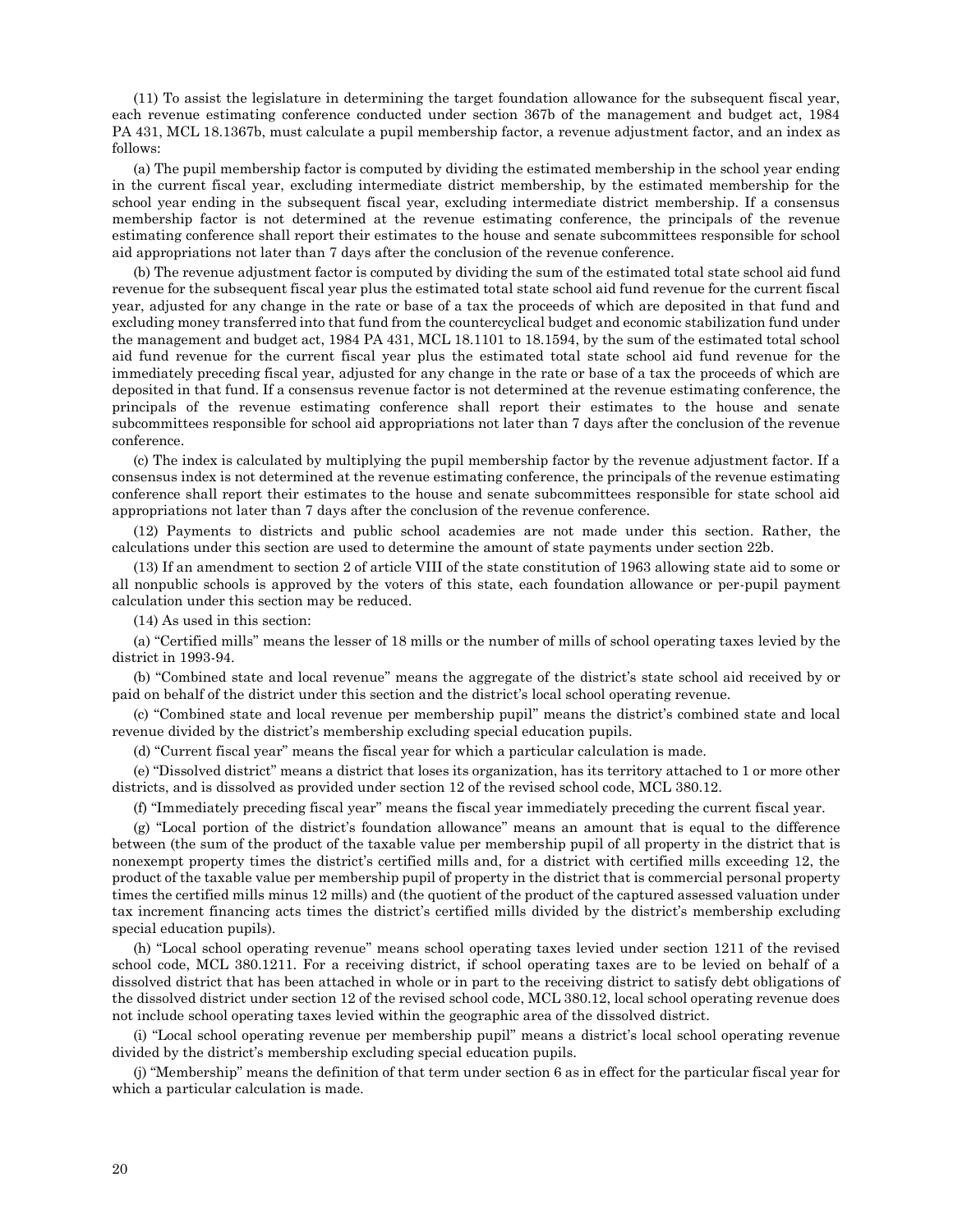(k) "Nonexempt property" means property that is not a principal residence, qualified agricultural property, qualified forest property, supportive housing property, industrial personal property, commercial personal property, or property occupied by a public school academy.

(*l*) "Principal residence", "qualified agricultural property", "qualified forest property", "supportive housing property", "industrial personal property", and "commercial personal property" mean those terms as defined in section 1211 of the revised school code, MCL 380.1211.

(m) "Receiving district" means a district to which all or part of the territory of a dissolved district is attached under section 12 of the revised school code, MCL 380.12.

(n) "School operating purposes" means the purposes included in the operation costs of the district as prescribed in sections 7 and 18 and purposes authorized under section 1211 of the revised school code, MCL 380.1211.

(o) "School operating taxes" means local ad valorem property taxes levied under section 1211 of the revised school code, MCL 380.1211, and retained for school operating purposes.

(p) "Tax increment financing acts" means parts 2, 3, 4, and 6 of the recodified tax increment financing act, 2018 PA 57, MCL 125.4201 to 125.4420 and 125.4602 to 125.4629, or the brownfield redevelopment financing act, 1996 PA 381, MCL 125.2651 to 125.2670.

(q) "Taxable value per membership pupil" means taxable value, as certified by the county treasurer and reported to the department, for the calendar year ending in the current state fiscal year divided by the district's membership excluding special education pupils for the school year ending in the current state fiscal year.

Sec. 20d. In making the final determination required under former section 20a of a district's combined state and local revenue per membership pupil in 1993-94 and in making calculations under section 20 for 2021-2022, the department and the department of treasury shall comply with all of the following:

(a) For a district that had combined state and local revenue per membership pupil in the 1994-95 fiscal year of \$6,500.00 or more and served as a fiscal agent for a state board designated area vocational education center in the 1993-94 school year, total state school aid received by or paid on behalf of the district under this act in 1993-94 excludes payments made under former section 146 and under section 147 on behalf of the district's employees who provided direct services to the area vocational education center. Not later than June 30, 1996, the department shall make an adjustment under this subdivision to the district's combined state and local revenue per membership pupil in the 1994-95 fiscal year and the department of treasury shall make a final certification of the number of mills that may be levied by the district under section 1211 of the revised school code, MCL 380.1211, as a result of the adjustment under this subdivision.

(b) If a district had an adjustment made to its 1993-94 total state school aid that excluded payments made under former section 146 and under section 147 on behalf of the district's employees who provided direct services for intermediate district center programs operated by the district under former section 51 and sections 51a to 56, if nonresident pupils attending the center programs were included in the district's membership for purposes of calculating the combined state and local revenue per membership pupil for 1993-94, and if there is a signed agreement by all constituent districts of the intermediate district agreeing to an adjustment under this subdivision, the department shall calculate the foundation allowances for 1995-96 and 1996-97 of all districts that had pupils attending the intermediate district center program operated by the district that had the adjustment as if their combined state and local revenue per membership pupil for 1993-94 included resident pupils attending the center program and excluded nonresident pupils attending the center program.

Sec. 20f. (1) From the state school aid fund money appropriated in section 11, there is allocated an amount not to exceed \$18,000,000.00 for 2021-2022 for payments to eligible districts under this section.

(2) The funding under this subsection is from the allocation under subsection (1). A district is eligible for funding under this subsection if the district received a payment under this section as it was in effect for 2013- 2014. A district was eligible for funding in 2013-2014 if the sum of the following was less than \$5.00:

(a) The increase in the district's foundation allowance or per-pupil payment as calculated under section 20 from 2012-2013 to 2013-2014.

(b) The district's equity payment per membership pupil under former section 22c for 2013-2014.

(c) The quotient of the district's allocation under section 147a for 2012-2013 divided by the district's membership pupils for 2012-2013 minus the quotient of the district's allocation under section 147a for 2013-2014 divided by the district's membership pupils for 2013-2014.

(3) The amount allocated to each eligible district under subsection (2) is an amount per membership pupil equal to the amount per membership pupil the district received under this section in 2013-2014.

(4) The funding under this subsection is from the allocation under subsection (1). A district is eligible for funding under this subsection if the sum of the following is less than \$25.00:

(a) The increase in the district's foundation allowance or per-pupil payment as calculated under section 20 from 2014-2015 to 2015-2016.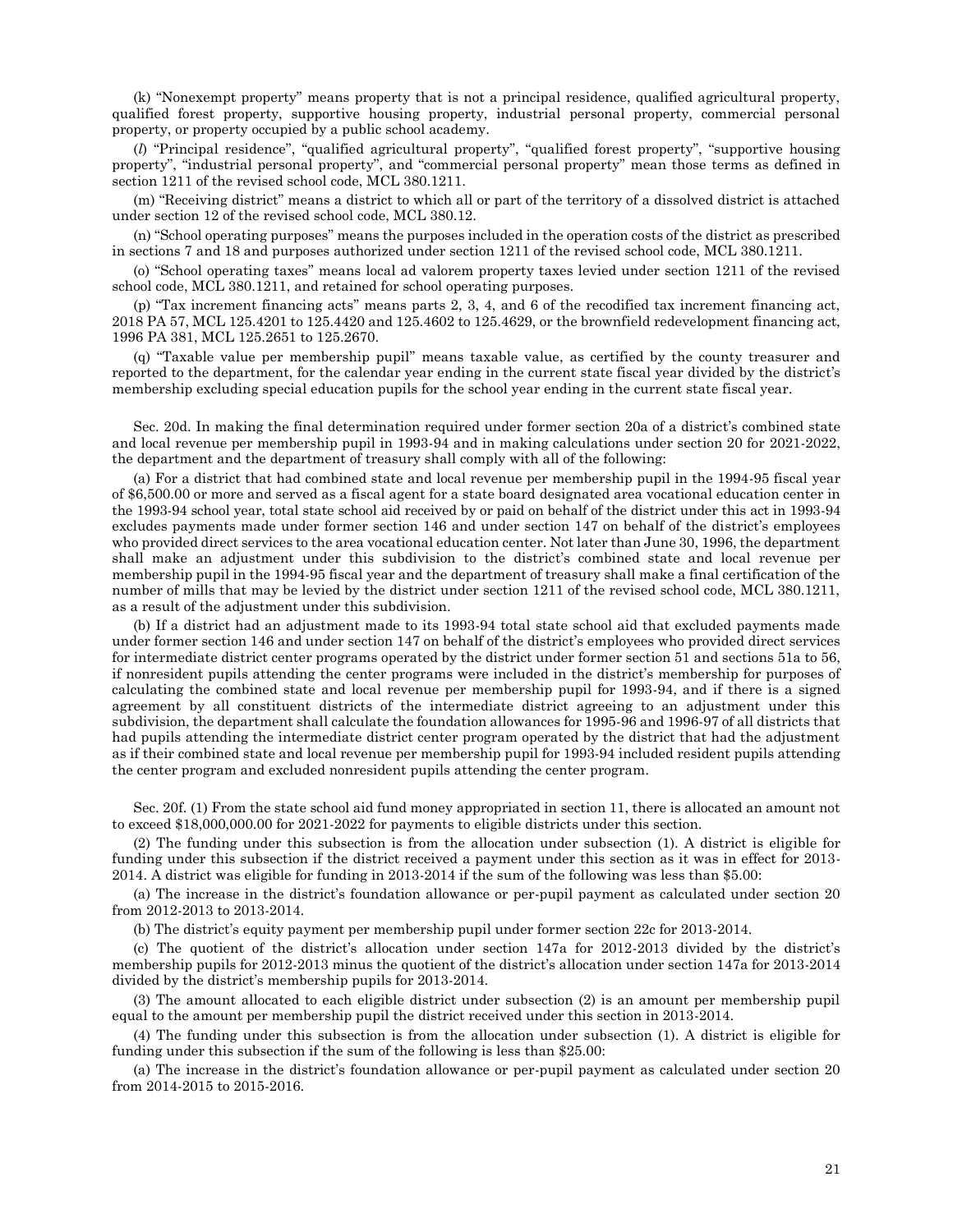(b) The decrease in the district's best practices per-pupil funding under former section 22f from 2014-2015 to 2015-2016.

(c) The decrease in the district's pupil performance per-pupil funding under former section 22j from 2014-2015 to 2015-2016.

(d) The quotient of the district's allocation under section 31a for 2015-2016 divided by the district's membership pupils for 2015-2016 minus the quotient of the district's allocation under section 31a for 2014-2015 divided by the district's membership pupils for 2014-2015.

(5) The amount allocated to each eligible district under subsection (4) is an amount per membership pupil equal to \$25.00 minus the sum of the following:

(a) The increase in the district's foundation allowance or per-pupil payment as calculated under section 20 from 2014-2015 to 2015-2016.

(b) The decrease in the district's best practices per-pupil funding under former section 22f from 2014-2015 to 2015-2016.

(c) The decrease in the district's pupil performance per-pupil funding under former section 22j from 2014-2015 to 2015-2016.

(d) The quotient of the district's allocation under section 31a for 2015-2016 divided by the district's membership pupils for 2015-2016 minus the quotient of the district's allocation under section 31a for 2014-2015 divided by the district's membership pupils for 2014-2015.

(6) If the allocation under subsection (1) is insufficient to fully fund payments under subsections (3) and (5) as otherwise calculated under this section, the department shall prorate payments under this section on an equal per-pupil basis.

Sec. 20m. (1) Foundation allowance supplemental payments for the current fiscal year to districts that in the immediately preceding fiscal year had a foundation allowance greater than the target foundation allowance must be calculated under this section.

(2) The per-pupil allocation to each district under this section is the difference between the dollar amount of the adjustment from the immediately preceding fiscal year to the current fiscal year in the target foundation allowance minus the dollar amount of the adjustment from the immediately preceding fiscal year to the current fiscal year in a qualifying district's foundation allowance.

(3) If a district's local revenue per pupil does not exceed the sum of its foundation allowance under section 20 plus the per-pupil allocation under subsection (2), the total payment to the district calculated under this section is the product of the per-pupil allocation under subsection (2) multiplied by the district's membership, excluding special education pupils. If a district's local revenue per pupil exceeds the foundation allowance under section 20 but does not exceed the sum of the foundation allowance under section 20 plus the per-pupil allocation under subsection (2), the total payment to the district calculated under this section is the product of the difference between the sum of the foundation allowance under section 20 plus the per-pupil allocation under subsection (2) minus the local revenue per pupil multiplied by the district's membership, excluding special education pupils. If a district's local revenue per pupil exceeds the sum of the foundation allowance under section 20 plus the perpupil allocation under subsection (2), there is no payment calculated under this section for the district.

(4) Payments to districts must not be made under this section. Rather, the calculations under this section are used to determine the amount of state payments that are made under section 22b.

(5) As used in this section, "qualifying district" means a district where the millage limitation in section 1211(3) of the revised school code, MCL 380.1211, is applied due to the increase in the target foundation allowance from the immediately preceding fiscal year to the current fiscal year exceeding the percentage increase in the general price level in the immediately preceding calendar year applied to the district's immediately preceding fiscal year foundation allowance.

Sec. 21f. (1) A primary district shall enroll an eligible pupil in virtual courses in accordance with the provisions of this section. A primary district shall not offer a virtual course to an eligible pupil unless the virtual course is published in the primary district's catalog of board-approved courses or in the statewide catalog of virtual courses maintained by the Michigan Virtual University pursuant to section 98. The primary district shall also provide on its publicly accessible website a link to the statewide catalog of virtual courses maintained by the Michigan Virtual University. Unless the pupil is at least age 18 or is an emancipated minor, a pupil must not be enrolled in a virtual course without the consent of the pupil's parent or legal guardian.

(2) Subject to subsection (3), a primary district shall enroll an eligible pupil in up to 2 virtual courses as requested by the pupil during an academic term, semester, or trimester.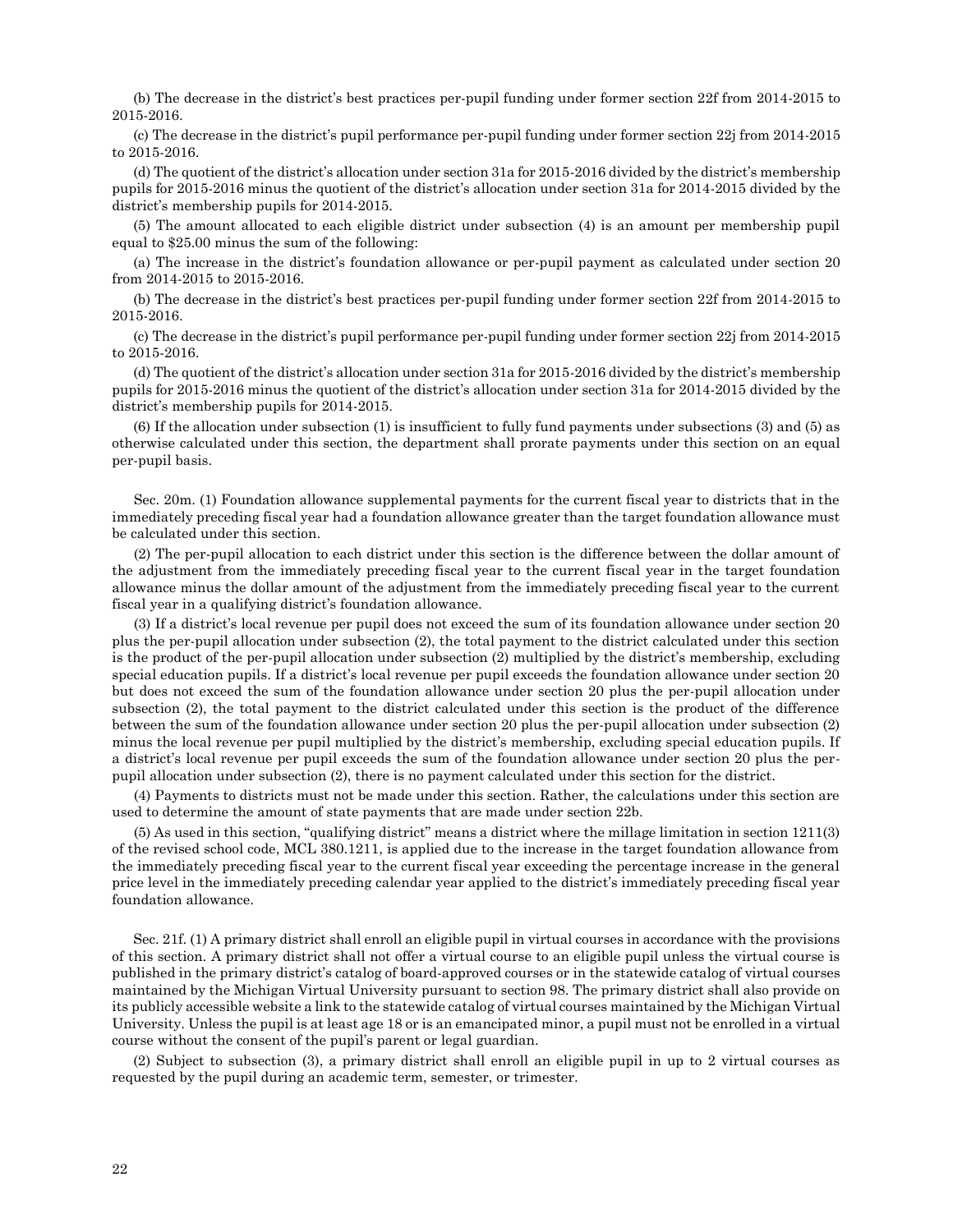(3) A pupil may be enrolled in more than 2 virtual courses in a specific academic term, semester, or trimester if all of the following conditions are met:

(a) The primary district has determined that it is in the best interest of the pupil.

(b) The pupil agrees with the recommendation of the primary district.

(c) The primary district, in collaboration with the pupil, has developed an education development plan, in a form and manner specified by the department, that is kept on file by the district. This subdivision does not apply to a pupil enrolled as a part-time pupil under section 166b.

(4) If the number of applicants eligible for acceptance in a virtual course does not exceed the capacity of the provider to provide the virtual course, the provider shall accept for enrollment all of the applicants eligible for acceptance. If the number of applicants exceeds the provider's capacity to provide the virtual course, the provider shall use a random draw system, subject to the need to abide by state and federal antidiscrimination laws and court orders. A primary district that is also a provider shall determine whether or not it has the capacity to accept applications for enrollment from nonresident applicants in virtual courses and may use that limit as the reason for refusal to enroll a nonresident applicant.

(5) A primary district may not establish additional requirements beyond those specified in this subsection that would prohibit a pupil from taking a virtual course. A pupil's primary district may deny the pupil enrollment in a virtual course if any of the following apply, as determined by the district:

(a) The pupil is enrolled in any of grades K to 5.

(b) The pupil has previously gained the credits that would be provided from the completion of the virtual course.

(c) The virtual course is not capable of generating academic credit.

(d) The virtual course is inconsistent with the remaining graduation requirements or career interests of the pupil.

(e) The pupil has not completed the prerequisite coursework for the requested virtual course or has not demonstrated proficiency in the prerequisite course content.

(f) The pupil has failed a previous virtual course in the same subject during the 2 most recent academic years.

(g) The virtual course is of insufficient quality or rigor. A primary district that denies a pupil enrollment request for this reason shall enroll the pupil in a virtual course in the same or a similar subject that the primary district determines is of acceptable rigor and quality.

(h) The cost of the virtual course exceeds the amount identified in subsection (10), unless the pupil or the pupil's parent or legal guardian agrees to pay the cost that exceeds this amount.

(i) The request for a virtual course enrollment did not occur within the same timelines established by the primary district for enrollment and schedule changes for regular courses.

(j) The request for a virtual course enrollment was not made in the academic term, semester, trimester, or summer preceding the enrollment. This subdivision does not apply to a request made by a pupil who is newly enrolled in the primary district.

(6) If a pupil is denied enrollment in a virtual course by the pupil's primary district, the primary district shall provide written notification to the pupil of the denial, the reason or reasons for the denial under subsection (5), and a description of the appeal process. The pupil may appeal the denial by submitting a letter to the superintendent of the intermediate district in which the pupil's primary district is located. The letter of appeal must include the reason provided by the primary district for not enrolling the pupil and the reason why the pupil is claiming that the enrollment should be approved. The intermediate district superintendent or designee shall respond to the appeal within 5 days after it is received. If the intermediate district superintendent or designee determines that the denial of enrollment does not meet 1 or more of the reasons specified in subsection (5), the primary district shall enroll the pupil in the virtual course.

(7) To provide a virtual course to an eligible pupil under this section, a provider must do all of the following:

(a) Ensure that the virtual course has been published in the pupil's primary district's catalog of board-approved courses or published in the statewide catalog of virtual courses maintained by the Michigan Virtual University.

(b) Assign to each pupil a teacher of record and provide the primary district with the personnel identification code assigned by the center for the teacher of record. If the provider is a community college, the virtual course must be taught by an instructor employed by or contracted through the providing community college.

(c) Offer the virtual course on an open entry and exit method, or aligned to a semester, trimester, or accelerated academic term format.

(d) If the virtual course is offered to eligible pupils in more than 1 district, the following additional requirements must also be met:

(*i*) Provide the Michigan Virtual University with a course syllabus that meets the definition under subsection (14)(g) in a form and manner prescribed by the Michigan Virtual University for inclusion in a statewide catalog of virtual courses.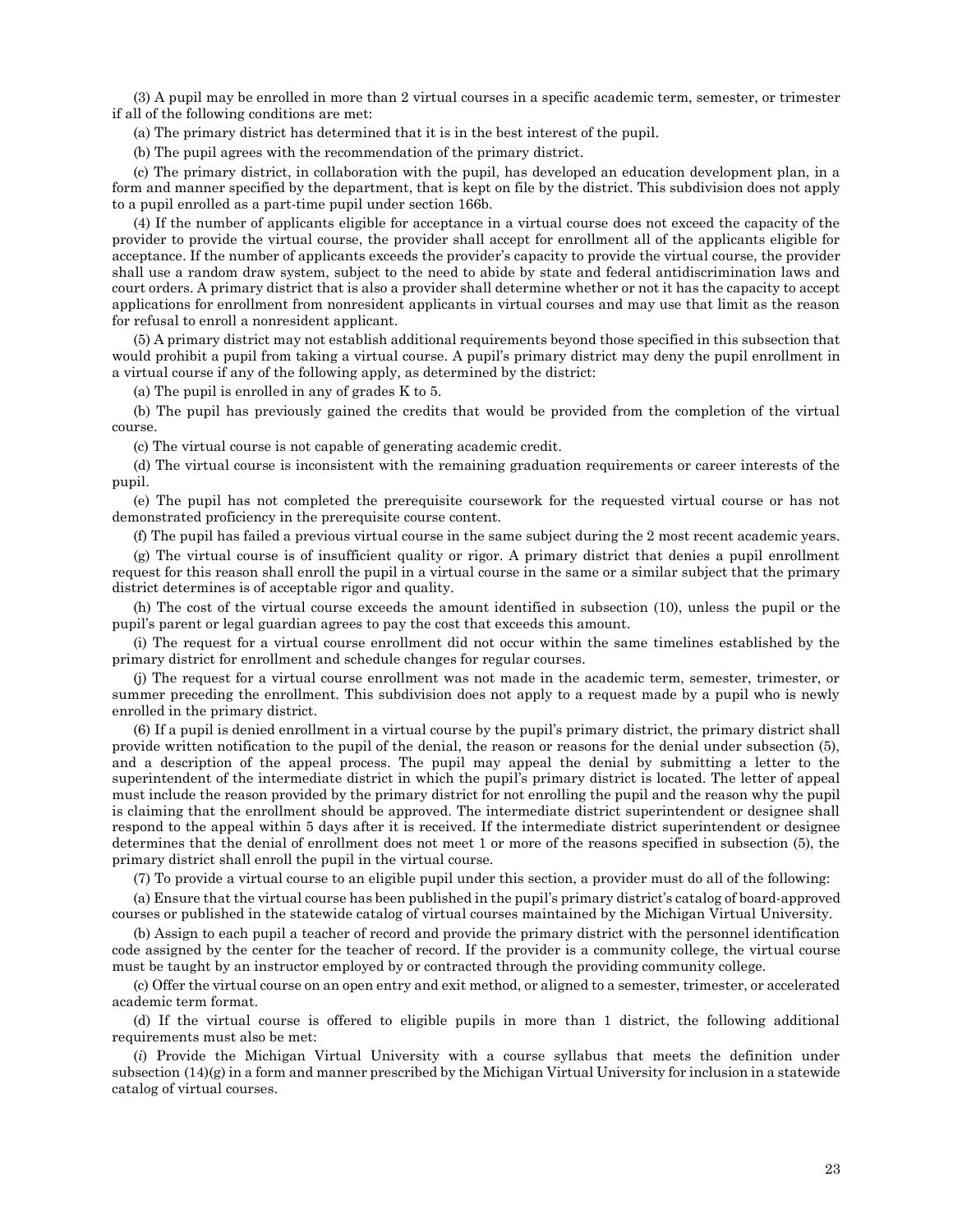(*ii*) Not later than October 1 of each fiscal year, provide the Michigan Virtual University with an aggregated count of enrollments for each virtual course the provider delivered to pupils under this section during the immediately preceding school year, and the number of enrollments in which the pupil earned 60% or more of the total course points for each virtual course.

(8) To provide a virtual course under this section, a community college shall ensure that each virtual course it provides under this section generates postsecondary credit.

(9) For any virtual course a pupil enrolls in under this section, the pupil's primary district must assign to the pupil a mentor and shall supply the provider with the mentor's contact information.

(10) For a pupil enrolled in 1 or more virtual courses, the primary district shall use foundation allowance or per-pupil funds calculated under section 20 to pay for the expenses associated with the virtual course or courses. A primary district is not required to pay toward the cost of a virtual course an amount that exceeds 6.67% of the minimum foundation allowance for the current fiscal year as calculated under section 20.

(11) A virtual learning pupil has the same rights and access to technology in his or her primary district's school facilities as all other pupils enrolled in the pupil's primary district. The department shall establish standards for hardware, software, and internet access for pupils who are enrolled in more than 2 virtual courses under this section in an academic term, semester, or trimester taken at a location other than a school facility.

(12) If a pupil successfully completes a virtual course, as determined by the pupil's primary district, the pupil's primary district shall grant appropriate academic credit for completion of the course and shall count that credit toward completion of graduation and subject area requirements. A pupil's school record and transcript must identify the virtual course title as it appears in the virtual course syllabus.

(13) The enrollment of a pupil in 1 or more virtual courses must not result in a pupil being counted as more than 1.0 full-time equivalent pupils under this article. The minimum requirements to count the pupil in membership are those established by the pupil accounting manual as it was in effect for the 2015-2016 school year or as subsequently amended by the department if the department notifies the legislature about the proposed amendment at least 60 days before the amendment becomes effective.

(14) As used in this section:

(a) "Instructor" means an individual who is employed by or contracted through a community college.

(b) "Mentor" means a professional employee of the primary district who monitors the pupil's progress, ensures the pupil has access to needed technology, is available for assistance, and ensures access to the teacher of record. A mentor may also serve as the teacher of record if the primary district is the provider for the virtual course and the mentor meets the requirements under subdivision (e).

(c) "Primary district" means the district that enrolls the pupil and reports the pupil for pupil membership purposes.

(d) "Provider" means the district, intermediate district, or community college that the primary district pays to provide the virtual course or the Michigan Virtual University if it is providing the virtual course. Beginning on the first day of the 2020-2021 school year through August 31, 2021, "provider" also includes any other institution or individual that the primary district pays to provide the virtual course.

(e) "Teacher of record" means a teacher who meets all of the following:

(*i*) Holds a valid Michigan teaching certificate or a teaching permit recognized by the department.

(*ii*) If applicable, is endorsed in the subject area and grade of the virtual course.

(*iii*) Is responsible for providing instruction, determining instructional methods for each pupil, diagnosing learning needs, assessing pupil learning, prescribing intervention strategies and modifying lessons, reporting outcomes, and evaluating the effects of instruction and support strategies.

(*iv*) Has a personnel identification code provided by the center.

(*v*) If the provider is a community college, is an instructor employed by or contracted through the providing community college.

(f) "Virtual course" means a course of study that is capable of generating a credit or a grade and that is provided in an interactive learning environment where the majority of the curriculum is delivered using the internet and in which pupils may be separated from their instructor or teacher of record by time or location, or both.

(g) "Virtual course syllabus" means a document that includes all of the following:

(*i*) An alignment document detailing how the course meets applicable state standards or, if the state does not have state standards, nationally recognized standards.

(*ii*) The virtual course content outline.

(*iii*) The virtual course required assessments.

(*iv*) The virtual course prerequisites.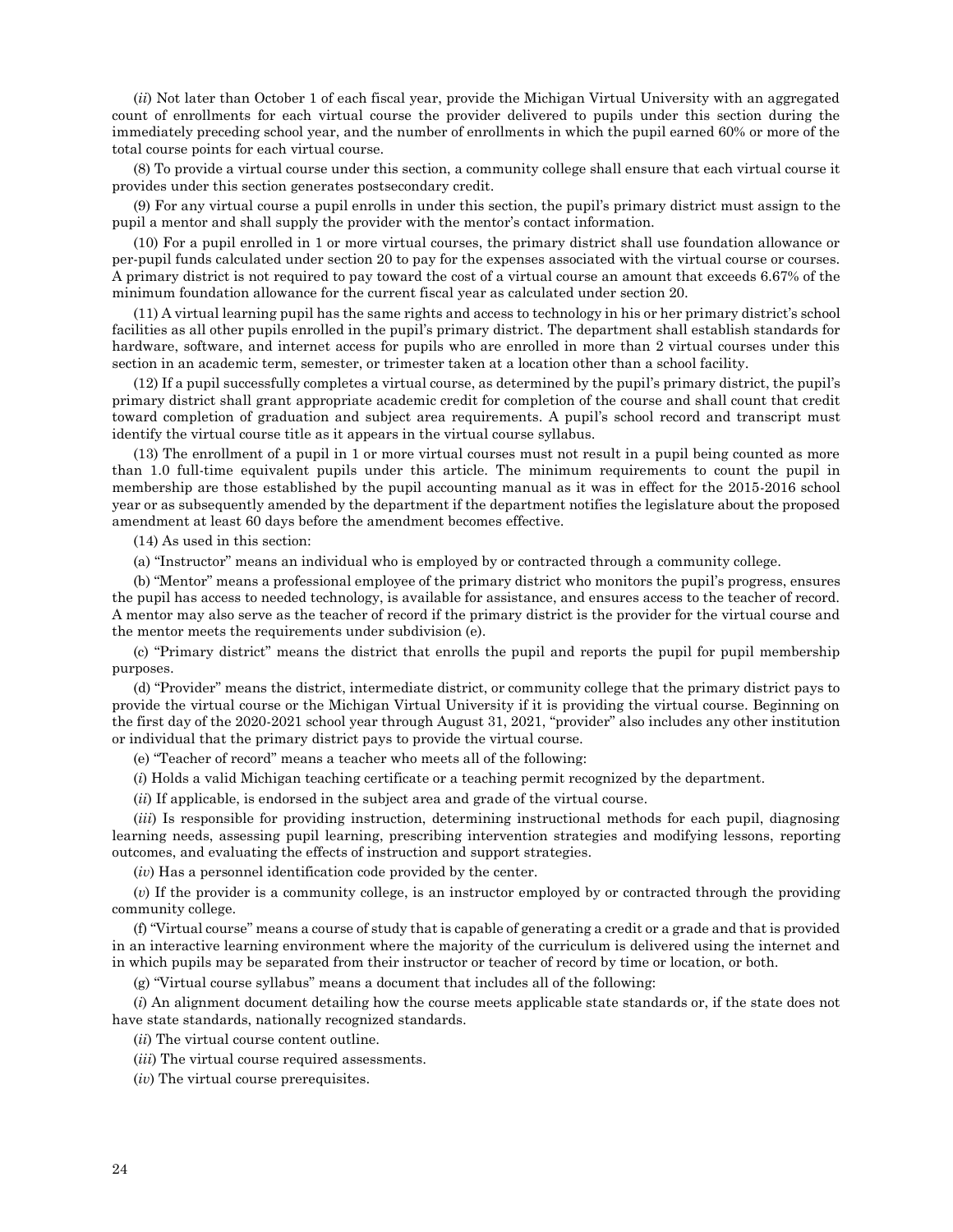(*v*) Expectations for actual instructor or teacher of record contact time with the virtual learning pupil and other communications between a pupil and the instructor or teacher of record.

(*vi*) Academic support available to the virtual learning pupil.

(*vii*) The virtual course learning outcomes and objectives.

(*viii*) The name of the institution or organization providing the virtual content.

(*ix*) The name of the institution or organization providing the instructor or teacher of record.

(*x*) The course titles assigned by the provider and the course titles and course codes from the National Center for Education Statistics (NCES) school codes for the exchange of data (SCED).

(*xi*) The number of eligible pupils that will be accepted by the provider in the virtual course. A primary district that is also the provider may limit the enrollment to those pupils enrolled in the primary district.

(*xii*) The results of the virtual course quality review using the guidelines and model review process published by the Michigan Virtual University.

(h) "Virtual learning pupil" means a pupil enrolled in 1 or more virtual courses.

Sec. 21h. (1) From the state school aid fund money appropriated in section 11, there is allocated \$6,137,400.00 for 2021-2022 for assisting districts assigned by the superintendent to participate in a partnership and districts that have established a community engagement advisory committee in partnership with the department of treasury, are required to submit a deficit elimination plan or an enhanced deficit elimination plan under section 1220 of the revised school code, MCL 380.1220, and are located in a city with a population between 9,000 and 11,000, as determined by the department, that is in a county with a population between 150,000 and 160,000, as determined by the department, to improve student achievement and district financial stability. The superintendent shall collaborate with the state treasurer to identify any conditions that may be contributing to low academic performance within a district being considered for assignment to a partnership. The purpose of the partnership is to identify district needs, develop intervention plans, and partner with public, private, and nonprofit organizations to coordinate resources and improve student achievement. Assignment of a district to a partnership is made by the superintendent in consultation with the state treasurer.

(2) A district described in subsection (1) is eligible for funding under this section if the district includes at least 1 school that has been identified as low performing under the approved federal accountability system or the state accountability system. A district described in this subsection must do all of the following to be eligible for funding under this section:

(a) For a partnership district under this section, within 90 days of assignment to the partnership described in this section, and for a district described in subsection (1) that is not a partnership district under this section, by October 15 of each year, complete a comprehensive needs assessment or evaluation in collaboration with an intermediate district, community members, education organizations, and postsecondary institutions, as applicable, that is approved by the superintendent. The comprehensive needs assessment or evaluation must include at least all of the following:

(*i*) A review of the district's implementation and utilization of a multi-tiered system of supports to ensure that it is used to appropriately inform instruction.

(*ii*) A review of the district and school building leadership and educator capacity to substantially improve student outcomes.

(*iii*) A review of classroom, instructional, and operational practices and curriculum to ensure alignment with research-based instructional practices and state curriculum standards.

(b) Develop an academic and financial operating or intervention plan that has been approved by the superintendent and that addresses the needs identified in the comprehensive needs assessment or evaluation completed under subdivision (a). The intervention plan must include at least all of the following:

(*i*) Specific actions that will be taken by the district and each of its partners to improve student achievement.

(*ii*) Specific measurable benchmarks that will be met within 18 months to improve student achievement and identification of expected student achievement outcomes to be attained within 3 years after assignment to the partnership.

(c) Craft academic goals that put pupils on track to meet or exceed grade level proficiency.

(3) Upon approval of the academic and financial operating or intervention plan developed under subsection (2), the department, in collaboration with the department of treasury, shall assign a team of individuals with expertise in comprehensive school and district reform to partner with the district, the intermediate district, community organizations, education organizations, and postsecondary institutions identified in the academic and financial operating or intervention plan to review the district's use of existing financial resources to ensure that those resources are being used as efficiently and effectively as possible to improve student academic achievement and to ensure district financial stability. The superintendent of public instruction may waive burdensome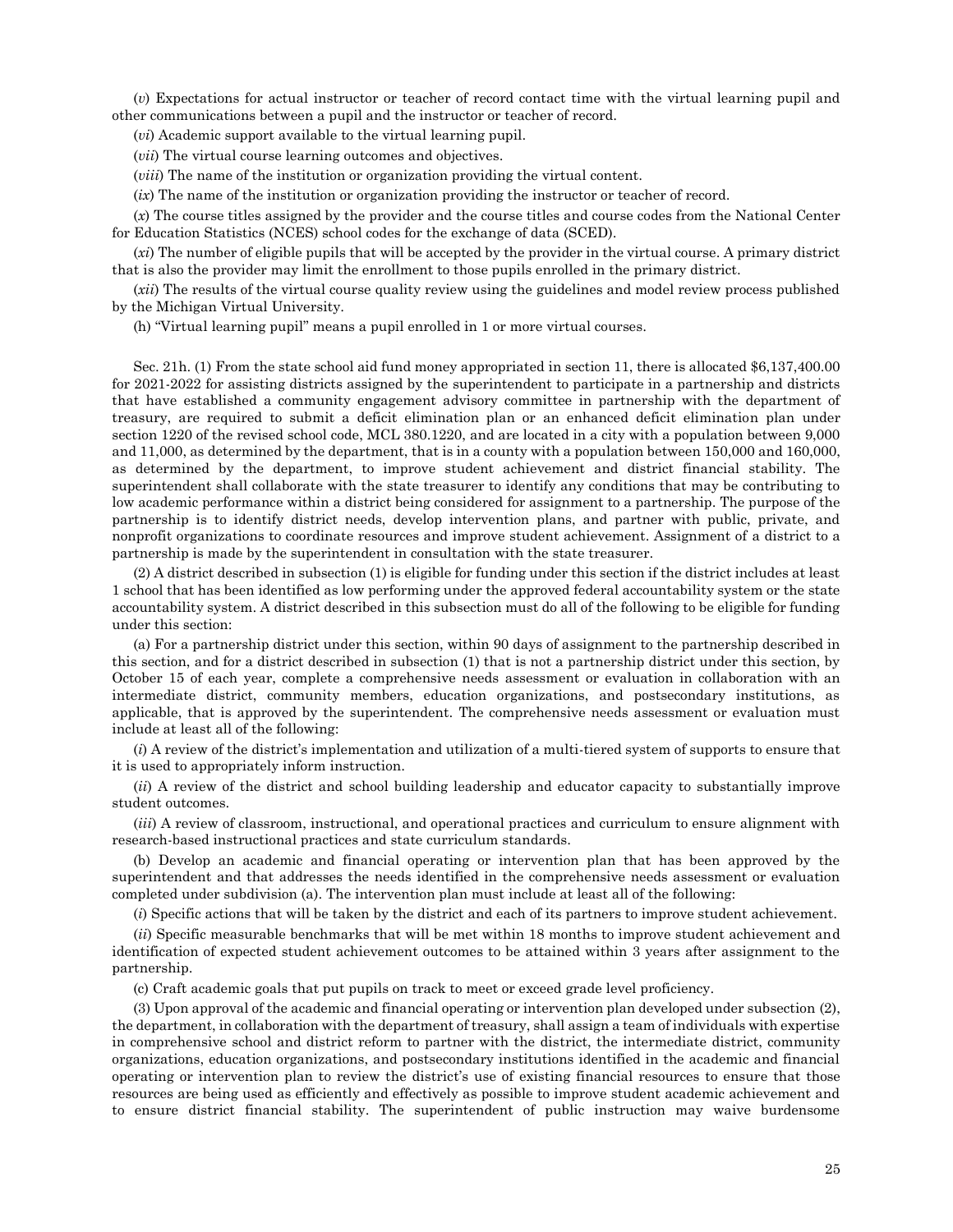administrative rules for a partnership district for the duration of the partnership agreement and for a district described in subsection (1) that is not a partnership district under this section and that receives funding under this section in the current fiscal year.

(4) Funds allocated under this section, excluding funds allocated under subsection (5), may be used to pay for district expenditures approved by the superintendent to improve student achievement. Funds may be used for professional development for teachers or district or school leadership, increased instructional time, teacher mentors, or other expenditures that directly impact student achievement and cannot be paid from existing district financial resources. An eligible district must not receive funds under this section for more than 3 years. Notwithstanding section 17b, the department shall make payments to districts under this section on a schedule determined by the department.

(5) From the funds allocated under subsection (1), there is allocated for 2021-2022 an amount not to exceed \$137,400.00 for the purchase of a data analytics tool to be used by districts described in subsection (1). The superintendent of public instruction shall require districts described in subsection (1) to purchase a data analytics tool funded under this subsection as part of the agreements described in this section.

(6) The department, in consultation with the department of treasury, shall annually report to the legislature on the activities funded under this section and how those activities impacted student achievement in districts that received funds under this section. To the extent possible, participating districts receiving funding under this section shall participate in the report.

Sec. 22a. (1) From the state school aid fund money appropriated in section 11, there is allocated an amount not to exceed \$4,836,000,000.00 for 2020-2021 and there is allocated an amount not to exceed \$4,742,000,000.00 for 2021-2022 for payments to districts and qualifying public school academies to guarantee each district and qualifying public school academy an amount equal to its 1994-95 total state and local per-pupil revenue for school operating purposes under section 11 of article IX of the state constitution of 1963. Pursuant to section 11 of article IX of the state constitution of 1963, this guarantee does not apply to a district in a year in which the district levies a millage rate for school district operating purposes less than it levied in 1994. However, subsection (2) applies to calculating the payments under this section. Funds allocated under this section that are not expended in the fiscal year for which they were allocated, as determined by the department, may be used to supplement the allocations under sections 22b and 51c to fully fund those allocations for the same fiscal year. For each fund transfer as described in the immediately preceding sentence that occurs, the state budget director shall send notification of the transfer to the house and senate appropriations subcommittees on state school aid and the house and senate fiscal agencies by not later than 14 calendar days after the transfer occurs.

(2) To ensure that a district receives an amount equal to the district's 1994-95 total state and local per-pupil revenue for school operating purposes, there is allocated to each district a state portion of the district's 1994-95 foundation allowance in an amount calculated as follows:

(a) Except as otherwise provided in this subsection, the state portion of a district's 1994-95 foundation allowance is an amount equal to the district's 1994-95 foundation allowance or \$6,500.00, whichever is less, minus the difference between the sum of the product of the taxable value per membership pupil of all property in the district that is nonexempt property times the district's certified mills and, for a district with certified mills exceeding 12, the product of the taxable value per membership pupil of property in the district that is commercial personal property times the certified mills minus 12 mills and the quotient of the ad valorem property tax revenue of the district captured under tax increment financing acts divided by the district's membership. For a district that has a millage reduction required under section 31 of article IX of the state constitution of 1963, the department shall calculate the state portion of the district's foundation allowance as if that reduction did not occur. For a receiving district, if school operating taxes are to be levied on behalf of a dissolved district that has been attached in whole or in part to the receiving district to satisfy debt obligations of the dissolved district under section 12 of the revised school code, MCL 380.12, taxable value per membership pupil of all property in the receiving district that is nonexempt property and taxable value per membership pupil of property in the receiving district that is commercial personal property do not include property within the geographic area of the dissolved district; ad valorem property tax revenue of the receiving district captured under tax increment financing acts does not include ad valorem property tax revenue captured within the geographic boundaries of the dissolved district under tax increment financing acts; and certified mills do not include the certified mills of the dissolved district. For a community district, the department shall reduce the allocation as otherwise calculated under this section by an amount equal to the amount of local school operating tax revenue that would otherwise be due to the community district if not for the operation of section 386 of the revised school code, MCL 380.386, and the amount of this reduction is offset by the increase in funding under section 22b(2).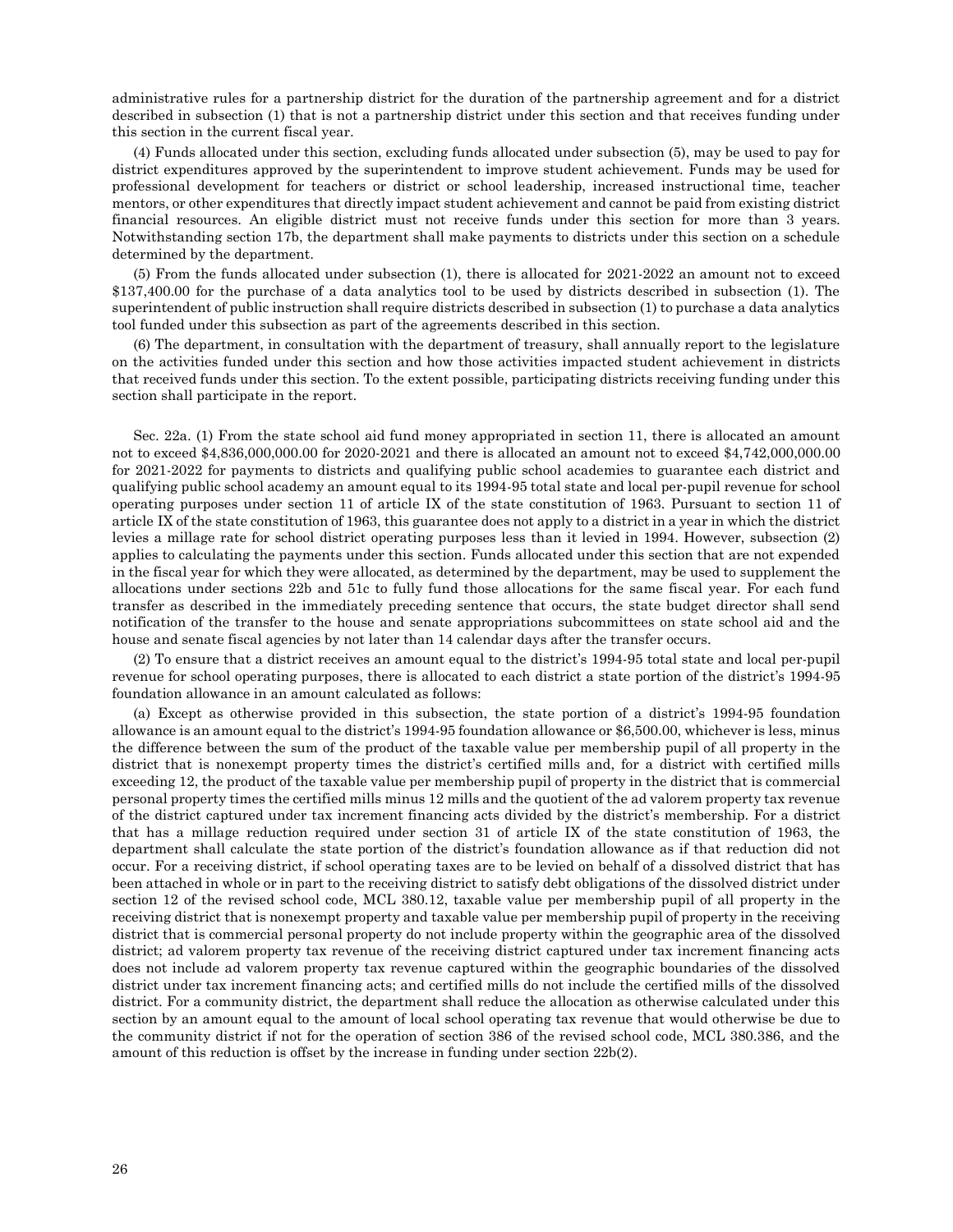(b) For a district that had a 1994-95 foundation allowance greater than \$6,500.00, the state payment under this subsection is the sum of the amount calculated under subdivision (a) plus the amount calculated under this subdivision. The amount calculated under this subdivision must be equal to the difference between the district's 1994-95 foundation allowance minus \$6,500.00 and the current year hold harmless school operating taxes per pupil. If the result of the calculation under subdivision (a) is negative, the negative amount is an offset against any state payment calculated under this subdivision. If the result of a calculation under this subdivision is negative, there is not a state payment or a deduction under this subdivision. The taxable values per membership pupil used in the calculations under this subdivision are as adjusted by ad valorem property tax revenue captured under tax increment financing acts divided by the district's membership. For a receiving district, if school operating taxes are to be levied on behalf of a dissolved district that has been attached in whole or in part to the receiving district to satisfy debt obligations of the dissolved district under section 12 of the revised school code, MCL 380.12, ad valorem property tax revenue captured under tax increment financing acts do not include ad valorem property tax revenue captured within the geographic boundaries of the dissolved district under tax increment financing acts.

(3) For pupils in membership in a qualifying public school academy, there is allocated under this section to the authorizing body that is the fiscal agent for the qualifying public school academy for forwarding to the qualifying public school academy an amount equal to the 1994-95 per-pupil payment to the qualifying public school academy under section 20.

(4) A district or qualifying public school academy may use funds allocated under this section in conjunction with any federal funds for which the district or qualifying public school academy otherwise would be eligible.

(5) Except as otherwise provided in this subsection, for a district that is formed or reconfigured after June 1, 2000 by consolidation of 2 or more districts or by annexation, the resulting district's 1994-95 foundation allowance under this section beginning after the effective date of the consolidation or annexation is the average of the 1994- 95 foundation allowances of each of the original or affected districts, calculated as provided in this section, weighted as to the percentage of pupils in total membership in the resulting district in the fiscal year in which the consolidation takes place who reside in the geographic area of each of the original districts. If an affected district's 1994-95 foundation allowance is less than the 1994-95 basic foundation allowance, the amount of that district's 1994-95 foundation allowance is considered for the purpose of calculations under this subsection to be equal to the amount of the 1994-95 basic foundation allowance. This subsection does not apply to a receiving district unless there is a subsequent consolidation or annexation that affects the district.

(6) Payments under this section are subject to section 25g.

(7) As used in this section:

(a) "1994-95 foundation allowance" means a district's 1994-95 foundation allowance calculated and certified by the department of treasury or the superintendent under former section 20a as enacted in 1993 PA 336 and as amended by 1994 PA 283.

(b) "Certified mills" means the lesser of 18 mills or the number of mills of school operating taxes levied by the district in 1993-94.

(c) "Current fiscal year" means the fiscal year for which a particular calculation is made.

(d) "Current year hold harmless school operating taxes per pupil" means the per-pupil revenue generated by multiplying a district's 1994-95 hold harmless millage by the district's current year taxable value per membership pupil. For a receiving district, if school operating taxes are to be levied on behalf of a dissolved district that has been attached in whole or in part to the receiving district to satisfy debt obligations of the dissolved district under section 12 of the revised school code, MCL 380.12, taxable value per membership pupil does not include the taxable value of property within the geographic area of the dissolved district.

(e) "Dissolved district" means a district that loses its organization, has its territory attached to 1 or more other districts, and is dissolved as provided under section 12 of the revised school code, MCL 380.12.

(f) "Hold harmless millage" means, for a district with a 1994-95 foundation allowance greater than \$6,500.00, the number of mills by which the exemption from the levy of school operating taxes on a principal residence, qualified agricultural property, qualified forest property, supportive housing property, industrial personal property, commercial personal property, and property occupied by a public school academy could be reduced as provided in section 1211 of the revised school code, MCL 380.1211, and the number of mills of school operating taxes that could be levied on all property as provided in section 1211(2) of the revised school code, MCL 380.1211, as certified by the department of treasury for the 1994 tax year. For a receiving district, if school operating taxes are to be levied on behalf of a dissolved district that has been attached in whole or in part to the receiving district to satisfy debt obligations of the dissolved district under section 12 of the revised school code, MCL 380.12, school operating taxes do not include school operating taxes levied within the geographic area of the dissolved district.

(g) "Membership" means the definition of that term under section 6 as in effect for the particular fiscal year for which a particular calculation is made.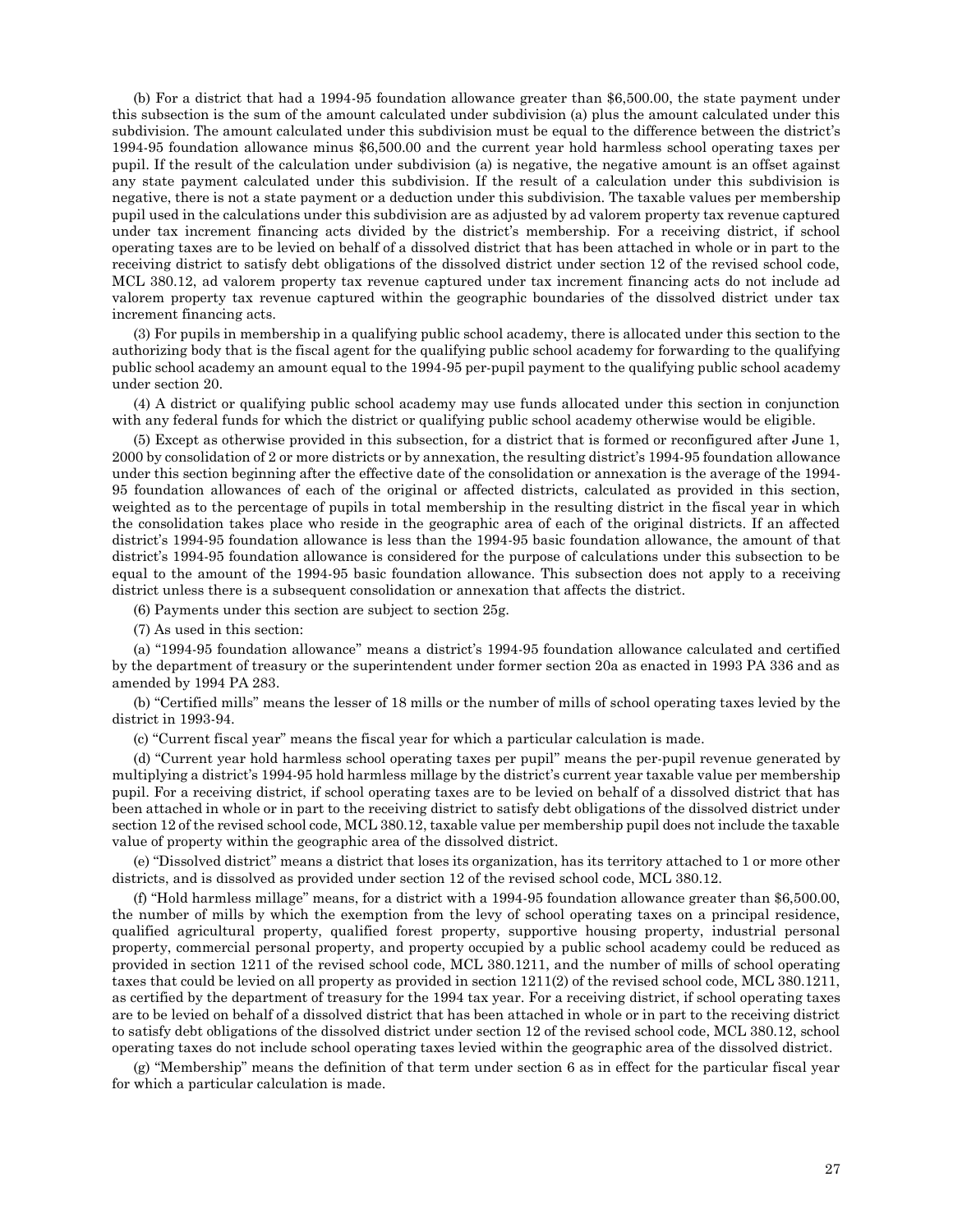(h) "Nonexempt property" means property that is not a principal residence, qualified agricultural property, qualified forest property, supportive housing property, industrial personal property, commercial personal property, or property occupied by a public school academy.

(i) "Principal residence", "qualified agricultural property", "qualified forest property", "supportive housing property", "industrial personal property", and "commercial personal property" mean those terms as defined in section 1211 of the revised school code, MCL 380.1211.

(j) "Qualifying public school academy" means a public school academy that was in operation in the 1994-95 school year and is in operation in the current fiscal year.

(k) "Receiving district" means a district to which all or part of the territory of a dissolved district is attached under section 12 of the revised school code, MCL 380.12.

(*l*) "School operating taxes" means local ad valorem property taxes levied under section 1211 of the revised school code, MCL 380.1211, and retained for school operating purposes as defined in section 20.

(m) "Tax increment financing acts" means parts 2, 3, 4, and 6 of the recodified tax increment financing act, 2018 PA 57, MCL 125.4201 to 125.4420 and 125.4602 to 125.4629, or the brownfield redevelopment financing act, 1996 PA 381, MCL 125.2651 to 125.2670.

(n) "Taxable value per membership pupil" means each of the following divided by the district's membership:

(*i*) For the number of mills by which the exemption from the levy of school operating taxes on a principal residence, qualified agricultural property, qualified forest property, supportive housing property, industrial personal property, commercial personal property, and property occupied by a public school academy may be reduced as provided in section 1211 of the revised school code, MCL 380.1211, the taxable value of principal residence, qualified agricultural property, qualified forest property, supportive housing property, industrial personal property, commercial personal property, and property occupied by a public school academy for the calendar year ending in the current fiscal year. For a receiving district, if school operating taxes are to be levied on behalf of a dissolved district that has been attached in whole or in part to the receiving district to satisfy debt obligations of the dissolved district under section 12 of the revised school code, MCL 380.12, mills do not include mills within the geographic area of the dissolved district.

(*ii*) For the number of mills of school operating taxes that may be levied on all property as provided in section 1211(2) of the revised school code, MCL 380.1211, the taxable value of all property for the calendar year ending in the current fiscal year. For a receiving district, if school operating taxes are to be levied on behalf of a dissolved district that has been attached in whole or in part to the receiving district to satisfy debt obligations of the dissolved district under section 12 of the revised school code, MCL 380.12, school operating taxes do not include school operating taxes levied within the geographic area of the dissolved district.

Sec. 22b. (1) For discretionary nonmandated payments to districts under this section, there is allocated for 2020-2021 an amount not to exceed \$4,478,200,000.00 from the state school aid fund and general fund appropriations in section 11 and an amount not to exceed \$79,800,000.00 from the community district education trust fund appropriation in section 11, and there is allocated for 2021-2022 an amount not to exceed \$5,132,000,000.00 from the state school aid fund and general fund appropriations in section 11 and an amount not to exceed \$72,000,000.00 from the community district education trust fund appropriation in section 11. Of the funds allocated under this section for 2021-2022, \$13,600,000.00 represents the amount of the general fund revenue deposited into the state school aid fund to reimburse the state school aid fund for community district education trust fund costs in excess of \$72,000,000.00. Except for money allocated under this section from the community district education trust fund appropriation in section 11, funds allocated under this section that are not expended in the fiscal year for which they were allocated, as determined by the department, may be used to supplement the allocations under sections 22a and 51c to fully fund those allocations for the same fiscal year. For each fund transfer as described in the immediately preceding sentence that occurs, the state budget director shall send notification of the transfer to the house and senate appropriations subcommittees on state school aid and the house and senate fiscal agencies by not later than 14 calendar days after the transfer occurs.

(2) Subject to subsection (3) and section 296, the allocation to a district under this section is an amount equal to the sum of the amounts calculated under sections 20, 20m, 51a(2), 51a(3), and 51a(11), minus the sum of the allocations to the district under sections 22a and 51c. For a community district, the allocation as otherwise calculated under this section is increased by an amount equal to the amount of local school operating tax revenue that would otherwise be due to the community district if not for the operation of section 386 of the revised school code, MCL 380.386, and this increase must be paid from the community district education trust fund allocation in subsection (1) in order to offset the absence of local school operating revenue in a community district in the funding of the state portion of the foundation allowance under section 20(4).

(3) In order to receive an allocation under subsection (1), each district must do all of the following:

(a) Comply with section 1280b of the revised school code, MCL 380.1280b.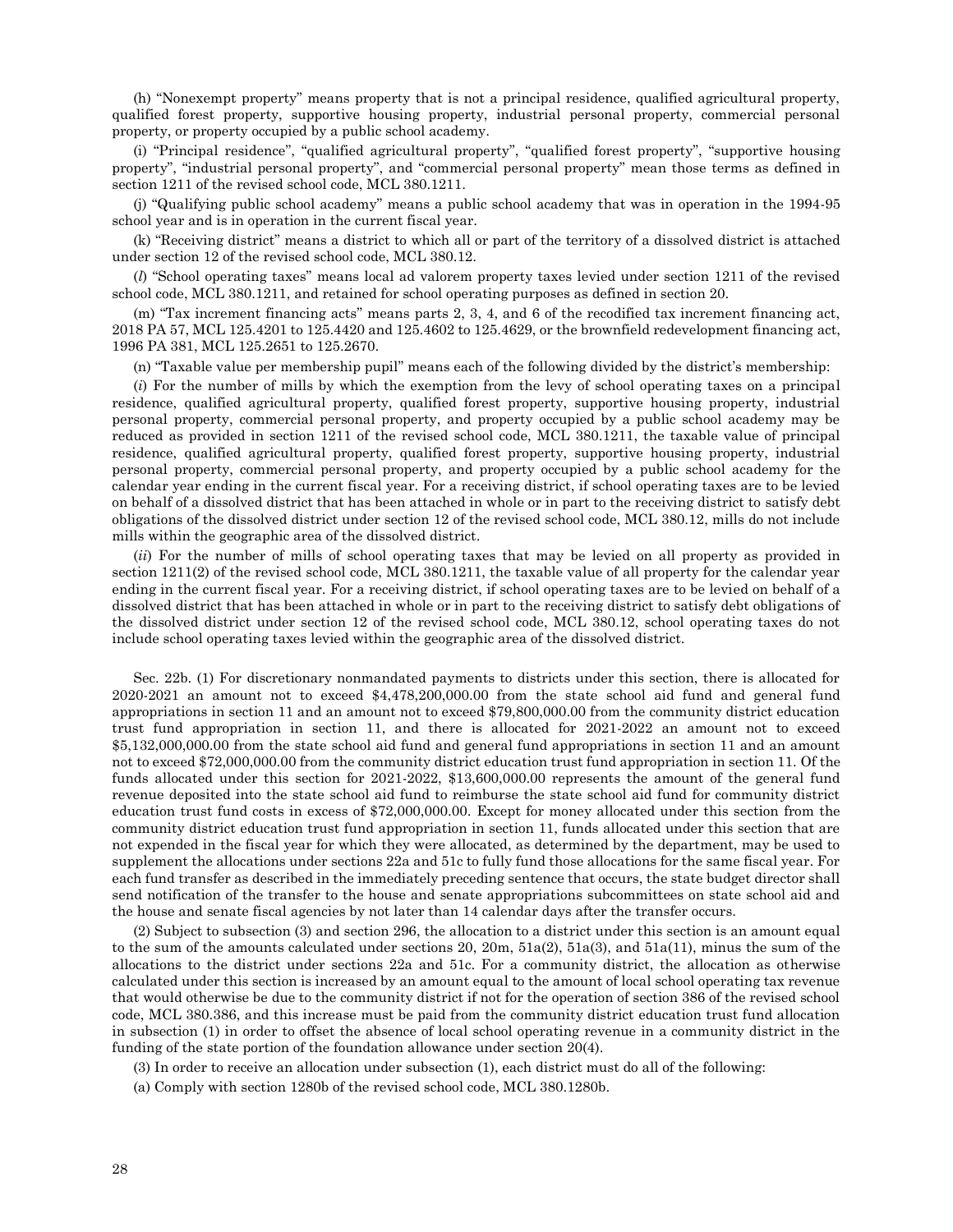(b) Comply with sections 1278a and 1278b of the revised school code, MCL 380.1278a and 380.1278b.

(c) Furnish data and other information required by state and federal law to the center and the department in the form and manner specified by the center or the department, as applicable.

(d) Comply with section 1230g of the revised school code, MCL 380.1230g.

(e) Comply with section 21f.

(f) For a district that has entered into a partnership agreement with the department, comply with section 22p.

(4) Districts are encouraged to use funds allocated under this section for the purchase and support of payroll, human resources, and other business function software that is compatible with that of the intermediate district in which the district is located and with other districts located within that intermediate district.

(5) From the allocation in subsection (1), the department shall pay up to \$1,000,000.00 in litigation costs incurred by this state related to commercial or industrial property tax appeals, including, but not limited to, appeals of classification, that impact revenues dedicated to the state school aid fund.

(6) From the allocation in subsection (1), the department shall pay up to \$1,000,000.00 in litigation costs incurred by this state associated with lawsuits filed by 1 or more districts or intermediate districts against this state. If the allocation under this section is insufficient to fully fund all payments required under this section, the payments under this subsection must be made in full before any proration of remaining payments under this section.

(7) It is the intent of the legislature that all constitutional obligations of this state have been fully funded under sections 22a, 31d, 51a, 51c, and 152a. If a claim is made by an entity receiving funds under this article that challenges the legislative determination of the adequacy of this funding or alleges that there exists an unfunded constitutional requirement, the state budget director may escrow or allocate from the discretionary funds for nonmandated payments under this section the amount as may be necessary to satisfy the claim before making any payments to districts under subsection (2). If funds are escrowed, the escrowed funds are a work project appropriation and the funds are carried forward into the following fiscal year. The purpose of the work project is to provide for any payments that may be awarded to districts as a result of litigation. The work project is completed upon resolution of the litigation.

(8) If the local claims review board or a court of competent jurisdiction makes a final determination that this state is in violation of section 29 of article IX of the state constitution of 1963 regarding state payments to districts, the state budget director shall use work project funds under subsection (7) or allocate from the discretionary funds for nonmandated payments under this section the amount as may be necessary to satisfy the amount owed to districts before making any payments to districts under subsection (2).

(9) If a claim is made in court that challenges the legislative determination of the adequacy of funding for this state's constitutional obligations or alleges that there exists an unfunded constitutional requirement, any interested party may seek an expedited review of the claim by the local claims review board. If the claim exceeds \$10,000,000.00, this state may remove the action to the court of appeals, and the court of appeals has and shall exercise jurisdiction over the claim.

(10) If payments resulting from a final determination by the local claims review board or a court of competent jurisdiction that there has been a violation of section 29 of article IX of the state constitution of 1963 exceed the amount allocated for discretionary nonmandated payments under this section, the legislature shall provide for adequate funding for this state's constitutional obligations at its next legislative session.

(11) If a lawsuit challenging payments made to districts related to costs reimbursed by federal title XIX Medicaid funds is filed against this state, then, for the purpose of addressing potential liability under such a lawsuit, the state budget director may place funds allocated under this section in escrow or allocate money from the funds otherwise allocated under this section, up to a maximum of 50% of the amount allocated in subsection (1). If funds are placed in escrow under this subsection, those funds are a work project appropriation and the funds are carried forward into the following fiscal year. The purpose of the work project is to provide for any payments that may be awarded to districts as a result of the litigation. The work project is completed upon resolution of the litigation. In addition, this state reserves the right to terminate future federal title XIX Medicaid reimbursement payments to districts if the amount or allocation of reimbursed funds is challenged in the lawsuit. As used in this subsection, "title XIX" means title XIX of the social security act, 42 USC 1396 to 1396w-5.

Sec. 22c. From the state school aid fund money appropriated in section 11, there is allocated for 2021-2022 an amount not to exceed \$3,000,000.00 for payments to eligible districts as provided under this section. The payment for an eligible district under this section must be in an amount per membership pupil equal to \$171.00. As used in this section:

(a) "Eligible district" means a district for which the local school operating revenue per membership pupil exceeds the district's foundation allowance as calculated under section 20.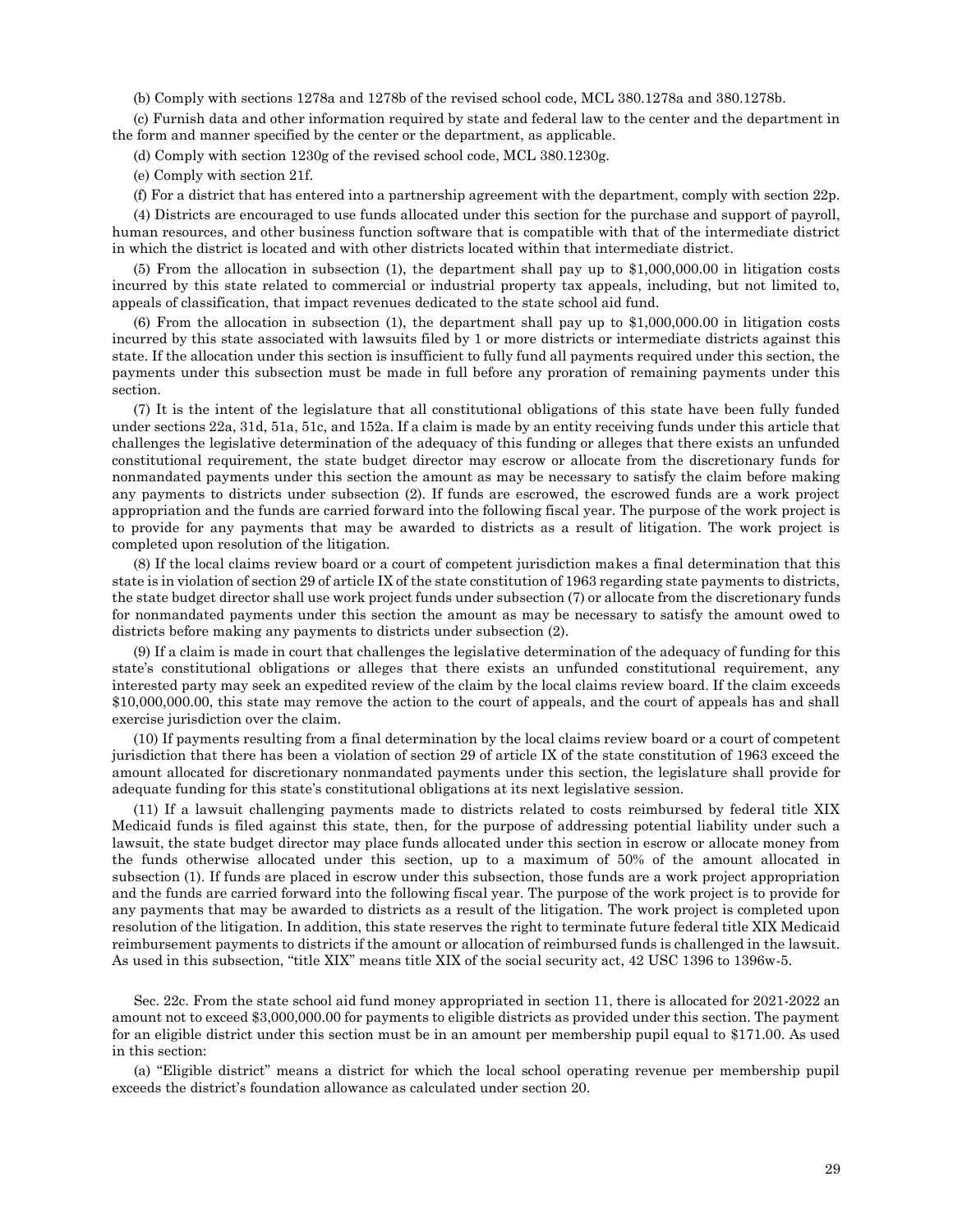(b) "Local school operating revenue per membership pupil" means that term as defined in section 20.

Sec. 22d. (1) From the state school aid fund money appropriated under section 11, an amount not to exceed \$8,420,000.00 is allocated for 2021-2022 for supplemental payments to rural districts under this section.

(2) From the allocation under subsection (1), there is allocated for 2021-2022 an amount not to exceed \$1,557,300.00 for payments under this subsection to districts that meet all of the following:

(a) Operates grades K to 12.

(b) Has fewer than 250 pupils in membership.

(c) Each school building operated by the district meets at least 1 of the following:

(*i*) Is located in the Upper Peninsula at least 30 miles from any other public school building.

(*ii*) Is located on an island that is not accessible by bridge.

(3) The amount of the additional funding to each eligible district under subsection (2) is determined under a spending plan developed as provided in this subsection and approved by the superintendent of public instruction. The spending plan must be developed cooperatively by the intermediate superintendents of each intermediate district in which an eligible district is located. The intermediate superintendents shall review the financial situation of each eligible district, determine the minimum essential financial needs of each eligible district, and develop and agree on a spending plan that distributes the available funding under subsection (2) to the eligible districts based on those financial needs. The intermediate superintendents shall submit the spending plan to the superintendent of public instruction for approval. Upon approval by the superintendent of public instruction, the amounts specified for each eligible district under the spending plan are allocated under subsection (2) and must be paid to the eligible districts in the same manner as payments under section 22b.

(4) Subject to subsection (7), from the allocation in subsection (1), there is allocated for 2021-2022 an amount not to exceed \$6,042,700.00 for payments under this subsection to districts that have fewer than 10.0 pupils per square mile as determined by the department.

(5) The funds allocated under subsection (4) are allocated as follows:

(a) An amount equal to \$5,200,000.00 is allocated to districts with fewer than 8.0 pupils per square mile, as determined by the department, on an equal per-pupil basis.

(b) The balance of the funding under subsection (4) is allocated as follows:

(*i*) For districts with at least 8.0 but fewer than 9.0 pupils per square mile, as determined by the department, the allocation is an amount per pupil equal to 75% of the per-pupil amount allocated to districts under subdivision (a).

(*ii*) For districts with at least 9.0 but fewer than 10.0 pupils per square mile, as determined by the department, the allocation is an amount per pupil equal to 50% of the per-pupil amount allocated to districts under subdivision (a).

(c) If the total funding allocated under subdivision (b) is not sufficient to fully fund payments as calculated under that subdivision, the department shall prorate payments to districts under subdivision (b) on an equal perpupil basis.

(6) From the allocation in subsection (1), there is allocated an amount not to exceed \$820,000.00 for payments under this subsection to districts that have greater than 250 square miles and that do not receive funding under subsection (2) or (4). The funds allocated under this subsection must be allocated on an equal per-pupil basis.

(7) A district receiving funds allocated under subsection (2) is not eligible for funding allocated under subsection (4).

Sec. 22g. (1) From the state school aid fund money appropriated under section 11, there is allocated for 2021- 2022 an amount not to exceed \$25,500,000.00 to a qualifying intermediate district for paying the outstanding operating debt and accrued school bond loan fund interest of a dissolved school district. For purposes of this subsection, an intermediate district is a qualifying intermediate district if it is required to perform the functions and satisfy the responsibilities of a dissolved school district under section 12(3) of the revised school code, MCL 380.12. The department of treasury shall determine which qualifying intermediate district is eligible for payments under this section based on the ability of the dissolved school district to repay the balance of accrued school bond loan fund interest.

(2) Notwithstanding section 17b, the department shall make payments to a qualifying intermediate district under this section on a schedule determined by the department.

(3) As used in this section, "dissolved school district" means a school district that has been declared dissolved under section 12 of the revised school code, MCL 380.12.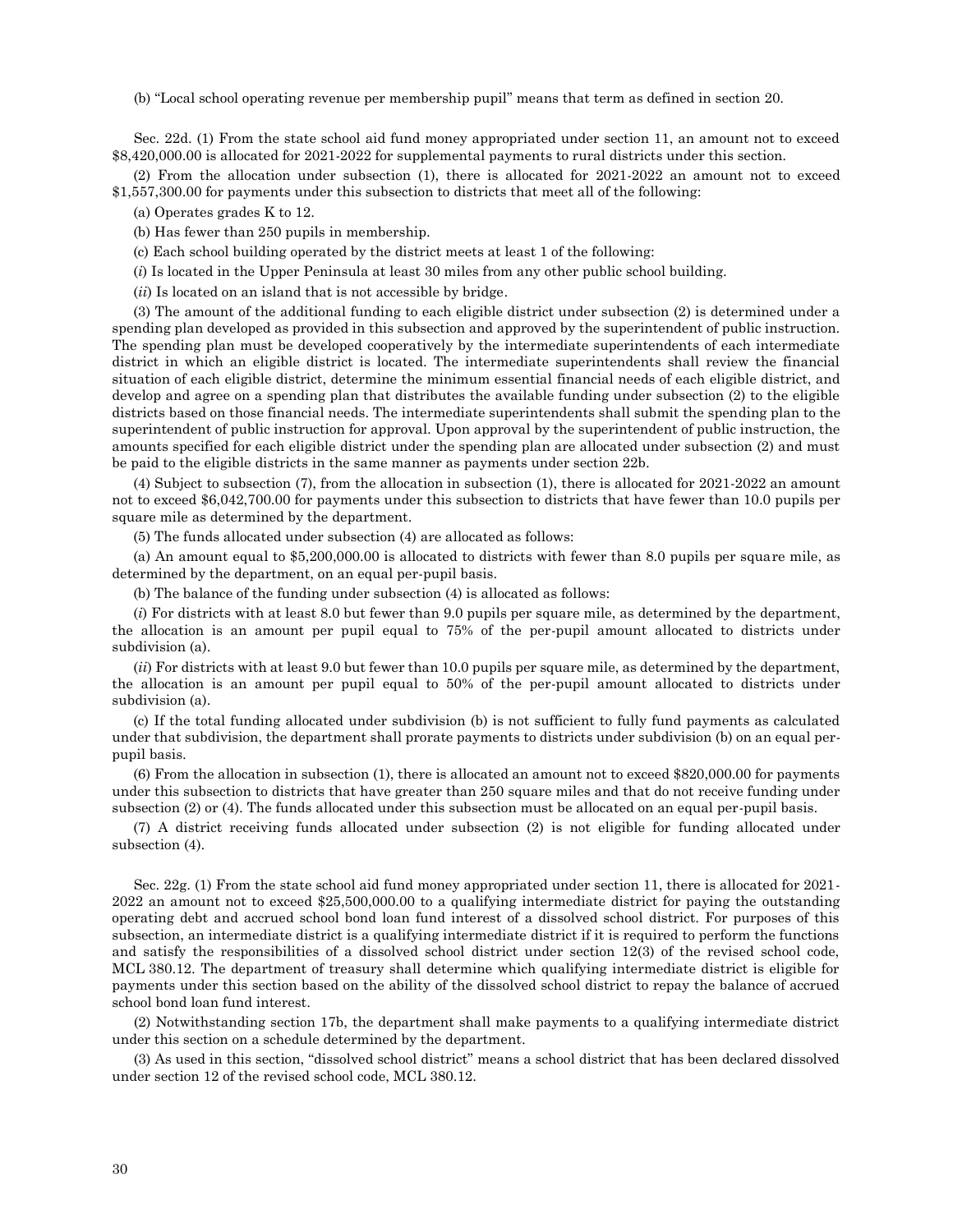Sec. 22m. (1) From the state school aid fund money appropriated in section 11, there is allocated for 2021-2022 an amount not to exceed \$2,200,000.00 for supporting the integration of local data systems into the Michigan data hub network based on common standards and applications that are in compliance with section 19(6).

(2) An entity that is the fiscal agent for no more than 5 consortia of intermediate districts that previously received funding from the technology readiness infrastructure grant under former section 22i for the purpose of establishing regional data hubs that are part of the Michigan data hub network is eligible for funding under this section.

(3) The center shall work with an advisory committee composed of representatives from intermediate districts within each of the data hub regions to coordinate the activities of the Michigan data hub network.

(4) The center, in collaboration with the Michigan data hub network, shall determine the amount of funds distributed under this section to each participating regional data hub within the network, based upon a competitive grant process. The center shall ensure that the entities receiving funding under this section represent geographically diverse areas in this state.

(5) Notwithstanding section 17b, the department shall make payments under this section on a schedule determined by the center.

(6) To receive funding under this section, a regional data hub must have a governance model that ensures local control of data, data security, and student privacy issues. The integration of data within each of the regional data hubs must provide for the actionable use of data by districts and intermediate districts through common reports and dashboards and for efficiently providing information to meet state and federal reporting purposes.

(7) Participation in a data hub region in the Michigan data hub network under this section is voluntary and is not required.

(8) Entities receiving funding under this section shall use the funds for all of the following:

(a) Creating an infrastructure that effectively manages the movement of data between data systems used by intermediate districts, districts, and other educational organizations in Michigan based on common data standards to improve student achievement.

(b) Utilizing the infrastructure to put in place commonly needed integrations, reducing cost and effort to do that work while increasing data accuracy and usability.

(c) Promoting the use of a more common set of applications by promoting systems that integrate with the Michigan data hub network.

(d) Promoting 100% district adoption of the Michigan data hub network by September 30, 2022.

(e) Ensuring local control of data, data security, and student data privacy.

(f) Utilizing the infrastructure to promote the actionable use of data through common reports and dashboards that are consistent statewide.

(g) Creating a governance model to facilitate sustainable operations of the infrastructure in the future, including administration, legal agreements, documentation, staffing, hosting, and funding.

(h) Evaluating future data initiatives at all levels to determine whether the initiatives can be enhanced by using the standardized environment in the Michigan data hub network.

(9) Not later than January 1 of each fiscal year, the center shall prepare a summary report of information provided by each entity that received funds under this section that includes measurable outcomes based on the objectives described under this section and a summary of compiled data from each entity to provide a means to evaluate the effectiveness of the project. The center shall submit the report to the house and senate appropriations subcommittees on school aid and to the house and senate fiscal agencies.

Sec. 22p. (1) Subject to subsection (2), in order to receive funding under section 22b, a district or public school academy that is assigned by the superintendent of public instruction as a partnership district must have a signed 3-year partnership agreement with the department that includes all of the following:

(a) Measurable academic outcomes that the district or public school academy will achieve for each school operated by the district or public school academy that is subject to the partnership agreement after 18 months and after 36 months from the date the agreement was originally signed. Measurable academic outcomes under this subdivision must include all of the following:

(*i*) Outcomes that put pupils on track to meet or exceed grade level proficiency and that are based on district or public school academy needs identified as required under section 21h.

(*ii*) Either of the following, as applicable:

(A) At least 1 proficiency or growth outcome based on state assessments described in section 104b or 104c.

(B) At least 1 proficiency or growth outcome based on a benchmark assessment described in section 104a.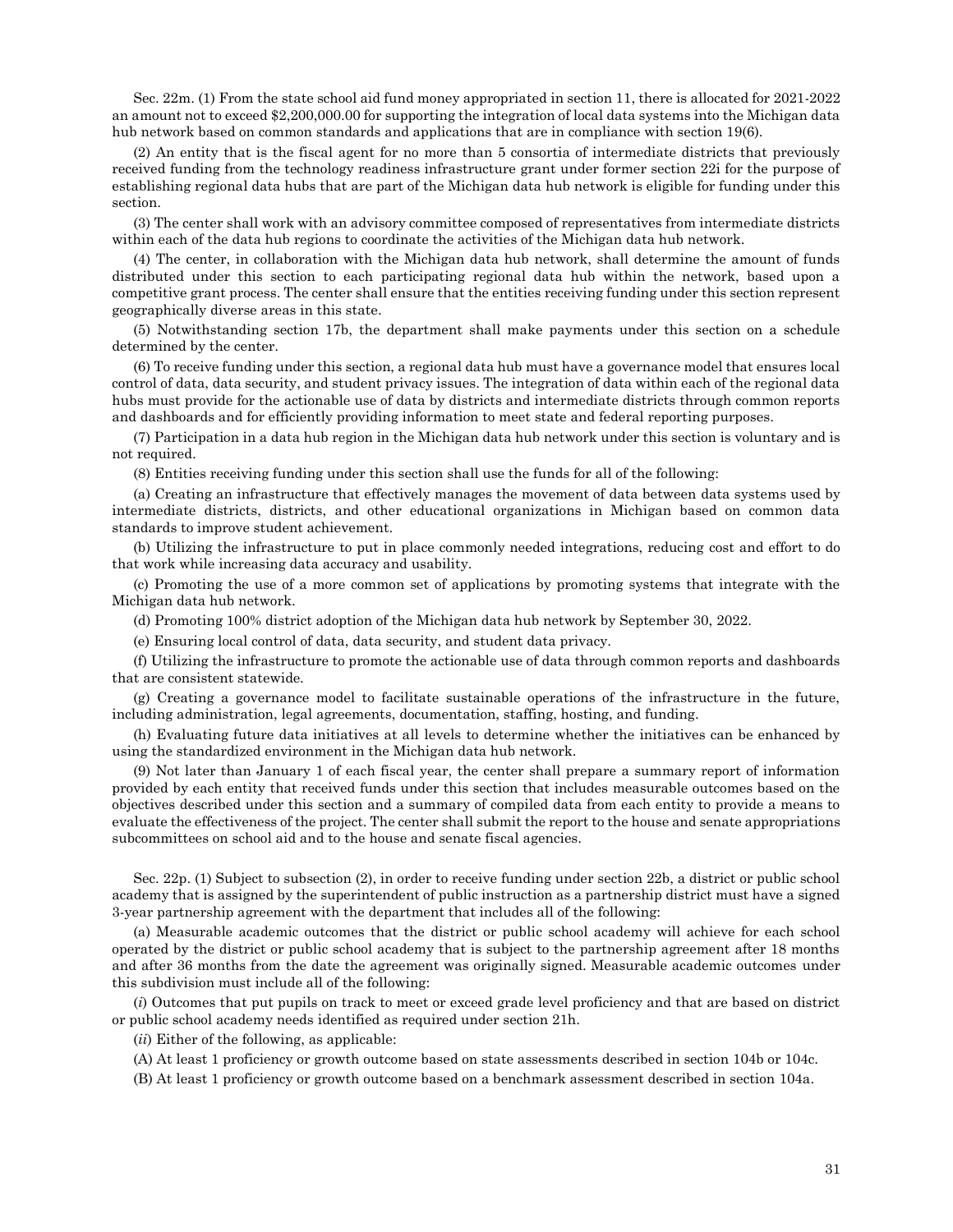(b) Accountability measures to be imposed if the district or public school academy does not achieve the measurable academic outcomes described in subdivision (a) for each school operated by the district or public school academy that is subject to the partnership agreement. For a district assigned as a partnership district as described in this subsection, accountability measures under this subdivision must include the reconstitution of the school. For a public school academy assigned as a partnership district as described in this subsection, accountability measures under this subdivision may include the reconstitution of the school.

(c) For a public school academy assigned as a partnership district as described in this subsection, a requirement that, if reconstitution is imposed on a school that is operated by the public school academy and that is subject to the partnership agreement, the school must be reconstituted as described in section 507, 528, or 561, as applicable, of the revised school code, MCL 380.507, 380.528, and 380.561.

(d) For a district assigned as a partnership district as described in this subsection, a provision that, if reconstitution is imposed on a school that is operated by the district and that is subject to the partnership agreement, reconstitution may require closure of the school building, but, if the school building remains open, reconstitution must include, but is not limited to, all of the following:

(*i*) The district shall make significant changes to the instructional and noninstructional programming of the school based on the needs identified through a comprehensive review of data in compliance with section 21h.

(*ii*) The district shall review whether the current principal of the school should remain as principal or be replaced.

(*iii*) The reconstitution plan for the school must require the adoption of goals similar to the goals included in the partnership agreement, with a limit of 3 years to achieve the goals. If the goals are not achieved within 3 years, the superintendent of public instruction shall impose a second reconstitution plan.

(2) If a district or public school academy is assigned as a partnership district as described in subsection (1) during the current fiscal year, it shall ensure that it has a signed partnership agreement as described in subsection (1) in place by not later than 90 days after the date that it is assigned as a partnership district. If a district or public school academy described in this subsection does not comply with this subsection, the department shall withhold funding under section 22b for that district or public school academy until the district or public school academy has a signed partnership agreement as described in subsection (1) in place.

Sec. 24. (1) From the state school aid fund money appropriated in section 11, there is allocated for 2020-2021an amount not to exceed \$7,650,000.00 and there is allocated for 2021-2022 an amount not to exceed \$7,650,000.00 for payments to the educating district or intermediate district for educating pupils assigned by a court or the department of health and human services to reside in or to attend a juvenile detention facility or child caring institution licensed by the department of health and human services and approved by the department to provide an on-grounds education program. The amount of the payment under this section to a district or intermediate district is calculated as prescribed under subsection (2).

(2) The department shall allocate the total amount allocated under this section by paying to the educating district or intermediate district an amount equal to the lesser of the district's or intermediate district's added cost or the department's approved per-pupil allocation for the district or intermediate district. For the purposes of this subsection:

(a) "Added cost" means 100% of the added cost each fiscal year for educating all pupils assigned by a court or the department of health and human services to reside in or to attend a juvenile detention facility or child caring institution licensed by the department of health and human services or the department of licensing and regulatory affairs and approved by the department to provide an on-grounds education program. Added cost is computed by deducting all other revenue received under this article for pupils described in this section from total costs, as approved by the department, in whole or in part, for educating those pupils in the on-grounds education program or in a program approved by the department that is located on property adjacent to a juvenile detention facility or child caring institution. Costs reimbursed by federal funds are not included.

(b) "Department's approved per-pupil allocation" for a district or intermediate district is determined by dividing the total amount allocated under this section for a fiscal year by the full-time equated membership total for all pupils approved by the department to be funded under this section for that fiscal year for the district or intermediate district.

(3) A district or intermediate district educating pupils described in this section at a residential child caring institution may operate, and receive funding under this section for, a department-approved on-grounds educational program for those pupils that is longer than 181 days, but not longer than 233 days, if the child caring institution was licensed as a child caring institution and offered in 1991-92 an on-grounds educational program that was longer than 181 days but not longer than 233 days and that was operated by a district or intermediate district.

(4) Special education pupils funded under section 53a are not funded under this section.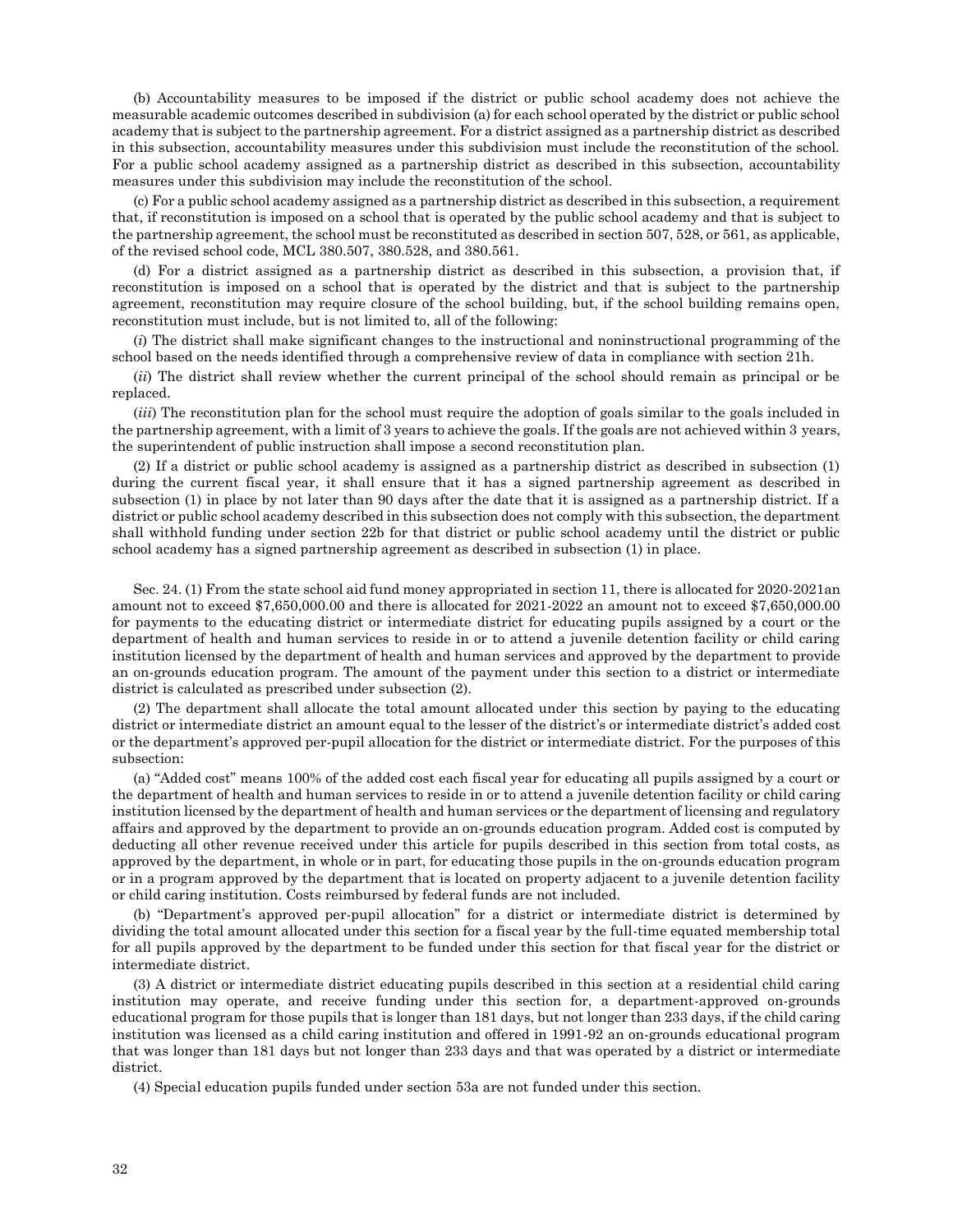Sec. 24a. From the state school aid fund money appropriated in section 11, there is allocated an amount not to exceed \$1,355,700.00 for 2021-2022 for payments to intermediate districts for pupils who are placed in juvenile justice service facilities operated by the department of health and human services. The amount of the payment to each intermediate district is an amount equal to the state share of those costs that are clearly and directly attributable to the educational programs for pupils placed in facilities described in this section that are located within the intermediate district's boundaries. The intermediate districts receiving payments under this section shall cooperate with the department of health and human services to ensure that all funding allocated under this section is utilized by the intermediate district and department of health and human services for educational programs for pupils described in this section. Pupils described in this section are not eligible to be funded under section 24. However, a program responsibility or other fiscal responsibility associated with these pupils must not be transferred from the department of health and human services to a district or intermediate district unless the district or intermediate district consents to the transfer.

Sec. 25f. (1) From the state school aid fund money appropriated in section 11, there is allocated an amount not to exceed \$1,600,000.00 for 2021-2022 for payments to strict discipline academies established under sections 1311b to 1311m of the revised school code, MCL 380.1311b to 380.1311m, as provided under this section.

(2) In order to receive funding under this section, a strict discipline academy must first comply with section 25e and use the pupil transfer process under that section for changes in enrollment as prescribed under that section.

(3) The total amount allocated to a strict discipline academy under this section must first be distributed as the lesser of the strict discipline academy's added cost or the department's approved per-pupil allocation for the strict discipline academy. Any funds remaining after the first distribution must be distributed by prorating on an equal per-pupil membership basis, not to exceed a strict discipline academy's added cost. However, the sum of the amounts received by a strict discipline academy under this section and under section 24 must not exceed the product of the strict discipline academy's per-pupil allocation calculated under section 20 multiplied by the strict discipline academy's full-time equated membership. The department shall allocate funds to strict discipline academies under this section on a monthly basis. For the purposes of this subsection:

(a) "Added cost" means 100% of the added cost each fiscal year for educating all pupils enrolled and in regular daily attendance at a strict discipline academy. Added cost must be computed by deducting all other revenue received under this article for pupils described in this subsection from total costs, as approved by the department, in whole or in part, for educating those pupils in a strict discipline academy. The department shall include all costs including, but not limited to, educational costs, insurance, management fees, technology costs, legal fees, auditing fees, interest, pupil accounting costs, and any other administrative costs necessary to operate the program or to comply with statutory requirements. Costs reimbursed by federal funds are not included.

(b) "Department's approved per-pupil allocation" for a strict discipline academy is determined by dividing the total amount allocated under this subsection for a fiscal year by the full-time equated membership total for all pupils approved by the department to be funded under this subsection for that fiscal year for the strict discipline academy.

(4) Special education pupils funded under section 53a are not funded under this section.

(5) If the funds allocated under this section are insufficient to fully fund the adjustments under subsection (3), the department shall prorate payments under this section on an equal per-pupil basis.

(6) The department shall make payments to districts under this section according to the payment schedule under section 17b.

Sec. 25g. (1) From the state school aid fund money appropriated in section 11, there is allocated an amount not to exceed \$750,000.00 for 2021-2022 for the purposes of this section. Except as otherwise provided in this section, if the operation of the special membership counting provisions under section 6(4)(dd) and the other membership counting provisions under section 6(4) result in a pupil being counted as more than 1.0 FTE in a fiscal year, then the payment made for the pupil under sections 22a and 22b must not be based on more than 1.0 FTE for that pupil, and that portion of the FTE that exceeds 1.0 is paid under this section in an amount equal to that portion multiplied by the educating district's foundation allowance or per-pupil payment calculated under section 20.

(2) Special education pupils funded under section 53a are not funded under this section.

(3) If the funds allocated under this section are insufficient to fully fund the adjustments under subsection (1), the department shall prorate payments under this section on an equal per-pupil basis.

(4) The department shall make payments to districts under this section according to the payment schedule under section 17b.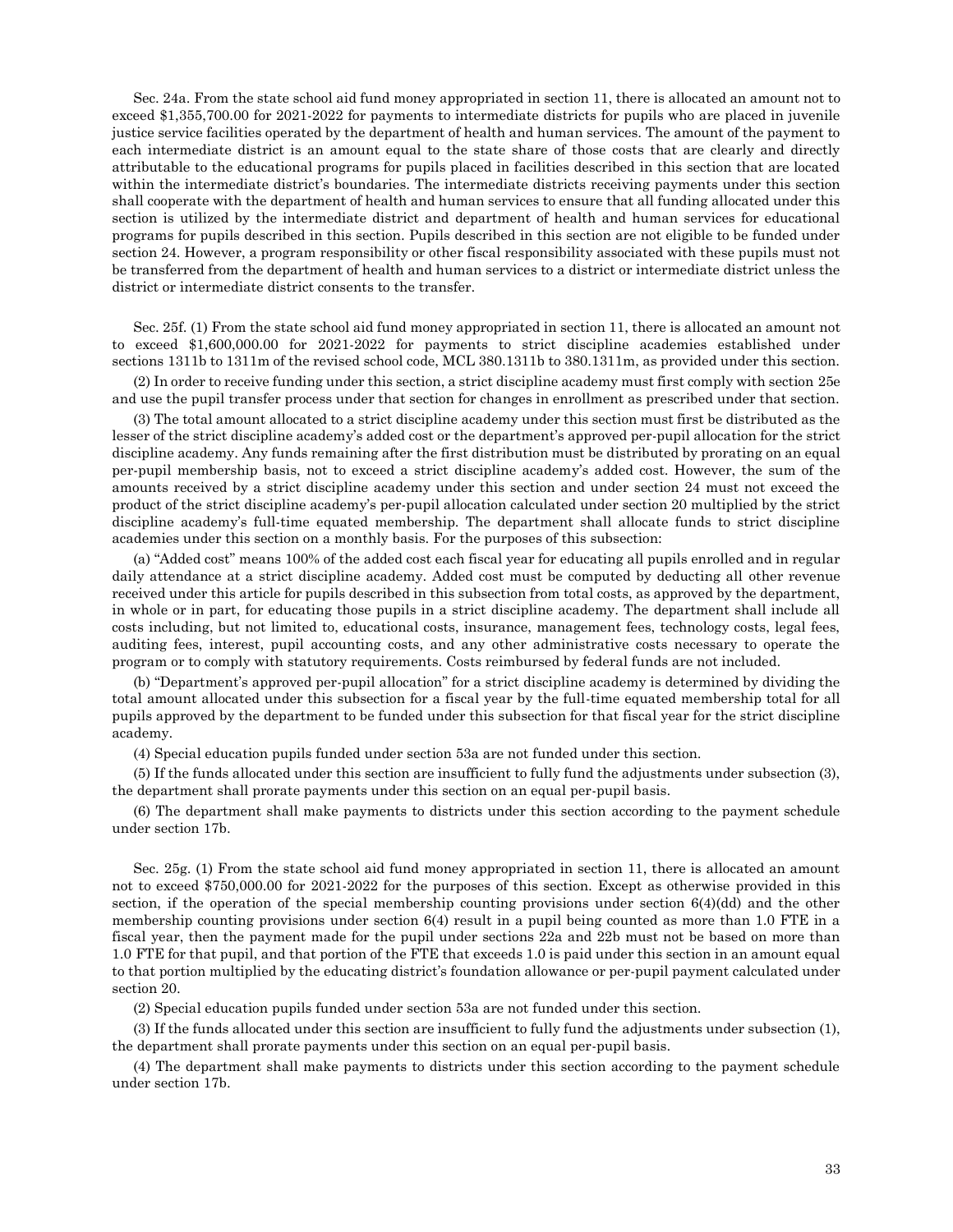Sec. 25i. (1) From the general fund money appropriated in section 11, there is allocated for 2021-2022 an amount not to exceed \$6,000,000.00 for an eligible attendance recovery program as described in subsection (3). The funds allocated under this section must be used to administer an eligible attendance recovery program for all districts that opt into the program to serve eligible pupils described in subsection (2).

(2) A pupil who meets any of the following and who is enrolled in a district that opts into the attendance recovery program funded under this section is an eligible pupil under this section:

(a) The pupil did not engage in the district's remote continuous education offerings in spring 2021.

(b) The pupil needs intervention based on his or her absences or chronic absenteeism or consistent disengagement in classes.

(c) The pupil is in danger of failing 1 or more classes.

(d) The pupil is eligible under the McKinney-Vento homelessness assistance act, Public Law 100-77, or is in foster care.

(e) The pupil's family requires financial or social support.

(f) The pupil has disengaged in his or her education, is attending school irregularly, or is not progressing in his or her coursework.

(g) The pupil participated in or was eligible to participate in the district's summer 2021 educational offerings.

(3) An attendance recovery program that received funding under this section in 2020-2021 is the eligible attendance recovery program under this section.

(4) The provider chosen and designated by the department under this section in 2020-2021 must continue to do all of the following:

(a) Work with the department to notify districts about the program and provide technical assistance to districts interested in opting in.

(b) Work with each district to obtain contact information for each eligible pupil.

(c) Provide outreach using differentiated treatment strategies to pupils and families using multiple modalities that may include phone, text, social media, email, and traditional mail, to find and engage eligible pupils.

(d) Implement a culturally and linguistically responsive outreach and support plan. Elements of the plan must include differentiated outreach and ongoing coaching strategies to families to ensure cultural and linguistic relevance.

(e) Use information about barriers to engagement gathered from pupils and families to assign eligible pupils to an ongoing support level. Ongoing support levels described in this subdivision must include a minimum of 3 support tiers following the general design of response to intervention (RTI) models.

(f) For eligible pupils and their families, provide a coach to deliver interventions in accordance with the pupil's needs and the framework of his or her assigned ongoing support level.

(g) Report weekly to each district that has opted into the program and to the department with metrics agreed upon by the provider and the department.

(5) Notwithstanding section 17b, the department shall make payments under this section by not later than December 1, 2021.

Sec. 26a. From the state school aid fund money appropriated in section 11, there is allocated an amount not to exceed \$15,300,000.00 for 2021-2022 to reimburse districts and intermediate districts under section 12 of the Michigan renaissance zone act, 1996 PA 376, MCL 125.2692, for taxes levied in 2021. The department shall pay the allocations not later than 60 days after the department of treasury certifies to the department and to the state budget director that the department of treasury has received all necessary information to properly determine the amounts due to each eligible recipient.

Sec. 26b. (1) From the state school aid fund money appropriated in section 11, there is allocated an amount not to exceed \$4,710,000.00 for 2021-2022 for payments to districts, intermediate districts, and community college districts for the portion of the payment in lieu of taxes obligation that is attributable to districts, intermediate districts, and community college districts under section 2154 of the natural resources and environmental protection act, 1994 PA 451, MCL 324.2154.

(2) If the amount appropriated under this section is not sufficient to fully pay obligations under this section, payments are prorated on an equal basis among all eligible districts, intermediate districts, and community college districts.

Sec. 26c. (1) From the state school aid fund money appropriated under section 11, there is allocated an amount not to exceed \$11,300,000.00 for 2020-2021 and there is allocated an amount not to exceed \$13,800,000.00 for 2021-2022 to the promise zone fund created in subsection (3). The funds allocated under this section reflect the amount of revenue from the collection of the state education tax captured under section 17 of the Michigan promise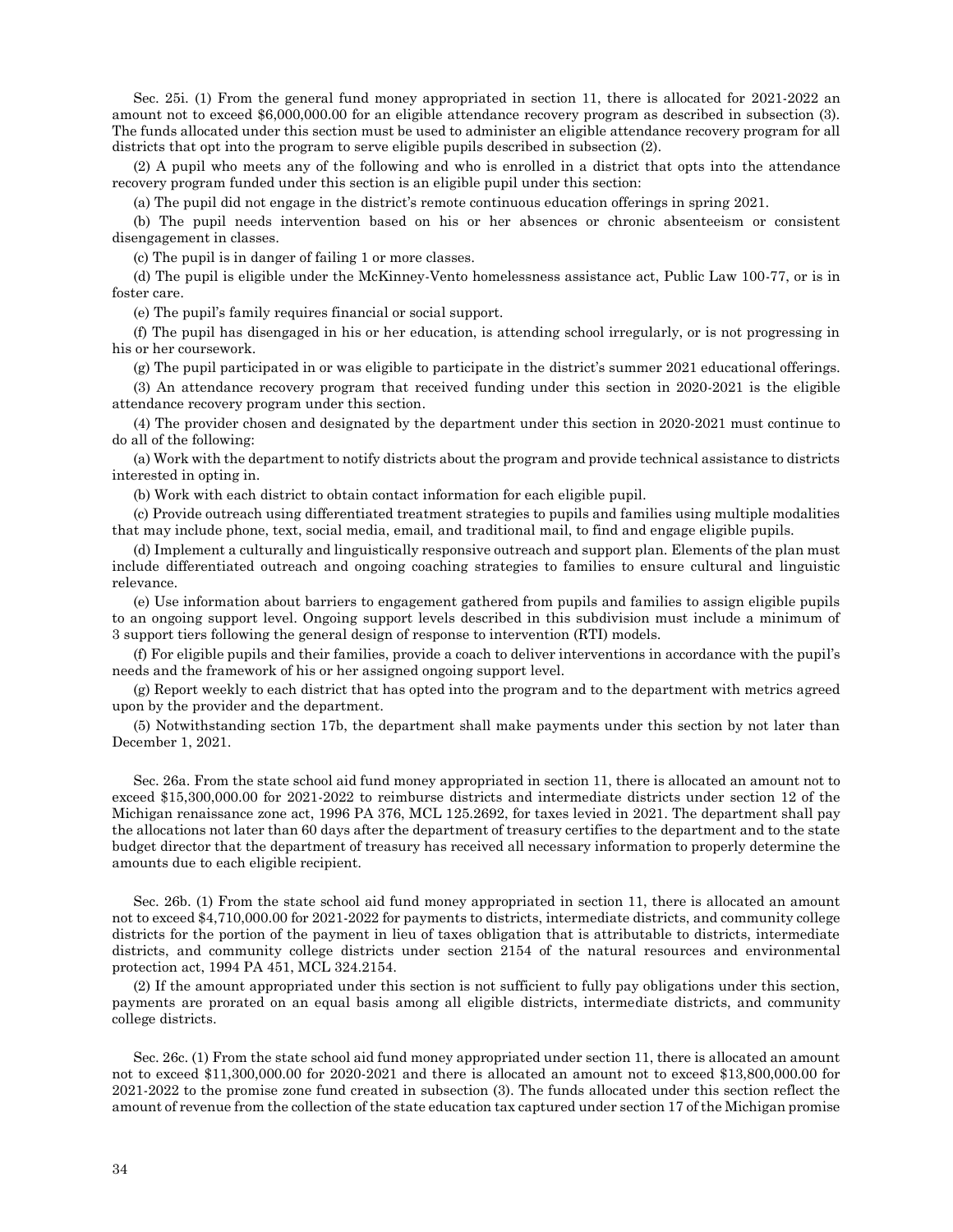zone authority act, 2008 PA 549, MCL 390.1677.

(2) Funds allocated to the promise zone fund under this section must be used solely for payments to eligible districts and intermediate districts, in accordance with section 17 of the Michigan promise zone authority act, 2008 PA 549, MCL 390.1677, that have a promise zone development plan approved by the department of treasury under section 7 of the Michigan promise zone authority act, 2008 PA 549, MCL 390.1667. Eligible districts and intermediate districts shall use payments made under this section for reimbursement for qualified educational expenses as that term is defined in section 3 of the Michigan promise zone authority act, 2008 PA 549, MCL 390.1663.

(3) The promise zone fund is created as a separate account within the state school aid fund to be used solely for the purposes of the Michigan promise zone authority act, 2008 PA 549, MCL 390.1661 to 390.1679. All of the following apply to the promise zone fund:

(a) The state treasurer shall direct the investment of the promise zone fund. The state treasurer shall credit to the promise zone fund interest and earnings from fund investments.

(b) Money in the promise zone fund at the close of a fiscal year remains in the promise zone fund and does not lapse to the general fund.

(4) Subject to subsection (2), the state treasurer may make payments from the promise zone fund to eligible districts and intermediate districts under the Michigan promise zone authority act, 2008 PA 549, MCL 390.1661 to 390.1679, to be used for the purposes of a promise zone authority created under that act.

(5) Notwithstanding section 17b, the department shall make payments under this section on a schedule determined by the department.

Sec. 26d. (1) From the state school aid fund money appropriated under section 11, there is allocated an amount not to exceed \$7,500,000.00 for 2021-2022 for reimbursements to intermediate districts as required under section 15b of the brownfield redevelopment financing act, 1996 PA 381, MCL 125.2665b.

(2) The amounts reimbursed under subsection (1) must be used by the intermediate district only for the purposes for which the property taxes were originally levied.

(3) The Michigan strategic fund and the Michigan economic development corporation shall work with the department of treasury in identifying the amount of tax revenues that are to be reimbursed under subsection (1).

(4) Notwithstanding section 17b, the department shall make payments under this section on a schedule determined by the department.

Sec. 28. (1) To recognize differentiated instructional costs for different types of pupils in 2021-2022, the following sections provide a weighted foundation allocation or an additional payment of some type in the following amounts, as allocated under those sections:

(a) Section 22d, isolated and rural districts, \$8,420,000.00.

(b) Section 31a, at risk, standard programming, \$512,500,000.00.

(c) Section 31a, at risk, additional payment, \$12,000,000.00.

(d) Section 41, bilingual education for English language learners, \$25,200,000.00.

(e) Section 51c, special education, mandated percentages, \$733,400,000.00.

(f) Section 51f, special education, additional percentages, \$90,207,000.00.

(g) Section 61a, career and technical education, standard reimbursement, \$37,611,300.00.

(h) Section 61d, career and technical education incentives, \$5,000,000.00.

(2) The funding described in subsection (1) is not a separate allocation of any funding but is instead a listing of funding allocated in the sections listed in subsection (1).

Sec. 29a. (1) From the state school aid fund money appropriated under section 11, there is allocated for 2020- 2021 an amount not to exceed \$50,000,000.00 for payments as provided under this section to eligible districts described in subsection (2).

(2) A district for which its 2020-2021 pupils in membership exceeds the calculation of membership for that district under section 6(4) for 2020-2021 is an eligible district under this section.

(3) The payment to each eligible district under this section must be equal to the lesser of the eligible district's foundation allowance or the target foundation allowance multiplied by the difference between the eligible district's 2020-2021 pupils in membership and the eligible district's membership for 2020-2021 as calculated under section  $6(4)$ .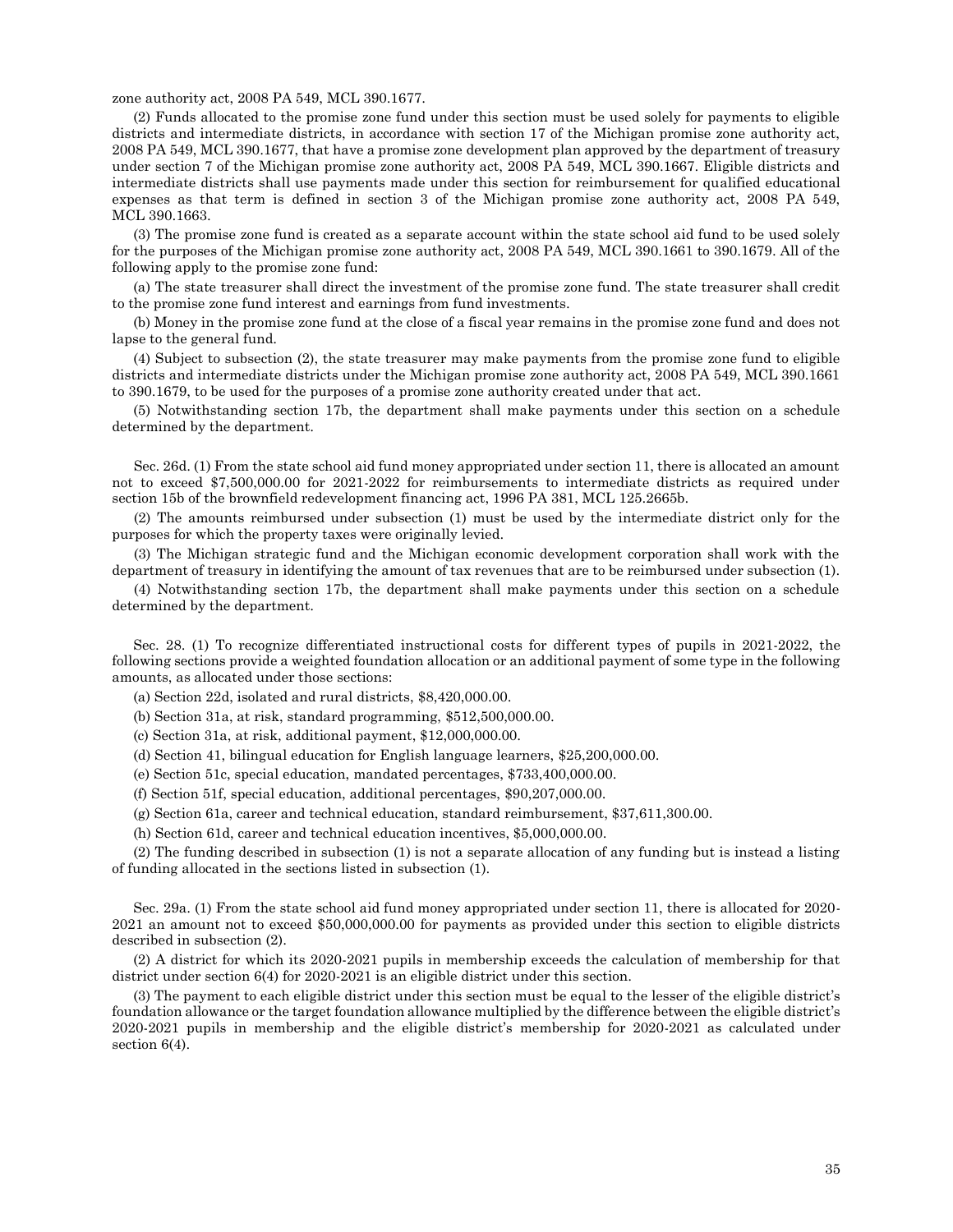(4) If funds allocated under this section are insufficient to fully fund the calculations under this section, the department shall apply proration of an equal dollar amount per pupil.

(5) As used in this section, "2020-2021 pupils in membership" means the sum of (the product of .90 times the number of full-time equated pupils engaged in pandemic learning for fall 2020 or, for a district that is a public school academy that operates as a cyber school, as that term is defined in section 551 of the revised school code, MCL 380.551, the number of full-time equated pupils in grades K to 12 actually enrolled and in regular daily attendance in the district on pupil membership count day for the current school year) and (the product of .10 times the final audited count from the supplemental count day of full-time equated pupils in grades K to 12 actually enrolled and in regular daily attendance in the district for the immediately preceding school year).

Sec. 31a. (1) From the state school aid fund money appropriated in section 11, there is allocated for 2021-2022 an amount not to exceed \$537,650,000.00, and from the general fund money appropriated in section 11 there is allocated for 2021-2022 an amount not to exceed \$1,500,000.00, for payments to eligible districts and eligible public school academies for the purposes of ensuring that pupils are proficient in English language arts by the end of grade 3, that pupils are proficient in mathematics by the end of grade 8, that pupils are attending school regularly, that high school graduates are career and college ready, and for the purposes under subsections (7) and (8).

(2) For a district that has combined state and local revenue per membership pupil under section 20 that is greater than the target foundation allowance under section 20 for the current fiscal year and that, for the immediately preceding fiscal year, had combined state and local revenue per membership pupil under section 20 that was greater than the target foundation allowance under section 20 that was in effect for that fiscal year, the allocation under subsection (4) is an amount equal to 35% of the allocation for which it would otherwise be eligible under subsection (4) before any proration under subsection (15). It is the intent of the legislature that, if revenues are sufficient and if districts with combined state and local revenue per membership pupil under section 20 that is below the target foundation allowance are receiving nonprorated payments under subsection (4), the percentage in the immediately preceding sentence must be increased annually until it reaches 100%. If a district has combined state and local revenue per membership pupil under section 20 that is greater than the target foundation allowance under section 20 for the current fiscal year, but for the 2018-2019 fiscal year had combined state and local revenue per membership pupil under section 20 that was less than the basic foundation allowance under section 20 that was in effect for the 2018-2019 fiscal year, the district shall receive an amount per pupil equal to 11.5% of the statewide weighted average foundation allowance, as applied under subsection (4), and before any proration under subsection (15).

(3) For a district or public school academy to be eligible to receive funding under this section, other than funding under subsection (7) or (8), the district or public school academy, for grades K to 12, must comply with the requirements under section 1280f of the revised school code, MCL 380.1280f, and shall use resources to address early literacy and numeracy, and for at least grades K to 12 or, if the district or public school academy does not operate all of grades K to 12, for all of the grades it operates, must implement a multi-tiered system of supports that is an evidence based framework that uses data driven problem solving to integrate academic and behavioral instruction and that uses intervention delivered to all pupils in varying intensities based on pupil needs. The multi-tiered system of supports described in this subsection must provide at least all of the following essential components:

- (a) Team-based leadership.
- (b) A tiered delivery system.
- (c) Selection and implementation of instruction, interventions, and supports.
- (d) A comprehensive screening and assessment system.
- (e) Continuous data-based decision making.

(4) From the state school aid fund money allocated under subsection (1), there is allocated for 2021-2022 an amount not to exceed \$512,500,000.00 to continue a weighted foundation per pupil payment for districts and public school academies enrolling economically disadvantaged pupils. The department shall pay under this subsection to each eligible district or eligible public school academy an amount per pupil equal to 11.5% of the statewide weighted average foundation allowance for the following, as applicable:

(a) Except as otherwise provided under subdivision (b), (c), or (d) the greater of the following:

(*i*) The number of membership pupils in the district or public school academy who are determined to be economically disadvantaged, as reported to the center in the form and manner prescribed by the center not later than the fifth Wednesday after the pupil membership count day of the immediately preceding fiscal year.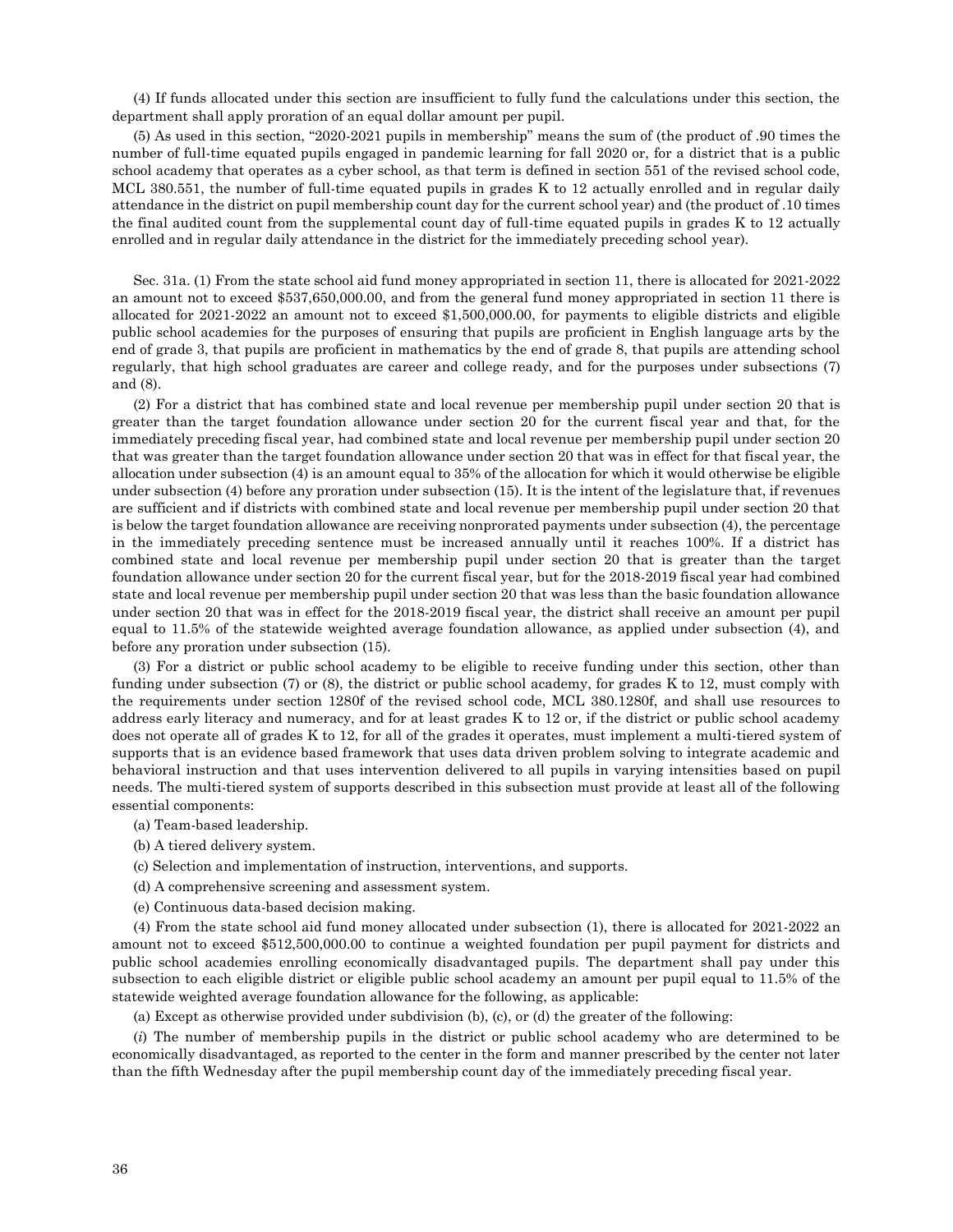(*ii*) If the district or public school academy is in the community eligibility program, the number of pupils determined to be eligible based on the product of the identified student percentage multiplied by the total number of pupils in the district or public school academy, as reported to the center in the form and manner prescribed by the center not later than the fifth Wednesday after the pupil membership count day of the immediately preceding fiscal year. These calculations must be made at the building level. This subparagraph only applies to an eligible district or eligible public school academy for the fiscal year immediately following the first fiscal year in which it is in the community eligibility program. As used in this subparagraph, "identified student percentage" means the quotient of the number of pupils in an eligible district or eligible public school academy who are determined to be economically disadvantaged, as reported to the center in a form and manner prescribed by the center, not later than the fifth Wednesday after the pupil membership count day in the fiscal year preceding the first fiscal year in which the eligible district or eligible public school academy is in the community eligibility program, divided by the total number of pupils counted in an eligible district or eligible public school academy on the pupil membership count day in the fiscal year preceding the first fiscal year in which the eligible district or eligible public school academy is in the community eligibility program.

(b) If the district or public school academy began operations as a district or public school academy after the pupil membership count day of the immediately preceding school year, the number of membership pupils in the district or public school academy who are determined to be economically disadvantaged, as reported to the center in the form and manner prescribed by the center not later than the fifth Wednesday after the pupil membership count day of the current fiscal year.

(c) If the district or public school academy began operations as a district or public school academy after the pupil membership count day of the current fiscal year, the number of membership pupils in the district or public school academy who are determined to be economically disadvantaged, as reported to the center in the form and manner prescribed by the center not later than the fifth Wednesday after the supplemental count day of the current fiscal year.

(d) If, for a particular fiscal year, the number of membership pupils in a district or public school academy who are determined under subdivision (a) to be economically disadvantaged or to be eligible based on the identified student percentage varies by more than 20 percentage points from the number of those pupils in the district or public school academy as calculated under subdivision (a) for the immediately preceding fiscal year caused by an egregious reporting error by the district or public school academy, the department may choose to have the calculations under subdivision (a) instead be made using the number of membership pupils in the district or public school academy who are determined to be economically disadvantaged, as reported to the center in the form and manner prescribed by the center not later than the fifth Wednesday after the supplemental count day of the immediately preceding fiscal year.

(5) Except as otherwise provided in this section, a district or public school academy receiving funding under this section shall use that money only to provide instructional programs and direct noninstructional services, including, but not limited to, medical, mental health, or counseling services, for at-risk pupils; for school health clinics; and for the purposes of subsection (6), (7), or (8). In addition, a district that is a school district of the first class or a district or public school academy in which at least 50% of the pupils in membership were determined to be economically disadvantaged in the immediately preceding state fiscal year, as determined and reported as described in subsection (4), may use the funds it receives under this section for school security or school parent liaison personnel. The uses of the funds described in the immediately preceding sentence must align to the needs assessment and the multi-tiered system of supports model and, for funds spent on parent liaison personnel, must connect parents to the school community. A district or public school academy shall not use any of the money received under this section for administrative costs. The instruction or direct noninstructional services provided under this section may be conducted before or after regular school hours or by adding extra school days to the school year.

(6) A district or public school academy that receives funds under this section and that operates a school breakfast program under section 1272a of the revised school code, MCL 380.1272a, shall use from the funds received under this section an amount, not to exceed \$10.00 per pupil for whom the district or public school academy receives funds under this section, necessary to pay for costs associated with the operation of the school breakfast program.

(7) From the state school aid fund money allocated under subsection (1), there is allocated for 2021-2022 an amount not to exceed \$8,000,000.00 to support primary health care services provided to children and adolescents up to age 21. These funds must be expended in a form and manner determined jointly by the department and the department of health and human services. If any funds allocated under this subsection are not used for the purposes of this subsection for the fiscal year in which they are allocated, those unused funds must be used that fiscal year to avoid or minimize any proration that would otherwise be required under subsection (15) for that fiscal year.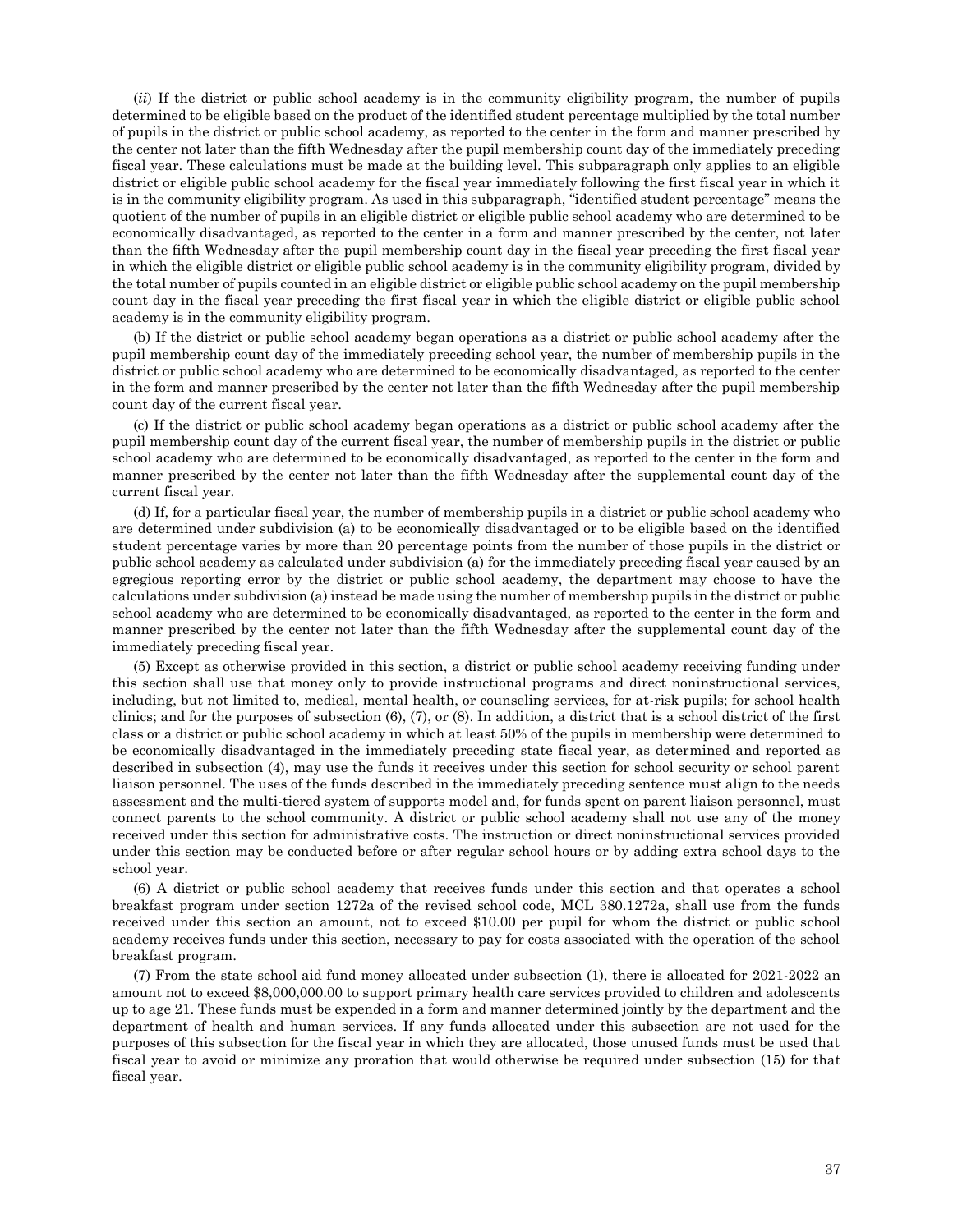(8) From the state school aid fund money allocated under subsection (1), there is allocated for 2021-2022 an amount not to exceed \$5,150,000.00 for the state portion of the hearing and vision screenings as described in part 93 of the public health code, 1978 PA 368, MCL 333.9301 to 333.9329, and, from the general fund money allocated under subsection (1), there is allocated for 2021-2022 an amount not to exceed \$1,500,000.00 for the state portion of the dental screenings as described in part 93 of the public health code, 1978 PA 368, MCL 333.9301 to 333.9329. A local public health department shall pay at least 50% of the total cost of the screenings. The frequency of the vision screenings must be as required under R 325.13091 to R 325.13096 of the Michigan Administrative Code and the frequency of the hearing screenings must be as required under R 325.3271 to R 325.3276 of the Michigan Administrative Code. Funds must be awarded in a form and manner approved jointly by the department and the department of health and human services. Notwithstanding section 17b, the department shall make payments to eligible entities under this subsection on a schedule determined by the department.

(9) Each district or public school academy receiving funds under this section shall submit to the department by July 15 of each fiscal year a report, in the form and manner prescribed by the department, that includes a brief description of each program conducted or services performed by the district or public school academy using funds under this section, the amount of funds under this section allocated to each of those programs or services, the total number of at risk pupils served by each of those programs or services, and the data necessary for the department and the department of health and human services to verify matching funds for the temporary assistance for needy families program. In prescribing the form and manner of the report, the department shall ensure that districts are allowed to expend funds received under this section on any activities that are permissible under this section. If a district or public school academy does not comply with this subsection, the department shall withhold an amount equal to the August payment due under this section until the district or public school academy complies with this subsection. If the district or public school academy does not comply with this subsection by the end of the fiscal year, the withheld funds are forfeited to the school aid fund.

(10) In order to receive funds under this section, a district or public school academy must allow access for the department or the department's designee to audit all records related to the program for which it receives those funds. The district or public school academy shall reimburse the state for all disallowances found in the audit.

(11) Subject to subsections (6), (7), and (8), for schools in which more than 40% of pupils are identified as atrisk, a district or public school academy may use the funds it receives under this section to implement tier 1, evidence-based practices in schoolwide reforms that are guided by the district's comprehensive needs assessment and are included in the district improvement plan. Schoolwide reforms must include parent and community supports, activities, and services, that may include the pathways to potential program created by the department of health and human services or the communities in schools program. As used in this subsection, "tier 1, evidencebased practices" means research based instruction and classroom interventions that are available to all learners and effectively meet the needs of most pupils.

(12) A district or public school academy that receives funds under this section may use those funds to provide research based professional development and to implement a coaching model that supports the multi-tiered system of supports framework. Professional development may be provided to district and school leadership and teachers and must be aligned to professional learning standards; integrated into district, school building, and classroom practices; and solely related to the following:

(a) Implementing the multi-tiered system of supports required in subsection (3) with fidelity and utilizing the data from that system to inform curriculum and instruction.

(b) Implementing section 1280f of the revised school code, MCL 380.1280f, as required under subsection (3), with fidelity.

(13) A district or public school academy that receives funds under subsection (4) or (17) may use funds received under subsection (4) or (17) for support staff providing services to at-risk pupils.

(14) A district or public school academy that receives funds under this section may use up to 10% of the funds received under this section to provide evidence-based instruction for pre-kindergarten instructional and noninstructional services to children who meet at least 1 of the criteria in subsection (20)(a)(*i*) to (*x*).

(15) If necessary, and before any proration required under section 296, the department shall prorate payments under this section, except payments under subsection (7), (8), or (17), by reducing the amount of the allocation as otherwise calculated under this section by an equal percentage per district.

(16) If a district is dissolved pursuant to section 12 of the revised school code, MCL 380.12, the intermediate district to which the dissolved district was constituent shall determine the estimated number of pupils that are economically disadvantaged and that are enrolled in each of the other districts within the intermediate district and provide that estimate to the department for the purposes of distributing funds under this section within 60 days after the district is declared dissolved.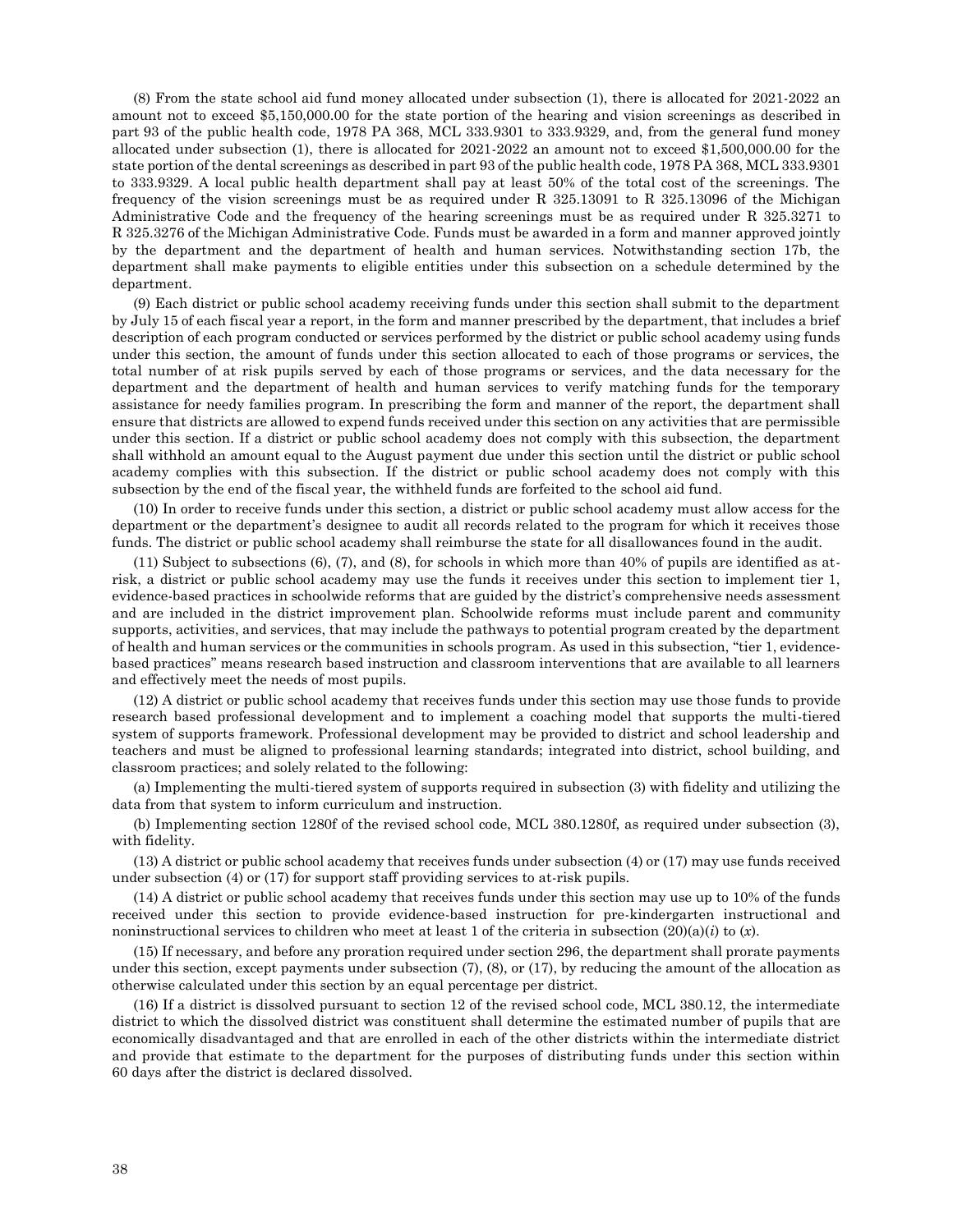(17) From the state school aid fund money allocated under subsection (1), there is allocated for 2021-2022 an amount not to exceed \$12,000,000.00 for payments to districts and public school academies that otherwise received an allocation under this subsection for 2020-2021 and whose allocation under this section for 2020-2021, excluding any payments under subsection (7) or (8), would have been more than the district's or public school academy's allocation under this section for 2021-2022 as calculated under subsection (4) only and as adjusted under subsection (15). The allocation for each district or public school academy under this subsection is an amount equal to its allocation under this section for 2020-2021 minus its allocation as otherwise calculated under subsection (4) for 2021-2022 as adjusted by subsection (15), using in those calculations the 2017-2018 number of pupils determined to be economically disadvantaged. However, if the allocation as otherwise calculated under this subsection would have been less than \$0.00, the allocation under this subsection is \$0.00. If necessary, and before any proration required under section 296, the department shall prorate payments under this subsection by reducing the amount of the allocation as otherwise calculated under this subsection by an equal percentage per district or public school academy. Any unexpended funds under this subsection are to be distributed through payments made under subsection (4) as provided under subsection (4), but those funds must not be factored into calculating payments under this subsection.

(18) A district or public school academy that receives funds under this section may use funds received under this section to provide an anti-bullying or crisis intervention program.

(19) The department shall collaborate with the department of health and human services to prioritize assigning Pathways to Potential success coaches to elementary schools that have a high percentage of pupils in grades K to 3 who are not proficient in English language arts, based upon state assessments for pupils in those grades.

(20) As used in this section:

(a) "At-risk pupil" means a pupil in grades pre-K to 12 for whom the district has documentation that the pupil meets any of the following criteria:

(*i*) The pupil is economically disadvantaged.

(*ii*) The pupil is an English language learner.

(*iii*) The pupil is chronically absent as defined by and reported to the center.

(*iv*) The pupil is a victim of child abuse or neglect.

(*v*) The pupil is a pregnant teenager or teenage parent.

(*vi*) The pupil has a family history of school failure, incarceration, or substance abuse.

(*vii*) The pupil is an immigrant who has immigrated within the immediately preceding 3 years.

(*viii*) The pupil did not complete high school in 4 years and is still continuing in school as identified in the Michigan cohort graduation and dropout report.

(*ix*) For pupils for whom the results of the state summative assessment have been received, is a pupil who did not achieve proficiency on the English language arts, mathematics, science, or social studies content area assessment.

(*x*) Is a pupil who is at risk of not meeting the district's or public school academy's core academic curricular objectives in English language arts or mathematics, as demonstrated on local assessments.

(b) "Economically disadvantaged" means a pupil who has been determined eligible for free or reduced-price meals as determined under the Richard B. Russell national school lunch act, 42 USC 1751 to 1769j; who is in a household receiving supplemental nutrition assistance program or temporary assistance for needy families assistance; or who is homeless, migrant, or in foster care, as reported to the center.

(c) "English language learner" means limited English proficient pupils who speak a language other than English as their primary language and have difficulty speaking, reading, writing, or understanding English as reported to the center.

(d) "Statewide weighted average foundation allowance" means the number that is calculated by adding together the result of each district's or public school academy's foundation allowance, not to exceed the target foundation allowance for the current fiscal year, or per-pupil payment calculated under section 20 multiplied by the number of pupils in membership in that district or public school academy, and then dividing that total by the statewide number of pupils in membership.

Sec. 31d. (1) From the appropriations in section 11, there is allocated an amount not to exceed \$23,838,400.00 for 2020-2021 and there is allocated an amount not to exceed \$23,838,400.00 for 2021-2022 for the purpose of making payments to districts and other eligible entities under this section.

(2) The amounts allocated from state sources under this section are used to pay the amount necessary to reimburse districts for 6.0127% of the necessary costs of the state mandated portion of lunch programs provided by those districts. The department shall calculate the amount due to each district under this section using the methods of calculation adopted by the Michigan supreme court in the consolidated cases known as *Durant v State of Michigan*, 456 Mich 175 (1997).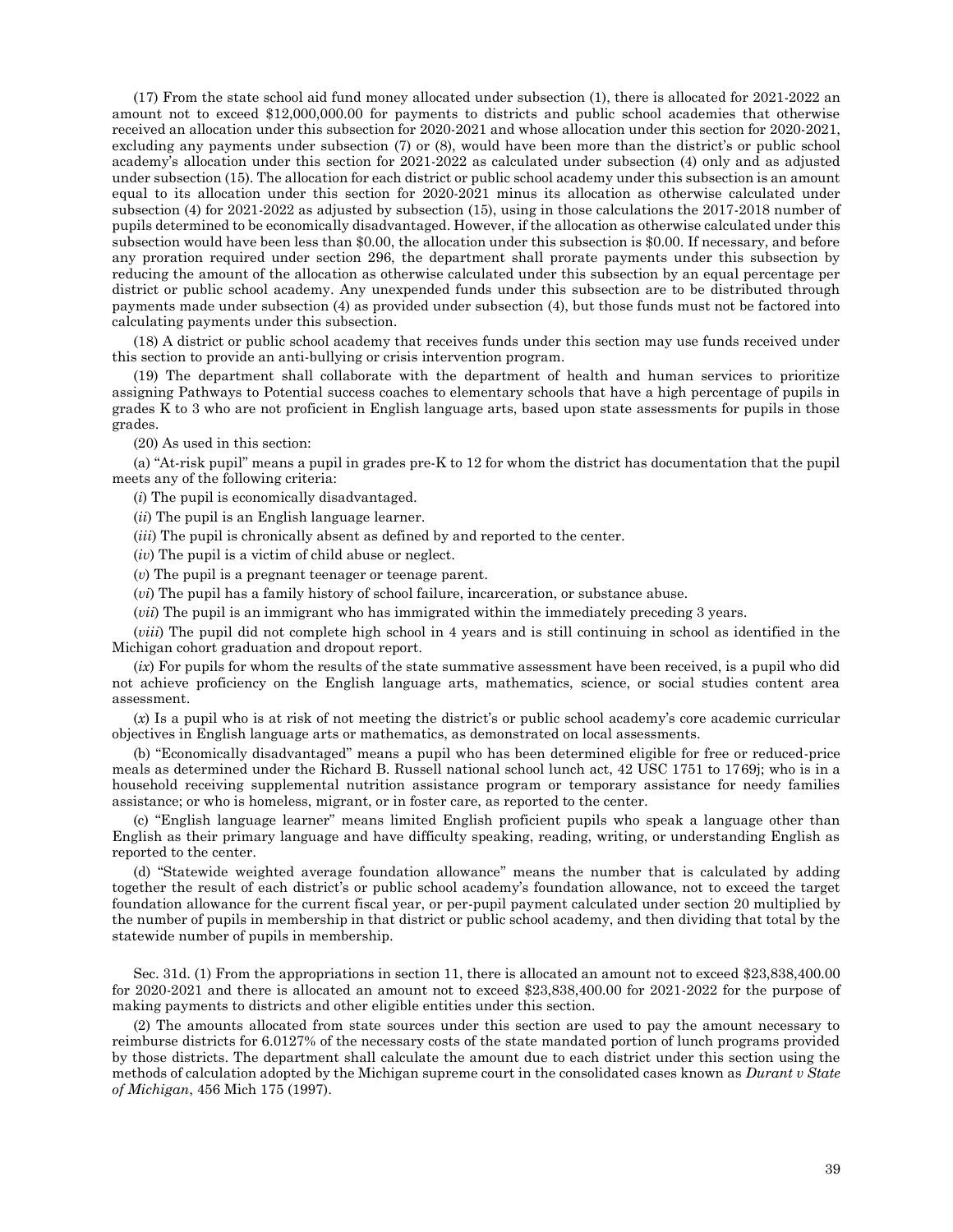(3) The payments made under this section include all state payments made to districts so that each district receives at least 6.0127% of the necessary costs of operating the state mandated portion of the lunch program in a fiscal year.

(4) The payments made under this section to districts and other eligible entities that are not required under section 1272a of the revised school code, MCL 380.1272a, to provide a lunch program must be in an amount not to exceed \$10.00 per eligible pupil plus 5 cents for each free lunch and 2 cents for each reduced price lunch provided, as determined by the department.

(5) From the federal funds appropriated in section 11, there is allocated for 2020-2021 all available federal funding, estimated at \$800,000,000.00, and there is allocated for 2021-2022 all available federal funding, estimated at \$545,000,000.00 for child nutrition programs and, for 2020-2021, all available federal funding, estimated at \$15,712,000.00 for food distribution programs, \$50,000,000.00 for the child nutrition program pandemic electronic benefit transfer cost reimbursement program, \$50,000,000.00 for child nutrition program emergency operational cost reimbursement programs, and \$259,600.00 for commodity supplemental fund programs, and, for 2021-2022, all available federal funding, estimated at \$11,000,000.00, for food distribution programs.

(6) Notwithstanding section 17b, the department shall make payments to eligible entities other than districts under this section on a schedule determined by the department.

(7) In purchasing food for a lunch program funded under this section, a district or other eligible entity shall give preference to food that is grown or produced by Michigan businesses if it is competitively priced and of comparable quality.

Sec. 31f. (1) From the state school aid fund money appropriated in section 11, there is allocated an amount not to exceed \$11,900,000.00 for 2020-2021 and there is allocated an amount not to exceed \$11,900,000.00 for 2021- 2022 for the purpose of making payments to districts to reimburse for the cost of providing breakfast.

(2) The funds allocated under this section for school breakfast programs are made available to all eligible applicant districts that meet all of the following criteria:

(a) The district participates in the federal school breakfast program and meets all standards as prescribed by 7 CFR parts 210, 220, 225, 226, and 245.

(b) Each breakfast eligible for payment meets the federal standards described in subdivision (a).

(3) The payment for a district under this section is at a per meal rate equal to the lesser of the district's actual cost or 100% of the statewide average cost of a meal served, as determined and approved by the department, less federal reimbursement, participant payments, and other state reimbursement. The department shall determine the statewide average cost using costs as reported in a manner approved by the department for the preceding school year.

(4) Notwithstanding section 17b, the department may make payments under this section pursuant to an agreement with the department.

(5) In purchasing food for a school breakfast program funded under this section, a district shall give preference to food that is grown or produced by Michigan businesses if it is competitively priced and of comparable quality.

Sec. 31j. (1) From the general fund money appropriated in section 11, there is allocated an amount not to exceed \$500,000.00 and from the state school aid fund money appropriated in section 11, there is allocated an amount not to exceed \$4,500,000.00 for 2021-2022 for a program to support districts and other non-school sponsors in the purchase of locally grown fruits and vegetables as described in this section.

(2) Funding under this section retained by the department for administration must not exceed 5%. Funding under this section retained by project partners for data collection outreach and training must not exceed 1% for each partner.

(3) The department shall develop and implement a competitive grant program for districts and other nonschool sponsors to assist in paying for the costs incurred by the district or other non-school sponsor to purchase or increase purchases of whole or minimally processed fruits, vegetables, and legumes grown in this state. The maximum amount that may be drawn down on a grant to a district or other non-school sponsor is based on the number of meals served by the district during the previous school year under the Richard B. Russell national school lunch act, 42 USC 1751 to 1769j, or meals served by the other non-school sponsor in the previous school year. The department shall collaborate with the Michigan department of agriculture and rural development to provide training to newly participating schools and other non-school sponsors and electronic information on Michigan agriculture.

(4) The goals of the program under this section include improving daily nutrition and eating habits for children through the school and child care settings while investing in Michigan's agricultural and related food business economy.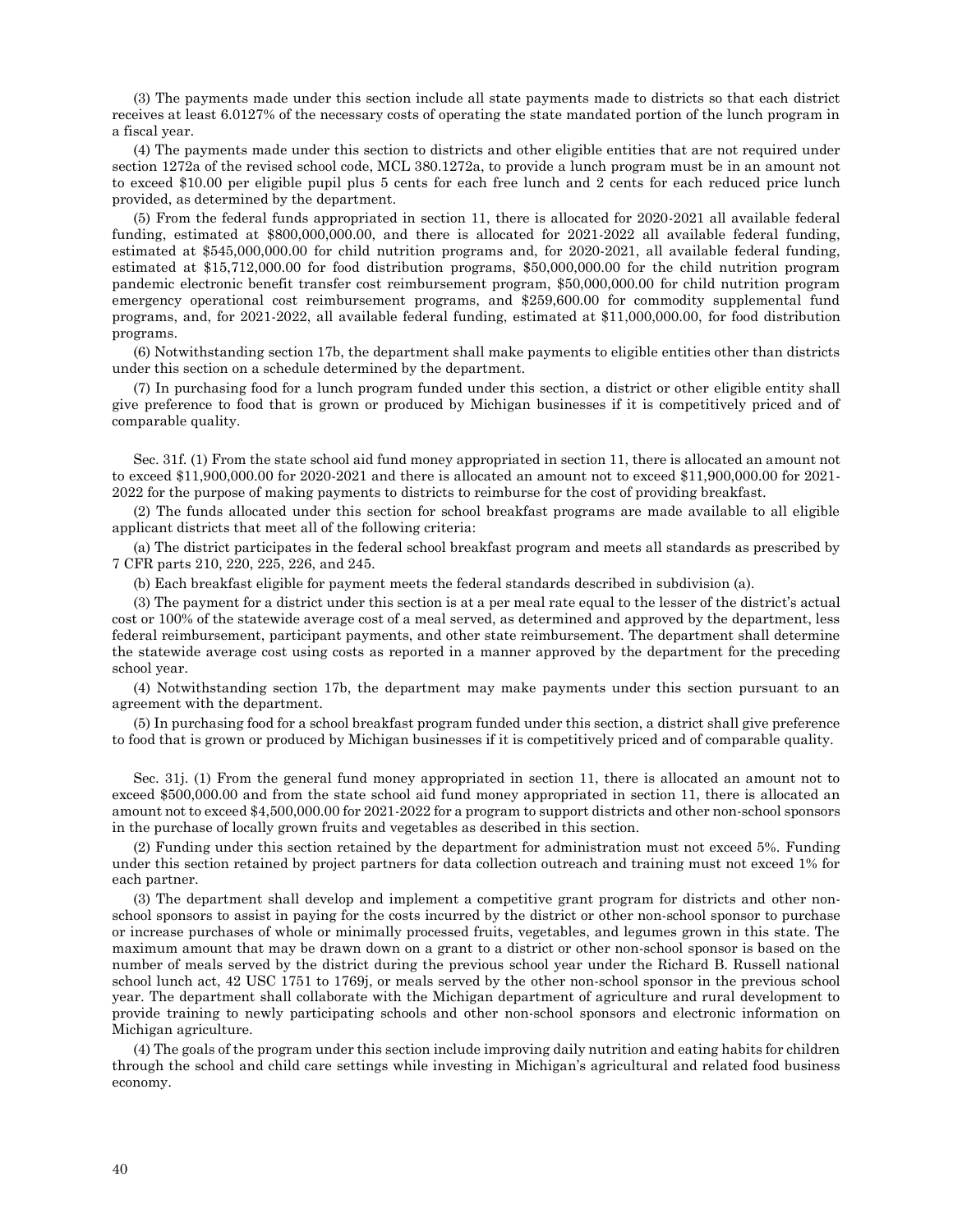(5) A district or other non-school sponsor that receives a grant under this section shall use those funds for the costs incurred by the district or the sponsor to purchase whole or minimally processed fruits, vegetables, and legumes that meet all of the following:

(a) Were purchased for use in school meals served between September 1, 2021 through August 30, 2022.

(b) Are grown in this state and, if minimally processed, are also processed in this state.

(c) Are used for meals that are served as part of the United States Department of Agriculture's child nutrition programs.

(6) For Michigan-grown fruits, vegetables, and legumes that satisfy the requirements of subsection (5), the department shall make matching reimbursements in an amount not to exceed 10 cents for every school meal that is served as part of the United States Department of Agriculture's child nutrition programs and that uses Michigan-grown fruits, vegetables, and legumes.

(7) A district or other non-school sponsor that receives a grant for reimbursement under this section shall use the grant to purchase whole or minimally processed fruits, vegetables, and legumes that are grown in this state and, if minimally processed, are also processed in this state.

(8) In awarding grants under this section, the department shall work in consultation with Michigan-based farm to school resource organizations, to develop scoring criteria that assess an applicant's ability to procure Michigan-grown products, prepare and menu Michigan-grown products, promote and market Michigan-grown products, and submit letters of intent from districts or other non-school sponsors on plans for educational activities that promote the goals of the program.

(9) The department shall give preference to districts or other non-school sponsors that propose educational activities that meet 1 or more of the following: promote healthy food activities; have clear educational objectives; involve parents or the community; connect to a school's or child care center's farm-to-school or farm-to-early-childcare procurement activities; and market and promote the program, leading to increased pupil knowledge and consumption of Michigan-grown products. The department shall give stronger weighting and consideration to applications with robust marketing and promotional activities.

(10) In awarding grants, the department shall also consider all of the following:

(a) The percentage of children who qualify for free or reduced price school meals under the Richard B. Russell national school lunch act, 42 USC 1751 to 1769j.

(b) The variety of school or child care center sizes and geographic locations within the identified prosperity regions.

(c) The existing or future collaboration opportunities between more than 1 district or child care center.

(11) As a condition of receiving a grant under this section, a district or other non-school sponsor shall provide or direct its vendors to provide to the department copies of monthly receipts that show the quantity of different Michigan-grown fruits, vegetables, and legumes purchased, the amount of money spent on each of these products, the name and Michigan location of the farm that grew the products, and the methods or plans to market and promote the program. The district or other non-school sponsor also shall provide to the department monthly United States Department of Agriculture child nutrition reimbursable meal numbers and participation rates and must retain monthly menus noting when and how Michigan-grown products were used in meals. The district or other non-school sponsor and school or non-school sponsor food service director or directors also shall agree to respond to brief online surveys and to provide a report that shows the percentage relationship of Michigan spending compared to total food spending. Not later than 60 days after the end of the school year in which funds under this section were received, each district or each non-school sponsor shall submit a report to the department on outcomes and related measurements for economic development and children's nutrition and readiness to learn. The report must include at least both of the following:

(a) The extent to which farmers and related businesses, including distributors and processors, saw an increase in market opportunities and income generation through sales of Michigan or local products to districts and other non-school sponsors. All of the following apply for purposes of this subdivision:

(*i*) The data used to determine the amount of this increase are the total dollar amount of Michigan or local fruits, vegetables, and legumes purchased by schools and other non-school sponsors, along with the number of different types of products purchased; school and non-school sponsor food purchasing trends identified along with products that are of new and growing interest among food service directors; the number of businesses impacted; and the percentage of total food budget spent on Michigan-grown fruits, vegetables, and legumes.

(*ii*) The district or other non-school sponsor shall use purchasing data collected for the program and surveys of school and non-school sponsor food service directors on the impact and success of the program as the source for the data described in subparagraph (*i*).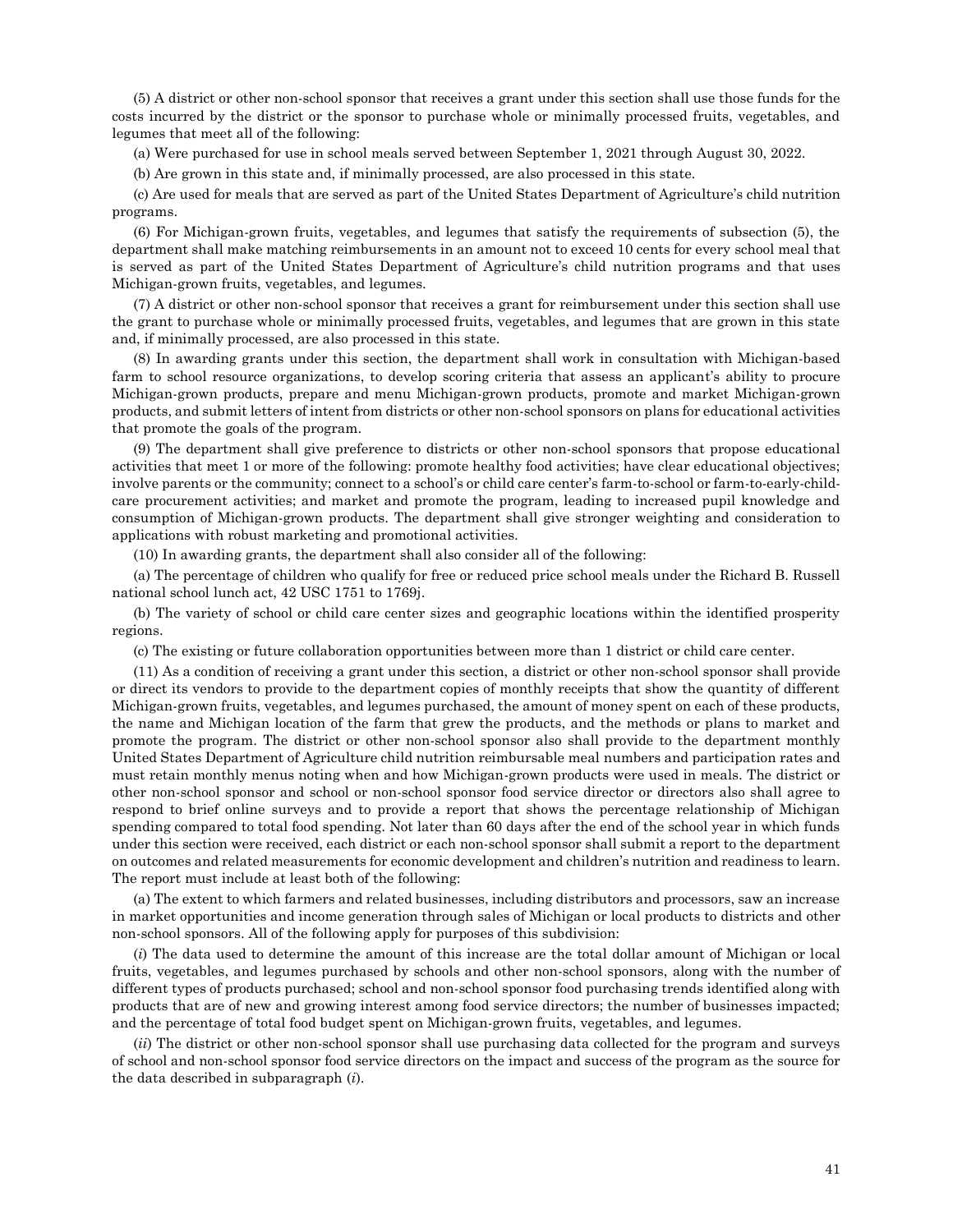(b) The ability to which pupils can access a variety of healthy Michigan-grown foods through schools and other non-school sponsor centers and increase their consumption of those foods. All of the following apply for purposes of this subdivision:

(*i*) The data used to determine whether this subdivision is met are the number of pupils exposed to Michigangrown fruits, vegetables, and legumes at schools and non-school sponsor centers; the variety of products served; new items taste-tested or placed on menus; and the increase in pupil willingness to try new local healthy foods.

(*ii*) The district or other non-school sponsor shall use purchasing data collected for the project, meal count and enrollment numbers, school menu calendars, and surveys of school and non-school sponsor food service directors as the source for the data described in subparagraph (*i*).

(12) The department shall compile the reports provided by districts and other non-school sponsors under subsection (11) into 1 legislative report. The department shall provide this report not later than November 1, 2022 to the house and senate subcommittees responsible for school aid, the house and senate fiscal agencies, and the state budget director.

(13) Notwithstanding section 17b, the department shall make payments under this section on a schedule determined by the department.

Sec. 31m. (1) The school mental health and support services fund is created as a separate account within the state school aid fund.

(2) The state treasurer may receive money or other assets from any source for deposit into the school mental health and support services fund. The state treasurer shall direct the investment of the school mental health and support services fund and shall credit to the school mental health and support services fund interest and earnings from the school mental health and support services fund.

(3) Money available in the school mental health and support services fund must not be expended without a specific appropriation.

(4) Money in the school mental health and support services fund at the close of the fiscal year lapses to the state school aid fund. The department of treasury shall be the administrator of the school mental health and support services fund for auditing purposes.

(5) For the fiscal year ending September 30, 2018, \$30,000,000.00 from the state school aid fund shall be deposited into the school mental health and support services fund to be used to support efforts to improve mental health and support services for K-12 pupils in this state, including, but not limited to, improved access to counseling services, educational awareness programs, and enhanced mental health and clinical services.

Sec. 31n. (1) From the state school aid fund money appropriated in section 11, there is allocated for 2021-2022 for the purposes of this section an amount not to exceed \$52,600,000.00 and from the general fund money appropriated in section 11, there is allocated for 2021-2022 for the purposes of this section an amount not to exceed \$1,300,000.00. The department and the department of health and human services shall continue a program to distribute this funding to add licensed behavioral health providers for general education pupils, and shall continue to seek federal Medicaid match funding for all eligible mental health and support services.

(2) The department and the department of health and human services shall maintain an advisory council for programs funded under this section. The advisory council shall define goals for implementation of programs funded under this section, and shall provide feedback on that implementation. At a minimum, the advisory council shall consist of representatives of state associations representing school health, school mental health, school counseling, education, health care, and other organizations, representatives from the department and the department of health and human services, and a representative from the school safety task force created under Executive Order No. 2018-5. The department and department of health and human services, working with the advisory council, shall determine an approach to increase capacity for mental health and support services in schools for general education pupils, and shall determine where that increase in capacity qualifies for federal Medicaid match funding.

(3) The advisory council shall develop a fiduciary agent checklist for intermediate districts to facilitate development of a plan to submit to the department and to the department of health and human services. The department and department of health and human services shall determine the requirements and format for intermediate districts to submit a plan for possible funding under subsection (6). The department shall make applications for funding for this program available to districts and intermediate districts not later than December 1, 2021 for the 2021-2022 fiscal year and shall award the funding not later than February 1, 2022 for the 2021-2022 fiscal year.

(4) The department of health and human services shall seek to amend the state Medicaid plan or obtain appropriate Medicaid waivers as necessary for the purpose of generating additional Medicaid match funding for school mental health and support services for general education pupils. The intent is that a successful state plan amendment or other Medicaid match mechanisms will result in additional federal Medicaid match funding for both the new funding allocated under this section and for any expenses already incurred by districts and intermediate districts for mental health and support services for general education pupils.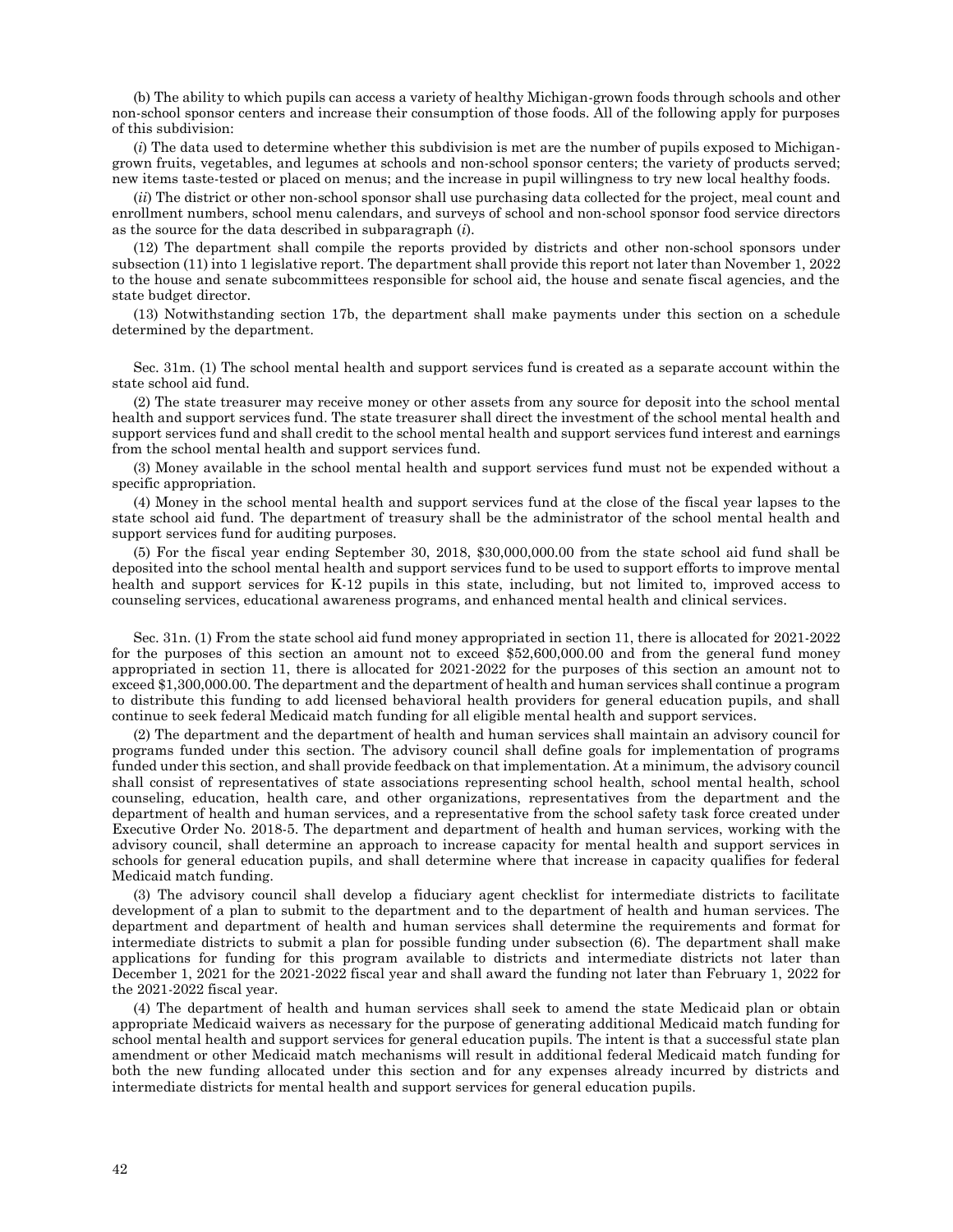(5) From the state school aid fund money allocated under subsection (1), there is allocated for 2021-2022 an amount not to exceed \$14,300,000.00 to be distributed to the network of child and adolescent health centers to place a licensed master's level behavioral health provider in schools that do not currently have services available to general education students. Child and adolescent health centers that are part of the network described in this subsection shall provide a commitment to maintain services and implement all available federal Medicaid match methodologies. The department of health and human services shall use all existing or additional federal Medicaid match opportunities to maximize funding allocated under this subsection. The department shall provide funds under this subsection to child and adolescent health centers that are part of the network described in this subsection in the same proportion that funding under section 31a(7) is provided to child and adolescent health centers that are part of the network described in this subsection and that are located and operating in those districts. A payment from funding allocated under this subsection must not be paid to an entity that is not part of the network described in this subsection.

(6) From the state school aid fund money allocated under subsection (1), there is allocated for 2021-2022 an amount not to exceed \$37,800,000.00 to be distributed to intermediate districts for the provision of mental health and support services to general education students. If a district or intermediate district is not able to procure the services of a licensed master's level behavioral health provider, the district or intermediate district shall notify the department and the department of health and human services and, if the department and department of health and human services verify that the district or intermediate district attempted to procure services from a master's level behavioral health provider and was not able to do so, then the district or intermediate district may instead procure services from a provider with less than a master's degree in behavioral health. To be able to use the exemption in the immediately preceding sentence, the district or intermediate district must submit evidence satisfactory to the department and department of health and human services demonstrating that the district or intermediate district took measures to procure the services of a licensed master's level behavioral health provider but was unable to do so, and the department and department of health and human services must be able to verify this evidence. From the first \$32,200,000.00 of the funds allocated under this subsection, the department shall distribute \$575,000.00 for 2021-2022 to each intermediate district that submits a plan approved by the department and the department of health and human services. The department shall distribute the remaining \$5,600,000.00 of the funds allocated under this subsection for 2021-2022 to intermediate districts on an equal perpupil basis based on the combined total number of pupils in membership in the intermediate district and its constituent districts, including public school academies that are considered to be constituent districts under section 705(7) of the revised school code, MCL 380.705. The department and department of health and human services shall work cooperatively in providing oversight and assistance to intermediate districts during the plan submission process and shall monitor the program upon implementation. An intermediate district shall use funds awarded under this subsection to provide funding to its constituent districts, including public school academies that are considered to be constituent districts under section 705(7) of the revised school code, MCL 380.705, for the provision of mental health and support services to general education students. In addition to the criteria identified under subsection (7), an intermediate district shall consider geography, cost, or other challenges when awarding funding to its constituent districts. Districts receiving funding under this subsection are encouraged to provide suicide prevention and awareness education and counseling. If funding awarded to an intermediate district remains after funds are provided by the intermediate district to its constituent districts, the intermediate district may hire or contract for experts to provide mental health and support services to general education students residing within the boundaries of the intermediate district, including, but not limited to, expanding, hiring, or contracting for staff and experts to provide those services directly or to increase access to those services through coordination with outside mental health agencies; and the intermediate district is encouraged to provide suicide prevention and awareness education and counseling. If funding awarded to an intermediate district under this section for 2018-2019 or 2019-2020 remains unspent as of April 1, 2022, the department, in conjunction with the intermediate district, may reallocate the funds to another intermediate district or other intermediate districts capable of expending the funds before September 30, 2022 in accordance with this section as if those funds were originally allocated to the intermediate district or intermediate districts to which the funds are being reallocated.

(7) A district requesting funds under this section from the intermediate district in which it is located shall submit an application for funding for the provision of mental health and support services to general education pupils. A district receiving funding from the application process described in this subsection shall provide services to nonpublic students upon request. An intermediate district shall not discriminate against an application submitted by a public school academy simply on the basis of the applicant being a public school academy. The department shall approve grant applications based on the following criteria:

(a) The district's commitment to maintain mental health and support services delivered by licensed providers into future fiscal years.

(b) The district's commitment to work with its intermediate district to use funding it receives under this section that is spent by the district for general education pupils toward participation in federal Medicaid match methodologies. A district must provide a local match of at least 20% of the funding allocated to the district under section 31n.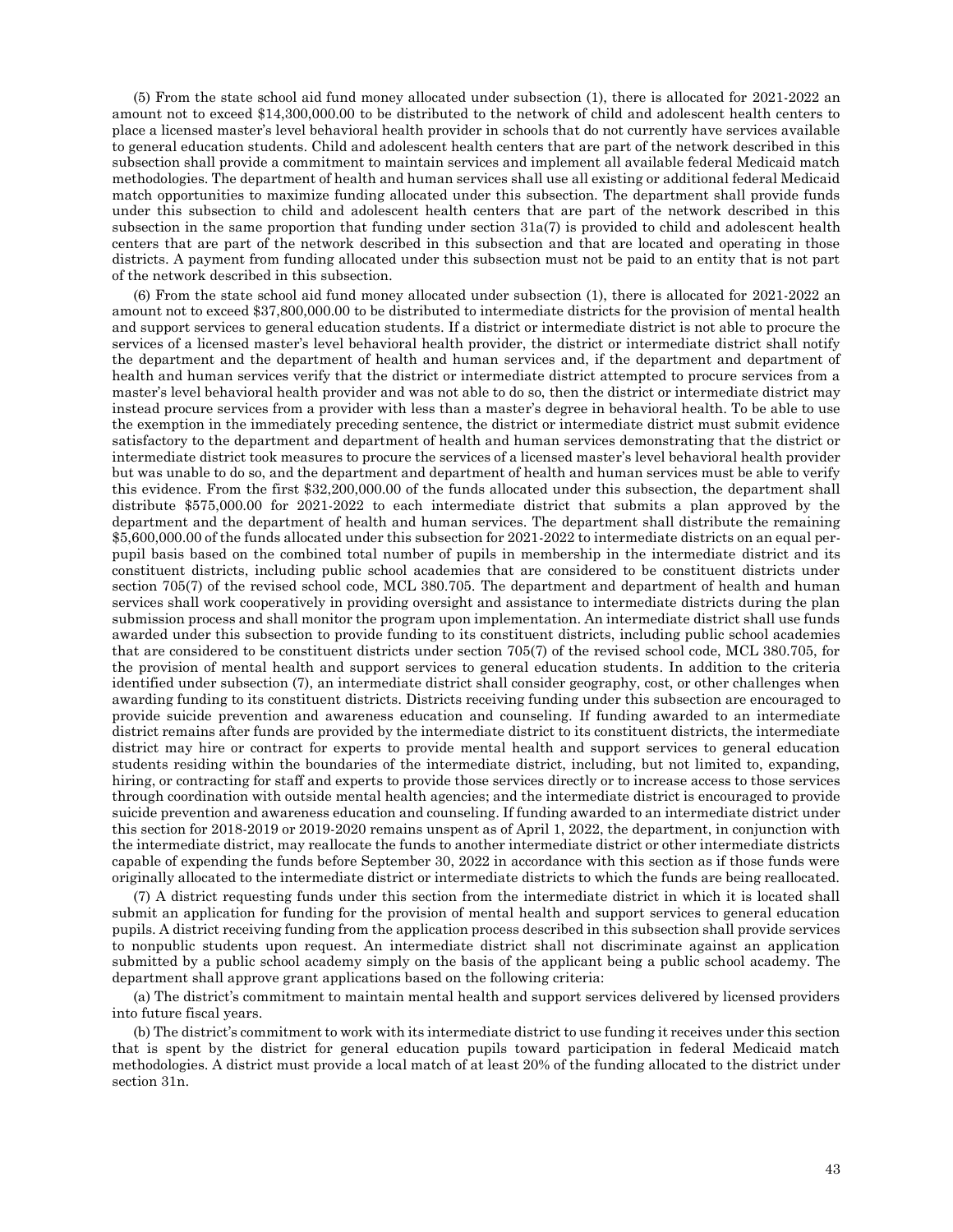(c) The district's commitment to adhere to any local funding requirements determined by the department and the department of health and human services.

(d) The extent of the district's existing partnerships with community health care providers or the ability of the district to establish such partnerships.

(e) The district's documentation of need, including gaps in current mental health and support services for the general education population.

(f) The district's submission of a formal plan of action identifying the number of schools and students to be served.

(g) Whether the district will participate in ongoing trainings.

(h) Whether the district will submit an annual report to the state.

(i) Whether the district demonstrates a willingness to work with the state to establish program and service delivery benchmarks.

(j) Whether the district has developed a school safety plan or is in the process of developing a school safety plan.

(k) Any other requirements determined by the department or the department of health and human services.

(8) Funding under this section, including any federal Medicaid funds that are generated, must not be used to supplant existing services.

(9) Both of the following are allocated to the department of health and human services from the general fund money allocated under subsection (1):

(a) For 2021-2022, an amount not to exceed \$1,000,000.00 for the purpose of upgrading technology and systems infrastructure and other administrative requirements to support the programs funded under this section.

(b) For 2021-2022, an amount not to exceed \$300,000.00 for the purpose of administering the programs under this section and working on generating additional Medicaid funds as a result of programs funded under this section.

(10) From the state school aid fund money allocated under subsection (1), there is allocated for 2021-2022 an amount not to exceed \$500,000.00 to intermediate districts on an equal per intermediate district basis for the purpose of administering programs funded under this section.

(11) The department and the department of health and human services shall work with the advisory council to develop proposed measurements of outcomes and performance. Those measurements must include, at a minimum, the number of pupils served, the number of schools served, and where those pupils and schools were located. The department and the department of health and human services shall compile data necessary to measure outcomes and performance, and districts and intermediate districts receiving funding under this section shall provide data requested by the department and department of health and human services for the measurement of outcomes and performance. The department and department of health and human services shall provide an annual report not later than December 1 of each year to the house and senate appropriations subcommittees on school aid and health and human services, to the house and senate fiscal agencies, and to the state budget director. At a minimum, the report must include measurements of outcomes and performance, proposals to increase efficacy and usefulness, proposals to increase performance, and proposals to expand coverage.

(12) A district or intermediate district that receives funding directly or indirectly under this section may carry over any unexpended funds received under this section for up to 2 fiscal years beyond the fiscal year in which the funds were received.

Sec. 31o. (1) From the state school aid fund money appropriated in section 11, there is allocated for 2021-2022 an amount not to exceed \$240,000,000.00 for payments to eligible districts for the purpose of increasing the number of school psychologists, school social workers, school counselors, and school nurses serving students in this state.

(2) Except as otherwise provided in this subsection, to receive funding under this section, a district must apply for the funding in a form and manner prescribed by the department. In its application for funding under this section, a district must pledge and provide assurances to the department that it will fully annually fund all staff that are supported with funding under this section in an ongoing manner after the third year it receives funding under this section.

(3) The department shall award funding to districts with the greatest need for additional school psychologists, school social workers, school counselors, or school nurses. To determine the districts with the greatest needs under this subsection, the department shall consider the physical and mental health services available at the district and how close an applicant district is to meeting the following recommended staff-to-student ratios:

(a) 1 school psychologist for every 500 full-time equated pupils counted in the district.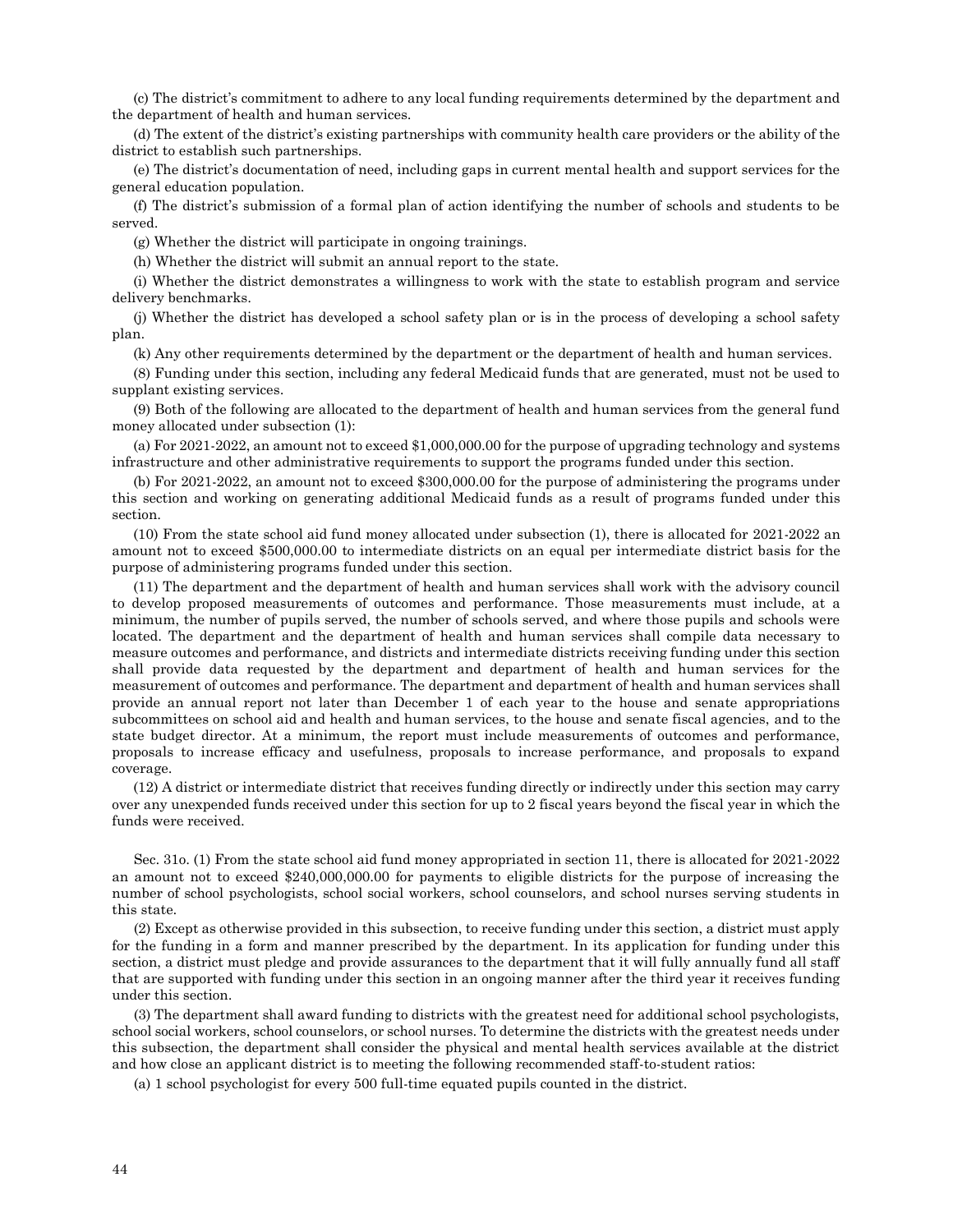- (b) 1 school social worker for every 250 full-time equated pupils counted in the district.
- (c) 1 school counselor for every 250 full-time equated pupils counted in the district.
- (d) 1 school nurse for every 750 full-time equated pupils counted in the district.

(4) To be eligible for funding under this section, a district must hire additional school psychologists, school social workers, school counselors, or school nurses by March 1, 2022 and must maintain support for the new staff in an ongoing manner. As determined by the department, staff hired and supported by funding under this section must meet all applicable state and federal laws, rules, and license requirements to be considered a school psychologist, school social worker, school counselor, or school nurse.

(5) Subject to subsection (6), payments to eligible districts must be made as follows:

(a) In the first year funds are distributed from this section, the department shall provide payments to eligible districts equal to 100% of the annual cost of newly hired school psychologists, school social workers, school counselors, or school nurses. The amount paid to the eligible district must be the lesser of the actual cost of the employee, as determined by the department, or the median wage for an equivalent employee working in a school setting, as determined by the department, using wage data from the Bureau of Labor Statistics that is specific to this state.

(b) In the second year funds are distributed under this section, the department shall pay eligible districts 66% of the amount paid to the eligible district under subdivision (a).

(c) In the third year funds are distributed under this section, the department shall pay eligible districts 33% of the amount paid to the eligible district under subdivision (a).

(6) If, after awarding funding under subsection (3) and calculating payment amounts under subsection (5), the department determines that the amount allocated in subsection (1) is insufficient to fully fund payments under this section, the department shall prorate payments to eligible districts on an equal percentage basis.

(7) The funds allocated under this section for 2021-2022 are a work project appropriation, and any unexpended funds for 2021-2022 are carried forward into 2022-2023. The purpose of the work project is to increase the number of school psychologists, school social workers, school counselors, and school nurses in school buildings. The estimated completion date of the work project is September 30, 2024.

(8) Notwithstanding section 17b, the department shall make payments under this section on a schedule determined by the department.

Sec. 31p. (1) From the state school aid fund money appropriated under section 11, there is allocated for 2020- 2021 an amount not to exceed \$5,400,000.00 for grants to intermediate districts to implement a TRAILS program as described in subsection (2).

(2) Intermediate districts receiving funding under this section must use the funding to implement a TRAILS program within the boundaries of the intermediate district. The TRAILS program described in this subsection must improve youth access to evidence-based mental health services by training school mental health professionals in effective practices, such as cognitive behavioral therapy and mindfulness.

(3) The department shall establish a grant process to distribute funds under this section.

(4) The department shall award, in an equal amount, grants under this section to each intermediate district that has an approved grant application for funding under this section.

(5) Notwithstanding section 17b, the department shall make payments under this section on a schedule determined by the department.

(6) The funds allocated under this section for 2020-2021 are a work project appropriation, and any unexpended funds for 2020-2021 are carried forward into 2021-2022. The purpose of the work project is to continue support for the TRAILS program. The estimated completion date of the work project is September 30, 2024.

Sec. 31y. (1) From the state school aid fund money appropriated in section 11, there is allocated for 2021-2022 an amount not to exceed \$60,000,000.00 to make payments to districts that operate year-round, balanced calendars during the 2021-2022 school year. Payments to districts made under this section must be in an amount equal to 3% applied to the district's foundation allowance as calculated under section 20, for each pupil enrolled and educated in a year-round balanced calendar by the district. If the funds allocated under this section are insufficient to fully fund the calculations under this section, funding must be prorated on an equal per-pupil basis.

(2) The funds allocated under this section for 2021-2022 are a work project appropriation, and any unexpended funds for 2021-2022 are carried forward into 2022-2023. The purpose of the work project is to provide operational payments for districts utilizing a balanced calendar. The estimated completion date of the work project is September 30, 2024.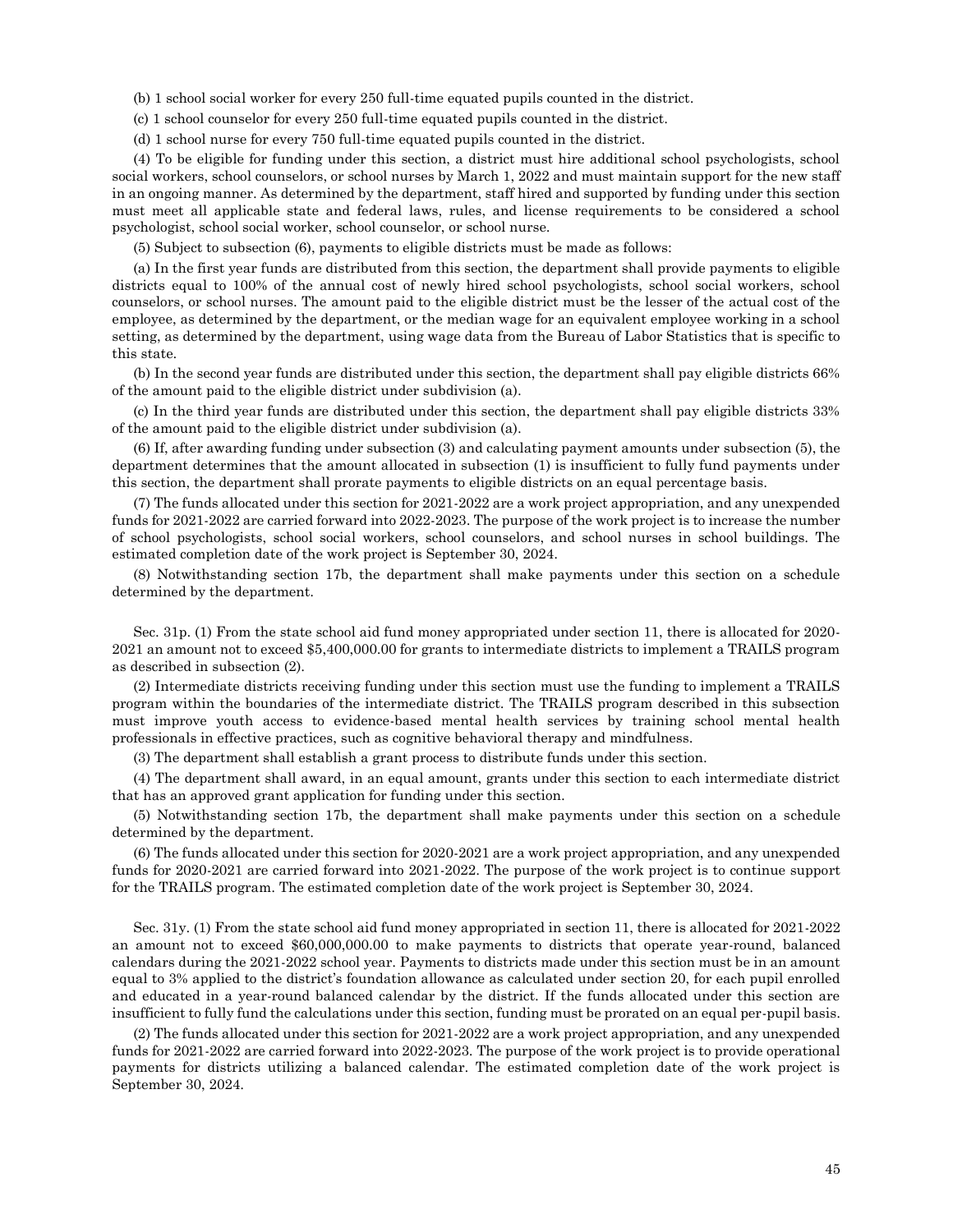Sec. 31z. (1) From the federal funds allocated under section 11n, there is allocated \$75,000,000.00 for 2021- 2022 from the federal funding awarded to this state from the coronavirus state fiscal recovery fund under the American rescue plan act of 2021, title IX, subtitle M of Public Law 117-2, to provide capital infrastructure grants to districts.

(2) From the funds allocated under subsection (1), \$75,000,000.00 must be allocated for matching grants to districts for HVAC and other one-time infrastructure or equipment costs necessary to operate a year-round, balanced calendar. A district that receives a grant under this subsection shall commit to operating a year-round, balanced calendar in the 2022-2023 school year, and if it is unable to do so, the department must deduct the amount of the grant paid under this subsection from the district's state aid payments that are otherwise due to the district under this article during the 2022-2023 school year. The department shall establish a sliding scale for grant payments under this section such that districts that received higher total ESSER payments under section 11r, evaluated on a per-pupil and total dollar basis, receive smaller matching grants than those with lower total ESSER payments, evaluated on a per-pupil and total dollar basis.

Sec. 32d. (1) From the state school aid fund money appropriated in section 11, there is allocated to eligible intermediate districts and consortia of intermediate districts for great start readiness programs an amount not to exceed \$297,120,000.00 for 2021-2022. In addition, from the federal funds allocated in section 11n, there is allocated to eligible intermediate districts and consortia of intermediate districts for great start readiness programs an amount not to exceed \$121,000,000.00 for 2021-2022 from the coronavirus state fiscal recovery fund under the American rescue plan act of 2021, title IX, subtitle M of Public Law 117-2. An intermediate district or consortium shall use funds allocated under this section for great start readiness programs to provide part-day, school-day, or GSRP/Head Start blended comprehensive free compensatory classroom programs designed to improve the readiness and subsequent achievement of educationally disadvantaged children who meet the participant eligibility and prioritization guidelines as defined by the department. For a child to be eligible to participate in a program under this section, the child must be at least 4, but less than 5, years of age as of September 1 of the school year in which the program is offered and must meet those eligibility and prioritization guidelines. A child who is not 4 years of age as of September 1, but who will be 4 years of age not later than December 1, is eligible to participate if the child's parent or legal guardian seeks a waiver from the September 1 eligibility date by submitting a request for enrollment in a program to the responsible intermediate district, if the program has capacity on or after September 1 of the school year, and if the child meets eligibility and prioritization guidelines.

(2) From the state school aid fund money allocated under subsection (1), an amount not to exceed \$295,120,000.00 and from the federal funds allocated under subsection (1), an amount not to exceed \$121,000,000.00 is allocated to intermediate districts or consortia of intermediate districts based on the formula in section 39. An intermediate district or consortium of intermediate districts receiving funding under this section shall act as the fiduciary for the great start readiness programs. An intermediate district or consortium of intermediate districts receiving funding under this section may collaborate with local governments to identify children eligible for programs funded under this section and may contract with local governments to provide services. In order to be eligible to receive funds allocated under this subsection from an intermediate district or consortium of intermediate districts, a district, a consortium of districts, a local government, or a public or private for-profit or nonprofit legal entity or agency must comply with this section and section 39. The funds allocated under this subsection for 2021-2022 are a work project appropriation, and any unexpended funds for 2021-2022 are carried forward into 2022-2023. The purpose of the work project is to continue to improve access to preschool programming for economically disadvantaged children. The estimated completion date of the work project described in the immediately preceding sentence is September 30, 2023.

(3) In addition to the allocation under subsection (1), from the general fund money appropriated under section 11, there is allocated an amount not to exceed \$350,000.00 for 2021-2022 for a competitive grant to continue a longitudinal evaluation of children who have participated in great start readiness programs.

(4) To be eligible for funding under this section, a program must prepare children for success in school through comprehensive part-day, school-day, or GSRP/Head Start blended programs that contain all of the following program components, as determined by the department:

(a) Participation in a collaborative recruitment and enrollment process to assure that each child is enrolled in the program most appropriate to his or her needs and to maximize the use of federal, state, and local funds.

(b) An age-appropriate educational curriculum that is in compliance with the early childhood standards of quality for prekindergarten children adopted by the state board, including, at least, the Connect4Learning curriculum.

(c) Nutritional services for all program participants supported by federal, state, and local resources as applicable.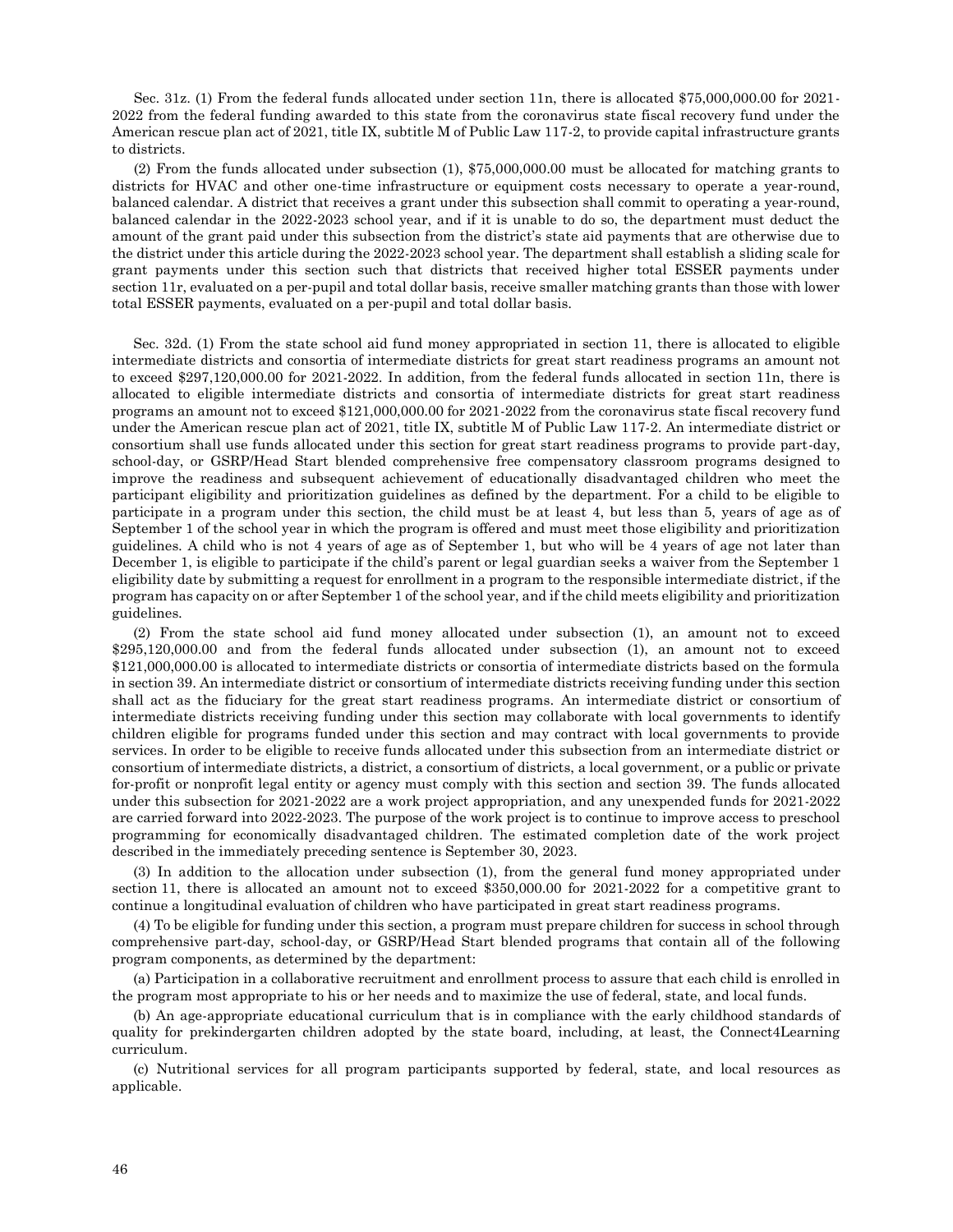(d) Physical and dental health and developmental screening services for all program participants.

(e) Referral services for families of program participants to community social service agencies, including mental health services, as appropriate.

(f) Active and continuous involvement of the parents or guardians of the program participants.

(g) A plan to conduct and report annual great start readiness program evaluations and continuous improvement plans using criteria approved by the department.

(h) Participation in a school readiness advisory committee convened as a workgroup of the great start collaborative that provides for the involvement of classroom teachers, parents or guardians of program participants, and community, volunteer, and social service agencies and organizations, as appropriate. The advisory committee annually shall review and make recommendations regarding the program components listed in this subsection. The advisory committee also shall make recommendations to the great start collaborative regarding other community services designed to improve all children's school readiness.

(i) The ongoing articulation of the kindergarten and first grade programs offered by the program provider.

(j) Participation in this state's great start to quality process with a rating of at least 3 stars.

(5) An application for funding under this section must provide for the following, in a form and manner determined by the department:

(a) Ensure compliance with all program components described in subsection (4).

(b) Except as otherwise provided in this subdivision, ensure that at least 85% of the children participating in an eligible great start readiness program for whom the intermediate district is receiving funds under this section are children who live with families with a household income that is equal to or less than 250% of the federal poverty guidelines. If the intermediate district determines that all eligible children are being served and that there are no children on the waiting list who live with families with a household income that is equal to or less than 250% of the federal poverty guidelines, the intermediate district may then enroll children who live with families with a household income that is equal to or less than 300% of the federal poverty guidelines. The enrollment process must consider income and risk factors, such that children determined with higher need are enrolled before children with lesser need. For purposes of this subdivision, all age-eligible children served in foster care or who are experiencing homelessness or who have individualized education programs recommending placement in an inclusive preschool setting are considered to live with families with household income equal to or less than 250% of the federal poverty guidelines regardless of actual family income and are prioritized for enrollment within the lowest quintile.

(c) Ensure that the applicant only uses qualified personnel for this program, as follows:

(*i*) Teachers possessing proper training. A lead teacher must have a valid Michigan teaching certificate with an early childhood or lower elementary endorsement or a bachelor's or higher degree in child development or early childhood education with specialization in preschool teaching. However, if an applicant demonstrates to the department that it is unable to fully comply with this subparagraph after making reasonable efforts to comply, teachers or paraprofessionals with at least 5 years of experience as a paraprofessional in a great start readiness program classroom who have significant but incomplete training in early childhood education or child development may be used if the applicant provides to the department, and the department approves, a plan for each teacher to come into compliance with the standards in this subparagraph. A teacher's compliance plan must be completed within 3 years of the date of employment. Progress toward completion of the compliance plan consists of at least 2 courses per calendar year.

(*ii*) Paraprofessionals possessing proper training in early childhood education, including an associate degree in early childhood education or child development or the equivalent, or a child development associate (CDA) credential. However, if an applicant demonstrates to the department that it is unable to fully comply with this subparagraph after making reasonable efforts to comply, the applicant may use paraprofessionals who have completed at least 1 course that earns college credit in early childhood education or child development if the applicant provides to the department, and the department approves, a plan for each paraprofessional to come into compliance with the standards in this subparagraph. A paraprofessional's compliance plan must be completed within 3 years of the date of employment. Progress toward completion of the compliance plan consists of at least 2 courses or 60 clock hours of training per calendar year.

(d) Include a program budget that contains only those costs that are not reimbursed or reimbursable by federal funding, that are clearly and directly attributable to the great start readiness program, and that would not be incurred if the program were not being offered. Eligible costs include transportation costs. The program budget must indicate the extent to which these funds will supplement other federal, state, local, or private funds. An applicant shall not use funds received under this section to supplant any federal funds received by the applicant to serve children eligible for a federally funded preschool program that has the capacity to serve those children.

(6) For a grant recipient that enrolls pupils in a school-day program funded under this section, each child enrolled in the school-day program is counted as described in section 39 for purposes of determining the amount of the grant award.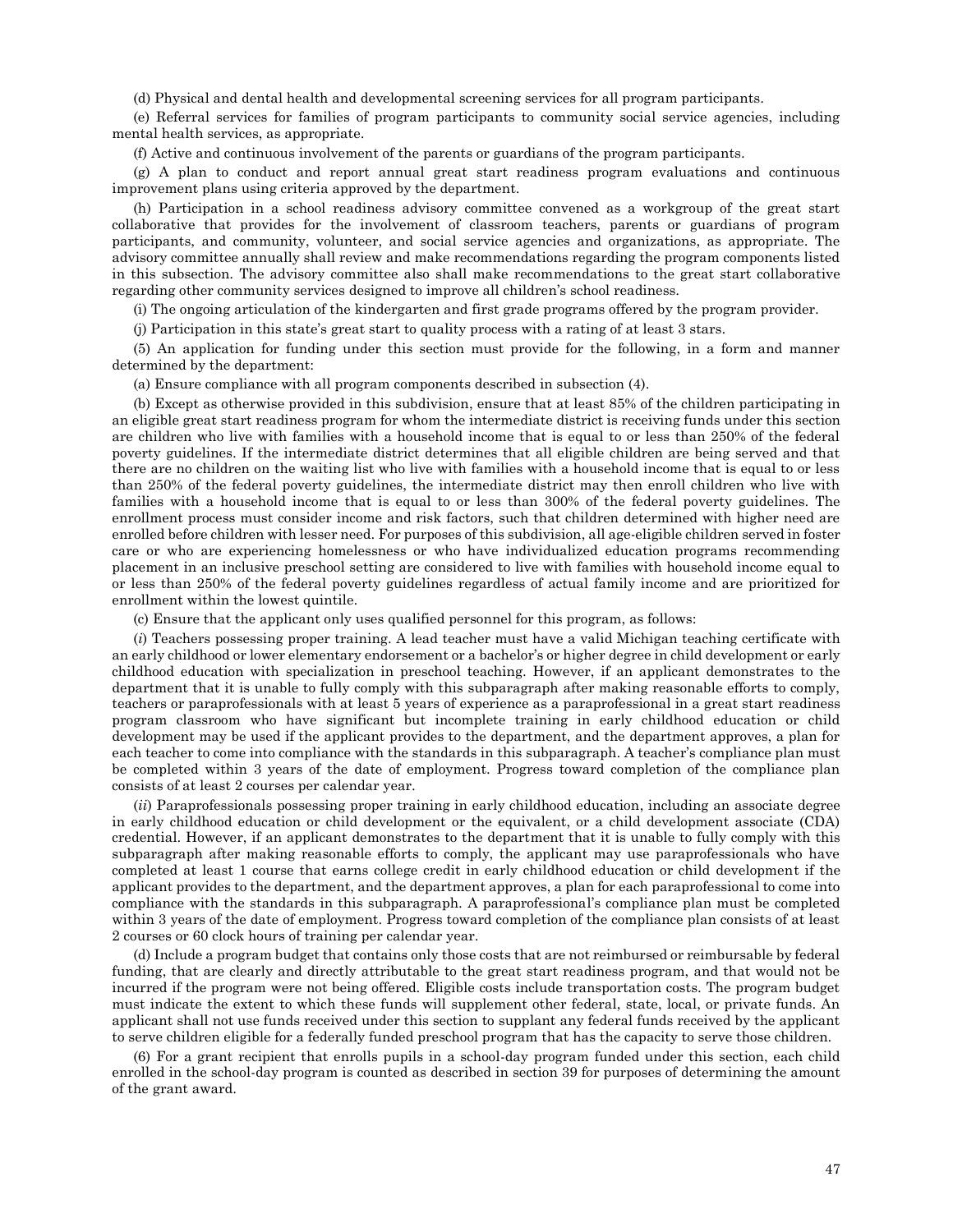(7) For a grant recipient that enrolls pupils in a GSRP/Head Start blended program, the grant recipient shall ensure that all Head Start and GSRP policies and regulations are applied to the blended slots, with adherence to the highest standard from either program, to the extent allowable under federal law.

(8) An intermediate district or consortium of intermediate districts receiving a grant under this section shall designate an early childhood coordinator, and may provide services directly or may contract with 1 or more districts or public or private for-profit or nonprofit providers that meet all requirements of subsections (4) and (5).

(9) An intermediate district or consortium of intermediate districts may retain for administrative services provided by the intermediate district or consortium of intermediate districts an amount not to exceed 4% of the grant amount. Expenses incurred by subrecipients engaged by the intermediate district or consortium of intermediate districts for directly running portions of the program are considered program costs or a contracted program fee for service. Subrecipients operating with a federally approved indirect rate for other early childhood programs may include indirect costs, not to exceed the federal 10% de minimis.

(10) An intermediate district or consortium of intermediate districts may expend not more than 2% of the total grant amount for outreach, recruiting, and public awareness of the program.

(11) Each grant recipient shall enroll children identified under subsection (5)(b) according to how far the child's household income is below 250% of the federal poverty guidelines by ranking each applicant child's household income from lowest to highest and dividing the applicant children into quintiles based on how far the child's household income is below 250% of the federal poverty guidelines, and then enrolling children in the quintile with the lowest household income before enrolling children in the quintile with the next lowest household income until slots are completely filled. If the grant recipient determines that all eligible children are being served and that there are no children on the waiting list who live with families with a household income that is equal to or less than 250% of the federal poverty guidelines, the grant recipient may then enroll children who live with families with a household income that is equal to or less than 300% of the federal poverty guidelines. The enrollment process must consider income and risk factors, such that children determined with higher need are enrolled before children with lesser need. For purposes of this subsection, all age-eligible children served in foster care or who are experiencing homelessness or who have individualized education programs recommending placement in an inclusive preschool setting are considered to live with families with household income equal to or less than 250% of the federal poverty guidelines regardless of actual family income and are prioritized for enrollment within the lowest quintile.

(12) An intermediate district or consortium of intermediate districts receiving a grant under this section shall allow parents of eligible children who are residents of the intermediate district or within the consortium to choose a program operated by or contracted with another intermediate district or consortium of intermediate districts and shall enter into a written agreement regarding payment, in a manner prescribed by the department.

(13) An intermediate district or consortium of intermediate districts receiving a grant under this section shall conduct a local process to contract with interested and eligible public and private for-profit and nonprofit community-based providers that meet all requirements of subsection (4) for at least 30% of its total allocation. For the purposes of this 30% allocation, an intermediate district or consortium of intermediate districts may count children served by a Head Start grantee or delegate in a blended Head Start and great start readiness school-day program. Children served in a program funded only through Head Start are not counted toward this 30% allocation. The intermediate district or consortium shall report to the department, in a manner prescribed by the department, a detailed list of community-based providers by provider type, including private for-profit, private nonprofit, community college or university, Head Start grantee or delegate, and district or intermediate district, and the number and proportion of its total allocation allocated to each provider as subrecipient. If the intermediate district or consortium is not able to contract for at least 30% of its total allocation, the grant recipient shall notify the department and, if the department verifies that the intermediate district or consortium attempted to contract for at least 30% of its total allocation and was not able to do so, then the intermediate district or consortium may retain and use all of its allocation as provided under this section. To be able to use this exemption, the intermediate district or consortium shall demonstrate to the department that the intermediate district or consortium increased the percentage of its total allocation for which it contracts with a community-based provider and the intermediate district or consortium shall submit evidence satisfactory to the department, and the department must be able to verify this evidence, demonstrating that the intermediate district or consortium took measures to contract for at least 30% of its total allocation as required under this subsection, including, but not limited to, at least all of the following measures:

(a) The intermediate district or consortium notified each nonparticipating licensed child care center located in the service area of the intermediate district or consortium regarding the center's eligibility to participate, in a manner prescribed by the department.

(b) The intermediate district or consortium provided to each nonparticipating licensed child care center located in the service area of the intermediate district or consortium information regarding great start readiness program requirements and a description of the application and selection process for community-based providers.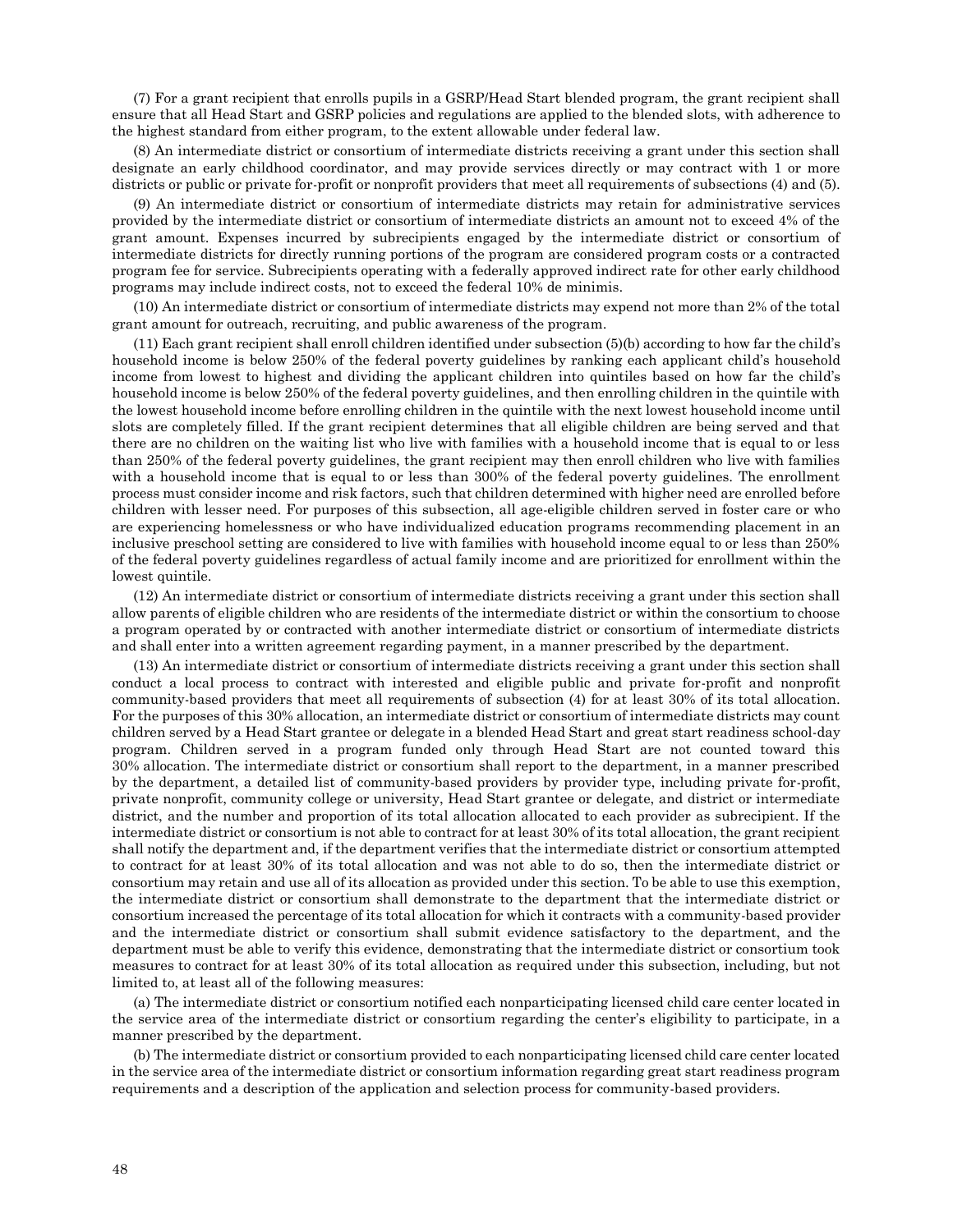(c) The intermediate district or consortium provided to the public and to participating families a list of community-based great start readiness program subrecipients with a great start to quality rating of at least 3 stars.

(14) If an intermediate district or consortium of intermediate districts receiving a grant under this section fails to submit satisfactory evidence to demonstrate its effort to contract for at least 30% of its total allocation, as required under subsection (13), the department shall reduce the allocation to the intermediate district or consortium by a percentage equal to the difference between the percentage of an intermediate district's or consortium's total allocation awarded to community-based providers and 30% of its total allocation.

(15) In order to assist intermediate districts and consortia in complying with the requirement to contract with community-based providers for at least 30% of their total allocation, the department shall do all of the following:

(a) Ensure that a great start resource center or the department provides each intermediate district or consortium receiving a grant under this section with the contact information for each licensed child care center located in the service area of the intermediate district or consortium by March 1 of each year.

(b) Provide, or ensure that an organization with which the department contracts provides, a community-based provider with a validated great start to quality rating within 90 days of the provider's having submitted a request and self-assessment.

(c) Ensure that all intermediate district, district, community college or university, Head Start grantee or delegate, private for-profit, and private nonprofit providers are subject to a single great start to quality rating system. The rating system must ensure that regulators process all prospective providers at the same pace on a first-come, first-served basis and must not allow 1 type of provider to receive a great start to quality rating ahead of any other type of provider.

(d) Not later than March 1 of each year, compile the results of the information reported by each intermediate district or consortium under subsection (13) and report to the legislature a list by intermediate district or consortium with the number and percentage of each intermediate district's or consortium's total allocation allocated to community-based providers by provider type, including private for-profit, private nonprofit, community college or university, Head Start grantee or delegate, and district or intermediate district.

(16) A recipient of funds under this section shall report to the center in a form and manner prescribed by the center the information necessary to derive the number of children participating in the program who meet the program eligibility criteria under subsection (5)(b), the number of eligible children not participating in the program and on a waitlist, and the total number of children participating in the program by various demographic groups and eligibility factors necessary to analyze equitable and priority access to services for the purposes of subsection (3).

(17) As used in this section:

(a) "GSRP/Head Start blended program" means a part-day program funded under this section and a Head Start program, which are combined for a school-day program.

(b) "Federal poverty guidelines" means the guidelines published annually in the Federal Register by the United States Department of Health and Human Services under its authority to revise the poverty line under 42 USC 9902.

(c) "Part-day program" means a program that operates at least 4 days per week, 30 weeks per year, for at least 3 hours of teacher-child contact time per day but for fewer hours of teacher-child contact time per day than a school-day program.

(d) "School-day program" means a program that operates for at least the same length of day as a district's first grade program for a minimum of 4 days per week, 30 weeks per year. A classroom that offers a school-day program must enroll all children for the school day to be considered a school-day program.

(18) An intermediate district or consortium of intermediate districts receiving funds under this section shall establish and charge tuition according to a sliding scale of tuition rates based upon household income for children participating in an eligible great start readiness program who live with families with a household income that is more than 250% of the federal poverty guidelines to be used by all of its providers, as approved by the department.

(19) From the amount allocated in subsection (2), there is allocated for 2021-2022 an amount not to exceed \$10,000,000.00 for reimbursement of transportation costs for children attending great start readiness programs funded under this section. To receive reimbursement under this subsection, not later than November 1 of each year, a program funded under this section that provides transportation shall submit to the intermediate district that is the fiscal agent for the program a projected transportation budget. The amount of the reimbursement for transportation under this subsection is no more than the projected transportation budget or \$300.00 multiplied by the number of children funded for the program under this section. If the amount allocated under this subsection is insufficient to fully reimburse the transportation costs for all programs that provide transportation and submit the required information, the department shall prorate the reimbursement in an equal amount per child funded. The department shall make payments to the intermediate district that is the fiscal agent for each program, and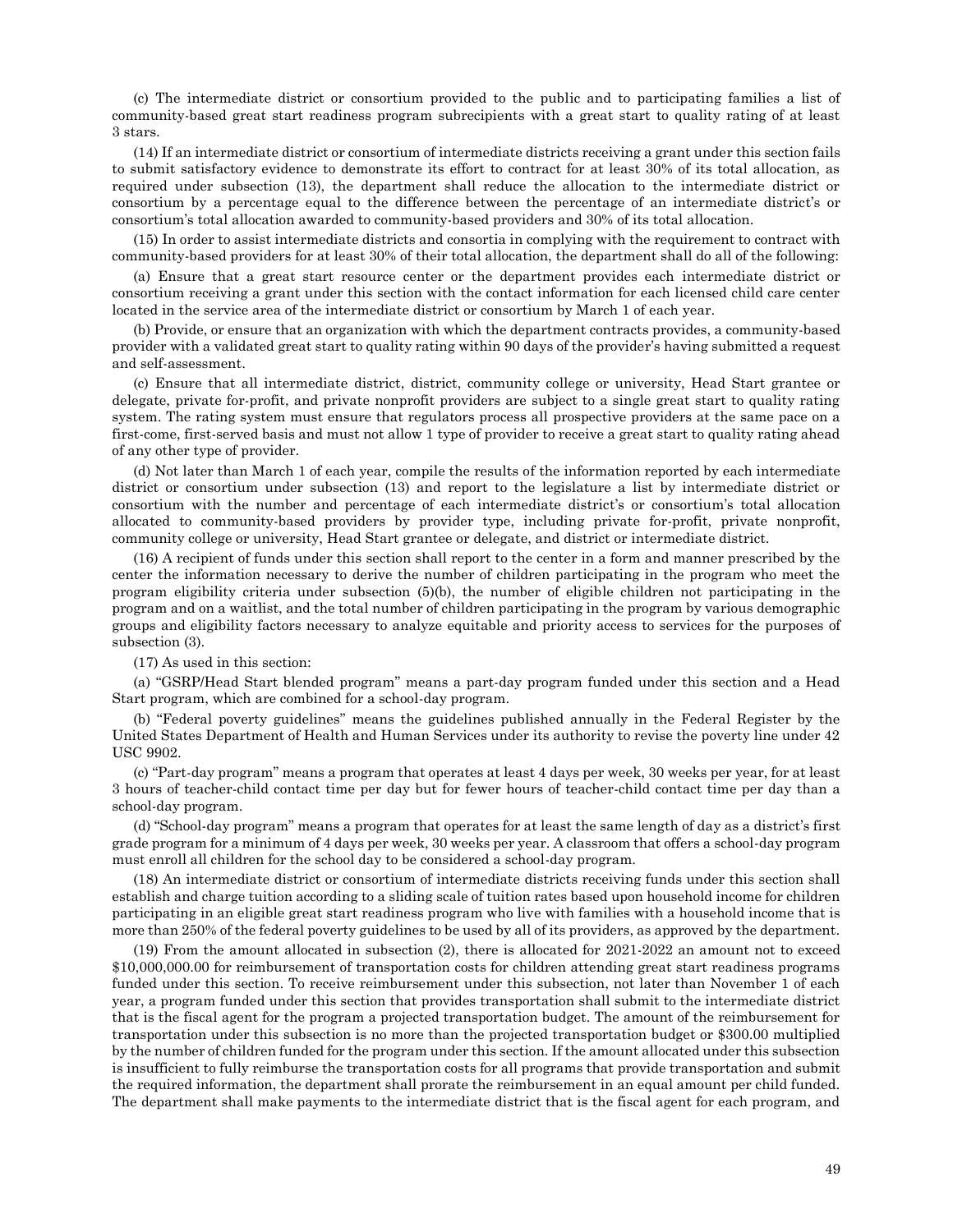the intermediate district shall then reimburse the program provider for transportation costs as prescribed under this subsection.

(20) Subject to, and from the funds allocated under, subsection (19), the department shall reimburse a program for transportation costs related to parent- or guardian-accompanied transportation provided by transportation service companies, buses, or other public transportation services. To be eligible for reimbursement under this subsection, a program must submit to the intermediate district or consortia of intermediate districts all of the following:

(a) The names of families provided with transportation support along with a documented reason for the need for transportation support and the type of transportation provided.

(b) Financial documentation of actual transportation costs incurred by the program, including, but not limited to, receipts and mileage reports, as determined by the department.

(c) Any other documentation or information determined necessary by the department.

(21) The department shall implement a process to review and approve age-appropriate comprehensive classroom level quality assessments for GSRP grantees that support the early childhood standards of quality for prekindergarten children adopted by the state board. The department shall make available to intermediate districts at least 2 classroom level quality assessments that were approved in 2018.

(22) An intermediate district that is a GSRP grantee may approve the use of a supplemental curriculum that aligns with and enhances the age-appropriate educational curriculum in the classroom. If the department objects to the use of a supplemental curriculum approved by an intermediate district, the superintendent shall establish a review committee independent of the department. The review committee shall meet within 60 days of the department registering its objection in writing and provide a final determination on the validity of the objection within 60 days of the review committee's first meeting.

(23) The department shall implement a process to evaluate and approve age-appropriate educational curricula that are in compliance with the early childhood standards of quality for prekindergarten children adopted by the state board.

(24) From the funds allocated under subsection (1), there is allocated for 2021-2022 an amount not to exceed \$2,000,000.00 for payments to intermediate districts or consortia of intermediate districts for professional development and training materials for educators in programs implementing new curricula or child assessment tools approved for use in the great start readiness program.

(25) A great start readiness program or a GSRP/Head Start blended program funded under this section is permitted to utilize AmeriCorps Pre-K Reading Corps members in classrooms implementing research-based early literacy intervention strategies.

Sec. 32p. (1) From the state school aid fund money appropriated in section 11, there is allocated an amount not to exceed \$13,400,000.00 to intermediate districts for 2021-2022 for the purpose of providing early childhood funding to intermediate districts to support the goals and outcomes under subsection (2) and subsection (4), and to provide early childhood programs for children from birth through age 8. The funding provided to each intermediate district under this section is determined by the distribution formula established by the department's office of great start to provide equitable funding statewide. In order to receive funding under this section, each intermediate district must provide an application to the office of great start not later than September 15 of the immediately preceding fiscal year indicating the strategies planned to be provided.

(2) Each intermediate district or consortium of intermediate districts that receives funding under this section shall convene a local great start collaborative and a parent coalition that includes an active partnership with at least 1 community-based organization. The goal of each great start collaborative and parent coalition is to ensure the coordination and expansion of local early childhood infrastructure and programs that allow every child in the community to achieve the following outcomes:

(a) Children born healthy.

(b) Children healthy, thriving, and developmentally on track from birth to grade 3.

(c) Children developmentally ready to succeed in school at the time of school entry.

(d) Children prepared to succeed in fourth grade and beyond by reading proficiently by the end of third grade.

(3) Each local great start collaborative and parent coalition shall convene workgroups to make recommendations about community services designed to achieve the outcomes described in subsection (2) and to ensure that its local great start system includes the following supports for children from birth through age 8:

(a) Physical health.

(b) Social-emotional health.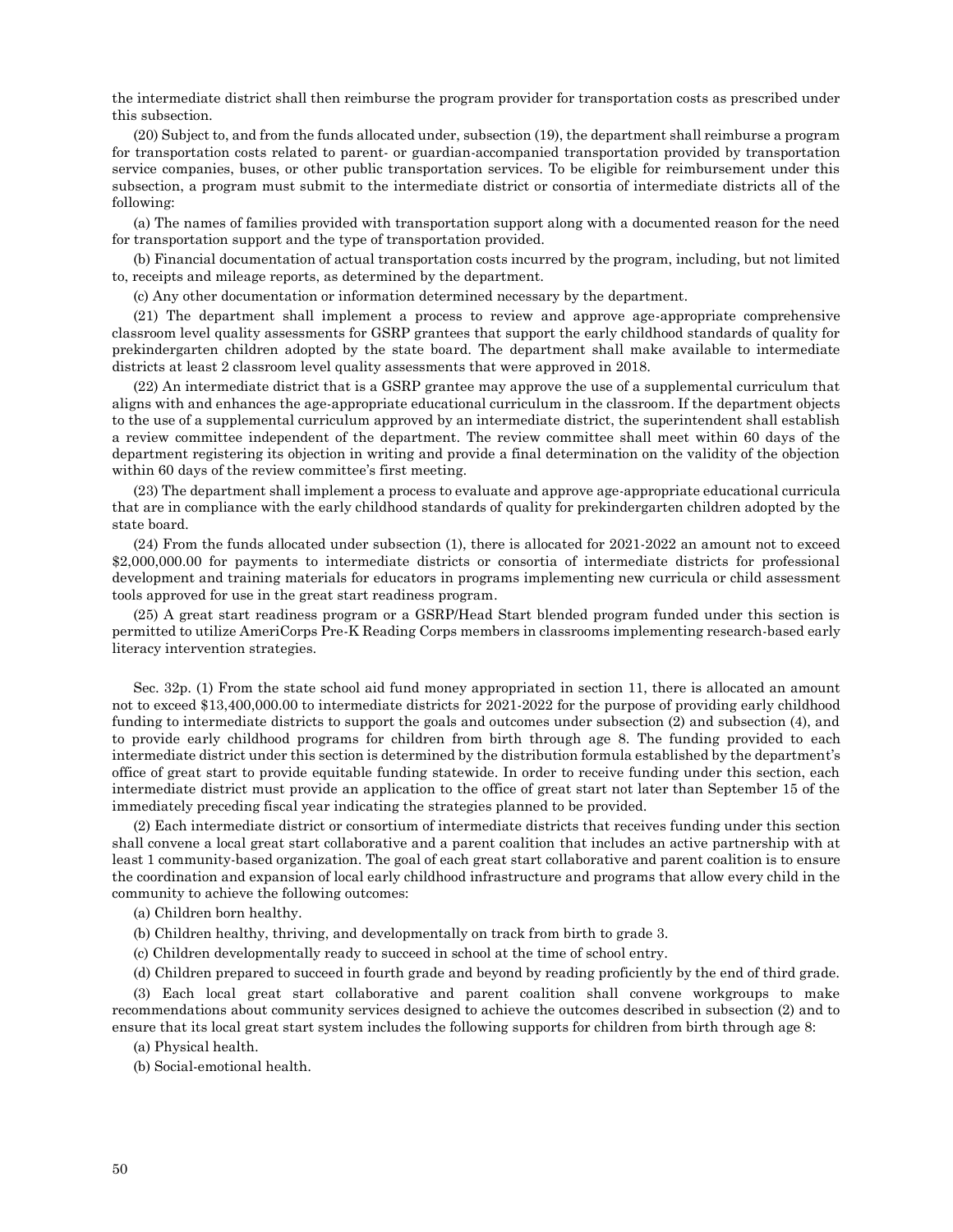(c) Family supports and basic needs.

(d) Parent education.

(e) Early education, including the child's development of skills linked to success in foundational literacy, and care.

(4) From the funds allocated in subsection (1), at least \$2,500,000.00 must be used for the purpose of providing home visits to at-risk children and their families. The home visits must be conducted as part of a locally coordinated, family-centered, evidence-based, data-driven home visit strategic plan that is approved by the department. The goals of the home visits funded under this subsection are to improve school readiness using evidence-based methods, including a focus on developmentally appropriate outcomes for early literacy, to improve positive parenting practices, and to improve family economic self-sufficiency while reducing the impact of highrisk factors through community resources and referrals. The department shall coordinate the goals of the home visit strategic plans approved under this subsection with other state agency home visit programs in a way that strengthens Michigan's home visiting infrastructure and maximizes federal funds available for the purposes of at-risk family home visits. The coordination among departments and agencies is intended to avoid duplication of state services and spending, and should emphasize efficient service delivery of home visiting programs.

(5) Not later than December 1 of each year, each intermediate district shall provide a report to the department detailing the strategies actually implemented during the immediately preceding school year and the families and children actually served. At a minimum, the report must include an evaluation of the services provided with additional funding under subsection (4) for home visits, using the goals identified in subsection (4) as the basis for the evaluation, including the degree to which school readiness was improved, the degree to which positive parenting practices were improved, the degree to which there was improved family economic self-sufficiency, and the degree to which community resources and referrals were utilized. The department shall compile and summarize these reports and submit its summary to the house and senate appropriations subcommittees on school aid and to the house and senate fiscal agencies not later than February 15 of each year.

(6) An intermediate district or consortium of intermediate districts that receives funding under this section may carry over any unexpended funds received under this section into the next fiscal year and may expend those unused funds through June 30 of the next fiscal year. However, an intermediate district or consortium of intermediate districts that receives funding for the purposes described in subsection (2) in fiscal year 2021-2022 shall not carry over into the next fiscal year any amount exceeding 20% of the amount awarded to the intermediate district or consortium in the 2021-2022 fiscal year. It is intended that the amount carried over from funding awarded for the purposes described in subsection (2) in fiscal year 2022-2023 not exceed 15% of the amount awarded in that fiscal year. A recipient of a grant shall return any unexpended grant funds to the department in the manner prescribed by the department not later than September 30 of the next fiscal year after the fiscal year in which the funds are received.

Sec. 34a. (1) From the federal funds allocated under section 11n, there is allocated \$155,000,000.00 for 2021- 2022 from the federal funding awarded to this state from the coronavirus state fiscal recovery fund under the American rescue plan act of 2021, title IX, subtitle M of Public Law 117-2, to Grand Valley State University for, subject to subsection (7), the purposes described in subsections (2) and (3) to address learning loss among students, including, but not limited to, low-income students, children with disabilities, English learners, migrant students, students experiencing homelessness, and children in foster care, by providing information and assistance to parents and families to effectively support students, including in a distance learning environment.

(2) Subject to subsection (7), Grand Valley State University shall use the funding it receives under subsection (1) toward the establishment of a grant program as provided under this subsection. By not later than August 1, 2021, Grand Valley State University shall establish a grant program for reading scholarships to eligible children.

(3) Grand Valley State University shall directly apply funding it receives under subsection (1) for each eligible child as a reading scholarship described in subsection (2) toward the payment of eligible services selected by the eligible child's parent or legal guardian in the application described in subsection (5). Grand Valley State University may apply funding under subsection (1) only toward eligible services, as provided under this subsection, for eligible children. Grand Valley State University may apply, from the funding under subsection (1), only an amount not to exceed \$1,000.00 for each eligible child.

(4) Grand Valley State University shall develop a catalog of eligible services and shall provide this catalog to the parent or legal guardian of each eligible child. The catalog developed under this subsection must be provided to all districts and must be available to the general public through Grand Valley State University's website homepage. The catalog described in this subsection must include only services that provide any of the following that are designed to improve reading or literacy:

(a) Instructional materials or curricula.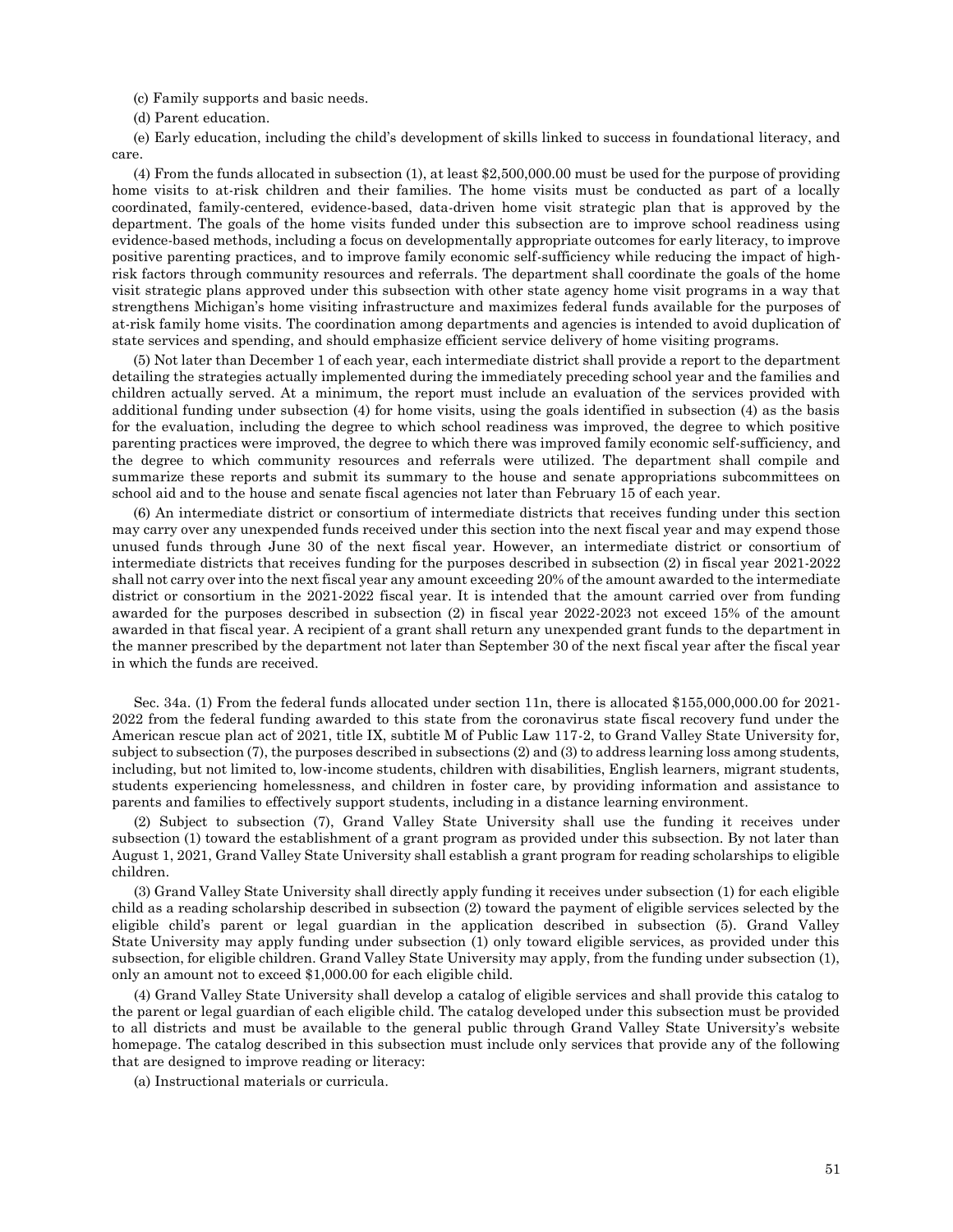(b) Part-time tutoring services.

(c) Specialized summer education programming.

(d) After-school education programming.

(5) Grand Valley State University shall establish an application process for applicants to apply for reading scholarships through the grant program described in subsection (2). The application process must provide for both of the following:

(a) The verification of the identity of the eligible child's parent or legal guardian.

(b) Require the parent or legal guardian of the eligible child who is seeking the reading scholarship to select, from the catalog developed under subsection (4), which services the parent or legal guardian would like his or her child to participate in through the reading scholarship.

(6) A child to whom all of the following apply is an eligible child under this section:

(a) The child is enrolled in kindergarten or any of grades 1, 2, 3, 4, or 5 in a district.

(b) The child is less than proficient in reading, based on available assessment data, including benchmark assessment data and state summative assessment data.

(c) The child has applied for a reading scholarship through the grant program described in subsection (2) through the application process described in subsection (5).

(7) From the funding allocated under subsection (1), an amount not to exceed \$1,000,000.00 may be utilized by Grand Valley State University for administrative costs associated with the administration of the grant program described in subsection (2). Grand Valley State University may charge a fee not exceeding 3% of the total administrative costs associated with the administration of the grant program described in subsection (2) for each application submitted through the process described in subsection (5).

(8) Each district shall notify the parent and legal guardian of each eligible child enrolled in the district that his or her child meets the criteria of an eligible child under this section.

(9) If the funds allocated under this section are insufficient to provide for reading scholarships under this section in an amount equal to \$1,000.00 for each eligible child, Grand Valley State University shall prorate the reading scholarships awarded under this section on an equal dollar basis.

Sec. 35a. (1) From the appropriations in section 11, there is allocated for 2021-2022 for the purposes of this section an amount not to exceed \$61,400,000.00 from the state school aid fund and there is allocated for 2021- 2022 for the purposes of subsection (8) an amount not to exceed \$3,500,000.00 from the general fund. Excluding staff or contracted employees funded under subsection (8), the superintendent shall designate staff or contracted employees funded under this section as critical shortage. Programs funded under this section are intended to ensure that this state will be a top 10 state in grade 4 reading proficiency by 2025 according to the National Assessment of Educational Progress (NAEP). By December 31, 2021, the superintendent of public instruction shall do both of the following:

(a) Report in person to the house and senate appropriations subcommittees on school aid regarding progress on the goal described in this subsection and be available for questioning as prescribed through a process developed by the chairs of the house and senate appropriations subcommittees on school aid.

(b) Submit a written report to the house and senate appropriations subcommittees on school aid regarding progress on the goal described in this subsection.

(2) A district that receives funds under subsection (5) may spend up to 5% of those funds for professional development for educators in a department-approved research-based training program related to current state literacy standards for pupils in grades pre-K to 3. The professional development must also include training in the use of screening and diagnostic tools, progress monitoring, and intervention methods used to address barriers to learning and delays in learning that are diagnosed through the use of these tools.

(3) A district that receives funds under subsection (5) may use up to 5% of those funds to administer department-approved screening and diagnostic tools to monitor the development of early literacy and early reading skills, and risk factors for word-level reading difficulties of pupils in grades pre-K to 3 and to support evidence-based professional learning described in subsection (11) for educators in administering and using screening, progress monitoring, and diagnostic assessment data to inform instruction through prevention and intervention in a multi-tiered system of supports framework. A department-approved screening and diagnostic tool administered by a district using funding under this section must include all of the following components: phonemic awareness, phonics, fluency, rapid automatized naming (RAN), and comprehension. Further, all of the following sub-skills must be assessed within each of these components:

(a) Phonemic awareness - segmentation, blending, and sound manipulation (deletion and substitution).

(b) Phonics - decoding (reading) and encoding (spelling).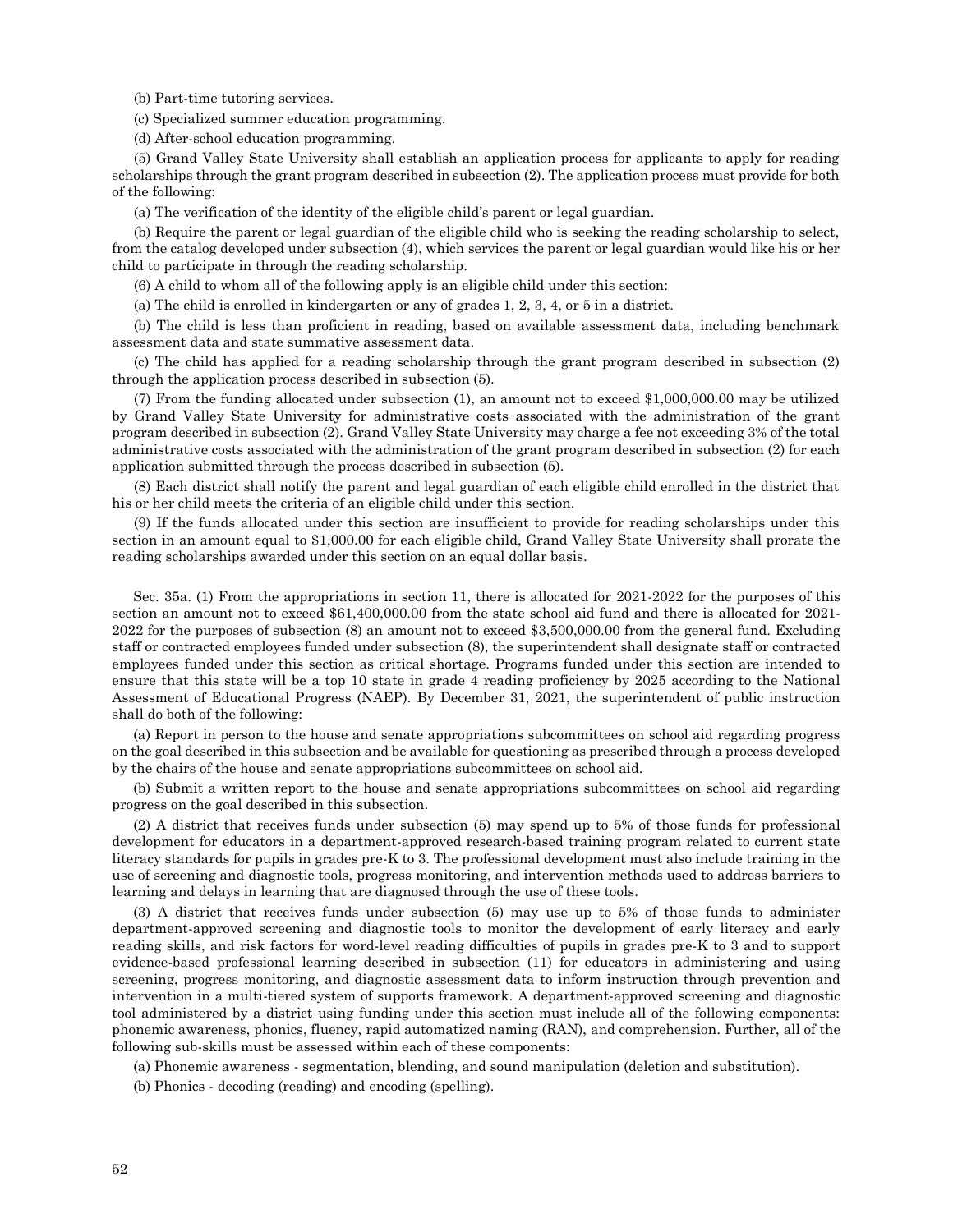(c) Fluency.

(d) Comprehension - making meaning of text.

(4) From the allocation under subsection (1), there is allocated an amount not to exceed \$31,500,000.00 for 2021-2022 for the purpose of providing early literacy coaches at intermediate districts to assist teachers in developing and implementing instructional strategies for pupils in grades pre-K to 3 so that pupils are reading at grade level by the end of grade 3. All of the following apply to funding under this subsection:

(a) The department shall develop an application process consistent with the provisions of this subsection. An application must provide assurances that literacy coaches funded under this subsection are knowledgeable about at least the following:

(*i*) Current state literacy standards for pupils in grades pre-K to 3.

(*ii*) Implementing an instructional delivery model based on frequent use of formative, screening, and diagnostic tools, known as a multi-tiered system of supports, to determine individual progress for pupils in grades pre-K to 3 so that pupils are reading at grade level by the end of grade 3.

(*iii*) The use of data from diagnostic tools to determine the necessary additional supports and interventions needed by individual pupils in grades pre-K to 3 in order to be reading at grade level.

(b) From the allocation under this subsection, the department shall award grants to intermediate districts for the support of early literacy coaches. The department shall provide this funding in the following manner:

(*i*) The department shall award each intermediate district grant funding to support the cost of 1 early literacy coach in an equal amount per early literacy coach, not to exceed \$112,500.00.

(*ii*) After distribution of the grant funding under subparagraph (*i*), the department shall distribute the remainder of grant funding for additional early literacy coaches in an amount not to exceed \$112,500.00 per early literacy coach. The number of funded early literacy coaches for each intermediate district is based on the percentage of the total statewide number of pupils in grades K to 3 who meet the income eligibility standards for the federal free and reduced-price lunch programs who are enrolled in districts in the intermediate district.

(c) If an intermediate district that receives funding under this subsection uses an assessment tool that screens for characteristics of dyslexia, the intermediate district shall use the assessment results from that assessment tool to identify pupils who demonstrate characteristics of dyslexia.

(5) From the allocation under subsection (1), there is allocated an amount not to exceed \$19,900,000.00 for 2021-2022 to districts that provide additional instructional time to those pupils in grades pre-K to 3 who have been identified by using department-approved screening and diagnostic tools as needing additional supports and interventions in order to be reading at grade level by the end of grade 3. Additional instructional time may be provided before, during, and after regular school hours or as part of a year-round balanced school calendar. All of the following apply to funding under this subsection:

(a) In order to be eligible to receive funding, a district must demonstrate to the satisfaction of the department that the district has done all of the following:

(*i*) Implemented a multi-tiered system of supports instructional delivery model that is an evidence-based model that uses data-driven problem solving to integrate academic and behavioral instruction and that uses intervention delivered to all pupils in varying intensities based on pupil needs. The multi-tiered system of supports must provide at least all of the following essential components:

(A) Team-based leadership.

(B) A tiered delivery system.

(C) Selection and implementation of instruction, interventions, and supports.

(D) A comprehensive screening and assessment system.

(E) Continuous data-based decision making.

(*ii*) Used department-approved research-based diagnostic tools to identify individual pupils in need of additional instructional time.

(*iii*) Used a reading instruction method that focuses on the 5 fundamental building blocks of reading: phonics, phonemic awareness, fluency, vocabulary, and comprehension and content knowledge.

(*iv*) Provided teachers of pupils in grades pre-K to 3 with research-based professional development in diagnostic data interpretation.

(*v*) Complied with the requirements under section 1280f of the revised school code, MCL 380.1280f.

(b) The department shall distribute funding allocated under this subsection to eligible districts on an equal per-first-grade-pupil basis.

(c) If the funds allocated under this subsection are insufficient to fully fund the payments under this subsection, payments under this subsection are prorated on an equal per-pupil basis based on grade 1 pupils.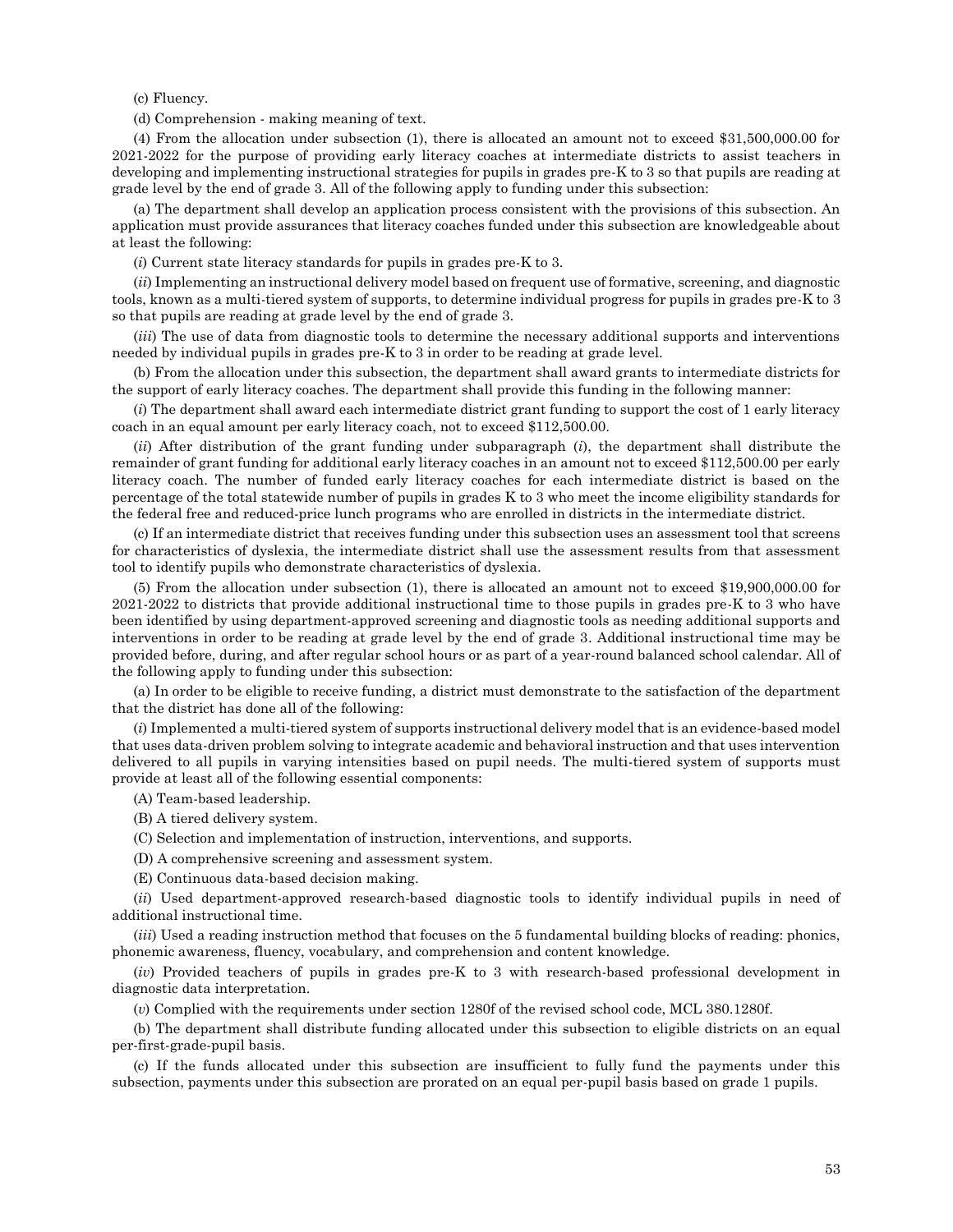(6) Not later than September 1 of each year, a district that receives funding under subsection (5) in conjunction with the Michigan student data system, if possible, shall provide to the department a report that includes at least both of the following, in a form and manner prescribed by the department:

(a) For pupils in grades pre-K to 3, the teachers, pupils, schools, and grades served with funds under this section and the categories of services provided.

(b) For pupils in grades pre-K to 3, pupil proficiency and growth data that allows analysis both in the aggregate and by each of the following subgroups, as applicable:

(*i*) School.

(*ii*) Grade level.

(*iii*) Gender.

(*iv*) Race.

(*v*) Ethnicity.

(*vi*) Economically disadvantaged status.

(*vii*) Disability.

(*viii*) Pupils identified as having reading deficiencies.

(7) From the allocation under subsection (1), there is allocated an amount not to exceed \$6,000,000.00 for 2021- 2022 to an intermediate district in which the combined total number of pupils in membership of all of its constituent districts is the fewest among all intermediate districts. All of the following apply to the funding under this subsection:

(a) Funding under this subsection must be used by the intermediate district, in partnership with an association that represents intermediate district administrators in this state, to implement all of the following:

(*i*) Literacy essentials teacher and principal training modules.

(*ii*) Face-to-face and online professional learning of literacy essentials teacher and principal training modules for literacy coaches, principals, and teachers.

(*iii*) The placement of regional lead literacy coaches to facilitate professional learning for early literacy coaches. These regional lead literacy coaches shall provide support for new literacy coaches, building teachers, and administrators and shall facilitate regional data collection to evaluate the effectiveness of statewide literacy coaches funded under this section.

(*iv*) Provide \$500,000.00 from this subsection for literacy training, modeling, coaching, and feedback for district principals or chief administrators, as applicable. The training described in this subparagraph must use the pre-K and K to 3 essential instructional practices in literacy created by the general education leadership network as the framework for all training provided under this subparagraph.

(*v*) Job-embedded professional learning opportunities for mathematics teachers through mathematics instructional coaching. Funding must be used for professional learning for coaches, professional developers, administrators, and teachers; coaching for early mathematics educators; the development of statewide and regional professional learning networks in mathematics instructions; and the development and support of digital professional learning modules.

(b) Not later than September 1 of each year, the intermediate district described in this subsection, in consultation with grant recipients, shall submit a report to the chairs of the senate and house appropriations subcommittees on school aid, the chairs of the senate and house standing committees responsible for education legislation, the house and senate fiscal agencies, and the state budget director. The report described under this subdivision must include student achievement results in English language arts and mathematics and survey results with feedback from parents and teachers regarding the initiatives implemented under this subsection.

(c) Up to 2% of funds allocated under this subsection may be used by the association representing intermediate district administrators that is in partnership with the intermediate district specified in this subsection to administer this subsection.

(8) From the general fund money allocated in subsection (1), the department shall allocate the amount of \$3,500,000.00 for 2021-2022 to the Michigan Education Corps for the PreK Reading Corps, the K3 Reading Corps, and the Math Corps. All of the following apply to funding under this subsection:

(a) By September 1 of the current fiscal year, the Michigan Education Corps shall provide a report concerning its use of the funding to the senate and house appropriations subcommittees on state school aid, the senate and house fiscal agencies, and the senate and house caucus policy offices on outcomes and performance measures of the Michigan Education Corps, including, but not limited to, the degree to which the Michigan Education Corps' replication of the PreK Reading Corps, the K3 Reading Corps, and the Math Corps programs is demonstrating sufficient efficacy and impact. The report must include data pertaining to at least all of the following:

(*i*) The current impact of the programs on this state in terms of numbers of children and schools receiving support. This portion of the report must specify the number of children tutored, including dosage and completion, and the demographics of those children.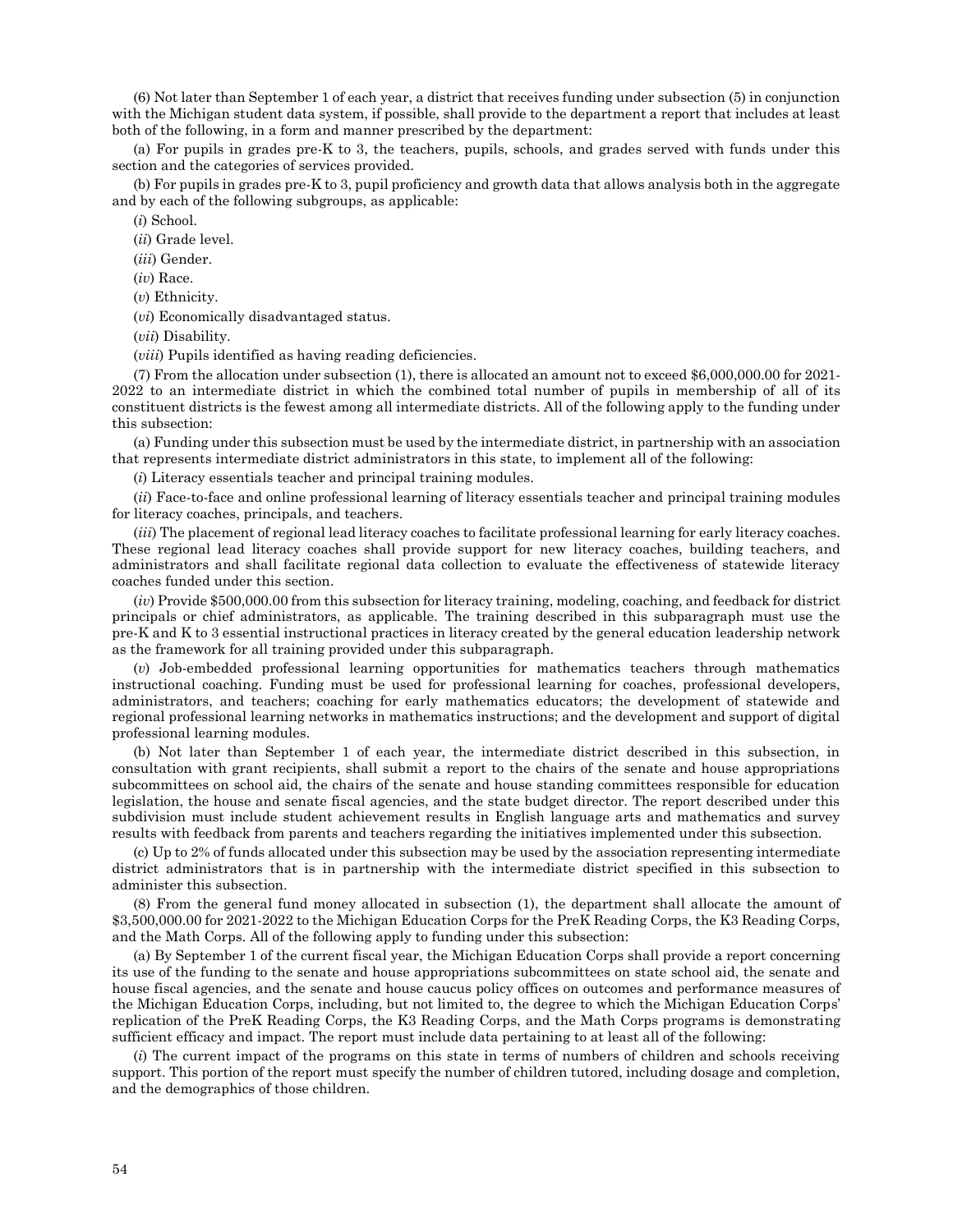(*ii*) Whether the assessments and interventions are implemented with fidelity. This portion of the report must include details on the total number of assessments and interventions completed and the range, mean, and standard deviation.

(*iii*) Whether the literacy or math improvement of children participating in the programs is consistent with expectations. This portion of the report must detail at least all of the following:

(A) Growth rate by grade or age level, in comparison to targeted growth rate.

(B) Average linear growth rates.

(C) Exit rates.

(D) Percentage of children who exit who also meet or exceed spring benchmarks.

(*iv*) The impact of the programs on organizations and stakeholders, including, but not limited to, school administrators, internal coaches, and AmeriCorps members.

(b) If the department determines that the Michigan Education Corps has misused the funds allocated under this subsection, the Michigan Education Corps shall reimburse this state for the amount of state funding misused.

(c) The department may not reserve any portion of the allocation provided under this subsection for an evaluation of the Michigan Education Corps, the Michigan Education Corps' funding, or the Michigan Education Corps' programming unless agreed to in writing by the Michigan Education Corps. The department shall award the entire \$3,500,000.00 allocated under this subsection to the Michigan Education Corps and shall not condition the awarding of this funding on the implementation of an independent evaluation.

(9) If a district or intermediate district expends any funding received under subsection (4) or (5) for professional development in research-based effective reading instruction, the district or intermediate district shall select a professional development program from the list described under subdivision (a). All of the following apply to the requirement under this subsection:

(a) The department shall issue a request for proposals for professional development programs in researchbased effective reading instruction to develop an initial approved list of professional development programs in research-based effective reading instruction. The department shall make the initial approved list public and shall determine if it will, on a rolling basis, approve any new proposals submitted for addition to its initial approved list.

(b) To be included as an approved professional development program in research-based effective reading instruction under subdivision (a), an applicant must demonstrate to the department in writing the program's competency in all of the following topics:

(*i*) Understanding of phonemic awareness, phonics, fluency, vocabulary, and comprehension.

(*ii*) Appropriate use of assessments and differentiated instruction.

(*iii*) Selection of appropriate instructional materials.

(*iv*) Application of research-based instructional practices.

(c) As used in this subsection, "effective reading instruction" means reading instruction scientifically proven to result in improvement in pupil reading skills.

(10) From the allocation under subsection (1), there is allocated an amount not to exceed \$4,000,000.00 for 2021-2022 for professional learning described in subsection (11), first to educators in pre-K, kindergarten, and grade 1 and then to educators in grade 2 and grade 3. All of the following apply to funding under this subsection:

(a) The department must establish and manage professional learning opportunities that are open to all pre-K through grade 3 teachers as follows:

(*i*) The department must open voluntary enrollment for any pre-K through grade 3 teacher on a first-come, first-served basis, with voluntary enrollment prioritized for pre-K, kindergarten, and grade 1 teachers.

(*ii*) The department must maintain open enrollment until all funds are expended.

(b) The department shall distribute funding allocated under this subsection to eligible districts on an equal per-first-grade-pupil basis.

(c) If the funds allocated under this subsection are insufficient to fully fund the payments under this subsection, payments under this subsection are prorated on an equal per-pupil basis based on grade 1 pupils.

(11) The department shall provide a list of 1 or more approved providers of professional learning outlined in this subsection for pre-K to grade 3 teachers, administrators, and early literacy coaches. In order to be approved, a provider of professional learning must meet all of the following:

(a) Be offered through a system of training that provides educators with the knowledge base to effectively implement any class-wide, supplemental, or intervention reading approach and to determine why some students struggle with reading, writing, spelling, and language.

(b) Provide training activities that direct educators to implement effective reading and spelling instruction supported by scientifically based research and foster a direct explicit instructional sequence that uses techniques to support teachers' independence in using their newly-learned skills with students in the classroom.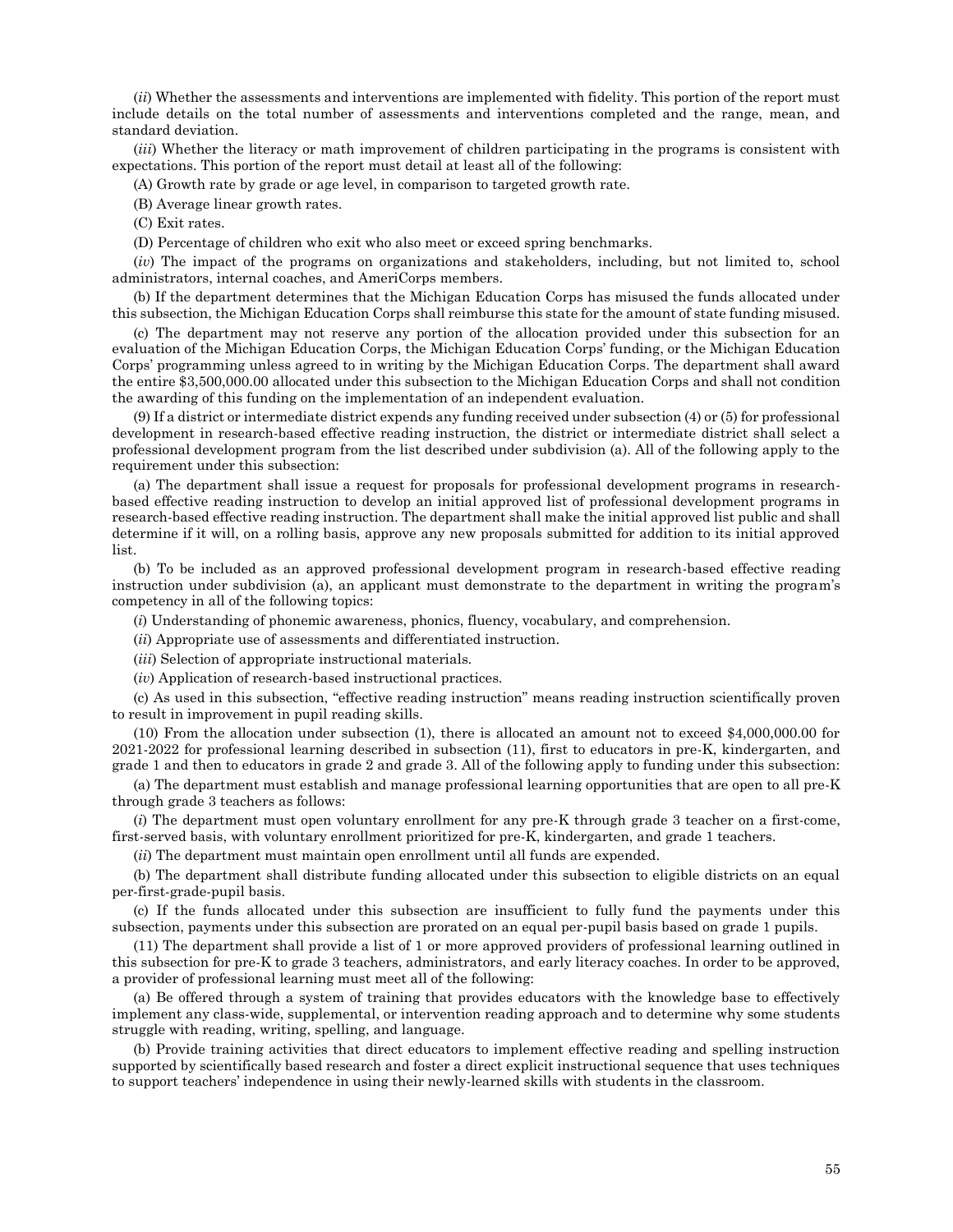(c) Include integrated components for educators and administrators in pre-K to grade 3 with embedded evaluation or assessment of knowledge. Evaluation or assessment of knowledge under this subdivision must incorporate evaluations of learning throughout each unit and include a summative assessment that must be completed to demonstrate successful course completion.

(d) Build teacher content knowledge and pedagogical knowledge of the critical components of literacy including how the brain learns to read, phonological and phonemic awareness; letter knowledge; phonics; advanced phonics; vocabulary and oral language; fluency; comprehension; spelling and writing; and the organization of language.

(e) Support educators in understanding how to effectively use screening, progress monitoring, and diagnostic assessment data to improve literacy outcomes through prevention and intervention for reading difficulties in a multi-tiered system of supports. The multi-tiered system of supports must include at least all of the following essential components:

(*i*) Team-based leadership.

(*ii*) A tiered delivery system.

(*iii*) Selection and implementation of instruction, interventions, and supports.

(*iv*) A comprehensive screening and assessment system.

(*v*) Continuous data-based decision making.

(12) Notwithstanding section 17b, the department shall make payments made under subsections (7) and (8) on a schedule determined by the department.

(13) As used in this section:

(a) "Dyslexia" means both of the following:

(*i*) A specific learning disorder that is neurobiological in origin and characterized by difficulties with accurate or fluent word recognition and by poor spelling and decoding abilities that typically result from a deficit in the phonological component of language that is often unexpected in relation to other cognitive abilities and the provision of effective classroom instruction.

(*ii*) A specific learning disorder that may include secondary consequences, such as problems in reading comprehension and a reduced reading experience that can impede the growth of vocabulary and background knowledge and lead to social, emotional, and behavioral difficulties.

(b) "Evidence-based" means an activity, program, process, service, strategy, or intervention that demonstrates statistically significant effects on improving pupil outcomes or other relevant outcomes and that meets at least both of the following:

(*i*) At least 1 of the following:

(A) Is based on strong evidence from at least 1 well-designed and well-implemented experimental study.

(B) Is based on moderate evidence from at least 1 well-designed and well-implemented quasi-experimental study.

(C) Is based on promising evidence from at least 1 well-designed and well-implemented correlational study with statistical controls for selection bias.

(D) Demonstrates a rationale based on high-quality research findings or positive evaluation that the activity, program, process, service, strategy, or intervention is likely to improve pupil outcomes or other relevant outcomes.

(*ii*) Includes ongoing efforts to examine the effects of the activity, program, process, service, strategy, or intervention.

(c) "Explicit" means direct and deliberate instruction through continuous pupil-teacher interaction that includes teacher modeling, guided practice, and independent practice.

(d) "Fluency" means the ability to read with speed, accuracy, and proper expression.

(e) "Multi-tiered system of supports" means a comprehensive framework that includes 3 distinct tiers of instructional support and is composed of a collection of evidence-based strategies designed to meet the individual needs and assets of a whole pupil at all achievement levels.

(f) "Phonemic awareness" means the conscious awareness of all of the following:

(*i*) Individual speech sounds, including, but not limited to, consonants and vowels, in spoken syllables.

(*ii*) The ability to consciously manipulate through, including, but not limited to, matching, blending, segmenting, deleting, or substituting, individual speech sounds described in subparagraph (*i*).

(*iii*) All levels of the speech sound system, including, but not limited to, word boundaries, rhyme recognition, stress patterns, syllables, onset-rime units, and phonemes.

(g) "Phonological" means relating to the system of contrastive relationships among the speech sounds that constitute the fundamental components of a language.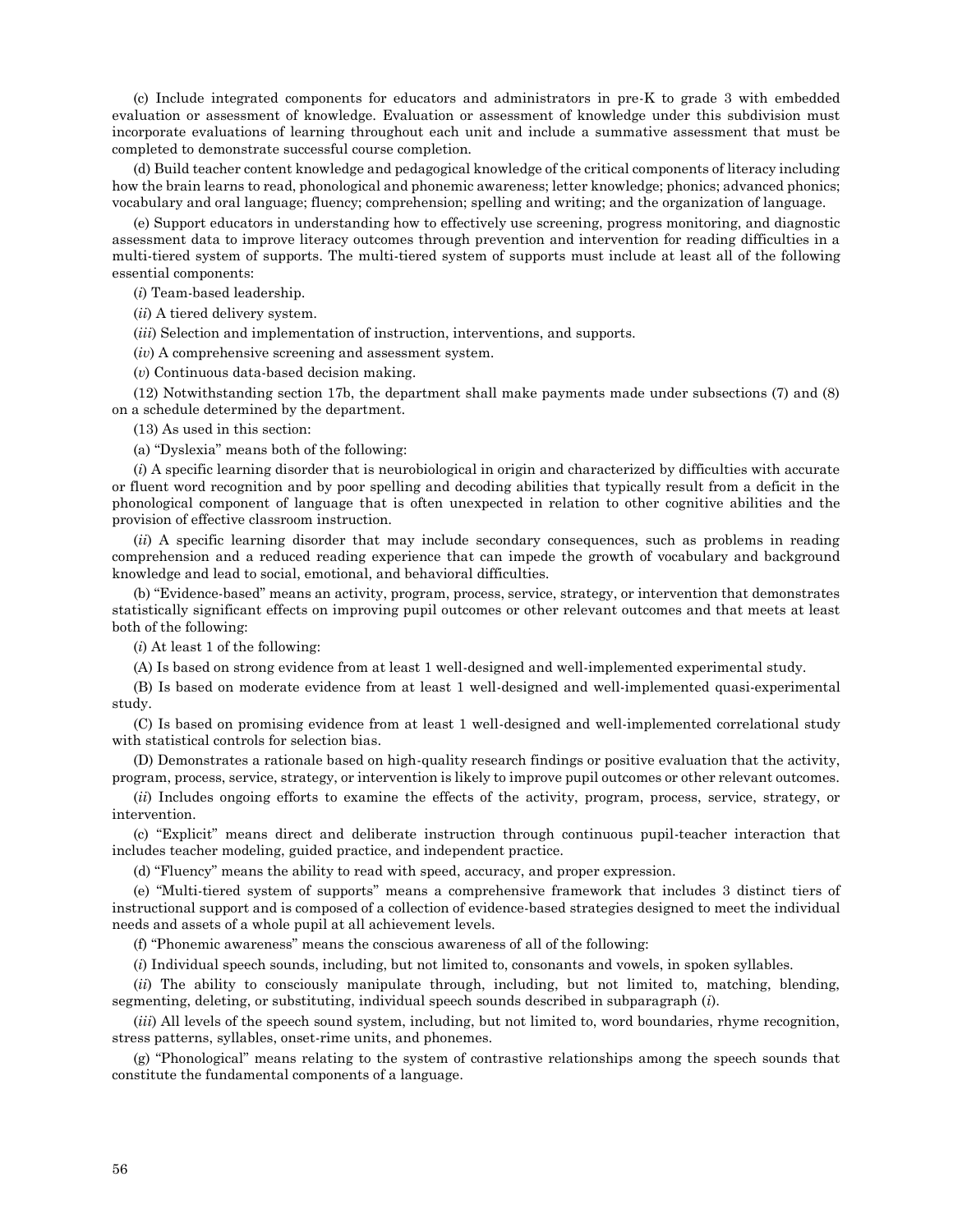(h) "Progress monitoring" means the assessing of students' academic performance, quantifying students' rates of improvement or progress toward goals, and determining how students are responding to instruction.

(i) "Rapid automatized naming (RAN)" means a task that measures how quickly individuals can name objects; pictures; colors; or symbols, including letters and digits, aloud, which can predict later reading abilities for preliterate children.

Sec. 35b. (1) From the general fund money appropriated in section 11, there is allocated for 2021-2022 an amount not to exceed \$250,000.00 for a grant to be distributed by the department to the Children's Choice Initiative for a program to use a multisensory structured language education method to improve reading proficiency rates and to comply with section 1280f of the revised school code, MCL 380.1280f.

(2) Grant funds awarded under this section must be expended for the following purposes:

(a) Professional development including training staff and tutors in a multisensory, sequential, systematic education approach.

(b) Additional instructional time before, during, or after school for pupils in grades K to 3 identified as having an early literacy delay or reading deficiency using a multisensory, sequential, systematic education approach.

(3) Not later than December 1, 2021, an entity that receives grant funds under this section shall report to the house and senate appropriations subcommittees on school aid, the house and senate fiscal agencies, and the state budget director on all of the following for the grant funds awarded under this section:

(a) The number of staff and tutors trained.

(b) The number of pupils in grades K to 3 identified as having an early literacy delay or reading deficiency served.

(c) The number of hours of added instructional time provided to pupils served.

(d) Pupil reading proficiency and growth data of pupils served necessary to evaluate the effectiveness of the program.

Sec. 35d. (1) From the general fund money appropriated under section 11, for 2021-2022, there is allocated an amount not to exceed \$1,000,000.00 for the department to provide grants to districts and intermediate districts for the purchase of 1 or more components or trainings through an eligible teacher training program for children with dyslexia from a provider of an eligible teacher training program for children with dyslexia as provided under this section.

(2) A provider that provides programming that meets all of the following is considered to be a provider of an eligible teacher training program for purposes of this section:

(a) Allows teachers to incorporate the 5 components essential to an effective reading program into their daily lessons. The 5 components described in this subdivision are phonemic awareness, phonics, vocabulary, fluency, and comprehension.

(b) Trains educators to teach reading using a proven, multisensory approach.

(c) Educates teachers on how to explicitly and effectively teach reading to beginning readers.

(d) Breaks reading and spelling down into smaller skills involving letters and sounds, and then builds on these skills over time.

(e) Uses multisensory teaching strategies to teach reading by using sight, hearing, touch, and movement to help students connect and learn the concepts being taught.

(3) Districts and intermediate districts may apply to the department for grants to purchase components or training through an eligible teacher training program from a provider of an eligible teacher training program, and, upon receiving an application but except as otherwise provided in this subsection, the department shall make payments to districts and intermediate districts for those purchases. The department shall make payments under this section on a first-come, first-served basis until funds are depleted.

Sec. 35e. (1) From the general fund money appropriated under section 11, there is allocated an amount not to exceed \$2,000,000.00 for 2021-2022 for a grant to be distributed by the department to an organization to provide early literacy and academic support to at-need youth in this state.

(2) To qualify for a grant under this section, an organization must be exempt from federal income tax under section 501(c)(3) of the internal revenue code, 26 USC 501, and must be affiliated and in good standing with a national congressionally chartered organization's standards under 36 USC 20101 to 240112, and must meet both of the following:

(a) Is facility-based and provides proven and tested recreational, educational, and character building programs for children ages 6 to 18.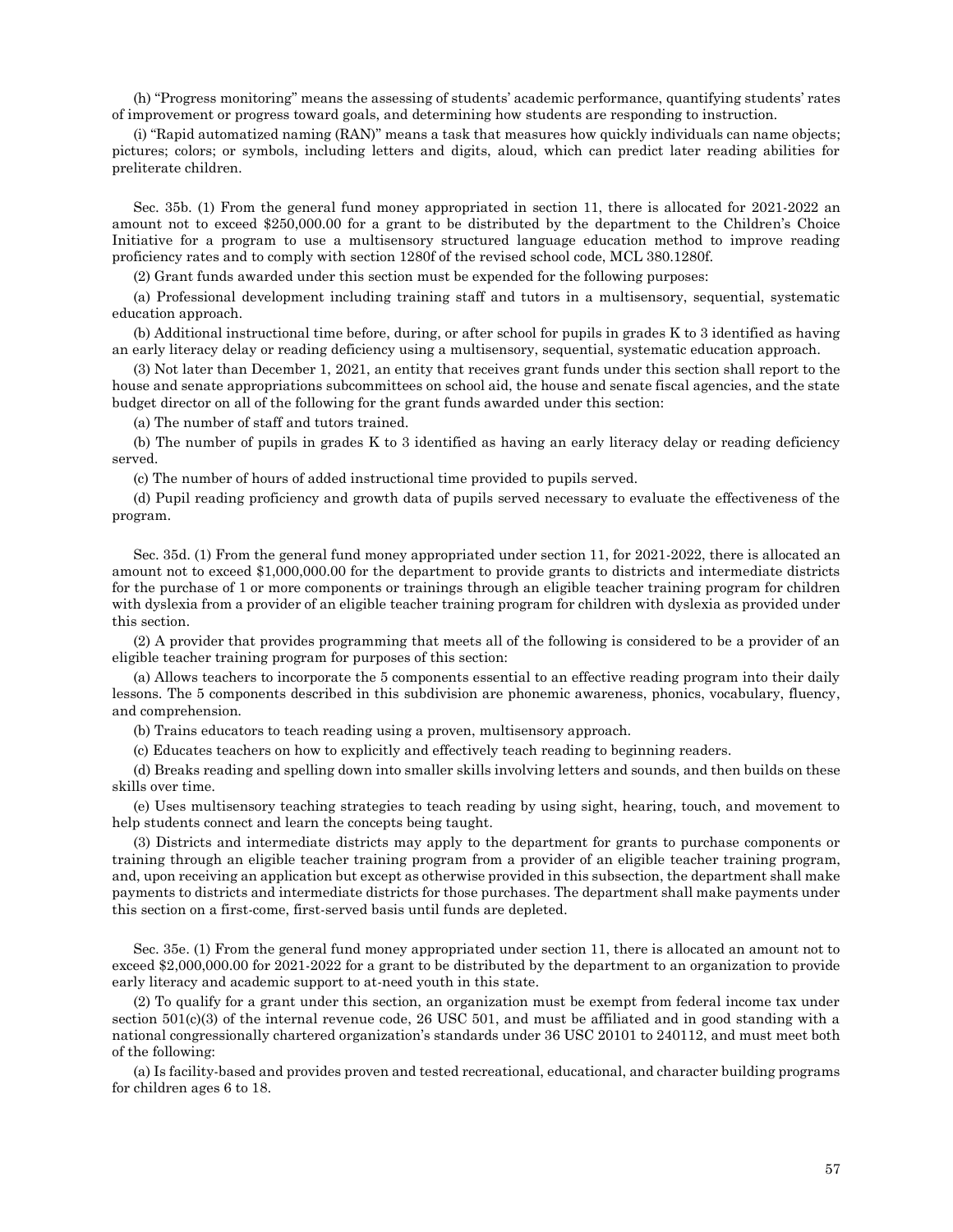(b) Provides after-school and summer programs in at least 25 communities statewide, with youth development services available at least 20 hours per week during the school year and 30 hours per week during summer programming.

(3) A grant recipient under this section shall administer an early learning literacy program targeted at students in grades K-3. At least 60% of the participants in the program must qualify for free or reduced-priced lunch. Each entity receiving funds to implement the program shall report to the department on the number of children served, the types of services, and the outcome of those services.

(4) Notwithstanding section 17b, the department shall make grant payments under this section on a schedule determined by the department.

Sec. 35f. From the general fund money appropriated in section 11, there is allocated for 2021-2022 an amount not to exceed \$750,000.00 for the department to award to the Chaldean community foundation. The Chaldean community foundation shall use funds received under this section to support and expand early childhood learning opportunities, improve early literacy achievement, increase high school graduation rates for new Americans, and assist with diploma acquisition, skills training, and postsecondary education.

Sec. 35g. (1) From the state school aid fund money appropriated in section 11, there is allocated an amount not to exceed \$1,000,000.00 for 2021-2022 for competitive grants to eligible districts that have established innovative community libraries.

(2) A district that has established an innovative community library that meets all of the following is an eligible district under this section:

(a) The library provides for the engagement and connection of readers.

(b) The library provides for resources that are used to further reading skills.

(c) The library provides for the involvement of community volunteers and donations.

(3) An eligible district may partner with an existing library to provide an innovative community library described in subsection (2).

(4) For the purpose of this section, an innovative community library described in subsection (2) does not need to be in a physical building.

(5) To receive funding under this section, an eligible district must apply for the funding to the department's innovation council, in a form and manner prescribed by the department's innovation council, by not later than March 15, 2022. The department's innovation council must develop an application process for the submission of applications for funding under this section by not later than December 15, 2021. The department's innovation council must score applications and award up to 20 grants under this section based on the following criteria by not later than July 15, 2022:

(a) How the innovative community library has addressed early childhood literacy gaps.

(b) How community partners of the innovative community library have engaged in addressing literacy gaps.

(c) How the innovative community library has connected different readers together.

(d) How the innovative community library will promote its approach to other districts or communities in addressing early literacy gaps.

(6) The grant awards under subsection (5) must be ranked in a manner in which there are 2 first-place grant awards, 2 second-place grant awards, 2 third-place grant awards, 2 fourth-place grant awards, 2 fifth-place grant awards, 2 sixth-place grant awards, 2 seventh-place grant awards, 2 eighth-place grant awards, 2 ninth-place grant awards, and 2 tenth-place grant awards. The first-place grant awards described in this subsection must receive the highest award of funding under this section and the amount of funding awarded under this section must decline sequentially with each numerical-place award described in this subsection, with the lowest award of funding under this section going to the tenth-place grant award recipients.

(7) Notwithstanding section 17b, subject to subsection (5), the department shall make payments to eligible districts under this section on a schedule determined by the department.

Sec. 35h. From the general fund money appropriated in section 11, there is allocated for 2021-2022 an amount not to exceed \$1,700,000.00 to the Jewish Federation of Metro Detroit to support day schools, day camps, and summer programming to help mitigate the impact of remote learning on students' mental health and physical well-being.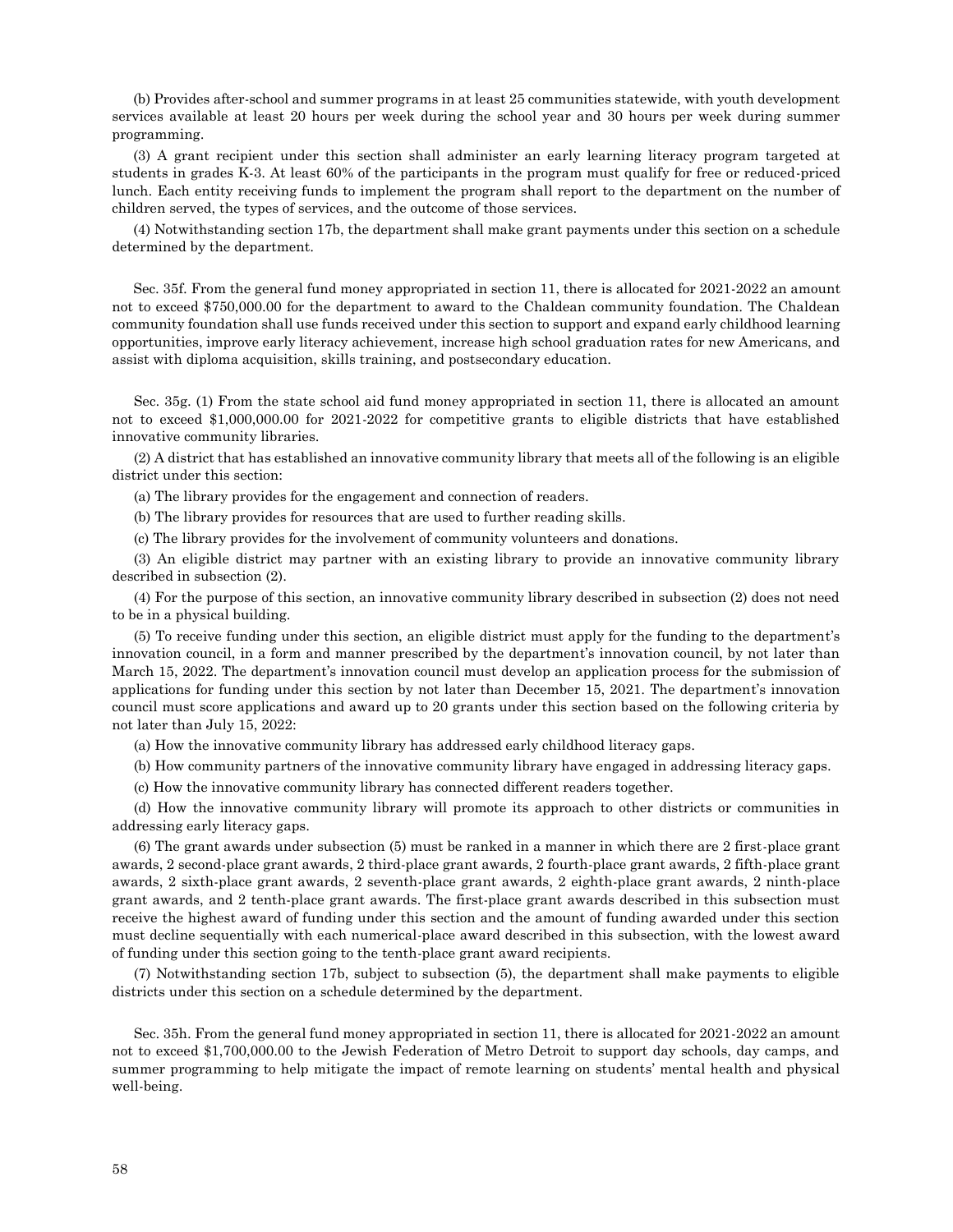Sec. 39. (1) An eligible applicant receiving funds under section 32d shall submit an application, in a form and manner prescribed by the department, by a date specified by the department in the immediately preceding fiscal year. An eligible applicant is not required to amend the applicant's current accounting cycle or adopt this state's fiscal year accounting cycle in accounting for financial transactions under this section. The application must include all of the following:

(a) The estimated total number of children in the community who meet the criteria of section 32d, as provided to the applicant by the department utilizing the most recent population data available from the American Community Survey conducted by the United States Census Bureau. The department shall ensure that it provides updated American Community Survey population data at least once every 3 years.

(b) The estimated number of children in the community who meet the criteria of section 32d and are being served exclusively by Head Start programs operating in the community.

(c) The number of children whom the applicant has the capacity to serve who meet the criteria of section 32d including a verification of physical facility and staff resources capacity.

(2) After notification of funding allocations, an applicant receiving funds under section 32d shall also submit an implementation plan for approval, in a form and manner prescribed by the department, by a date specified by the department, that details how the applicant complies with the program components established by the department pursuant to section 32d.

(3) The initial allocation to each eligible applicant under section 32d is the lesser of the following:

(a) The sum of the number of children served in a school-day program in the preceding school year multiplied by \$8,700.00 and the number of children served in a GSRP/Head Start blended program or a part-day program in the preceding school year multiplied by \$4,350.00.

(b) The sum of the number of children the applicant has the capacity to serve in the current school year in a school-day program multiplied by \$8,700.00 and the number of children served in a GSRP/Head Start blended program or a part-day program the applicant has the capacity to serve in the current school year multiplied by \$4,350.00.

(4) If funds remain after the allocations under subsection (3), the department shall distribute the remaining funds to each intermediate district or consortium of intermediate districts that serves less than the state percentage benchmark determined under subsection (5). The department shall distribute these remaining funds to each eligible applicant based upon each applicant's proportionate share of the remaining unserved children necessary to meet the statewide percentage benchmark in intermediate districts or consortia of intermediate districts serving less than the statewide percentage benchmark. When all applicants have been given the opportunity to reach the statewide percentage benchmark, the statewide percentage benchmark may be reset, as determined by the department, until greater equity of opportunity to serve eligible children across all intermediate school districts has been achieved.

(5) For the purposes of subsection (4), the department shall calculate a percentage of children served by each intermediate district or consortium of intermediate districts by adding the number of children served in the immediately preceding year by that intermediate district or consortium with the number of eligible children under section 32d served exclusively by head start, as reported in a form and manner prescribed by the department, within the intermediate district or consortia service area and dividing that total by the total number of children within the intermediate district or consortium of intermediate districts who meet the criteria of section 32d as determined by the department utilizing the most recent population data available from the American Community Survey conducted by the United States Census Bureau. The department shall compare the resulting percentage of eligible children served to a statewide percentage benchmark to determine if the intermediate district or consortium is eligible for additional funds under subsection (4). The statewide percentage benchmark is 100%.

(6) If, taking into account the total amount to be allocated to the applicant as calculated under this section, an applicant determines that it is able to include additional eligible children in the great start readiness program without additional funds under section 32d, the applicant may include additional eligible children but does not receive additional funding under section 32d for those children.

(7) The department shall review the program components under section 32d and under this section at least biennially. The department also shall convene a committee of internal and external stakeholders at least once every 5 years to ensure that the funding structure under this section reflects current system needs under section 32d.

(8) As used in this section, "GSRP/Head Start blended program", "part-day program", and "school-day program" mean those terms as defined in section 32d.

(9) For the 2020-2021 program year only, the number of children reported on the application described in subsection  $(1)(a)$ ,  $(b)$ , and  $(c)$  must not be used by the department for the purpose of calculating hold harmless funding levels for 2021-2022. Hold harmless funding for 2021-2022 must be determined based on the 2019-2020 final allocations calculated and paid under section 32d in 2019-2020.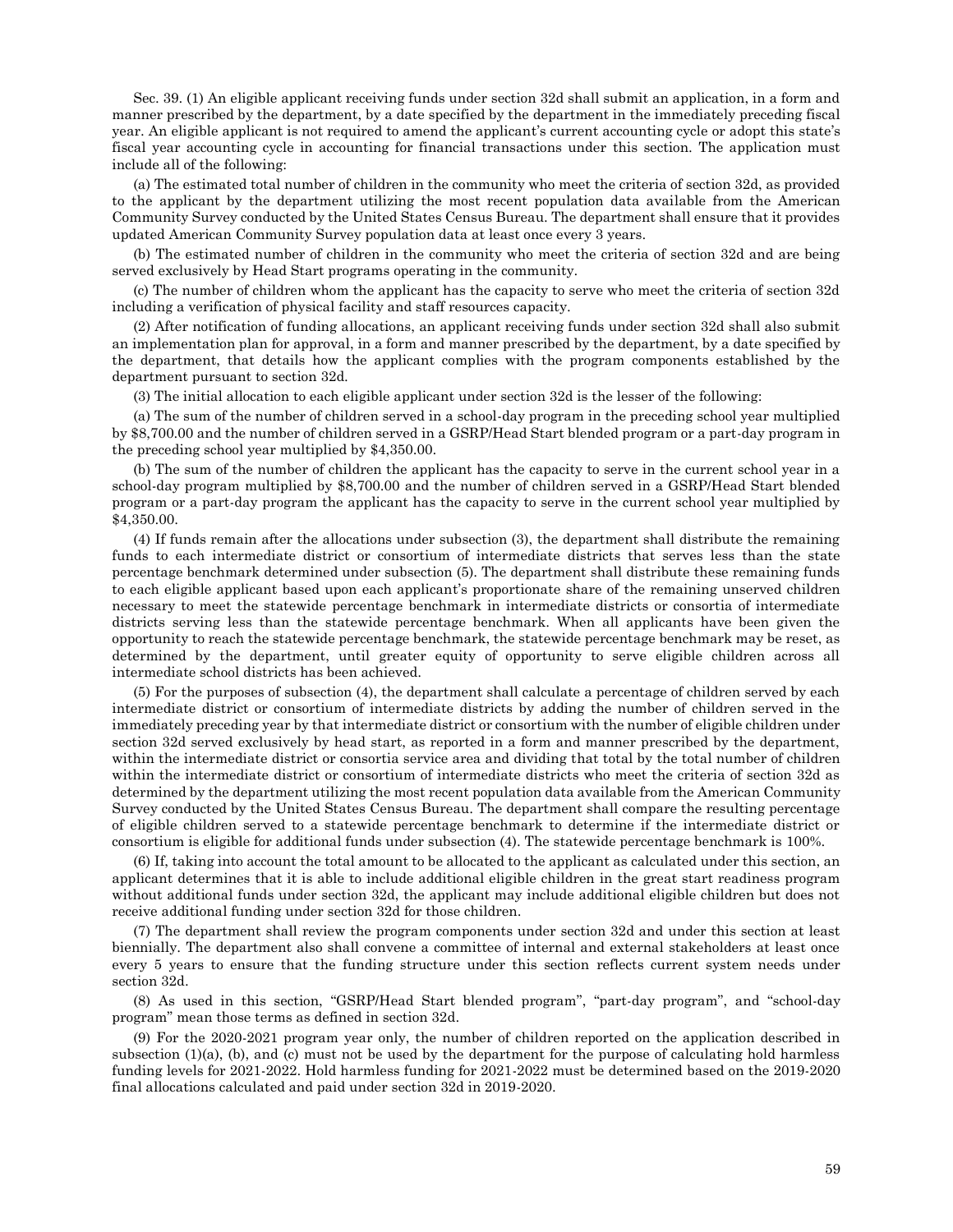Sec. 39a. (1) From the federal funds appropriated in section 11, there is allocated for 2020-2021 to districts, intermediate districts, and other eligible entities all available federal funding, estimated at \$752,300,000.00 and there is allocated for 2021-2022 to districts, intermediate districts, and other eligible entities all available federal funding, estimated at \$752,300,000.00, for the federal programs under the no child left behind act of 2001, Public Law 107-110, or the every student succeeds act, Public Law 114-95. These funds are allocated as follows:

(a) An amount estimated at \$1,200,000.00 for 2020-2021 and estimated at \$1,200,000.00 for 2021-2022 to provide students with drug- and violence-prevention programs and to implement strategies to improve school safety, funded from DED-OESE, drug-free schools and communities funds.

(b) An amount estimated at \$100,000,000.00 for 2020-2021 and estimated at \$100,000,000.00 for 2021-2022 for the purpose of preparing, training, and recruiting high-quality teachers and class size reduction, funded from DED-OESE, improving teacher quality funds.

(c) An amount estimated at \$13,000,000.00 for 2020-2021 and estimated at \$13,000,000.00 for 2021-2022 for programs to teach English to limited English proficient (LEP) children, funded from DED-OESE, language acquisition state grant funds.

(d) An amount estimated at \$2,800,000.00 for 2020-2021 and estimated at \$2,800,000.00 for 2021-2022 for rural and low-income schools, funded from DED-OESE, rural and low income school funds.

(e) An amount estimated at \$535,000,000.00 for 2020-2021 and estimated at \$535,000,000.00 for 2021-2022 to provide supplemental programs to enable educationally disadvantaged children to meet challenging academic standards, funded from DED-OESE, title I, disadvantaged children funds.

(f) An amount estimated at \$9,200,000.00 for 2020-2021 and estimated at \$9,200,000.00 for 2021-2022 for the purpose of identifying and serving migrant children, funded from DED-OESE, title I, migrant education funds.

(g) An amount estimated at \$39,000,000.00 for 2020-2021 and estimated at \$39,000,000.00 for 2021-2022 for the purpose of providing high-quality extended learning opportunities, after school and during the summer, for children in low-performing schools, funded from DED-OESE, twenty-first century community learning center funds.

(h) An amount estimated at \$14,000,000.00 for 2020-2021 and estimated at \$14,000,000.00 for 2021-2022 to help support local school improvement efforts, funded from DED-OESE, title I, local school improvement grants.

(i) An amount estimated at \$35,000,000.00 for 2020-2021 and estimated at \$35,000,000.00 for 2021-2022 to improve the academic achievement of students, funded from DED-OESE, title IV, student support and academic enrichment grants.

(j) An amount estimated at \$3,100,000.00 for 2020-2021 and estimated at \$3,100,000.00 for 2021-2022 for literacy programs that advance literacy skills for students from birth through grade 12, including, but not limited to, English-proficient students and students with disabilities, funded from DED-OESE, striving readers comprehensive literacy program.

(2) From the federal funds appropriated in section 11, there is allocated to districts, intermediate districts, and other eligible entities all available federal funding, estimated at \$77,867,000.00 for 2020-2021 and estimated at \$56,500,000.00 for 2021-2022 for the following programs that are funded by federal grants:

(a) An amount estimated at \$24,367,000.00 for 2020-2021 and estimated at \$3,000,000.00 for 2021-2022 to provide services to homeless children and youth, funded from DED-OVAE, homeless children and youth funds.

(b) An amount estimated at \$24,000,000.00 for 2020-2021 and estimated at \$24,000,000.00 for 2021-2022 for providing career and technical education services to pupils, funded from DED-OVAE, basic grants to states.

(c) An amount estimated at \$14,000,000.00 for 2020-2021 and estimated at \$14,000,000.00 for 2021-2022 for the Michigan charter school subgrant program, funded from DED–OII, public charter schools program funds.

(d) An amount estimated at \$14,000,000.00 for 2020-2021 and estimated at \$14,000,000.00 for 2021-2022 for the purpose of promoting and expanding high-quality preschool services, funded from HHS–OCC, preschool development funds.

(e) An amount estimated at \$1,500,000.00 for 2020-2021 and estimated at \$1,500,000.00 for 2021-2022 for the purpose of addressing priority substance abuse treatment, prevention, and mental health needs, funded from HHS-SAMHSA.

(3) The department shall distribute all federal funds allocated under this section in accordance with federal law and with flexibility provisions outlined in Public Law 107-116, and in the education flexibility partnership act of 1999, Public Law 106-25. Notwithstanding section 17b, the department shall make payments of federal funds to districts, intermediate districts, and other eligible entities under this section on a schedule determined by the department.

(4) For the purposes of applying for federal grants appropriated under this article, the department shall allow an intermediate district to submit a consortium application on behalf of 2 or more districts with the agreement of those districts as appropriate according to federal rules and guidelines.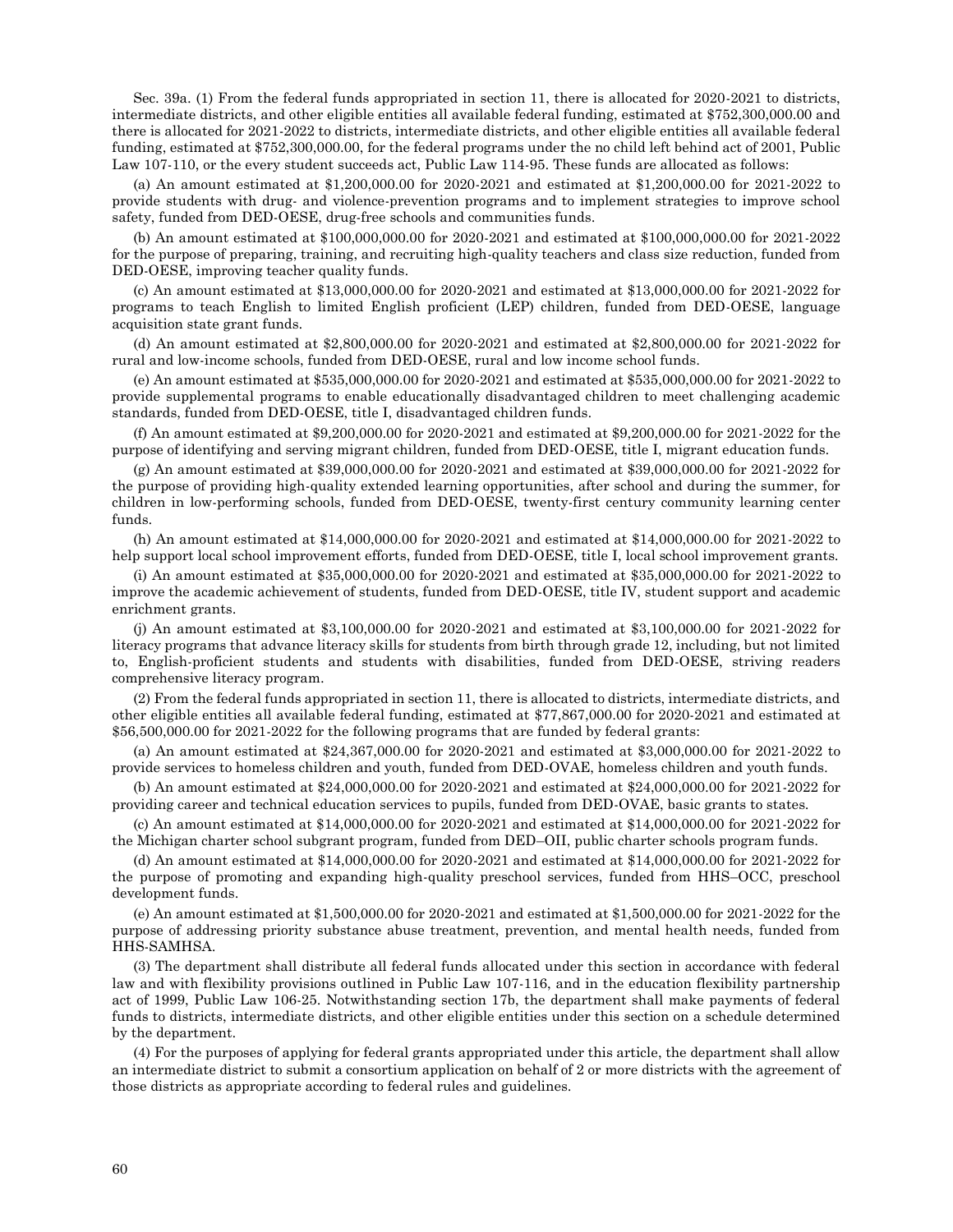(5) For the purposes of funding federal title I grants under this article, in addition to any other federal grants for which the strict discipline academy is eligible, the department shall allocate to a strict discipline academy out of title I, part A an amount equal to what the strict discipline academy would have received if included and calculated under title I, part D, or what it would receive under the formula allocation under title I, part A, whichever is greater.

- (6) As used in this section:
- (a) "DED" means the United States Department of Education.
- (b) "DED-OESE" means the DED Office of Elementary and Secondary Education.
- (c) "DED-OII" means the DED Office of Innovation and Improvement.
- (d) "DED-OVAE" means the DED Office of Vocational and Adult Education.
- (e) "HHS" means the United States Department of Health and Human Services.
- (f) "HHS-OCC" means the HHS Office of Child Care.
- (g) "HHS-SAMHSA" means the HHS Substance Abuse and Mental Health Services Project.

Sec. 41. (1) For a district to be eligible to receive funding under this section, the district must administer to English language learners the English language proficiency assessment known as the "WIDA ACCESS for English language learners" or the "WIDA Alternate ACCESS". From the state school aid fund money appropriated in section 11, there is allocated an amount not to exceed \$25,200,000.00 for 2021-2022 for payments to eligible districts for services for English language learners who have been administered the WIDA ACCESS for English language learners.

(2) The department shall distribute funding allocated under subsection (1) to eligible districts based on the number of full-time equivalent English language learners as follows:

(a) \$935.00 per full-time equivalent English language learner who has been assessed under the WIDA ACCESS for English language learners or the WIDA Alternate ACCESS with a WIDA ACCESS or WIDA Alternate ACCESS composite score between 1.0 and 1.9, or less, as applicable to each assessment.

(b) \$645.00 per full-time equivalent English language learner who has been assessed under the WIDA ACCESS for English language learners or the WIDA Alternate ACCESS with a WIDA ACCESS or WIDA Alternate ACCESS composite score between 2.0 and 2.9, or less, as applicable to each assessment.

(c) \$105.00 per full-time equivalent English language learner who has been assessed under the WIDA ACCESS for English language learners or the WIDA Alternate ACCESS with a WIDA ACCESS or WIDA Alternate ACCESS composite score between 3.0 and 3.9, or less, as applicable to each assessment.

(3) If funds allocated under subsection (1) are insufficient to fully fund the payments as prescribed under subsection (2), the department shall prorate payments on an equal percentage basis, with the same percentage proration applied to all funding categories.

(4) Each district receiving funds under subsection (1) shall submit to the department by July 15 of each fiscal year a report, not to exceed 10 pages, on the usage by the district of funds under subsection (1) in a form and manner determined by the department, including a brief description of each program conducted or services performed by the district using funds under subsection (1) and the amount of funds under subsection (1) allocated to each of those programs or services. If a district does not comply with this subsection, the department shall withhold an amount equal to the August payment due under this section until the district complies with this subsection. If the district does not comply with this subsection by the end of the fiscal year, the withheld funds are forfeited to the school aid fund.

(5) In order to receive funds under subsection (1), a district must allow access for the department or the department's designee to audit all records related to the program for which it receives those funds. The district shall reimburse this state for all disallowances found in the audit.

(6) Beginning July 1, 2020, and every 3 years thereafter, the department shall review the per-pupil distribution under subsection (2), to ensure that funding levels are appropriate and make recommendations for adjustments to the members of the senate and house subcommittees on K-12 school aid appropriations.

Sec. 41a. From the general fund money appropriated in section 11, there is allocated for 2021-2022 an amount not to exceed \$450,000.00 for Mi Alma and the Exito Educativo program. Mi Alma shall use funds allocated under this section for Exito Educativo, an after-school program that brings Latino parents and their children who are in high school together to learn about the requirements for high school graduation, the different sources of support, and the pathways to college.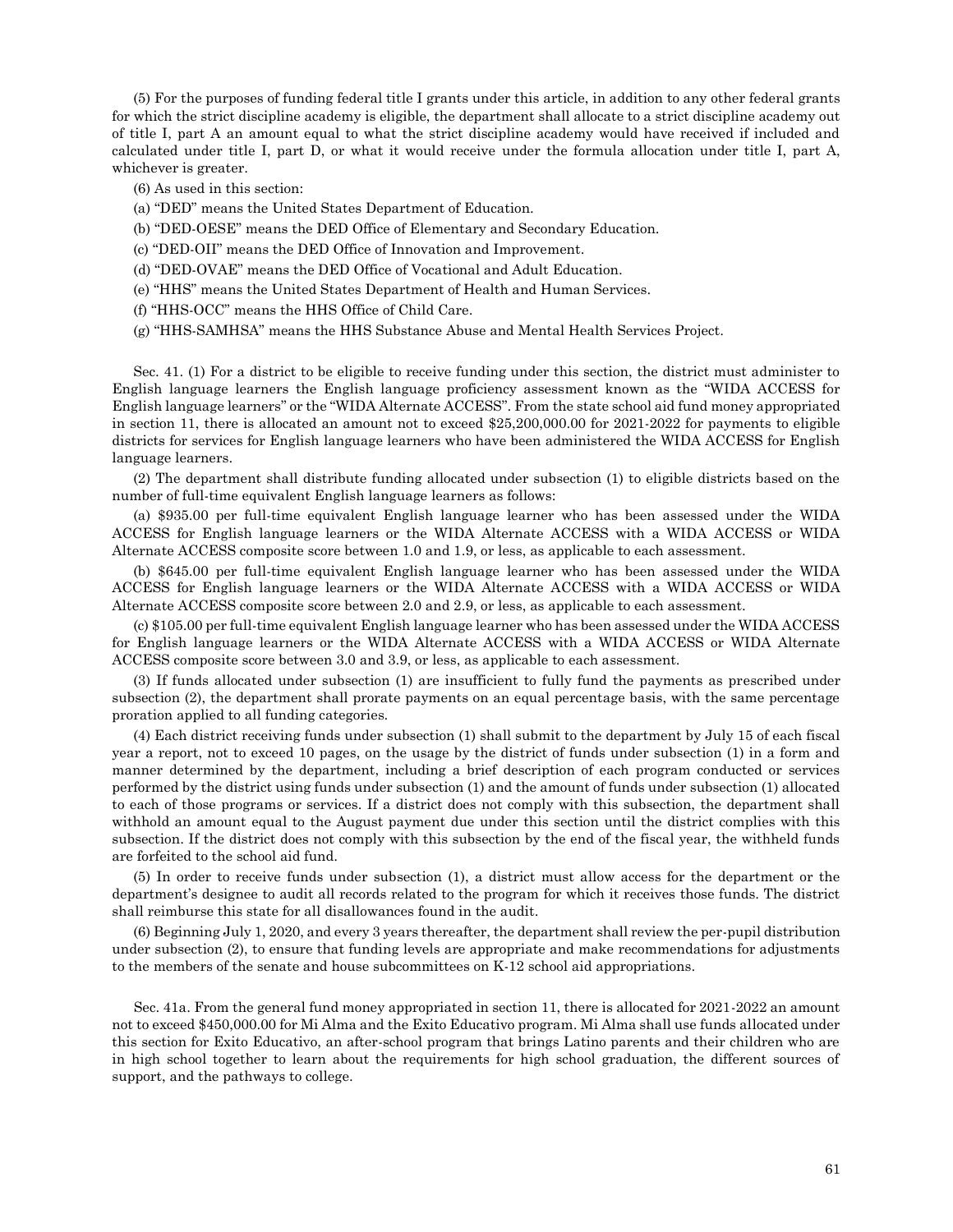Sec. 51a. (1) From the state school aid fund money in section 11, there is allocated an amount not to exceed \$1,079,296,100.00 for 2020-2021 and there is allocated an amount not to exceed \$1,123,696,100.00 for 2021-2022 from state sources and all available federal funding under sections 1411 to 1419 of part B of the individuals with disabilities education act, 20 USC 1411 to 1419, estimated at \$456,752,000.00 for 2020-2021 and \$380,000,000.00 for 2021-2022, plus any carryover federal funds from previous year appropriations. The allocations under this subsection are for the purpose of reimbursing districts and intermediate districts for special education programs, services, and special education personnel as prescribed in article 3 of the revised school code, MCL 380.1701 to 380.1761; net tuition payments made by intermediate districts to the Michigan Schools for the Deaf and Blind; and special education programs and services for pupils who are eligible for special education programs and services according to statute or rule. For meeting the costs of special education programs and services not reimbursed under this article, a district or intermediate district may use money in general funds or special education funds, not otherwise restricted, or contributions from districts to intermediate districts, tuition payments, gifts and contributions from individuals or other entities, or federal funds that may be available for this purpose, as determined by the intermediate district plan prepared under article 3 of the revised school code, MCL 380.1701 to 380.1761. Notwithstanding section 17b, the department shall make payments of federal funds to districts, intermediate districts, and other eligible entities under this section on a schedule determined by the department.

(2) From the funds allocated under subsection (1), there is allocated the amount necessary, estimated at \$319,000,000.00 for 2020-2021 and estimated at \$332,000,000.00 for 2021-2022, for payments toward reimbursing districts and intermediate districts for 28.6138% of total approved costs of special education, excluding costs reimbursed under section 53a, and 70.4165% of total approved costs of special education transportation. Allocations under this subsection are made as follows:

(a) The department shall calculate the initial amount allocated to a district under this subsection toward fulfilling the specified percentages by multiplying the district's special education pupil membership, excluding pupils described in subsection (11), times the foundation allowance under section 20 of the pupil's district of residence, plus the amount of the district's per-pupil allocation under section 20m, not to exceed the target foundation allowance for the current fiscal year, or, for a special education pupil in membership in a district that is a public school academy, times an amount equal to the amount per membership pupil calculated under section 20(6). For an intermediate district, the amount allocated under this subdivision toward fulfilling the specified percentages is an amount per special education membership pupil, excluding pupils described in subsection (11), and is calculated in the same manner as for a district, using the foundation allowance under section 20 of the pupil's district of residence, not to exceed the target foundation allowance for the current fiscal year, and that district's per-pupil allocation under section 20m.

(b) After the allocations under subdivision (a), the department shall pay a district or intermediate district for which the payments calculated under subdivision (a) do not fulfill the specified percentages the amount necessary to achieve the specified percentages for the district or intermediate district.

(3) From the funds allocated under subsection (1), there is allocated for 2020-2021 an amount not to exceed \$1,000,000.00 and there is allocated for 2021-2022 an amount not to exceed \$1,000,000.00 to make payments to districts and intermediate districts under this subsection. If the amount allocated to a district or intermediate district for a fiscal year under subsection (2)(b) is less than the sum of the amounts allocated to the district or intermediate district for 1996-97 under sections 52 and 58, there is allocated to the district or intermediate district for the fiscal year an amount equal to that difference, adjusted by applying the same proration factor that was used in the distribution of funds under section 52 in 1996-97 as adjusted to the district's or intermediate district's necessary costs of special education used in calculations for the fiscal year. This adjustment is to reflect reductions in special education program operations or services between 1996-97 and subsequent fiscal years. The department shall make adjustments for reductions in special education program operations or services in a manner determined by the department and shall include adjustments for program or service shifts.

(4) If the department determines that the sum of the amounts allocated for a fiscal year to a district or intermediate district under subsection (2)(a) and (b) is not sufficient to fulfill the specified percentages in subsection (2), then the department shall pay the shortfall to the district or intermediate district during the fiscal year beginning on the October 1 following the determination and shall adjust payments under subsection (3) as necessary. If the department determines that the sum of the amounts allocated for a fiscal year to a district or intermediate district under subsection  $(2)(a)$  and (b) exceeds the sum of the amount necessary to fulfill the specified percentages in subsection (2), then the department shall deduct the amount of the excess from the district's or intermediate district's payments under this article for the fiscal year beginning on the October 1 following the determination and shall adjust payments under subsection (3) as necessary. However, if the amount allocated under subsection  $(2)(a)$  in itself exceeds the amount necessary to fulfill the specified percentages in subsection (2), there is no deduction under this subsection.

(5) State funds are allocated on a total approved cost basis. Federal funds are allocated under applicable federal requirements.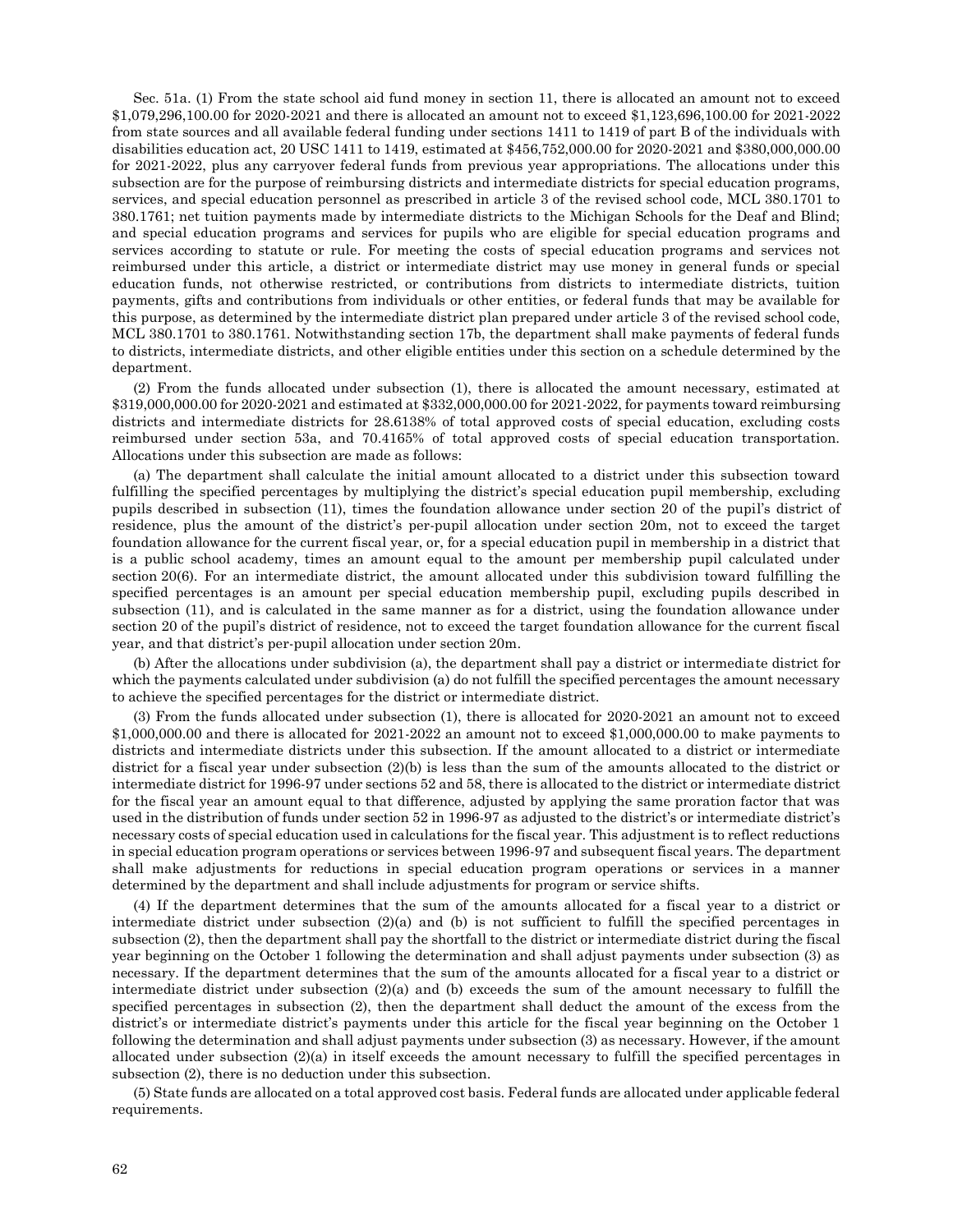(6) From the amount allocated in subsection (1), there is allocated an amount not to exceed \$2,200,000.00 for 2020-2021 and there is allocated an amount not to exceed \$2,200,000.00 for 2021-2022 to reimburse 100% of the net increase in necessary costs incurred by a district or intermediate district in implementing the revisions in the administrative rules for special education that became effective on July 1, 1987. As used in this subsection, "net increase in necessary costs" means the necessary additional costs incurred solely because of new or revised requirements in the administrative rules minus cost savings permitted in implementing the revised rules. The department shall determine net increase in necessary costs in a manner specified by the department.

(7) For purposes of this section and sections 51b to 58, all of the following apply:

(a) "Total approved costs of special education" are determined in a manner specified by the department and may include indirect costs, but must not exceed 115% of approved direct costs for section 52 and section 53a programs. The total approved costs include salary and other compensation for all approved special education personnel for the program, including payments for Social Security and Medicare and public school employee retirement system contributions. The total approved costs do not include salaries or other compensation paid to administrative personnel who are not special education personnel as that term is defined in section 6 of the revised school code, MCL 380.6. Costs reimbursed by federal funds, other than those federal funds included in the allocation made under this article, are not included. Special education approved personnel not utilized full time in the evaluation of students or in the delivery of special education programs, ancillary, and other related services are reimbursed under this section only for that portion of time actually spent providing these programs and services, with the exception of special education programs and services provided to youth placed in child caring institutions or juvenile detention programs approved by the department to provide an on-grounds education program.

(b) Beginning with the 2004-2005 fiscal year, a district or intermediate district that employed special education support services staff to provide special education support services in 2003-2004 or in a subsequent fiscal year and that in a fiscal year after 2003-2004 receives the same type of support services from another district or intermediate district shall report the cost of those support services for special education reimbursement purposes under this article. This subdivision does not prohibit the transfer of special education classroom teachers and special education classroom aides if the pupils counted in membership associated with those special education classroom teachers and special education classroom aides are transferred and counted in membership in the other district or intermediate district in conjunction with the transfer of those teachers and aides.

(c) If the department determines before bookclosing for a fiscal year that the amounts allocated for that fiscal year under subsections (2), (3), (6), and (11) and sections 53a, 54, and 56 will exceed expenditures for that fiscal year under subsections (2), (3), (6), and (11) and sections 53a, 54, and 56, then for a district or intermediate district whose reimbursement for that fiscal year would otherwise be affected by subdivision (b), subdivision (b) does not apply to the calculation of the reimbursement for that district or intermediate district and the department shall calculate reimbursement for that district or intermediate district in the same manner as it was for 2003-2004. If the amount of the excess allocations under subsections (2), (3), (6), and (11) and sections 53a, 54, and 56 is not sufficient to fully fund the calculation of reimbursement to those districts and intermediate districts under this subdivision, then the department shall prorate calculations and resulting reimbursement under this subdivision on an equal percentage basis. Beginning in 2015-2016, the amount of reimbursement under this subdivision for a fiscal year must not exceed \$2,000,000.00 for any district or intermediate district.

(d) Reimbursement for ancillary and other related services, as that term is defined by R 340.1701c of the Michigan Administrative Code, is not provided when those services are covered by and available through private group health insurance carriers or federal reimbursed program sources unless the department and district or intermediate district agree otherwise and that agreement is approved by the state budget director. Expenses, other than the incidental expense of filing, must not be borne by the parent. In addition, the filing of claims must not delay the education of a pupil. A district or intermediate district is responsible for payment of a deductible amount and for an advance payment required until the time a claim is paid.

(e) Beginning with calculations for 2004-2005, if an intermediate district purchases a special education pupil transportation service from a constituent district that was previously purchased from a private entity; if the purchase from the constituent district is at a lower cost, adjusted for changes in fuel costs; and if the cost shift from the intermediate district to the constituent does not result in any net change in the revenue the constituent district receives from payments under sections 22b and 51c, then upon application by the intermediate district, the department shall direct the intermediate district to continue to report the cost associated with the specific identified special education pupil transportation service and shall adjust the costs reported by the constituent district to remove the cost associated with that specific service.

(8) A pupil who is enrolled in a full-time special education program conducted or administered by an intermediate district or a pupil who is enrolled in the Michigan Schools for the Deaf and Blind is not included in the membership count of a district, but is counted in membership in the intermediate district of residence.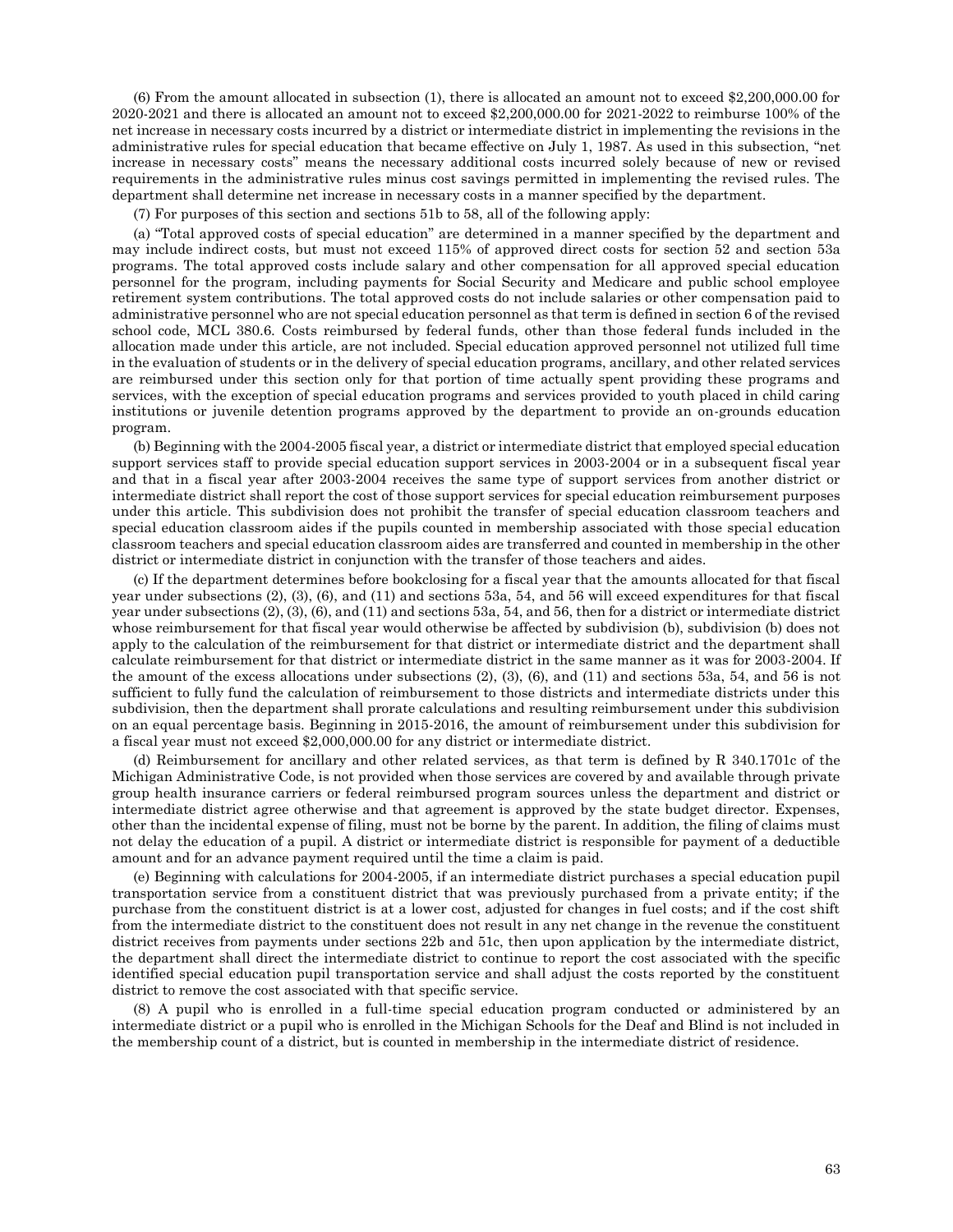(9) Special education personnel transferred from 1 district to another to implement the revised school code are entitled to the rights, benefits, and tenure to which the person would otherwise be entitled had that person been employed by the receiving district originally.

(10) If a district or intermediate district uses money received under this section for a purpose other than the purpose or purposes for which the money is allocated, the department may require the district or intermediate district to refund the amount of money received. The department shall deposit money that is refunded in the state treasury to the credit of the state school aid fund.

(11) From the funds allocated in subsection (1), there is allocated the amount necessary, estimated at \$2,400,000.00 for 2020-2021 and estimated at \$2,900,000.00 for 2021-2022, to pay the foundation allowances for pupils described in this subsection. The department shall calculate the allocation to a district under this subsection by multiplying the number of pupils described in this subsection who are counted in membership in the district times the sum of the foundation allowance under section 20 of the pupil's district of residence, plus the amount of the district's per-pupil allocation under section 20m, not to exceed the target foundation allowance for the current fiscal year, or, for a pupil described in this subsection who is counted in membership in a district that is a public school academy, times an amount equal to the amount per membership pupil under section 20(6). The department shall calculate the allocation to an intermediate district under this subsection in the same manner as for a district, using the foundation allowance under section 20 of the pupil's district of residence not to exceed the target foundation allowance for the current fiscal year and that district's per-pupil allocation under section 20m. This subsection applies to all of the following pupils:

(a) Pupils described in section 53a.

(b) Pupils counted in membership in an intermediate district who are not special education pupils and are served by the intermediate district in a juvenile detention or child caring facility.

(c) Pupils with an emotional impairment counted in membership by an intermediate district and provided educational services by the department of health and human services.

(12) If it is determined that funds allocated under subsection (2) or (11) or under section 51c will not be expended, funds up to the amount necessary and available may be used to supplement the allocations under subsection (2) or (11) or under section 51c in order to fully fund those allocations. After payments under subsections (2) and (11) and section 51c, the department shall expend the remaining funds from the allocation in subsection (1) in the following order:

(a) 100% of the reimbursement required under section 53a.

- (b) 100% of the reimbursement required under subsection (6).
- (c) 100% of the payment required under section 54.
- (d) 100% of the payment required under subsection (3).
- (e) 100% of the payments under section 56.

(13) The allocations under subsections (2), (3), and (11) are allocations to intermediate districts only and are not allocations to districts, but instead are calculations used only to determine the state payments under section 22b.

(14) If a public school academy that is not a cyber school, as that term is defined in section 551 of the revised school code, MCL 380.551, enrolls under this section a pupil who resides outside of the intermediate district in which the public school academy is located and who is eligible for special education programs and services according to statute or rule, or who is a child with a disability, as that term is defined under the individuals with disabilities education act, Public Law 108-446, the intermediate district in which the public school academy is located and the public school academy shall enter into a written agreement with the intermediate district in which the pupil resides for the purpose of providing the pupil with a free appropriate public education, and the written agreement must include at least an agreement on the responsibility for the payment of the added costs of special education programs and services for the pupil. If the public school academy that enrolls the pupil does not enter into an agreement under this subsection, the public school academy shall not charge the pupil's resident intermediate district or the intermediate district in which the public school academy is located the added costs of special education programs and services for the pupil, and the public school academy is not eligible for any payouts based on the funding formula outlined in the resident or nonresident intermediate district's plan. If a pupil is not enrolled in a public school academy under this subsection, the provision of special education programs and services and the payment of the added costs of special education programs and services for a pupil described in this subsection are the responsibility of the district and intermediate district in which the pupil resides.

(15) For the purpose of receiving its federal allocation under part B of the individuals with disabilities education act, Public Law 108-446, a public school academy that is a cyber school, as that term is defined in section 551 of the revised school code, MCL 380.551, and is in compliance with section 553a of the revised school code, MCL 380.553a, directly receives the federal allocation under part B of the individuals with disabilities education act, Public Law 108-446, from the intermediate district in which the cyber school is located, as the subrecipient. If the intermediate district does not distribute the funds described in this subsection to the cyber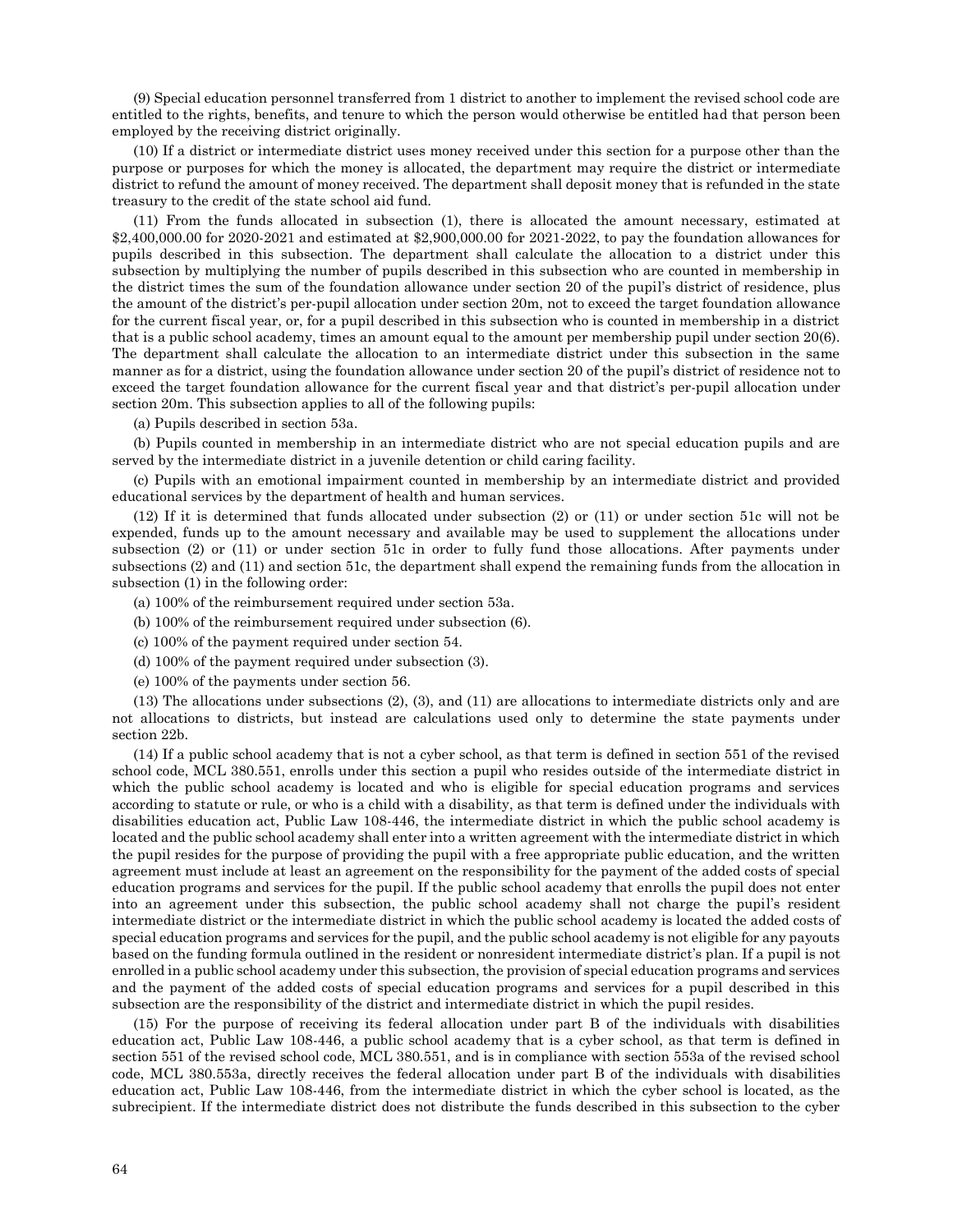school by the part B application due date of July 1, the department may distribute the funds described in this subsection directly to the cyber school according to the formula prescribed in 34 CFR 300.705 and 34 CFR 300.816.

(16) For a public school academy that is a cyber school, as that term is defined in section 551 of the revised school code, MCL 380.551, and is in compliance with section 553a of the revised school code, MCL 380.553a, that enrolls a pupil under this section, the intermediate district in which the cyber school is located shall ensure that the cyber school complies with sections 1701a, 1703, 1704, 1751, 1752, 1756, and 1757 of the revised school code, MCL 380.1701a, 380.1703, 380.1704, 380.1751, 380.1752, 380.1756, and 380.1757; applicable rules; and the individuals with disabilities education act, Public Law 108-446.

(17) For the purposes of this section, the department or the center shall only require a district or intermediate district to report information that is not already available from the financial information database maintained by the center.

Sec. 51c. As required by the court in the consolidated cases known as *Durant v State of Michigan*, 456 Mich 175 (1997), from the allocation under section 51a(1), there is allocated for 2020-2021 and for 2021-2022, the amount necessary, estimated at \$702,500,000.00 for 2020-2021 and \$733,400,000.00 for 2021-2022, for payments to reimburse districts for 28.6138% of total approved costs of special education excluding costs reimbursed under section 53a, and 70.4165% of total approved costs of special education transportation. Funds allocated under this section that are not expended in the fiscal year for which they were allocated, as determined by the department, may be used to supplement the allocations under sections 22a and 22b to fully fund those allocations for the same fiscal year. For each fund transfer as described in the immediately preceding sentence that occurs, the state budget director shall send notification of the transfer to the house and senate appropriations subcommittees on state school aid and the house and senate fiscal agencies by not later than 14 calendar days after the transfer occurs.

Sec. 51d. (1) From the federal funds appropriated in section 11, there is allocated for 2020-2021 all available federal funding, estimated at \$83,195,000.00, and there is allocated for 2021-2022 all available federal funding, estimated at \$71,000,000.00, for special education programs and services that are funded by federal grants. The department shall distribute all federal funds allocated under this section in accordance with federal law. Notwithstanding section 17b, the department shall make payments of federal funds to districts, intermediate districts, and other eligible entities under this section on a schedule determined by the department.

(2) From the federal funds allocated under subsection (1), the following amounts are allocated:

(a) For 2020-2021, an amount estimated at \$19,822,000.00 for handicapped infants and toddlers, funded from DED-OSERS, handicapped infants and toddlers funds. For 2021-2022, an amount estimated at \$14,000,000.00 for handicapped infants and toddlers, funded from DED-OSERS, handicapped infants and toddlers funds.

(b) For 2020-2021, an amount estimated at \$20,373,000.00 for preschool grants under Public Law 94-142, funded from DED-OSERS, handicapped preschool incentive funds. For 2021-2022, an amount estimated at \$14,000,000.00 for preschool grants under Public Law 94-142, funded from DED-OSERS, handicapped preschool incentive funds.

(c) For 2020-2021 and for 2021-2022, an amount estimated at \$43,000,000.00 for special education programs funded by DED-OSERS, handicapped program, individuals with disabilities act funds.

(3) As used in this section, "DED-OSERS" means the United States Department of Education Office of Special Education and Rehabilitative Services.

Sec. 51f. (1) From the funds appropriated under section 11, there is allocated for 2021-2022 an amount not to exceed \$90,207,000.00 for payments to districts and intermediate districts to increase the level of reimbursement of costs associated with providing special education services required under state and federal law.

(2) A district's or intermediate district's allocation under this section is equal to the level percentage multiplied by each district's or intermediate district's costs reported to the center on the special education actual cost report, known as "SE-4096" as referred to under section 18(6), as approved by the department.

(3) The total reimbursement under this section and under section 51c must not exceed the total reported costs for a district or intermediate district.

(4) For 2021-2022, the level percentage is estimated at 3.0%.

(5) For the purposes of this section, "level percentage" means the percentage calculated by dividing the allocation in subsection (1) by the total of costs reported to the center on the special education actual cost report, known as "SE-4096" as referred to under section 18(6), as approved by the department.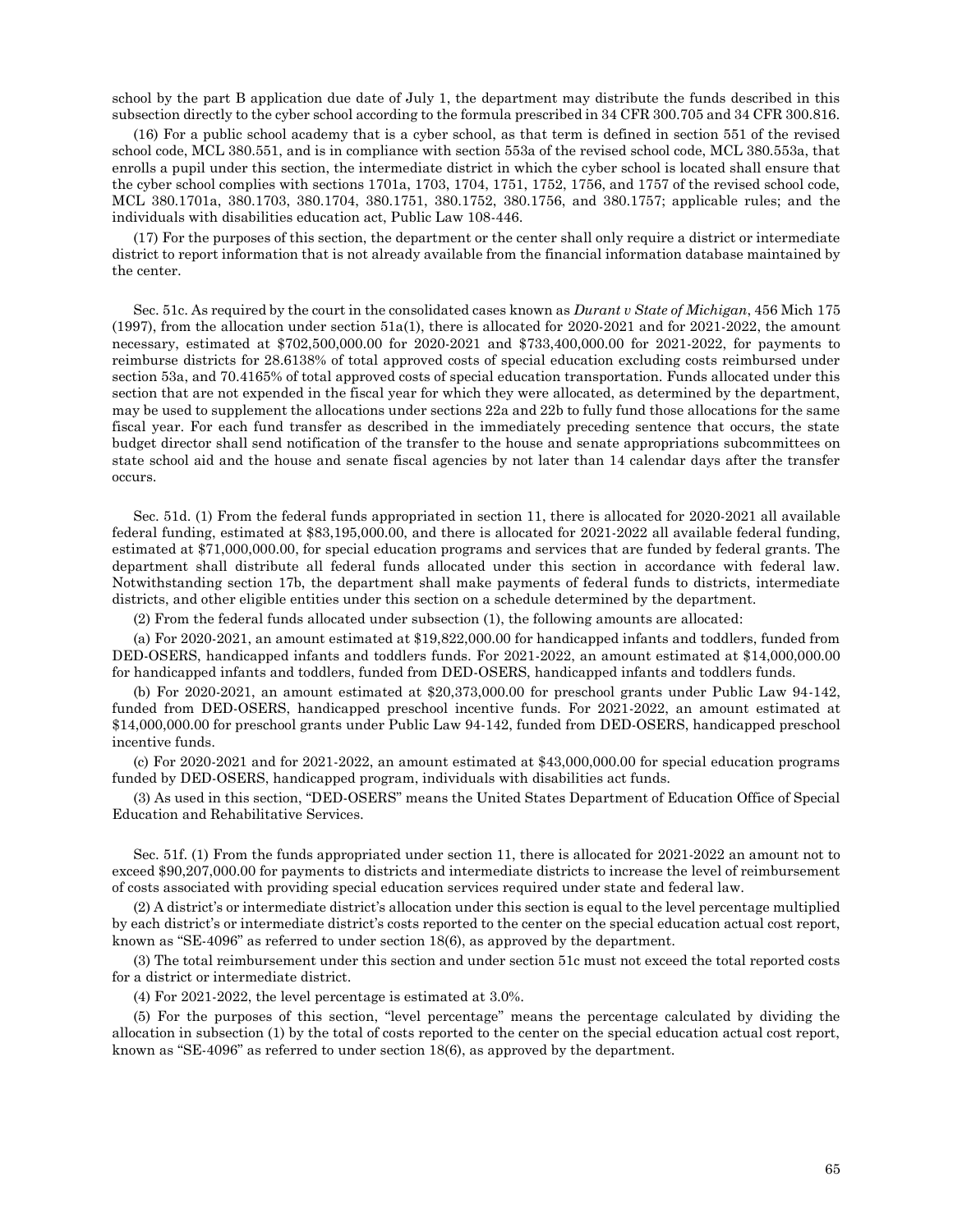Sec. 51g. From the general fund money appropriated in section 11, \$3,000,000.00 is allocated for 2021-2022 to an association for administrators of special education services to develop content for use by special education students, teachers, and others. Any content that is developed as described in this section must be accessible throughout this state. Funds received by an association under this section may be used to support the development of assessment tools to measure the needs of students with special education needs in remote learning environments and the effectiveness of various educational methods and tools, in collaboration with the department. Funds under this section may also be utilized to identify any available federal funds for research related to special education in remote learning.

Sec. 53a. (1) For districts, reimbursement for pupils described in subsection (2) is 100% of the total approved costs of operating special education programs and services approved by the department and included in the intermediate district plan adopted under article 3 of the revised school code, MCL 380.1701 to 380.1761, minus the district's foundation allowance calculated under section 20 and minus the district's per-pupil allocation under section 20m. For intermediate districts, the department shall calculate reimbursement for pupils described in subsection (2) in the same manner as for a district, using the foundation allowance under section 20 of the pupil's district of residence, not to exceed the target foundation allowance under section 20 for the current fiscal year plus the amount of the district's per-pupil allocation under section 20m.

(2) Reimbursement under subsection (1) is for the following special education pupils:

(a) Pupils assigned to a district or intermediate district through the community placement program of the courts or a state agency, if the pupil was a resident of another intermediate district at the time the pupil came under the jurisdiction of the court or a state agency.

(b) Pupils who are residents of institutions operated by the department of health and human services.

(c) Pupils who are former residents of department of community health institutions for the developmentally disabled who are placed in community settings other than the pupil's home.

(d) Pupils enrolled in a department-approved on-grounds educational program longer than 180 days, but not longer than 233 days, at a residential child care institution, if the child care institution offered in 1991-92 an ongrounds educational program longer than 180 days but not longer than 233 days.

(e) Pupils placed in a district by a parent for the purpose of seeking a suitable home, if the parent does not reside in the same intermediate district as the district in which the pupil is placed.

(3) Only those costs that are clearly and directly attributable to educational programs for pupils described in subsection (2), and that would not have been incurred if the pupils were not being educated in a district or intermediate district, are reimbursable under this section.

(4) The costs of transportation are funded under this section and are not reimbursed under section 58.

(5) The department shall not allocate more than \$10,500,000.00 of the allocation for 2021-2022 in section 51a(1) under this section.

Sec. 54. Each intermediate district receives an amount per pupil for each pupil in attendance at the Michigan Schools for the Deaf and Blind. The amount is proportionate to the total instructional cost at each school. The department shall not allocate more than \$1,688,000.00 of the allocation for 2021-2022 in section 51a(1) under this section.

Sec. 54b. (1) From the general fund money appropriated in section 11, there is allocated an amount not to exceed \$1,600,000.00 for 2021-2022 to continue the implementation of the recommendations of the special education reform task force published in January 2016.

(2) The department shall use funds allocated under this section for the purpose of piloting statewide implementation of the Michigan Integrated Behavior and Learning Support Initiative (MiBLSI), a nationally recognized program that includes positive behavioral intervention and supports and provides a statewide structure to support local initiatives for an integrated behavior and reading program. With the assistance of the intermediate districts involved in MiBLSI, the department shall identify a number of intermediate districts to participate in the pilot that is sufficient to ensure that MiBLSI can be implemented statewide with fidelity and sustainability. In addition, the department shall identify an intermediate district to act as a fiscal agent for these funds.

Sec. 54d. (1) From the state school aid fund money appropriated in section 11, there is allocated an amount not to exceed \$14,150,000.00 for 2021-2022 to intermediate districts for the purpose of providing state early on services programs for children from birth to 3 years of age with a developmental delay or a disability, or both, and their families, as described in the early on Michigan state plan, as approved by the department.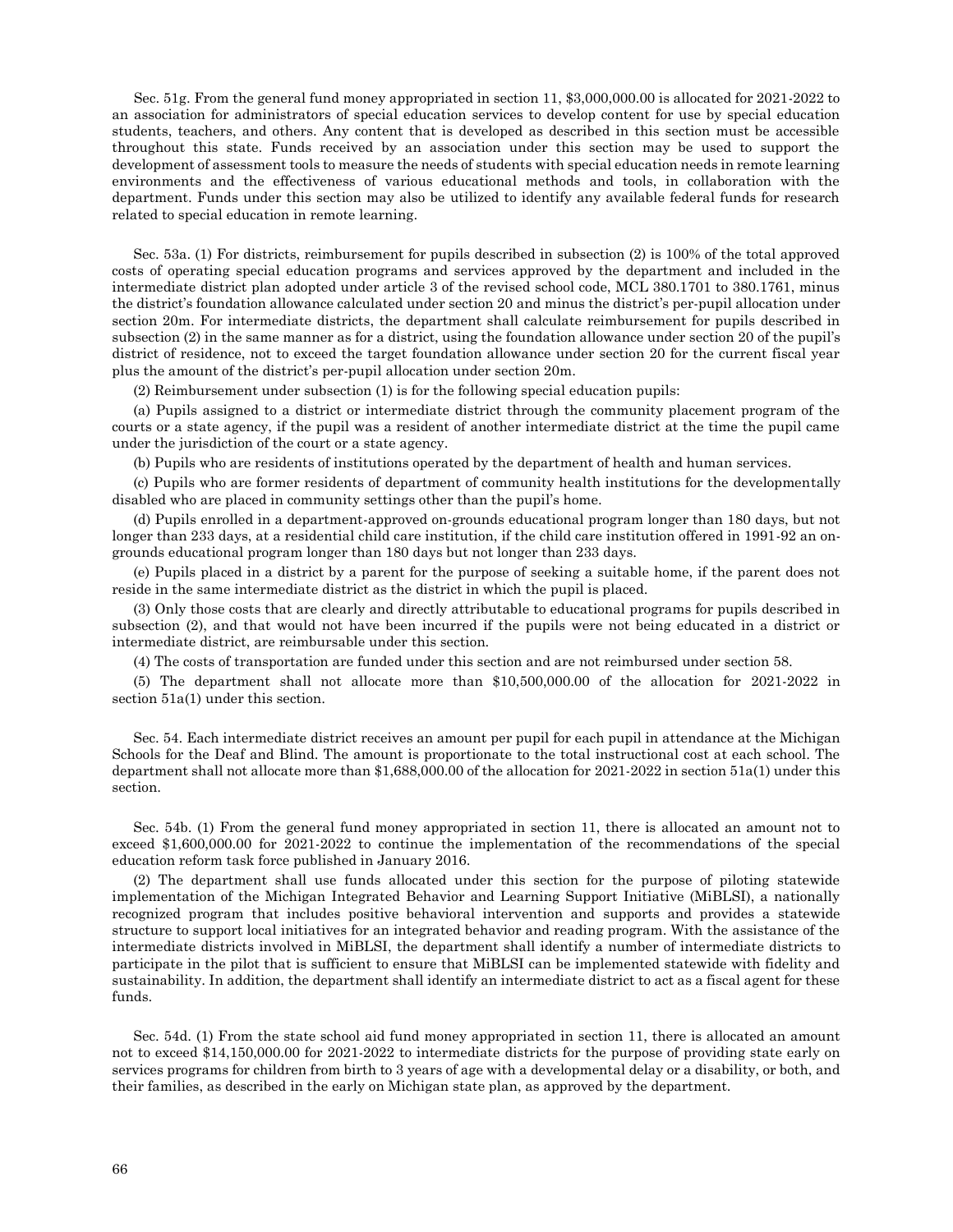(2) To be eligible to receive grant funding under this section, each intermediate district must apply in a form and manner determined by the department.

(3) The grant funding allocated under this section must be used to increase early on services and resources available to children that demonstrate developmental delays to help prepare them for success as they enter school. State early on services include evaluating and providing early intervention services for eligible infants and toddlers and their families to address developmental delays, including those affecting physical, cognitive, communication, adaptive, social, or emotional development. Grant funds must not be used to supplant existing services that are currently being provided.

(4) The department shall distribute the funds allocated under subsection (1) to intermediate districts according to the department's early on funding formula utilized to distribute the federal award to Michigan under part C of the individuals with disabilities education act, Public Law 108-446. Funds received under this section must not supplant existing funds or resources allocated for early on early intervention services. An intermediate district receiving funds under this section shall maximize the capture of Medicaid funds to support early on early intervention services to the extent possible.

(5) Each intermediate district that receives funds under this section shall report data and other information to the department in a form, manner, and frequency prescribed by the department to allow for monitoring and evaluation of the program and to ensure that the children described in subsection (1) received appropriate levels and types of services delivered by qualified personnel, based on the individual needs of the children and their families.

(6) Notwithstanding section 17b, the department shall make payments under this section on a schedule determined by the department.

(7) Grant funds awarded and allocated to an intermediate district under this section must be expended by the grant recipient before June 30 of the fiscal year immediately following the fiscal year in which the funds were received.

Sec. 55. (1) From the general fund money appropriated in section 11, there is allocated an amount not to exceed \$250,000.00 for 2021-2022 to the Conductive Learning Center located at Aquinas College. This funding must be used to support the operational costs of the conductive education model taught at the Conductive Learning Center to maximize the independence and mobility of children and adults with neuromotor disabilities. The conductive education model funded under this section must be based on the concept of neuroplasticity and the ability of people to learn and improve when they are motivated, regardless of the severity of their disability.

(2) Notwithstanding section 17b, the department shall distribute the funding allocated under this section to the Conductive Learning Center not later than December 1, 2021.

## Sec. 56. (1) For the purposes of this section:

(a) "Membership" means for a particular fiscal year the total membership of the intermediate district and the districts constituent to the intermediate district, except that if a district has elected not to come under part 30 of the revised school code, MCL 380.1711 to 380.1741, membership of the district is not included in the membership of the intermediate district.

(b) "Millage levied" means the millage levied for special education under part 30 of the revised school code, MCL 380.1711 to 380.1741, including a levy for debt service obligations.

(c) "Taxable value" means the total taxable value of the districts constituent to an intermediate district, except that if a district has elected not to come under part 30 of the revised school code, MCL 380.1711 to 380.1741, taxable value of the district is not included in the taxable value of the intermediate district.

(2) From the allocation under section 51a(1), there is allocated an amount not to exceed \$40,008,100.00 for 2020-2021 and an amount not to exceed \$40,008,100.00 for 2021-2022 to reimburse intermediate districts levying millages for special education under part 30 of the revised school code, MCL 380.1711 to 380.1741. The purpose, use, and expenditure of the reimbursement are limited as if the funds were generated by these millages and governed by the intermediate district plan adopted under article 3 of the revised school code, MCL 380.1701 to 380.1761. As a condition of receiving funds under this section, an intermediate district distributing any portion of special education millage funds to its constituent districts must submit for departmental approval and implement a distribution plan.

(3) Except as otherwise provided in this subsection, reimbursement for those millages levied in 2019-2020 is made in 2020-2021 at an amount per 2019-2020 membership pupil computed by subtracting from \$208,800.00 the 2019-2020 taxable value behind each membership pupil and multiplying the resulting difference by the 2019- 2020 millage levied, and then subtracting from that amount the 2019-2020 local community stabilization share revenue for special education purposes behind each membership pupil for reimbursement of personal property exemption loss under the local community stabilization authority act, 2014 PA 86, MCL 123.1341 to 123.1362.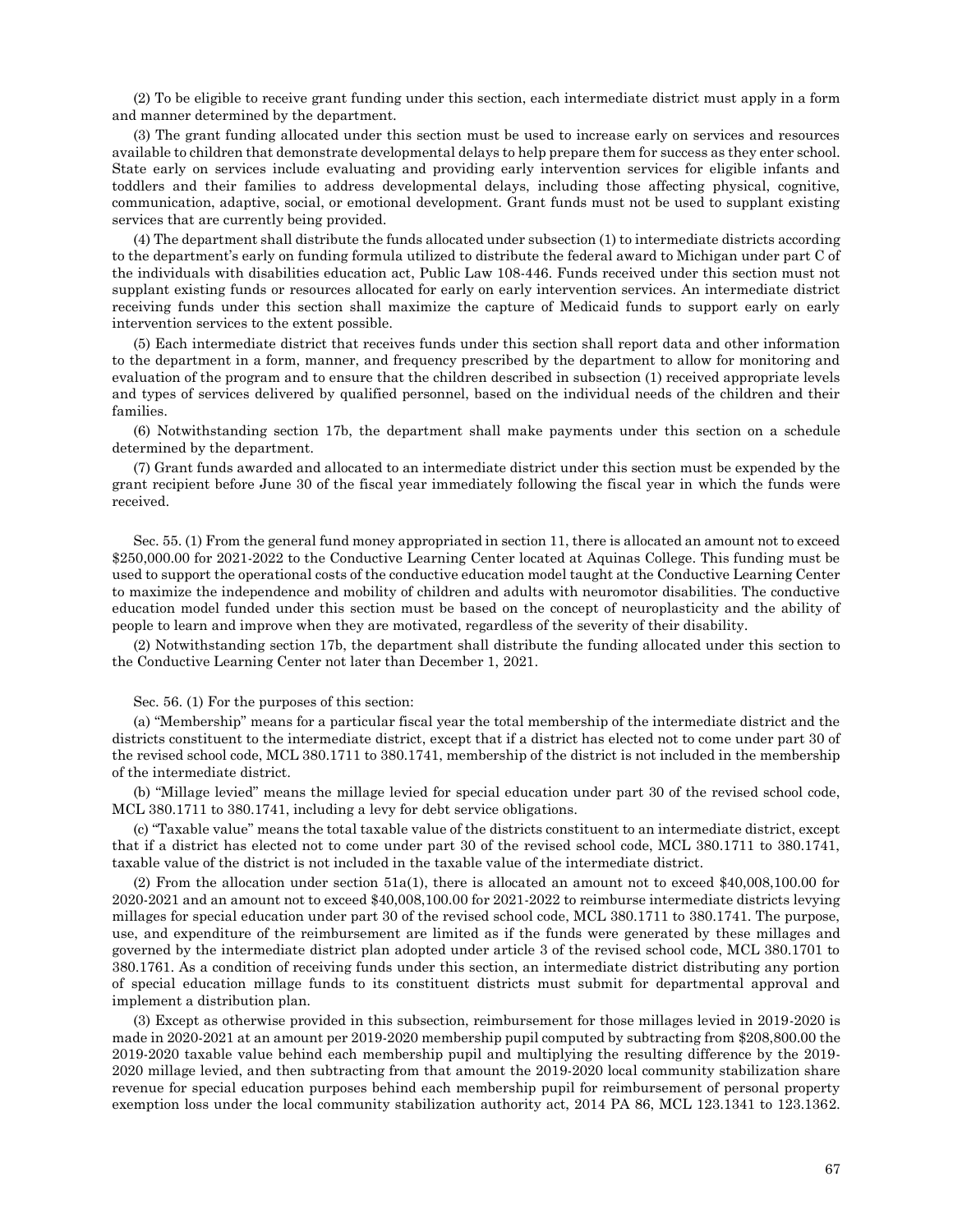Reimbursement in 2020-2021 for an intermediate district whose 2017-2018 allocation was affected by the operation of subsection (5) is an amount equal to 102.5% of the 2017-2018 allocation to that intermediate district.

(4) Except as otherwise provided in this subsection, reimbursement for those millages levied in 2020-2021 is made in 2021-2022 at an amount per 2020-2021 membership pupil computed by subtracting from \$215,900.00 the 2020-2021 taxable value behind each membership pupil and multiplying the resulting difference by the 2020- 2021 millage levied, and then subtracting from that amount the 2020-2021 local community stabilization share revenue for special education purposes behind each membership pupil for reimbursement of personal property exemption loss under the local community stabilization authority act, 2014 PA 86, MCL 123.1341 to 123.1362. Reimbursement in 2021-2022 for an intermediate district whose 2017-2018 allocation was affected by the operation of subsection (5) is an amount equal to 102.5% of the 2017-2018 allocation to that intermediate district.

(5) The department shall ensure that the amount paid to a single intermediate district under this section does not exceed 62.9% of the total amount allocated under subsection (2).

(6) The department shall ensure that the amount paid to a single intermediate district under this section is not less than 75% of the amount allocated to the intermediate district under this section for the immediately preceding fiscal year.

(7) From the state school aid fund money appropriated in section 11, there is allocated an amount not to exceed \$34,200,000.00 for 2021-2022 to provide payments to intermediate districts levying millages for special education under part 30 of the revised school code, MCL 380.1711 to 380.1741. The purpose, use, and expenditure of the payments under this subsection are limited as if the funds were generated by these millages and governed by the intermediate district plan adopted under article 3 of the revised school code, MCL 380.1701 to 380.1761. The department shall provide a payment under this subsection to each intermediate district described in this subsection as follows:

(a) Except as otherwise provided in this subsection, for an intermediate district with a 2020-2021 3-year average special education millage revenue per pupil that is less than \$251.00 and that is levying at least 46.2% but less than 60.0% of its maximum millage rate allowed under section 1724a of the revised school code, MCL 380.1724a, an amount computed by subtracting from \$251.00 the 2020-2021 3-year average special education millage revenue per pupil and, only if the millage levied by the intermediate district is less than 1, multiplying that amount by the number of mills levied divided by 1, and then multiplying that amount by the 2020-2021 3-year average membership, and then subtracting from that amount the amount allocated under subsection (2) for 2021-2022. If the calculation under this subdivision results in an amount below zero, there is no payment under this subdivision.

(b) Except as otherwise provided in this subsection, for an intermediate district with a 2020-2021 3-year average special education millage revenue per pupil that is less than \$281.00 and that is levying at least 60.0% of its maximum millage rate allowed under section 1724a of the revised school code, MCL 380.1724a, an amount computed by subtracting from \$281.00 the 2020-2021 3-year average special education millage revenue per pupil, and, only if the millage levied by the intermediate district is less than 1, multiplying that amount by the number of mills levied divided by 1, and then multiplying that amount by the 2020-2021 3-year average membership, and then subtracting from that amount the amount allocated under subsection (2) for 2021-2022. If the calculation under this subdivision results in an amount below zero, there is no payment under this subdivision.

(8) As used in subsection (7):

(a) "2020-2021 3-year average membership" means the 3-year average pupil membership for 2018-2019, 2019-2020, and 2020-2021.

(b) "2020-2021 3-year average special education millage revenue per pupil" means the 3-year average taxable value per mill levied behind each membership pupil for 2018-2019, 2019-2020, and 2020-2021 multiplied by the 2020-2021 millage levied.

Sec. 61a. (1) From the state school aid fund money appropriated in section 11, there is allocated an amount not to exceed \$37,611,300.00 for 2021-2022 to reimburse on an added cost basis districts, except for a district that served as the fiscal agent for a vocational education consortium in the 1993-94 school year and that has a foundation allowance as calculated under section 20 greater than the minimum foundation allowance under that section, and secondary area vocational-technical education centers for secondary-level career and technical education programs according to rules approved by the superintendent. Applications for participation in the programs must be submitted in the form prescribed by the department. The department shall determine the added cost for each career and technical education program area. The department shall prioritize the allocation of added cost funds based on the capital and program expenditures needed to operate the career and technical education programs provided; the number of pupils enrolled; the advancement of pupils through the instructional program; the existence of an articulation agreement with at least 1 postsecondary institution that provides pupils with opportunities to earn postsecondary credit during the pupil's participation in the career and technical education program and transfers those credits to the postsecondary institution upon completion of the career and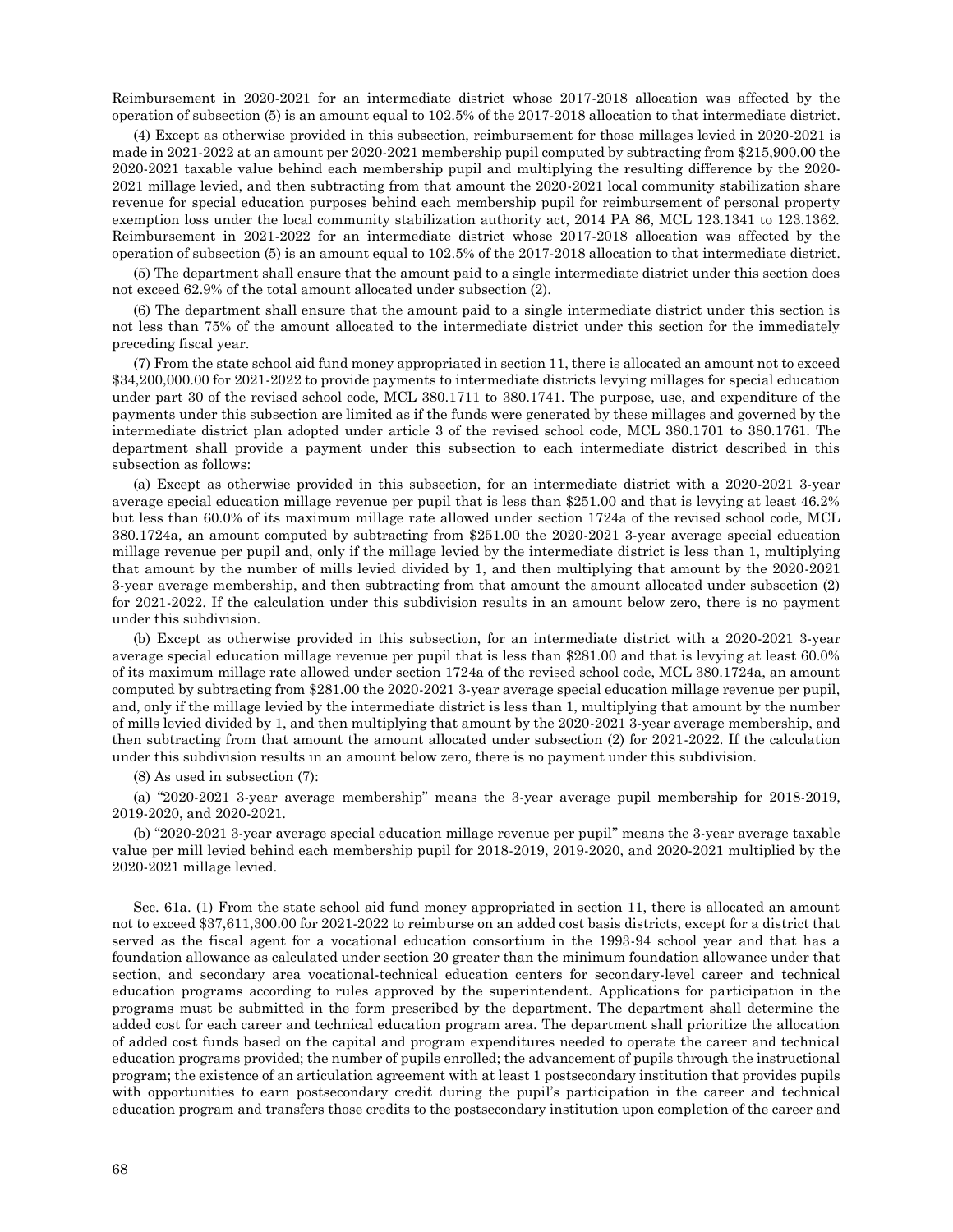technical education program; and the program rank in student placement, job openings, and wages, and shall ensure that the allocation does not exceed 75% of the added cost of any program. Notwithstanding any rule or department determination to the contrary, when determining a district's allocation or the formula for making allocations under this section, the department shall include the participation of pupils in grade 9 in all of those determinations and in all portions of the formula. With the approval of the department, the board of a district maintaining a secondary career and technical education program may offer the program for the period from the close of the school year until September 1. The program shall use existing facilities and must be operated as prescribed by rules promulgated by the superintendent.

(2) Except for a district that served as the fiscal agent for a vocational education consortium in the 1993-94 school year, the department shall reimburse districts and intermediate districts for local career and technical education administration, shared time career and technical education administration, and career education planning district career and technical education administration. The superintendent shall adopt guidelines for the definition of what constitutes administration and shall make reimbursement pursuant to those guidelines. The department shall not distribute more than \$800,000.00 of the allocation in subsection (1) under this subsection.

(3) A career and technical education program funded under this section may provide an opportunity for participants who are eligible to be funded under section 107 to enroll in the career and technical education program funded under this section if the participation does not occur during regular school hours.

Sec. 61b. (1) From the funds appropriated under section 11, there is allocated for 2021-2022 an amount not to exceed \$8,000,000.00 from the state school aid fund appropriation for CTE early middle college and CTE dual enrollment programs authorized under this section and for planning grants for the development or expansion of CTE early middle college programs. The purpose of these programs is to increase the number of Michigan residents with high-quality degrees or credentials, and to increase the number of students who are college and career ready upon high school graduation.

(2) From the funds allocated under subsection (1), the department shall allocate an amount as determined under this subsection to each intermediate district serving as a fiscal agent for state-approved CTE early middle college and CTE dual enrollment programs in each of the career education planning districts identified by the department. An intermediate district shall not use more than 5% of the funds allocated under this subsection for administrative costs for serving as the fiscal agent.

(3) To be an eligible fiscal agent, an intermediate district must agree to do all of the following in a form and manner determined by the department:

(a) Distribute funds to eligible CTE early middle college and CTE dual enrollment programs in a career education planning district as described in this section.

(b) Collaborate with the career and educational advisory council in the workforce development board service delivery area to develop 1 regional strategic plan under subsection (4) that aligns CTE programs and services into an efficient and effective delivery system for high school students. The department will align career education planning districts, workforce development board service delivery areas, and intermediate districts for the purpose of creating 1 regional strategic plan for each workforce development board service delivery area.

(c) Implement a regional process to rank career clusters in the workforce development board service delivery area as described under subsection (4). Regional processes must be approved by the department before the ranking of career clusters.

(d) Report CTE early middle college and CTE dual enrollment program and student data and information as prescribed by the department and the center.

(e) The local education agency responsible for student reporting in the Michigan student data system (MSDS) will report the total number of college credits the student earned, at the time of high school graduation, as determined by the department and the center.

(f) The local education agency will report each award outcome in the Michigan student data system (MSDS) that the CTE early middle college student attained. For purposes of this subsection, an on-track CTE early middle college graduate is a graduate who obtained their high school diploma and at least 1 of the following:

(*i*) An associate's degree.

- (*ii*) 60 transferrable college credits.
- (*iii*) Professional certification.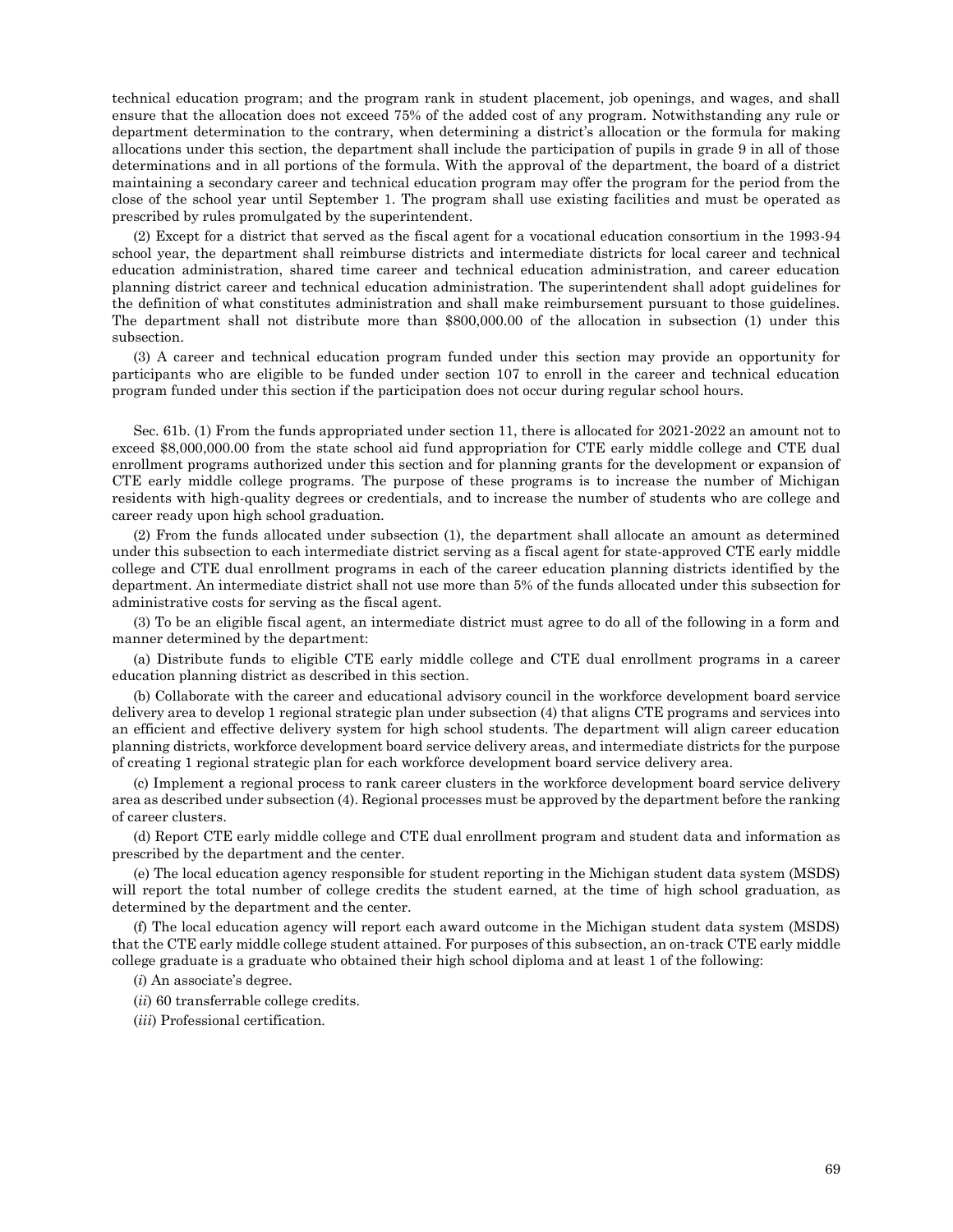(*iv*) A Michigan Early Middle College Association certificate.

(*v*) Participation in a registered apprenticeship.

(4) A regional strategic plan must be approved by the career and educational advisory council before submission to the department. A regional strategic plan must include, but is not limited to, the following:

(a) An identification of regional employer need based on a ranking of all career clusters in the workforce development board service delivery area ranked by 10-year projections of annual job openings and median wage for each standard occupational code in each career cluster as obtained from the United States Bureau of Labor Statistics. Standard occupational codes within high-ranking clusters also may be further ranked by median wage and annual job openings. The career and educational advisory council located in the workforce development board service delivery area shall review the rankings and modify them if necessary to accurately reflect employer demand for talent in the workforce development board service delivery area. A career and educational advisory council shall document that it has conducted this review and certify that it is accurate. These career cluster rankings must be determined and updated once every 4 years.

(b) An identification of educational entities in the workforce development board service delivery area that will provide eligible CTE early middle college and CTE dual enrollment programs including districts, intermediate districts, postsecondary institutions, and noncredit occupational training programs leading to an industryrecognized credential.

(c) A strategy to inform parents and students of CTE early middle college and CTE dual enrollment programs in the workforce development board service delivery area.

(d) Any other requirements as defined by the department.

(5) An eligible CTE program is a program that meets all of the following:

(a) Has been identified in the highest 5 career cluster rankings in any of the 16 workforce development board service delivery area strategic plans jointly approved by the department of labor and economic opportunity and the department.

(b) Has a coherent sequence of courses in a specific career cluster that will allow a student to earn a high school diploma and achieve at least 1 of the following:

(*i*) For CTE early middle college, outcomes as defined in subsection (3)(f).

(*ii*) For CTE dual enrollment, 1 of the following:

(A) An associate degree.

(B) An industry-recognized technical certification approved by the department of labor and economic opportunity.

(C) Up to 60 transferable college credits.

(D) Participation in a registered apprenticeship, pre-apprenticeship, or apprentice readiness program.

(c) Is aligned with the Michigan merit curriculum.

(d) Has an articulation or a college credit agreement with at least 1 postsecondary institution that provides students with opportunities to receive postsecondary credits during the student's participation in the CTE early middle college or CTE dual enrollment program and transfers those credits to the postsecondary institution upon completion of the CTE early middle college or CTE dual enrollment program.

(e) Provides instruction that is supervised, directed, or coordinated by an appropriately certificated CTE teacher or, for concurrent enrollment courses, a postsecondary faculty member.

(f) Provides for highly integrated student support services that include at least the following:

(*i*) Teachers as academic advisors.

(*ii*) Supervised course selection.

(*iii*) Monitoring of student progress and completion.

(*iv*) Career planning services provided by a local one-stop service center as described in the Michigan works one-stop service center system act, 2006 PA 491, MCL 408.111 to 408.135, or by a high school counselor or advisor.

(g) Has courses that are taught on a college campus, are college courses offered at the high school and taught by college faculty, or are courses taught in combination with online instruction.

(6) The department shall distribute funds to eligible CTE early middle college and CTE dual enrollment programs as follows:

(a) The department shall determine statewide average CTE costs per pupil for each CIP code program by calculating statewide average costs for each CIP code program for the 3 most recent fiscal years.

(b) The distribution to each eligible CTE early middle college or CTE dual enrollment program is the product of 50% of CTE costs per pupil times the pupil enrollment of each eligible CTE early middle college or CTE dual enrollment program in the immediately preceding school year.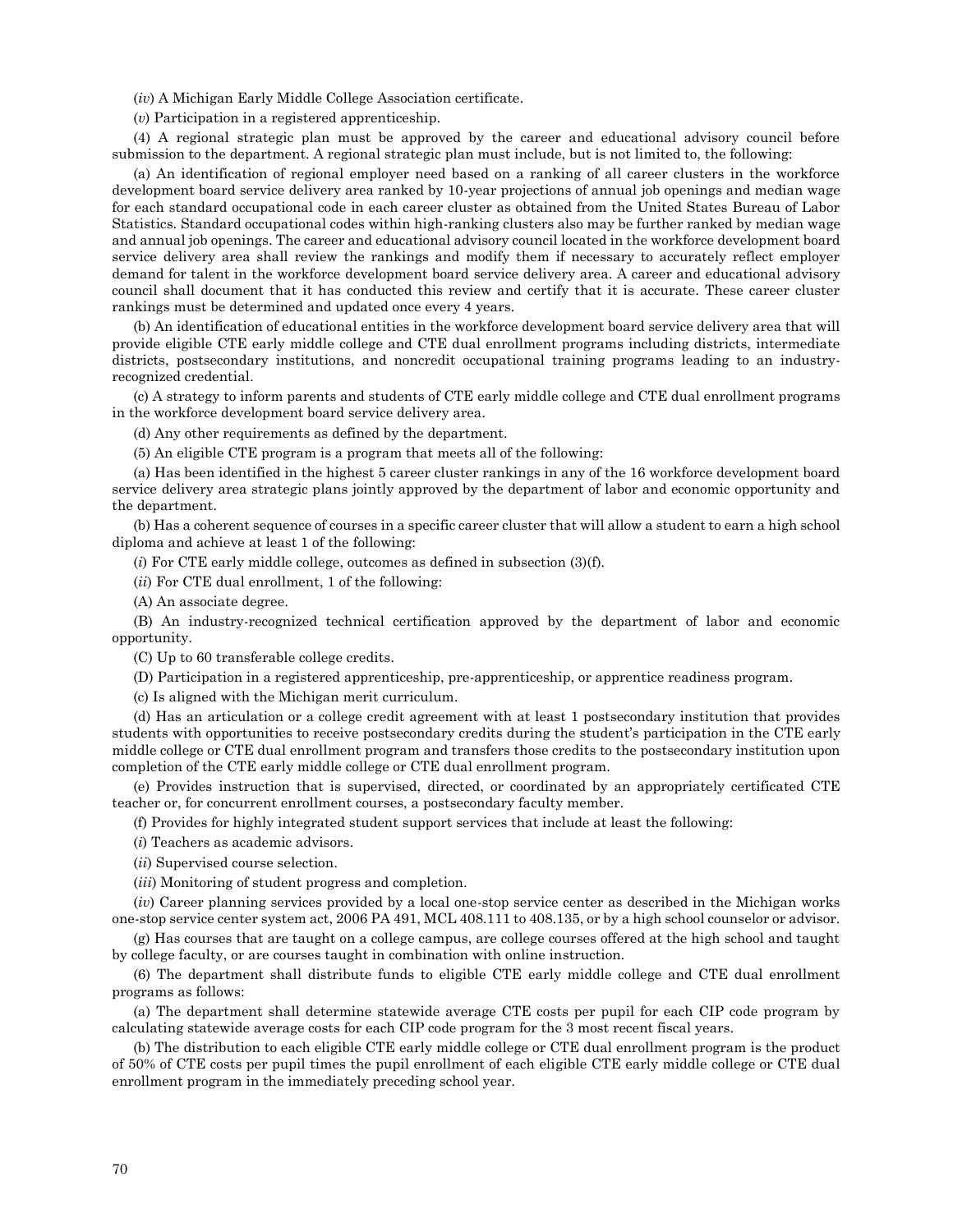(7) In order to receive funds under this section, a CTE early middle college or CTE dual enrollment program shall furnish to the intermediate district that is the fiscal agent identified in subsection (2), in a form and manner determined by the department, all information needed to administer this program and meet federal reporting requirements; shall allow the department or the department's designee to review all records related to the program for which it receives funds; and shall reimburse the state for all disallowances found in the review, as determined by the department.

(8) There is allocated for 2021-2022 from the funds under subsection (1) an amount not to exceed \$500,000.00 from the state school aid fund allocation for grants to intermediate districts or consortia of intermediate districts for the purpose of planning for new or expanded early middle college programs. Applications for grants must be submitted in a form and manner determined by the department. The amount of a grant under this subsection must not exceed \$50,000.00. To be eligible for a grant under this subsection, an intermediate district or consortia of intermediate districts must provide matching funds equal to the grant received under this subsection. Notwithstanding section 17b, the department shall make payments under this subsection in the manner determined by the department.

(9) Funds distributed under this section may be used to fund program expenditures that would otherwise be paid from foundation allowances. A program receiving funding under section 61a may receive funding under this section for allowable costs that exceed the reimbursement the program received under section 61a. The combined payments received by a program under section 61a and this section must not exceed the total allowable costs of the program. A program provider shall not use more than 5% of the funds allocated under this section to the program for administrative costs.

(10) If the allocation under subsection (1) is insufficient to fully fund payments as otherwise calculated under this section, the department shall prorate payments under this section on an equal percentage basis.

(11) If pupils enrolled in a career cluster in an eligible CTE early middle college or CTE dual enrollment program qualify to be reimbursed under this section, those pupils continue to qualify for reimbursement until graduation, even if the career cluster is no longer identified as being in the highest 5 career cluster rankings.

(12) As used in this section:

(a) "Allowable costs" means those costs directly attributable to the program as jointly determined by the department of labor and economic opportunity and the department.

(b) "Career and educational advisory council" means an advisory council to the local workforce development boards located in a workforce development board service delivery area consisting of educational, employer, labor, and parent representatives.

(c) "CIP" means classification of instructional programs.

(d) "CTE" means career and technical education programs.

(e) "CTE dual enrollment program" means a 4-year high school program of postsecondary courses offered by eligible postsecondary educational institutions that leads to an industry-recognized certification or degree.

(f) "Early middle college program" means a 5-year high school program.

(g) "Eligible postsecondary educational institution" means that term as defined in section 3 of the career and technical preparation act, 2000 PA 258, MCL 388.1903.

Sec. 61c. (1) From the general fund money appropriated in section 11, there is allocated for 2021-2022 an amount not to exceed \$7,500,000.00 to eligible career education planning districts for the CTE skilled trades initiative described in subsections (2) to (5). To be eligible to receive funding under this section, at least 50% of the area served by a CEPD must be located in an intermediate district that did not levy a vocational education millage in 2021.

(2) To receive funding under subsection (1), each eligible CEPD must apply in a form and manner prescribed by the department. Funding to each eligible CEPD must be equal to the quotient of the allocation under subsection (1) and the sum of the number of career education planning districts applying for funding under subsection (1) that are located in an intermediate district that did not levy a vocational education millage in 2021.

(3) At least 50% of the funding allocated to each eligible CEPD must be used to update equipment in current CTE programs that have been identified in the highest 5 career cluster rankings in the most recent CEPD regional strategic plans jointly approved by the Michigan talent investment agency in the department of labor and economic opportunity and the department, for training on new equipment, for professional development relating to computer science or coding, or for new and emerging certified CTE programs to allow CEPD administrators to provide programming in communities that will enhance economic development. The funding for equipment should be used to support and enhance community areas that have sustained job growth, and act as a commitment to build a more qualified and skilled workforce. In addition, each CEPD is encouraged to explore the option of leasing equipment from local private industry to encourage the use of the most advanced equipment.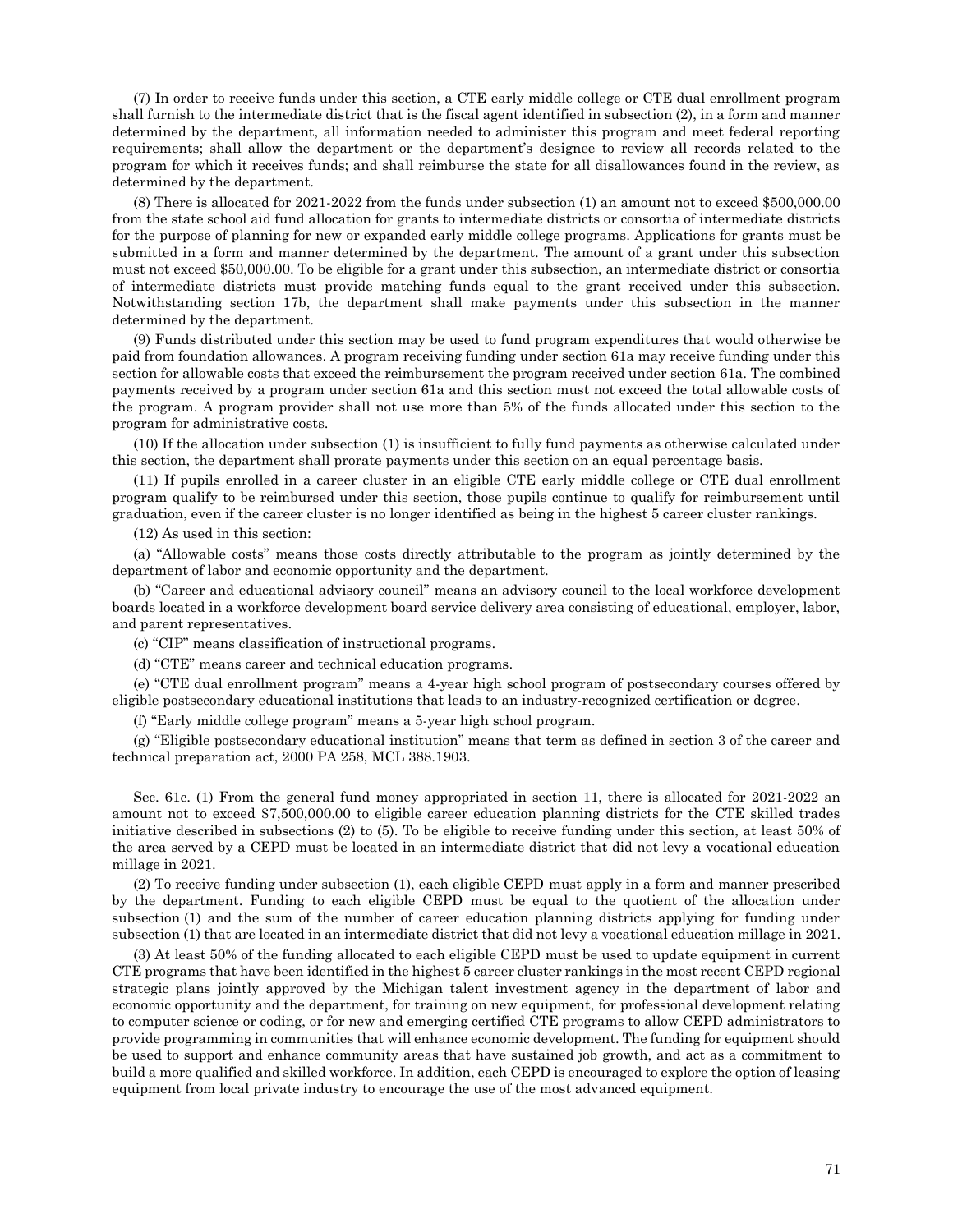(4) The allocation of funds at the local level must be determined by CEPD administrators using data from the state, region, and local sources to make well-informed decisions on program equipment improvements. Grants awarded by CEPD administrators for capital infrastructure must be used to ensure that CTE programs can deliver educational programs in high-wage, high-skill, and high-demand occupations. Each CEPD shall continue to ensure that program advisory boards make recommendations on needed improvements for equipment that support job growth and job skill development and retention for both the present and the future.

(5) Not later than September 15 of each fiscal year, each CEPD receiving funding shall annually report to the department, the senate and house appropriations subcommittees on school aid, the senate and house fiscal agencies, and legislature on equipment purchased under subsection (1). In addition, the report must identify growth data on program involvement, retention, and development of student skills.

(6) As used in this section:

(a) "CEPD" means a career education planning district described in this section.

(b) "CTE" means career and technical education.

Sec. 61d. (1) From the appropriation in section 11, there is allocated for 2021-2022 an amount not to exceed \$5,000,000.00 from the state school aid fund for additional payments to districts for career and technical education programs for the purpose of increasing the number of Michigan residents with high-quality degrees or credentials, and to increase the number of pupils who are college- and career-ready upon high school graduation.

(2) The department shall calculate payments to districts under this section in the following manner:

(a) A payment of \$35.00 multiplied by the number of pupils in grades 9 to 12 who are counted in membership in the district and are enrolled in at least 1 career and technical education program.

(b) An additional payment of \$35.00 multiplied by the number of pupils in grades 9 to 12 who are counted in membership in the district and are enrolled in at least 1 career and technical education program that provides instruction in critical skills and high-demand career fields.

(3) If the allocation under subsection (1) is insufficient to fully fund payments under subsection (2), the department shall prorate payments under this section on an equal per-pupil basis.

(4) As used in this section:

(a) "Career and technical education program" means a state-approved career and technical education program, as determined by the department.

(b) "Career and technical education program that provides instruction in critical skills and high-demand career field" means a career and technical education program classified under any of the following 2-digit classification of instructional programs (CIP) codes:

(*i*) 01, which refers to "agriculture, agriculture operations, and related sciences".

(*ii*) 03, which refers to "natural resources and conservation".

(*iii*) 10 through 11, which refers to "communications technologies/technicians and support services" and "computer and information sciences and support services".

(*iv*) 14 through 15, which refers to "engineering" and "engineering technologies and engineering-related fields".

(*v*) 26, which refers to "biological and biomedical sciences".

(*vi*) 46 through 48, which refers to "construction trades", "mechanic and repair technologies/technicians", and "precision production".

(*vii*) 51, which refers to "health professions and related programs".

Sec. 61g. (1) From the state school aid fund money appropriated under section 11, there is allocated for 2021- 2022 only an amount not to exceed \$2,500,000.00 to an intermediate district in which the combined total number of pupils in membership of all of its constituent districts is at least 6,500 but not more than 7,500 and the intermediate district is located in prosperity region 3.

(2) An intermediate district receiving funds under this section shall use the funds to support its career and technical education offerings. Funds must be used by the intermediate district for building retrofitting, equipment purchases, and other associated expenditures necessary to provide career and technical education programming and services.

(3) As used in this section, "constituent district" means a district, including a district that is a public school academy, that is located within the geographic boundaries of an intermediate district.

## Sec. 62. (1) For the purposes of this section:

(a) "Membership" means for a particular fiscal year the total membership of the intermediate district and the districts constituent to the intermediate district or the total membership of the area vocational-technical program, except that if a district has elected not to come under sections 681 to 690 of the revised school code, MCL 380.681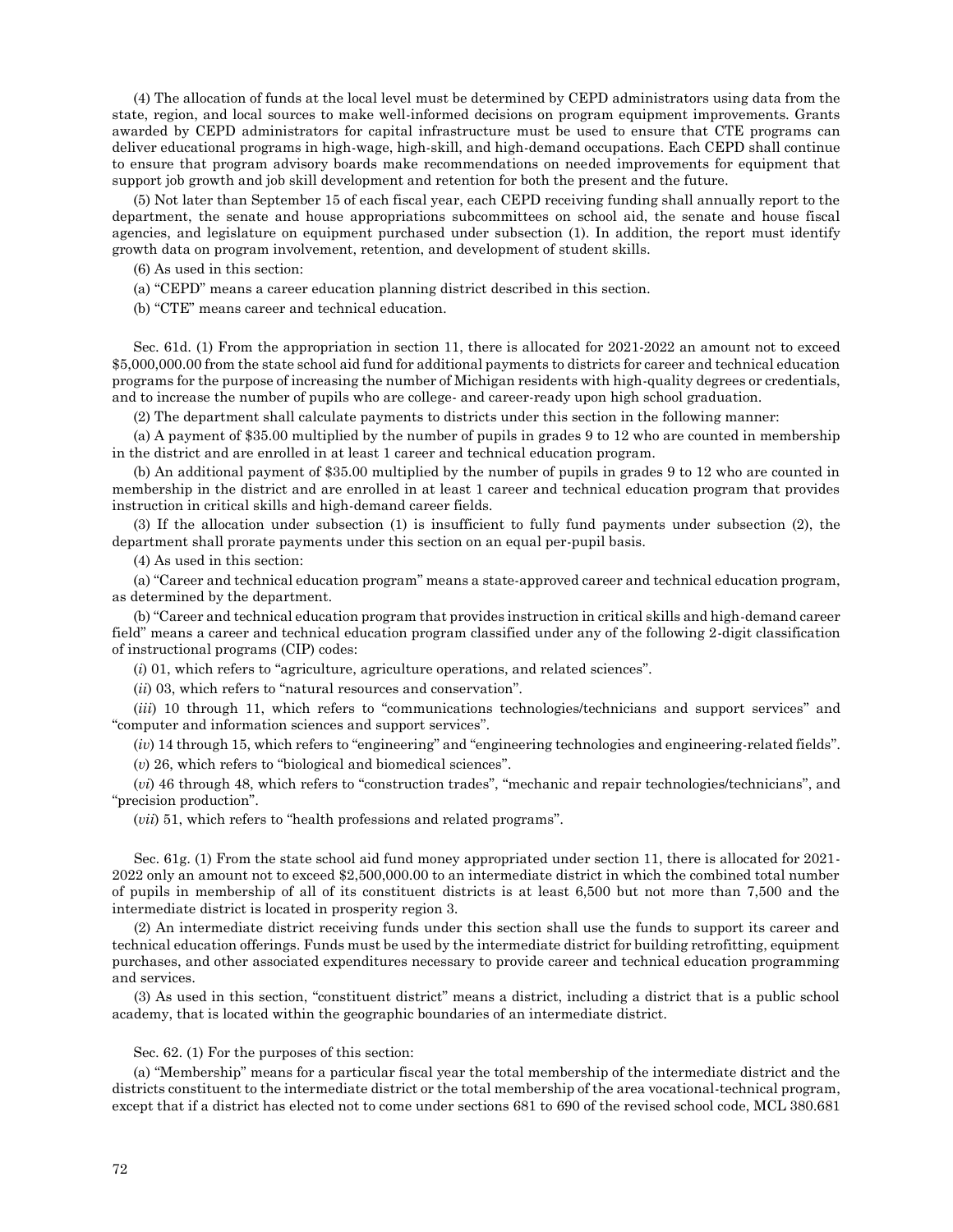to 380.690, the membership of that district are not included in the membership of the intermediate district. However, the membership of a district that has elected not to come under sections 681 to 690 of the revised school code, MCL 380.681 to 380.690, is included in the membership of the intermediate district if the district meets both of the following:

(*i*) The district operates the area vocational-technical education program pursuant to a contract with the intermediate district.

(*ii*) The district contributes an annual amount to the operation of the program that is commensurate with the revenue that would have been raised for operation of the program if millage were levied in the district for the program under sections 681 to 690 of the revised school code, MCL 380.681 to 380.690.

(b) "Millage levied" means the millage levied for area vocational-technical education under sections 681 to 690 of the revised school code, MCL 380.681 to 380.690, including a levy for debt service obligations incurred as the result of borrowing for capital outlay projects and in meeting capital projects fund requirements of area vocationaltechnical education.

(c) "Taxable value" means the total taxable value of the districts constituent to an intermediate district or area vocational-technical education program, except that if a district has elected not to come under sections 681 to 690 of the revised school code, MCL 380.681 to 380.690, the taxable value of that district is not included in the taxable value of the intermediate district. However, the taxable value of a district that has elected not to come under sections 681 to 690 of the revised school code, MCL 380.681 to 380.690, is included in the taxable value of the intermediate district if the district meets both of the following:

(*i*) The district operates the area vocational-technical education program pursuant to a contract with the intermediate district.

(*ii*) The district contributes an annual amount to the operation of the program that is commensurate with the revenue that would have been raised for operation of the program if millage were levied in the district for the program under sections 681 to 690 of the revised school code, MCL 380.681 to 380.690.

(2) From the appropriation in section 11, there is allocated an amount not to exceed \$9,190,000.00 each fiscal year for 2020-2021 and for 2021-2022 to reimburse intermediate districts and area vocational-technical education programs established under section 690(3) of the revised school code, MCL 380.690, levying millages for area vocational-technical education under sections 681 to 690 of the revised school code, MCL 380.681 to 380.690. The purpose, use, and expenditure of the reimbursement are limited as if the funds were generated by those millages.

(3) Reimbursement for those millages levied in 2019-2020 is made in 2020-2021 at an amount per 2019-2020 membership pupil computed by subtracting from \$218,700.00 the 2019-2020 taxable value behind each membership pupil and multiplying the resulting difference by the 2019-2020 millage levied, and then subtracting from that amount the 2019-2020 local community stabilization share revenue for area vocational technical education behind each membership pupil for reimbursement of personal property exemption loss under the local community stabilization authority act, 2014 PA 86, MCL 123.1341 to 123.1362.

(4) Reimbursement for those millages levied in 2020-2021 is made in 2021-2022 at an amount per 2020-2021 membership pupil computed by subtracting from \$224,800.00 the 2020-2021 taxable value behind each membership pupil and multiplying the resulting difference by the 2020-2021 millage levied, and then subtracting from that amount the 2020-2021 local community stabilization share revenue for area vocational technical education behind each membership pupil for reimbursement of personal property exemption loss under the local community stabilization authority act, 2014 PA 86, MCL 123.1341 to 123.1362.

(5) The department shall ensure that the amount paid to a single intermediate district under this section does not exceed 38.4% of the total amount allocated under subsection (2).

(6) The department shall ensure that the amount paid to a single intermediate district under this section is not less than 75% of the amount allocated to the intermediate district under this section for the immediately preceding fiscal year.

Sec. 65. (1) From the appropriation under section 11, there is allocated an amount not to exceed \$400,000.00 for 2021-2022 for a pre-college engineering K-12 educational program that is focused on the development of a diverse future Michigan workforce, that serves multiple communities within southeast Michigan, that enrolls pupils from multiple districts, and that received funds appropriated for this purpose in the appropriations act that provided the Michigan strategic fund budget for 2014-2015.

(2) To be eligible for funding under this section, a program must have the ability to expose pupils to, and motivate and prepare pupils for, science, technology, engineering, and mathematics careers and postsecondary education with special attention given to groups of pupils who are at-risk and underrepresented in technical professions and careers.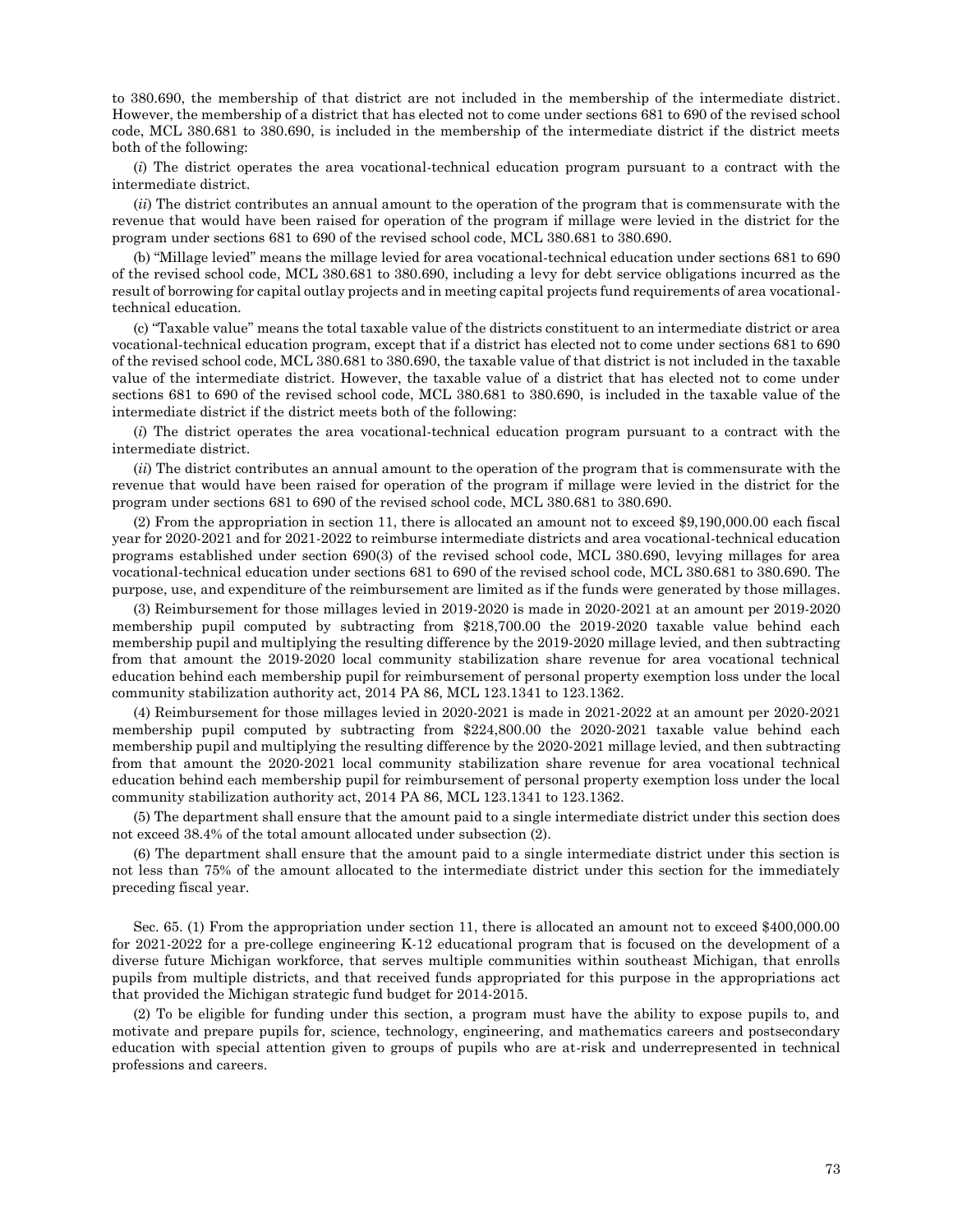Sec. 67. (1) From the general fund money appropriated in section 11, there is allocated an amount not to exceed \$3,000,000.00 for 2021-2022 for college access programs. The programs funded under this section are intended to inform students of college and career options and to provide resources intended to increase the number of pupils who are adequately prepared with the information needed to make informed decisions on college and career. The funds appropriated under this section are intended to be used to increase the number of Michigan residents with high-quality degrees or credentials. Funds appropriated under this section must not be used to supplant funding for counselors already funded by districts.

(2) The department of labor and economic opportunity shall administer funds allocated under this section in collaboration with the Michigan college access network. These funds may be used for any of the following purposes:

(a) Michigan college access network operations, programming, and services to local college access networks.

(b) Local college access networks, which are community-based college access/success partnerships committed to increasing the college participation and completion rates within geographically defined communities through a coordinated strategy.

(c) The Michigan college advising program, a program intended to place trained, recently graduated college advisors in high schools that serve significant numbers of low-income and first-generation college-going pupils. State funds used for this purpose may not exceed 33% of the total funds available under this subsection.

(d) Subgrants of up to \$5,000.00 to districts with comprehensive high schools that establish a college access team and implement specific strategies to create a college-going culture in a high school in a form and manner approved by the Michigan college access network and the department of labor and economic opportunity.

(e) The Michigan college access portal, an online one-stop portal to help pupils and families plan and apply for college.

(f) Public awareness and outreach campaigns to encourage low-income and first-generation college-going pupils to take necessary steps toward college and to assist pupils and families in completing a timely and accurate free application for federal student aid.

(g) Subgrants to postsecondary institutions to recruit, hire, and train college student mentors and college advisors to assist high school pupils in navigating the postsecondary planning and enrollment process.

(3) For the purposes of this section, "college" means any postsecondary educational opportunity that leads to a career, including, but not limited to, a postsecondary degree, industry-recognized technical certification, or registered apprenticeship.

Sec. 67a. (1) From the general fund money appropriated under section 11, there is allocated an amount not to exceed \$50,000.00 for 2021-2022 for a grant to be distributed by the department to an organization to provide industrial and technological education and workforce preparation for students and professional development opportunities and support for teachers.

(2) Notwithstanding section 17b, the department shall make grant payments under this section on a schedule determined by the department.

Sec. 67b. From the federal funds allocated under section 11n, there is allocated \$6,000,000.00 from the federal funding awarded to this state from the coronavirus state fiscal recovery fund under the American rescue plan act of 2021, title IX, subtitle M of Public Law 117-2, for 2021-2022 to the SME Education Foundation's Partnership Response Initiative. The SME Education Foundation's Partnership Response Initiative shall use the funding it receives under this section to provide high schools in this state with cost-effective and tailored engineering/manufacturing programs that provide equipment, curricula, professional development, scholarships, and STEM-focused curricular activities to students enrolled in and teachers teaching in the high schools of this state.

Sec. 74. (1) From the state school aid fund money appropriated in section 11, there is allocated an amount not to exceed \$3,805,800.00 for 2021-2022 for the purposes of this section.

(2) From the allocation in subsection (1), there is allocated for 2021-2022 the amount necessary for payments to state supported colleges or universities and intermediate districts providing school bus driver safety instruction under section 51 of the pupil transportation act, 1990 PA 187, MCL 257.1851. The department shall make payments in an amount determined by the department not to exceed the actual cost of instruction and driver compensation for each public or nonpublic school bus driver attending a course of instruction. For the purpose of computing compensation, the hourly rate allowed each school bus driver must not exceed the hourly rate received for driving a school bus. The department shall make reimbursement compensating the driver during the course of instruction to the college or university or intermediate district providing the course of instruction.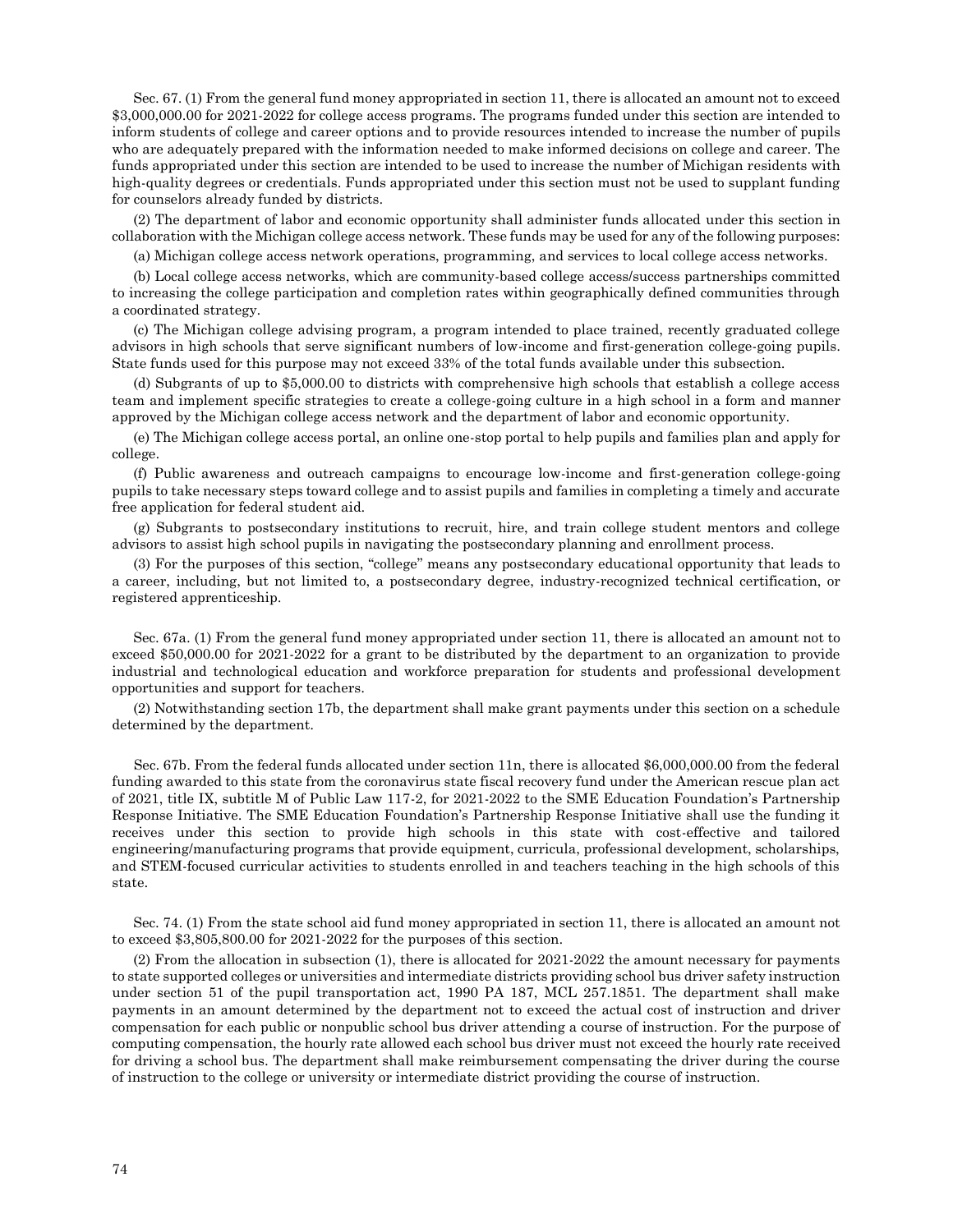(3) From the allocation in subsection (1), there is allocated for 2021-2022 the amount necessary to pay the reasonable costs of nonspecial education auxiliary services transportation provided under section 1323 of the revised school code, MCL 380.1323. Districts funded under this subsection do not receive funding under any other section of this article for nonspecial education auxiliary services transportation.

(4) From the funds allocated in subsection (1), there is allocated an amount not to exceed \$1,780,800.00 for 2021-2022 for reimbursement to districts and intermediate districts for costs associated with the inspection of school buses and pupil transportation vehicles by the department of state police as required under section 715a of the Michigan vehicle code, 1949 PA 300, MCL 257.715a, and section 39 of the pupil transportation act, 1990 PA 187, MCL 257.1839. The department of state police shall prepare a statement of costs attributable to each district for which bus inspections are provided and submit it to the department and to an intermediate district serving as fiduciary in a time and manner determined jointly by the department and the department of state police. Upon review and approval of the statement of cost, the department shall forward to the designated intermediate district serving as fiduciary the amount of the reimbursement on behalf of each district and intermediate district for costs detailed on the statement within 45 days after receipt of the statement. The designated intermediate district shall make payment in the amount specified on the statement to the department of state police within 45 days after receipt of the statement. The total reimbursement of costs under this subsection must not exceed the amount allocated under this subsection. Notwithstanding section 17b, the department shall make payments to eligible entities under this subsection on a schedule prescribed by the department.

Sec. 78. (1) From the state school aid fund money appropriated under section 11, there is allocated for 2021- 2022 an amount not to exceed \$1,000,000.00 for payments to eligible districts for transportation costs as provided under this section. To be eligible for funding under this section, a district must meet all of the following:

(a) Receive the minimum foundation allowance as calculated under section 20.

(b) Have at least 7,800 pupils in membership but not more than 20,000 pupils in membership.

(c) Have at least 98 square miles in the district's boundaries.

(d) Provide busing to general education and special education students.

(e) Use buses to distribute school meals.

(f) Be not eligible for funding under section 22d.

(2) A district that is eligible for funding under this section shall receive an equal amount per pupil from the funds appropriated under this section.

Sec. 81. (1) From the state school aid fund money appropriated in section 11, there is allocated for 2020-2021 to the intermediate districts the sum necessary, but not to exceed \$69,138,000.00, and there is allocated for 2021- 2022 to the intermediate districts the sum necessary, but not to exceed \$71,903,600.00 to provide state aid to intermediate districts under this section.

(2) The amount allocated under this section for 2020-2021 to each intermediate district is an amount equal to 100% of the amount allocated to the intermediate district under this section for 2019-2020. The amount allocated under this section for 2021-2022 to each intermediate district is an amount equal to 104% of the amount allocated to the intermediate district under this section for 2020-2021. An intermediate district shall use funding provided under this section to comply with requirements of this article and the revised school code that are applicable to intermediate districts, and for which funding is not provided elsewhere in this article, and to provide technical assistance to districts as authorized by the intermediate school board.

(3) Intermediate districts receiving funds under this section shall collaborate with the department to develop expanded professional development opportunities for teachers to update and expand their knowledge and skills needed to support the Michigan merit curriculum.

(4) From the allocation in subsection (1), there is allocated to an intermediate district, formed by the consolidation or annexation of 2 or more intermediate districts or the attachment of a total intermediate district to another intermediate district or the annexation of all of the constituent K-12 districts of a previously existing intermediate district which has disorganized, an additional allotment of \$3,500.00 each fiscal year for each intermediate district included in the new intermediate district for 3 years following consolidation, annexation, or attachment.

(5) In order to receive funding under this section, an intermediate district shall do all of the following:

(a) Demonstrate to the satisfaction of the department that the intermediate district employs at least 1 person who is trained in pupil accounting and auditing procedures, rules, and regulations.

(b) Demonstrate to the satisfaction of the department that the intermediate district employs at least 1 person who is trained in rules, regulations, and district reporting procedures for the individual-level student data that serves as the basis for the calculation of the district and high school graduation and dropout rates.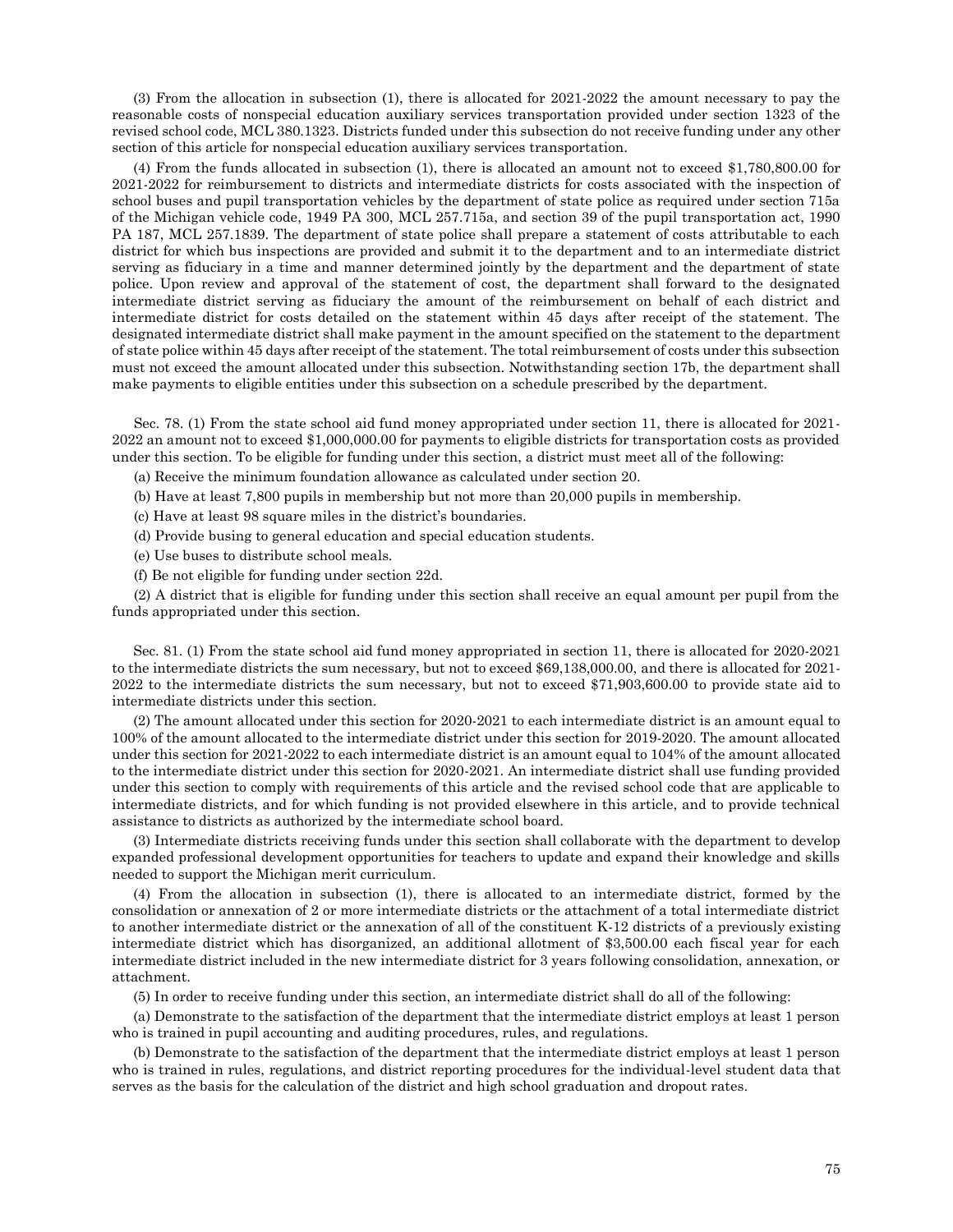(c) Comply with sections 1278a and 1278b of the revised school code, MCL 380.1278a and 380.1278b.

(d) Furnish data and other information required by state and federal law to the center and the department in the form and manner specified by the center or the department, as applicable.

(e) Comply with section 1230g of the revised school code, MCL 380.1230g.

(f) Provide advice, guidance, and leadership to assist all districts located within its geographic boundaries to assist in the preparedness and response efforts toward addressing COVID-19. At a minimum, this must include the coordination and collaboration with any local public health agency that has jurisdiction within the intermediate district's geographic boundaries and may include the coordination of bulk purchasing of personal protective equipment, technology, or other products or services necessary for students to return to school. An intermediate district shall ensure that all districts located within its geographic boundaries have equitable access to the intermediate district's coordination activities and services, intermediate district-wide or regional meetings, regularly scheduled superintendent meetings, programming, events, or other coordination or collaboration activities. In ensuring that all districts located within the geographic boundaries of the intermediate district have equitable access to services, meetings, programming, events, or activities as described in the immediately preceding sentence, the intermediate district shall ensure that districts that are public school academies that are located within its geographic boundaries are not excluded from said services, meetings, programming, events, or activities if districts that are not public school academies that are located within the geographic boundaries of the intermediate district are not excluded.

Sec. 94. (1) From the general fund money appropriated in section 11, there is allocated to the department for 2021-2022 an amount not to exceed \$1,200,000.00 for efforts to increase the number of pupils who participate and succeed in advanced placement and international baccalaureate programs, and to support the college-level examination program (CLEP).

(2) From the funds allocated under this section, the department shall award funds to cover all or part of the costs of advanced placement test fees or international baccalaureate test fees and international baccalaureate registration fees for low-income pupils who take an advanced placement or an international baccalaureate test and CLEP fees for low-income pupils who take a CLEP test.

(3) The department shall only award funds under this section if the department determines that all of the following criteria are met:

(a) Each pupil for whom payment is made meets eligibility requirements of the federal advanced placement test fee program under section 1701 of the no child left behind act of 2001, Public Law 107-110, or under a corresponding provision of the every student succeeds act, Public Law 114-95.

(b) The tests are administered by the college board, the international baccalaureate organization, or another test provider approved by the department.

(c) The pupil for whom payment is made pays at least \$5.00 toward the cost of each test for which payment is made.

(4) The department shall establish procedures for awarding funds under this section.

(5) Notwithstanding section 17b, the department shall make payments under this section on a schedule determined by the department.

Sec. 94a. (1) There is created within the state budget office in the department of technology, management, and budget the center for educational performance and information. The center shall do all of the following:

(a) Coordinate the collection of all data required by state and federal law from districts, intermediate districts, and postsecondary institutions.

(b) Create, maintain, and enhance this state's P-20 longitudinal data system and ensure that it meets the requirements of subsection (4).

(c) Collect data in the most efficient manner possible in order to reduce the administrative burden on reporting entities, including, but not limited to, electronic transcript services.

(d) Create, maintain, and enhance this state's web-based educational portal to provide information to school leaders, teachers, researchers, and the public in compliance with all federal and state privacy laws. Data must include, but are not limited to, all of the following:

(*i*) Data sets that link teachers to student information, allowing districts to assess individual teacher impact on student performance and consider student growth factors in teacher and principal evaluation systems.

(*ii*) Data access or, if practical, data sets, provided for regional data hubs that, in combination with local data, can improve teaching and learning in the classroom.

(*iii*) Research-ready data sets for researchers to perform research that advances this state's educational performance.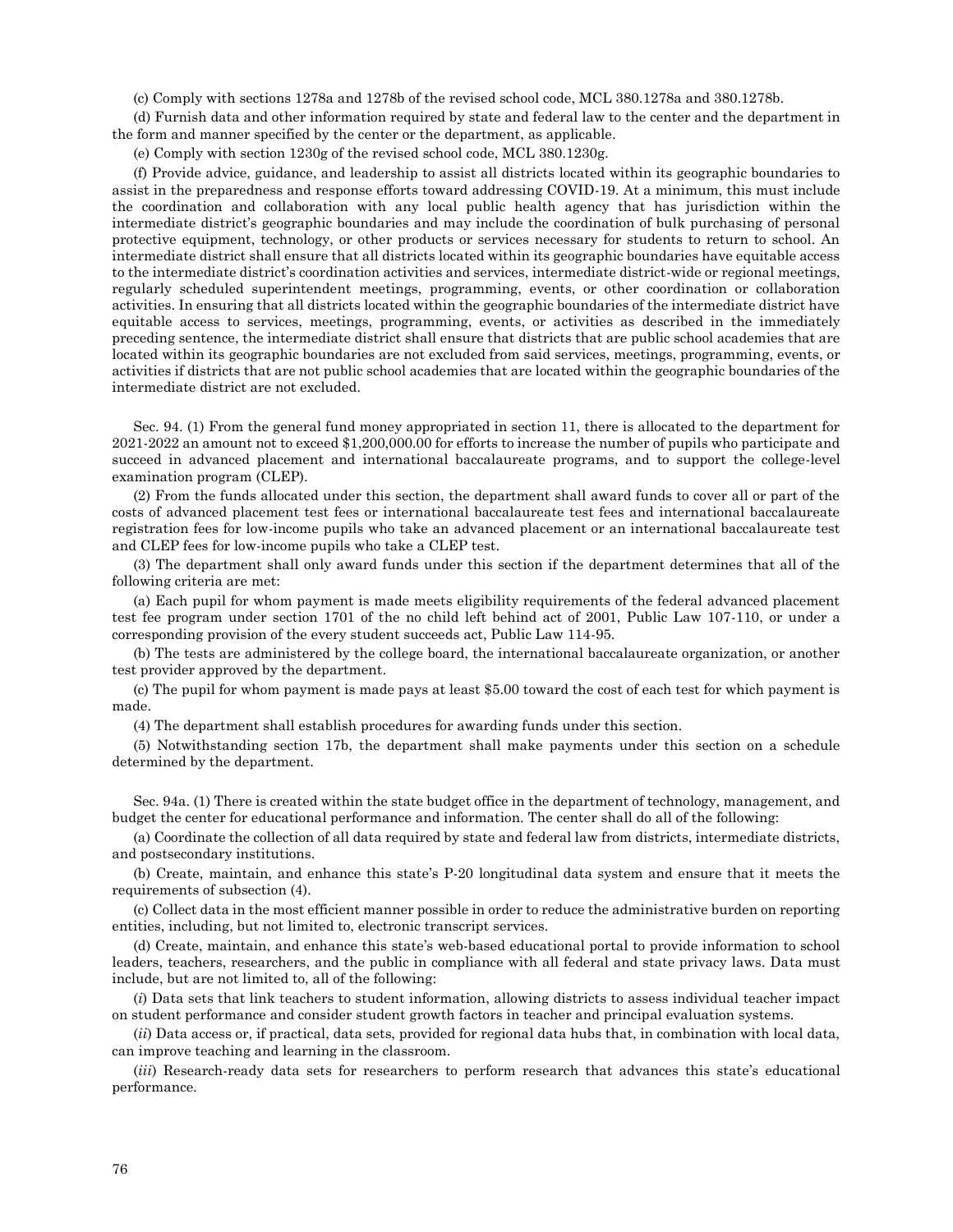(e) Provide data in a useful manner to allow state and local policymakers to make informed policy decisions.

(f) Provide public reports to the residents of this state to allow them to assess allocation of resources and the return on their investment in the education system of this state.

(g) Other functions as assigned by the state budget director.

(2) Each state department, officer, or agency that collects information from districts, intermediate districts, or postsecondary institutions as required under state or federal law shall make arrangements with the center to ensure that the state department, officer, or agency is in compliance with subsection (1). This subsection does not apply to information collected by the department of treasury under the uniform budgeting and accounting act, 1968 PA 2, MCL 141.421 to 141.440a; the revised municipal finance act, 2001 PA 34, MCL 141.2101 to 141.2821; the school bond qualification, approval, and loan act, 2005 PA 92, MCL 388.1921 to 388.1939; or section 1351a of the revised school code, MCL 380.1351a.

(3) The center may enter into any interlocal agreements necessary to fulfill its functions.

(4) The center shall ensure that the P-20 longitudinal data system required under subsection (1)(b) meets all of the following:

(a) Includes data at the individual student level from preschool through postsecondary education and into the workforce.

(b) Supports interoperability by using standard data structures, data formats, and data definitions to ensure linkage and connectivity in a manner that facilitates the exchange of data among agencies and institutions within the state and between states.

(c) Enables the matching of individual teacher and student records so that an individual student may be matched with those teachers providing instruction to that student.

(d) Enables the matching of individual teachers with information about their certification and the institutions that prepared and recommended those teachers for state certification.

(e) Enables data to be easily generated for continuous improvement and decision-making, including timely reporting to parents, teachers, and school leaders on student achievement.

(f) Ensures the reasonable quality, validity, and reliability of data contained in the system.

(g) Provides this state with the ability to meet federal and state reporting requirements.

(h) For data elements related to preschool through grade 12 and postsecondary, meets all of the following:

(*i*) Contains a unique statewide student identifier that does not permit a student to be individually identified by users of the system, except as allowed by federal and state law.

(*ii*) Contains student-level enrollment, demographic, and program participation information.

(*iii*) Contains student-level information about the points at which students exit, transfer in, transfer out, drop out, or complete education programs.

(*iv*) Has the capacity to communicate with higher education data systems.

(i) For data elements related to preschool through grade 12 only, meets all of the following:

(*i*) Contains yearly test records of individual students for assessments approved by DED-OESE for accountability purposes under section 1111(b) of the elementary and secondary education act of 1965, 20 USC 6311, including information on individual students not tested, by grade and subject.

(*ii*) Contains student-level transcript information, including information on courses completed and grades earned.

(*iii*) Contains student-level college readiness test scores.

(j) For data elements related to postsecondary education only:

(*i*) Contains data that provide information regarding the extent to which individual students transition successfully from secondary school to postsecondary education, including, but not limited to, all of the following:

(A) Enrollment in remedial coursework.

(B) Completion of 1 year's worth of college credit applicable to a degree within 2 years of enrollment.

(*ii*) Contains data that provide other information determined necessary to address alignment and adequate preparation for success in postsecondary education.

(5) From the general fund money appropriated in section 11, there is allocated an amount not to exceed \$18,802,500.00 for 2021-2022 to the department of technology, management, and budget to support the operations of the center. In addition, from the federal funds appropriated in section 11, there is allocated for 2021-2022 the amount necessary, estimated at \$193,500.00, to support the operations of the center and to establish a P-20 longitudinal data system necessary for state and federal reporting purposes. The center shall cooperate with the department to ensure that this state is in compliance with federal law and is maximizing opportunities for increased federal funding to improve education in this state.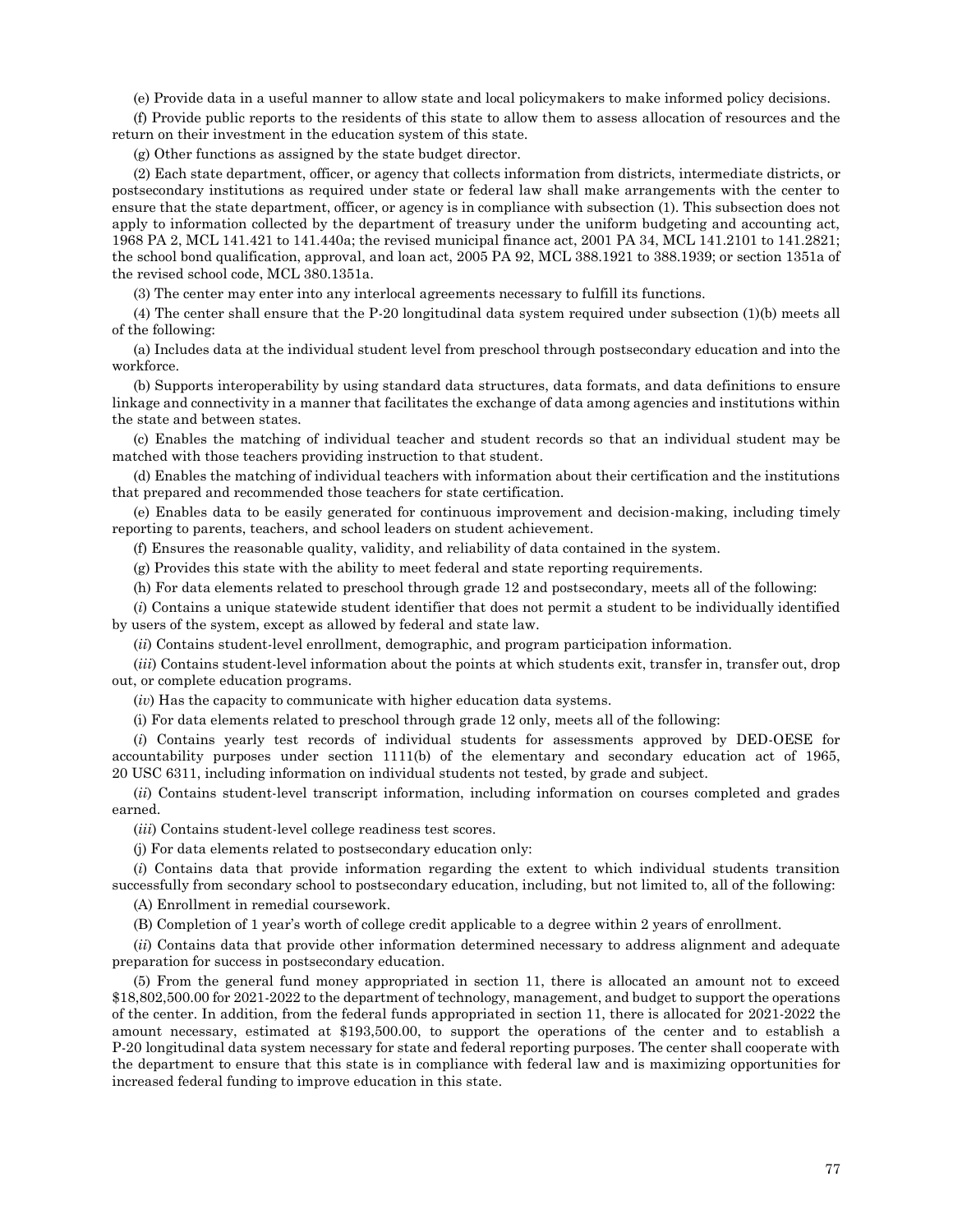(6) From the funds allocated in subsection (5), the center may use an amount determined by the center for competitive grants for 2021-2022 to support collaborative efforts on the P-20 longitudinal data system. All of the following apply to grants awarded under this subsection:

(a) The center shall award competitive grants to eligible intermediate districts or a consortium of intermediate districts based on criteria established by the center.

(b) Activities funded under the grant must support the P-20 longitudinal data system portal and may include portal hosting, hardware and software acquisition, maintenance, enhancements, user support and related materials, and professional learning tools and activities aimed at improving the utility of the P-20 longitudinal data system.

(c) An applicant that received a grant under this subsection for the immediately preceding fiscal year has priority for funding under this section. However, after 3 fiscal years of continuous funding, an applicant is required to compete openly with new applicants.

(7) Funds allocated under this section that are not expended in the fiscal year in which they were allocated may be carried forward to a subsequent fiscal year and are appropriated for the purposes for which the funds were originally allocated.

(8) The center may bill departments as necessary in order to fulfill reporting requirements of state and federal law. The center may also enter into agreements to supply custom data, analysis, and reporting to other principal executive departments, state agencies, local units of government, and other individuals and organizations. The center may receive and expend funds in addition to those authorized in subsection (5) to cover the costs associated with salaries, benefits, supplies, materials, and equipment necessary to provide such data, analysis, and reporting services.

(9) As used in this section, "DED-OESE" means the United States Department of Education Office of Elementary and Secondary Education.

Sec. 94c. (1) From the general fund money appropriated in section 11, there is allocated an amount not to exceed \$1,500,000.00 for 2021-2022 to the department to select a vendor through a competitive bid process that will compile a report to be sent to the legislature that includes all of the following:

(a) A strategy for streamlining the reporting that districts and intermediate districts are required to submit under state law.

(b) Recommendations for an annual process to measure and compare noninstructional staffing and spending by districts and intermediate districts and propose options to help districts and intermediate districts optimize noninstructional spending over time. Districts and intermediate districts are not required to modify their spending due to the operation of this subdivision. As used in this subdivision, "noninstructional spending" does not include facility costs, leases, rental payments, or other capital costs.

(c) Subject to subsection (2), recommendations for an information technology strategy for the K to 12 system and a short list of information technology systems that districts and intermediate districts may choose from that meet both of the following:

(*i*) Are aligned to the information technology strategy described in this subdivision.

(*ii*) Can be used by districts and intermediate districts in transition as existing information technology systems are retired.

(2) A district or intermediate district is not required to select for use an information technology system described in subsection (1)(c) due to the operation of subsection (1)(c).

(3) This section does not impose any new or additional reporting requirements upon districts and intermediate districts.

(4) The center, to the extent practicable, shall provide data requested by the vendor selected under subsection (1) to the vendor.

(5) In its evaluation of vendors through the competitive bid process under subsection (1), the department shall consider at least all of the following criteria:

(a) The vendor's knowledge of this state's K to 12 system.

(b) The vendor's knowledge of center and National Center for Education Statistics (NCES) data.

(c) The vendor's knowledge of existing K to 12 reports.

(d) The vendor's knowledge of existing K to 12 technology systems.

(e) The vendor's knowledge of reporting, information technology, and benchmarking best practices.

(f) The vendor's expertise in providing advice to this state's K to 12 systems on efficiency measures.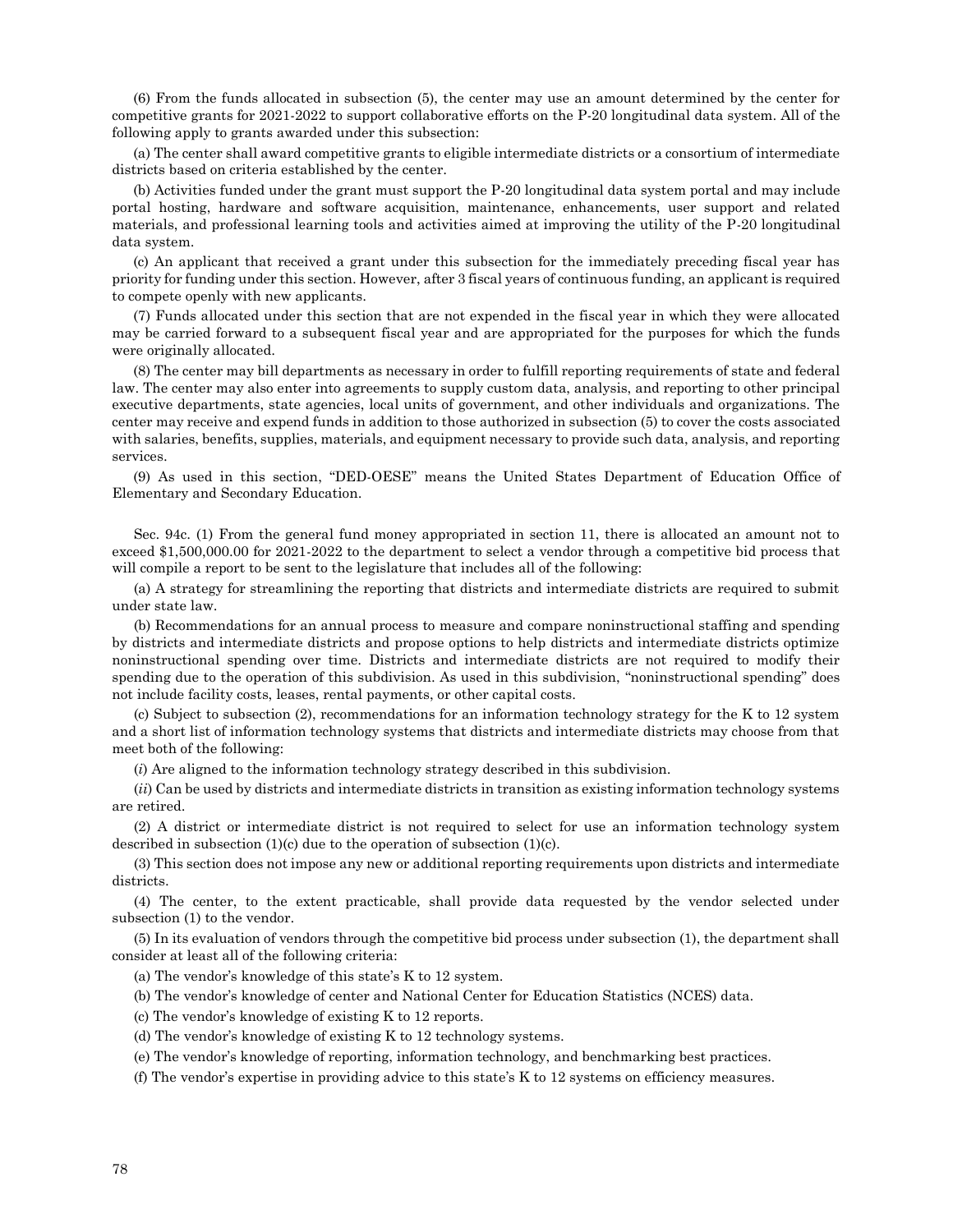(6) The department, center, or the vendor selected under subsection (1) shall not require that a district or intermediate district implement the strategies or recommendations developed under this section by the vendor selected under subsection (1) unless legislation is enacted that allows the department, center, or a vendor selected under subsection (1) to require said implementation.

Sec. 94d. (1) From the state school aid fund money appropriated in section 11, there is allocated an amount not to exceed \$1,500,000.00 for 2021-2022 for the purposes of this section.

(2) Funds under this section must be used to create and support a task force that will develop a comprehensive multi-year plan to attract, prepare, and retain qualified personnel for children with disabilities. The task force described in this subsection shall provide all of the following:

(a) An identification of the barriers to attracting and training qualified personnel to work with children with disabilities.

(b) An analysis of current educator preparation processes, including the degree to which they meet the needs of special education students and whether the preparation process could be streamlined to increase the number of qualified personnel entering the field of special education.

(c) An analysis of attrition rates for qualified personnel leaving the field of special education and recommendations for ways that this state or districts could better retain talent.

(d) An analysis of this state's licensing requirements and whether they could be streamlined to increase the number of qualified personnel entering the field of special education.

(e) Policy changes that should be enacted into law to address the barriers identified in this subsection, with specific changes to applicable state laws or applicable state rules.

(3) The task force described in subsection (2) must include representation from all special education stakeholder communities, including, but not limited to, teachers, school administrators, parents of special education students, students, educator preparation programs, the department, the legislative branch, the executive branch, the business community, and special education advocacy groups.

(4) The department shall identify an intermediate district that will serve as the fiscal agent for the funding under this section.

(5) Notwithstanding section 17b, the department shall make payments under this section on a schedule determined by the department.

(6) It is the intent of the legislature that the funding under this section support the task force described in subsection (2) for 3 years.

(7) The funds allocated under this section for 2021-2022 are a work project appropriation, and any unexpended funds for 2021-2022 do not lapse to the state school aid fund and are carried forward into 2022-2023. The purpose of the work project is to continue support for the task force described in subsection (2). The estimated completion date of the work project is September 30, 2024.

Sec. 95b. (1) From the general fund money appropriated under section 11, there is allocated an amount not to exceed \$2,000,000.00 for 2021-2022 for the model value-added growth and projection analytics system. The department shall continue the model value-added growth and projection analytics system and incorporate that model into its reporting requirements under the every student succeeds act, Public Law 114-95. The model described in this subsection must do at least all of the following:

(a) Utilize existing assessments and any future assessments that are suitable for measuring student growth.

(b) Report student growth measures at the district, school, teacher, and subgroup levels.

(c) Recognize the growth of tested students, including those who may have missing assessment data.

(d) Include all available prior standardized assessment data that meet inclusion criteria across grades, subjects, and state and local assessments.

(e) Allow student growth results to be disaggregated.

(f) Provide individual student projections showing the probability of a student reaching specific performance levels on future assessments. Given school closures and extended cancellations related to COVID-19, the data under this subdivision may be used to inform decisions about student placement or students that could benefit from additional supports or interventions.

(g) Demonstrate any prior success with this state's assessments through the Michigan council of educator effectiveness teacher evaluation pilot.

(h) Demonstrate prior statewide implementation in at least 2 other states for at least 10 years.

(i) Have a native roster verification system built into the value-added reporting platform that has been implemented statewide in at least 2 other states.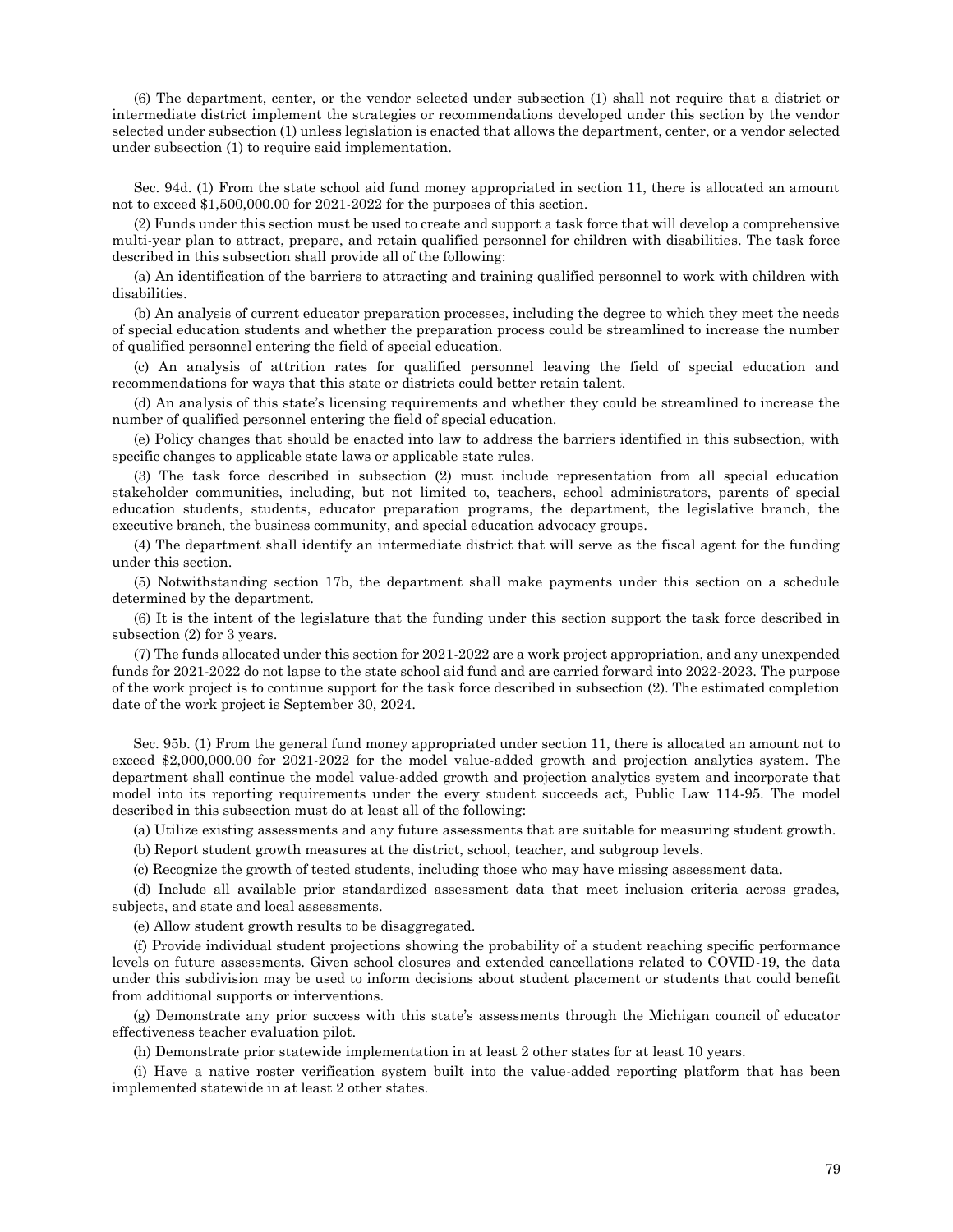(j) Have a "help/contact us" ticketing system built into the value-added reporting platform.

(k) Given school closures that have occurred pursuant to an executive order issued by the governor, the valueadded reporting platform must provide continued hosting and delivery of reporting and offer the department additional supports in the areas of research, analysis, web reporting, and training.

(*l*) The department and the platform vendor shall provide statewide training for educators to understand the reporting that details the impact to student learning and growth.

(2) The department shall provide internet-based electronic student growth and projection reporting based on the model under subsection (1) to educators at the school, district, and state levels. The model must include rolebased permissions that allow educators to access information about the performance of the students within their immediate responsibility in accordance with applicable privacy laws.

(3) The model under subsection (1) must not be a mandatory part of teacher evaluation or educator pay-forperformance systems.

(4) The model under subsection (1) must be a model that received funding under this section in 2018-2019.

(5) By March 31, 2022, the department shall work with the center to provide a report to the senate and house appropriations subcommittees on school aid and the senate and house fiscal agencies regarding the number of districts that are not public school academies that opted in to student-teacher linkages in their use of the model value-added growth and projection analytics system under this section. The report under this subsection must also include verification that the value-added reporting platform continued hosting and delivery of historical reporting and specify any additional research and analysis offered to the department.

Sec. 97. (1) For 2021-2022, from the state school aid fund money appropriated under section 11, there is allocated an amount not to exceed \$7,500,000.00 and from the general fund money appropriated under section 11, there is allocated an amount not to exceed \$2,500,000.00 for competitive grants to public schools, nonpublic schools, districts, and intermediate districts to purchase technology equipment, upgrade hardening measures, or conduct school building safety assessments to improve the safety and security of school buildings, pupils or students, and school staff with the goal of creating a safer school environment through equipment and technology enhancements. The department of state police, grants and community services division, shall administer the grant program described in this subsection. All grants under this subsection must be funded on a reimbursementonly basis. Grants under this subsection must not exceed \$50,000.00 for each public school or nonpublic school and \$250,000.00 for each district or intermediate district.

(2) All of the following apply to the application process for funding under subsection (1):

(a) To receive funding under subsection (1), a public school, nonpublic school, district, or intermediate district shall submit an application for funding under subsection (1) directly to the department of state police, grants and community services division.

(b) An application from a district or intermediate district under this subsection must be for 1 or more buildings that have some or all of pre-K to grade 12 classrooms and pupils.

(c) An applicant may submit only 1 application.

(d) An individual public school may submit its own application but must not also be included in its district's application if the district submits an application under this subsection.

(e) The department of state police shall award grants to applicants based on eligibility, the project description, and whether the project reflects the highest security need of the applicant within grant funding constraints, the budget narrative, the budget, project goals, objectives, and performance measures.

(f) The department of state police shall give priority to all of the following applicants:

(*i*) Applicants seeking funding for projects that involve multiple agencies working in partnership.

(*ii*) Applicants seeking funding for proposals that seek to secure exterior access points of school buildings.

(*iii*) Applicants that did not receive a school safety grant in the past.

(*iv*) Applicants that did not receive a grant under section 1001 of article XX of 2018 PA 207 or under section 115 of 2018 PA 618.

(g) To be awarded a grant, an applicant must demonstrate proof that the public school, nonpublic school, district, or intermediate district has an emergency operation plan that was updated after August 1, 2017 to align with the state emergency operations plan guidance and statewide school safety information policy developed under section 1308 of the revised school code, MCL 380.1308.

(h) The department of state police shall issue grant guidance and application materials, including required performance measures, not later than February 1, 2022.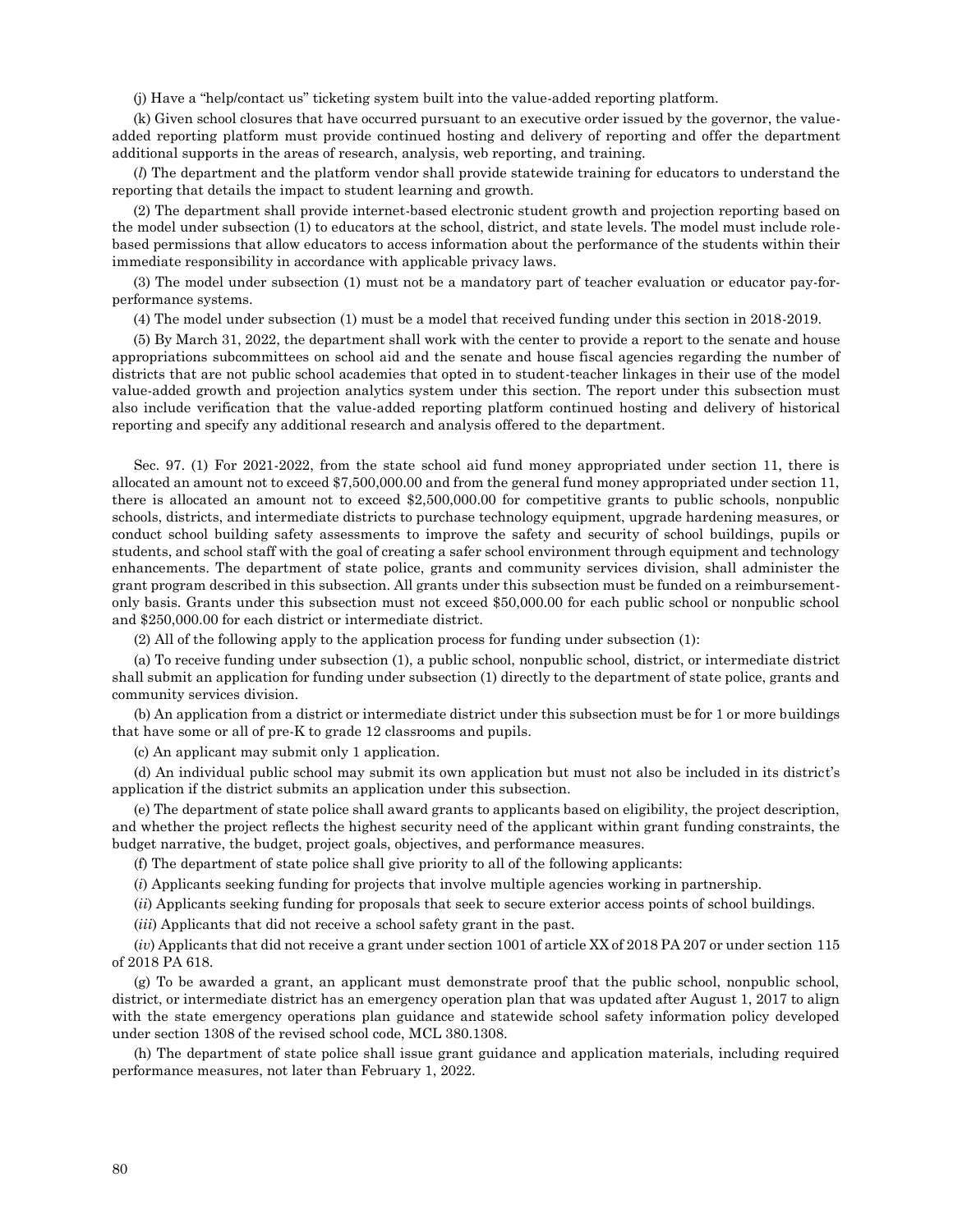(3) The department of state police shall not award funding under subsection (1) to a public school, nonpublic school, district, or intermediate district in relation to the same school building more than once. If a district submits an application under subsection (2) relating to a school building and a public school within that district also submits an application for funding in relation to that same school building, the department of state police shall not allocate funding under subsection (1) twice for that school building. If a public school, nonpublic school, district, or intermediate district submits more than 1 application, the department of state police shall first consider the most recent application submitted in considering funding under subsection (1).

(4) Eligible expenses for reimbursement under subsection (1) must be consistent with the recommendations of the school safety task force created by Executive Order No. 2018-5. The department of state police shall list the eligible expenses in the grant guidance and application materials described under subsection (2). The following items are not eligible expenses for which grant funds under subsection (1) may be applied:

(a) Weapons, including tasers.

(b) Personal body armor for routine use.

(c) Construction of new facilities.

(d) Costs in applying for the grant, such as consultants and grant writers.

(e) Expenses incurred before the date of the award or after the end of the performance period of the grant award.

(f) Personnel costs or operation costs related to a capital improvement.

(g) Indirect costs or indirect administrative expenses.

(h) Travel.

(i) Contributions or donations.

(j) Management or administrative training and conferences, except as otherwise preapproved by the department of state police.

(k) Management studies or research and development.

(*l*) Memberships and dues, except for a specific requirement of the project that has been preapproved by the department of state police.

(m) Vehicles, watercraft, or aircraft, including unmanned or remotely piloted aircraft and vehicles.

(n) Service contracts and training beyond the performance period of the grant award.

(o) Food, refreshments, and snacks.

(5) A grantee under section 1001 of article XX of 2018 PA 207 that is a public school, nonpublic school, district, or intermediate district or a grantee under section 115 of 2018 PA 618 that is a public school, nonpublic school, district, or intermediate district is not prohibited from applying for, and receiving, a grant award under this section.

(6) The department of state police shall begin issuing awards for grants under subsection (1) not later than May 1, 2022. A project that is awarded a grant under this section must be completed by July 1, 2023.

(7) The department of state police shall report on grant activities under this section, including available performance outcomes as identified in individual grant agreements, to the senate and house appropriations subcommittees on state police, the senate and house fiscal agencies, and the state budget office by August 1, 2023.

(8) The funds allocated for school safety grants under this section for 2021-2022 are a work project appropriation, and any unexpended funds for 2021-2022 do not lapse to the state school aid fund or general fund and are carried forward into 2022-2023. The purpose of the work project is to continue promoting safer school environments. The estimated completion date of the work project is July 1, 2023.

(9) The department of state police shall ensure that a grant to a nonpublic school under this section is funded from the general fund money allocated under this section.

Sec. 97a. From the general fund money appropriated in section 11, there is allocated an amount not to exceed \$1,947,000.00 for 2021-2022 for Michigan Virtual University to support Navigate 360.

Sec. 98. (1) From the general fund money appropriated in section 11, there is allocated an amount not to exceed \$7,500,000.00 for 2021-2022 for the purposes described in this section. The Michigan Virtual University shall provide a report to the legislature not later than November 1 of each year that includes its mission, its plans, and proposed benchmarks it must meet, including a plan to achieve the organizational priorities identified in this section, in order to receive full funding for 2022-2023. Not later than March 1 of each year, the Michigan Virtual University shall provide an update to the house and senate appropriations subcommittees on school aid to show the progress being made to meet the benchmarks identified.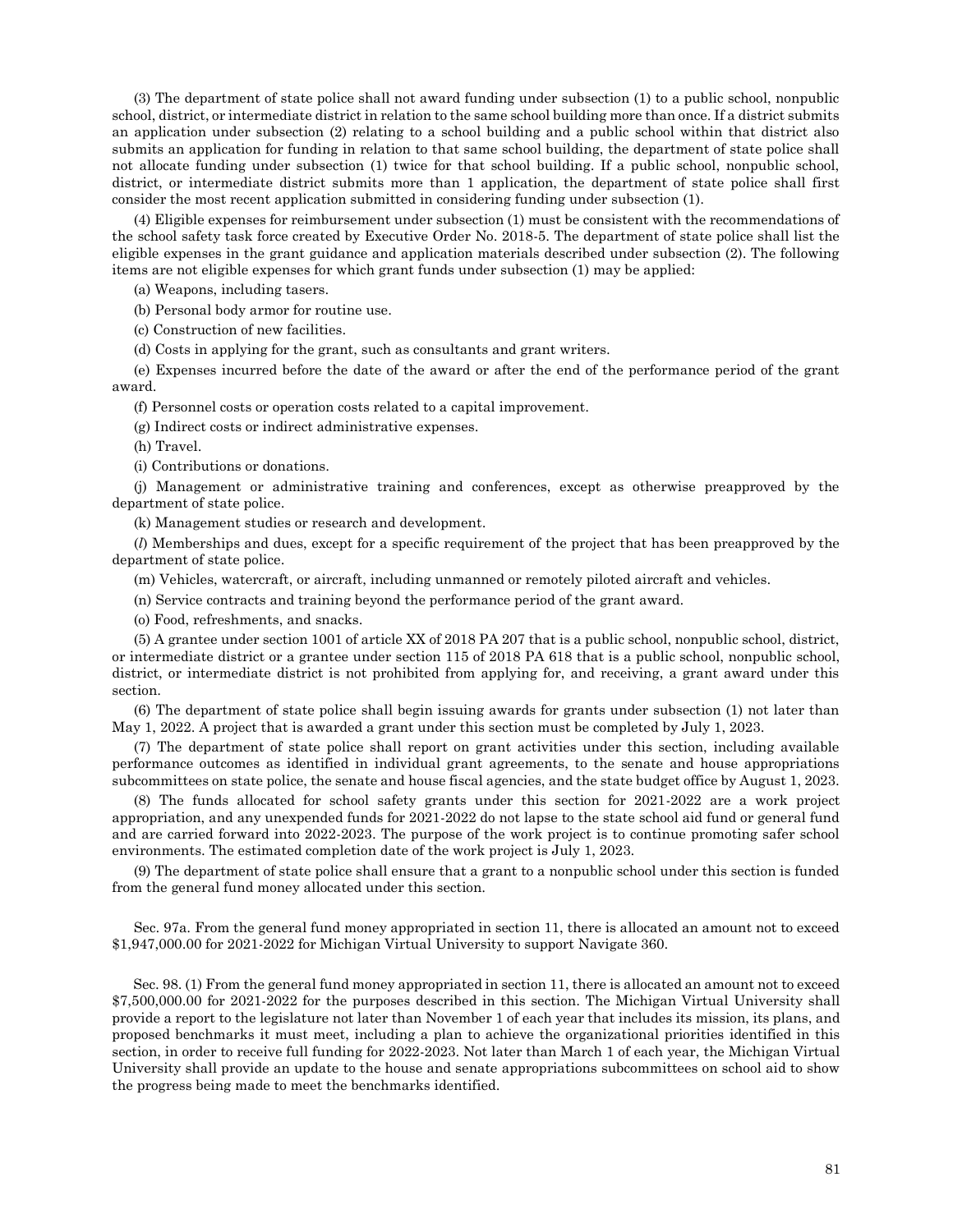(2) The Michigan Virtual University shall operate the Michigan Virtual Learning Research Institute. The Michigan Virtual Learning Research Institute shall do all of the following:

(a) Support and accelerate innovation in education through the following activities:

(*i*) Test, evaluate, and recommend as appropriate new technology-based instructional tools and resources.

(*ii*) Research, design, and recommend virtual education delivery models for use by pupils and teachers that include age-appropriate multimedia instructional content.

(*iii*) Research, develop, and recommend annually to the department criteria by which cyber schools and virtual course providers should be monitored and evaluated to ensure a quality education for their pupils.

(*iv*) Based on pupil completion and performance data reported to the department or the center from cyber schools and other virtual course providers operating in this state, analyze the effectiveness of virtual learning delivery models in preparing pupils to be college- and career-ready and publish a report that highlights enrollment totals, completion rates, and the overall impact on pupils. The Michigan Virtual Learning Research Institute shall submit the report to the house and senate appropriations subcommittees on school aid, the state budget director, the house and senate fiscal agencies, the department, districts, and intermediate districts not later than March 31 of each year.

(*v*) Provide an extensive professional development program to at least 30,000 educational personnel, including teachers, school administrators, and school board members, that focuses on the effective integration of virtual learning into curricula and instruction. The Michigan Virtual Learning Research Institute is encouraged to work with the MiSTEM council described in section 99s to coordinate professional development of teachers in applicable fields. In addition, the Michigan Virtual Learning Research Institute and external stakeholders are encouraged to coordinate with the department for professional development in this state. Not later than December 1 of each year, the Michigan Virtual Learning Research Institute shall submit a report to the house and senate appropriations subcommittees on school aid, the state budget director, the house and senate fiscal agencies, and the department on the number of teachers, school administrators, and school board members who have received professional development services from the Michigan Virtual University. The report must also identify barriers and other opportunities to encourage the adoption of virtual learning in the public education system.

(*vi*) Identify and share best practices for planning, implementing, and evaluating virtual and blended education delivery models with intermediate districts, districts, and public school academies to accelerate the adoption of innovative education delivery models statewide.

(b) Provide leadership for this state's system of virtual learning education by doing the following activities:

(*i*) Develop and report policy recommendations to the governor and the legislature that accelerate the expansion of effective virtual learning in this state's schools.

(*ii*) Provide a clearinghouse for research reports, academic studies, evaluations, and other information related to virtual learning.

(*iii*) Promote and distribute the most current instructional design standards and guidelines for virtual teaching.

(*iv*) In collaboration with the department and interested colleges and universities in this state, support implementation and improvements related to effective virtual learning instruction.

(*v*) Pursue public/private partnerships that include districts to study and implement competency-based technology-rich virtual learning models.

(*vi*) Create a statewide network of school-based mentors serving as liaisons between pupils, virtual instructors, parents, and school staff, as provided by the department or the center, and provide mentors with research-based training and technical assistance designed to help more pupils be successful virtual learners.

(*vii*) Convene focus groups and conduct annual surveys of teachers, administrators, pupils, parents, and others to identify barriers and opportunities related to virtual learning.

(*viii*) Produce an annual consumer awareness report for schools and parents about effective virtual education providers and education delivery models, performance data, cost structures, and research trends.

(*ix*) Provide an internet-based platform that educators can use to create student-centric learning tools and resources for sharing in the state's open educational resource repository and facilitate a user network that assists educators in using the content creation platform and state repository for open educational resources. As part of this initiative, the Michigan Virtual University shall work collaboratively with districts and intermediate districts to establish a plan to make available virtual resources that align to Michigan's K-12 curriculum standards for use by students, educators, and parents.

(*x*) Create and maintain a public statewide catalog of virtual learning courses being offered by all public schools and community colleges in this state. The Michigan Virtual Learning Research Institute shall identify and develop a list of nationally recognized best practices for virtual learning and use this list to support reviews of virtual course vendors, courses, and instructional practices. The Michigan Virtual Learning Research Institute shall also provide a mechanism for intermediate districts to use the identified best practices to review content offered by constituent districts. The Michigan Virtual Learning Research Institute shall review the virtual course offerings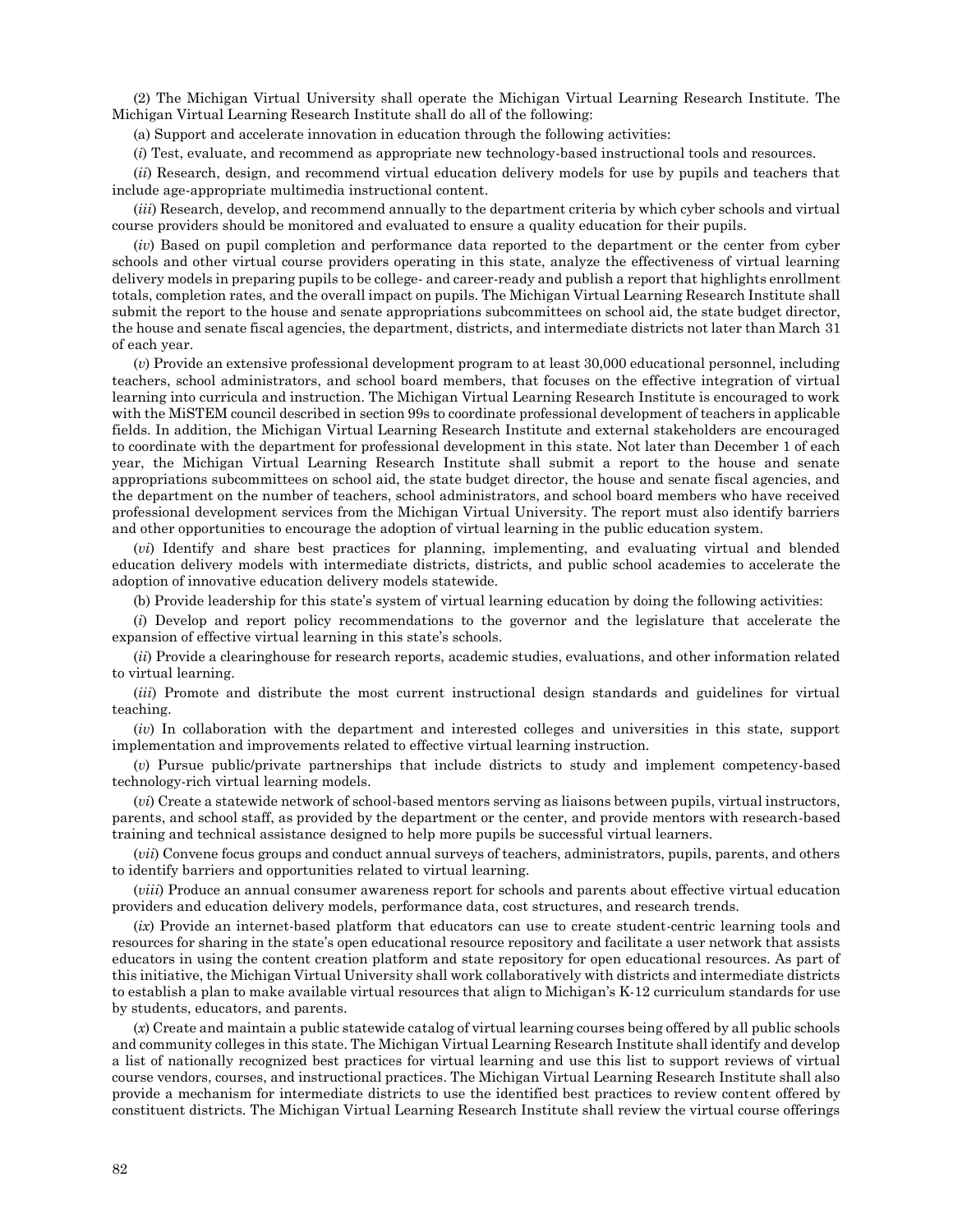of the Michigan Virtual University, and make the results from these reviews available to the public as part of the statewide catalog. The Michigan Virtual Learning Research Institute shall ensure that the statewide catalog is made available to the public on the Michigan Virtual University website and shall allow the ability to link it to each district's website as provided for in section 21f. The statewide catalog must also contain all of the following:

(A) The number of enrollments in each virtual course in the immediately preceding school year.

(B) The number of enrollments that earned 60% or more of the total course points for each virtual course in the immediately preceding school year.

(C) The pass rate for each virtual course.

(*xi*) Support registration, payment services, and transcript functionality for the statewide catalog and train key stakeholders on how to use new features.

(*xii*) Collaborate with key stakeholders to examine district level accountability and teacher effectiveness issues related to virtual learning under section 21f and make findings and recommendations publicly available.

(*xiii*) Provide a report on the activities of the Michigan Virtual Learning Research Institute.

(3) To further enhance its expertise and leadership in virtual learning, the Michigan Virtual University shall continue to operate the Michigan Virtual School as a statewide laboratory and quality model of instruction by implementing virtual and blended learning solutions for Michigan schools in accordance with the following parameters:

(a) The Michigan Virtual School must maintain its accreditation status from recognized national and international accrediting entities.

(b) The Michigan Virtual University shall use no more than \$1,000,000.00 of the amount allocated under this section to subsidize the cost paid by districts for virtual courses.

(c) In providing educators responsible for the teaching of virtual courses as provided for in this section, the Michigan Virtual School shall follow the requirements to request and assess, and the department of state police shall provide, a criminal history check and criminal records check under sections 1230 and 1230a of the revised school code, MCL 380.1230 and 380.1230a, in the same manner as if the Michigan Virtual School were a school district under those sections.

(4) From the funds allocated under subsection (1), the Michigan Virtual University shall allocate up to \$500,000.00 to support the expansion of new online and blended educator professional development programs.

(5) If the course offerings are included in the statewide catalog of virtual courses under subsection  $(2)(b)(x)$ , the Michigan Virtual School operated by the Michigan Virtual University may offer virtual course offerings, including, but not limited to, all of the following:

(a) Information technology courses.

(b) College level equivalent courses, as that term is defined in section 1471 of the revised school code, MCL 380.1471.

(c) Courses and dual enrollment opportunities.

(d) Programs and services for at-risk pupils.

(e) High school equivalency test preparation courses for adjudicated youth.

(f) Special interest courses.

(g) Professional development programs for teachers, school administrators, other school employees, and school board members.

(6) If a home-schooled or nonpublic school student is a resident of a district that subscribes to services provided by the Michigan Virtual School, the student may use the services provided by the Michigan Virtual School to the district without charge to the student beyond what is charged to a district pupil using the same services.

(7) Not later than December 1 of each fiscal year, the Michigan Virtual University shall provide a report to the house and senate appropriations subcommittees on school aid, the state budget director, the house and senate fiscal agencies, and the department that includes at least all of the following information related to the Michigan Virtual School for the preceding state fiscal year:

(a) A list of the districts served by the Michigan Virtual School.

(b) A list of virtual course titles available to districts.

(c) The total number of virtual course enrollments and information on registrations and completions by course.

(d) The overall course completion rate percentage.

(8) In addition to the information listed in subsection (7), the report under subsection (7) must also include a plan to serve at least 600 schools with courses from the Michigan Virtual School or with content available through the internet-based platform identified in subsection (2)(b)(*ix*).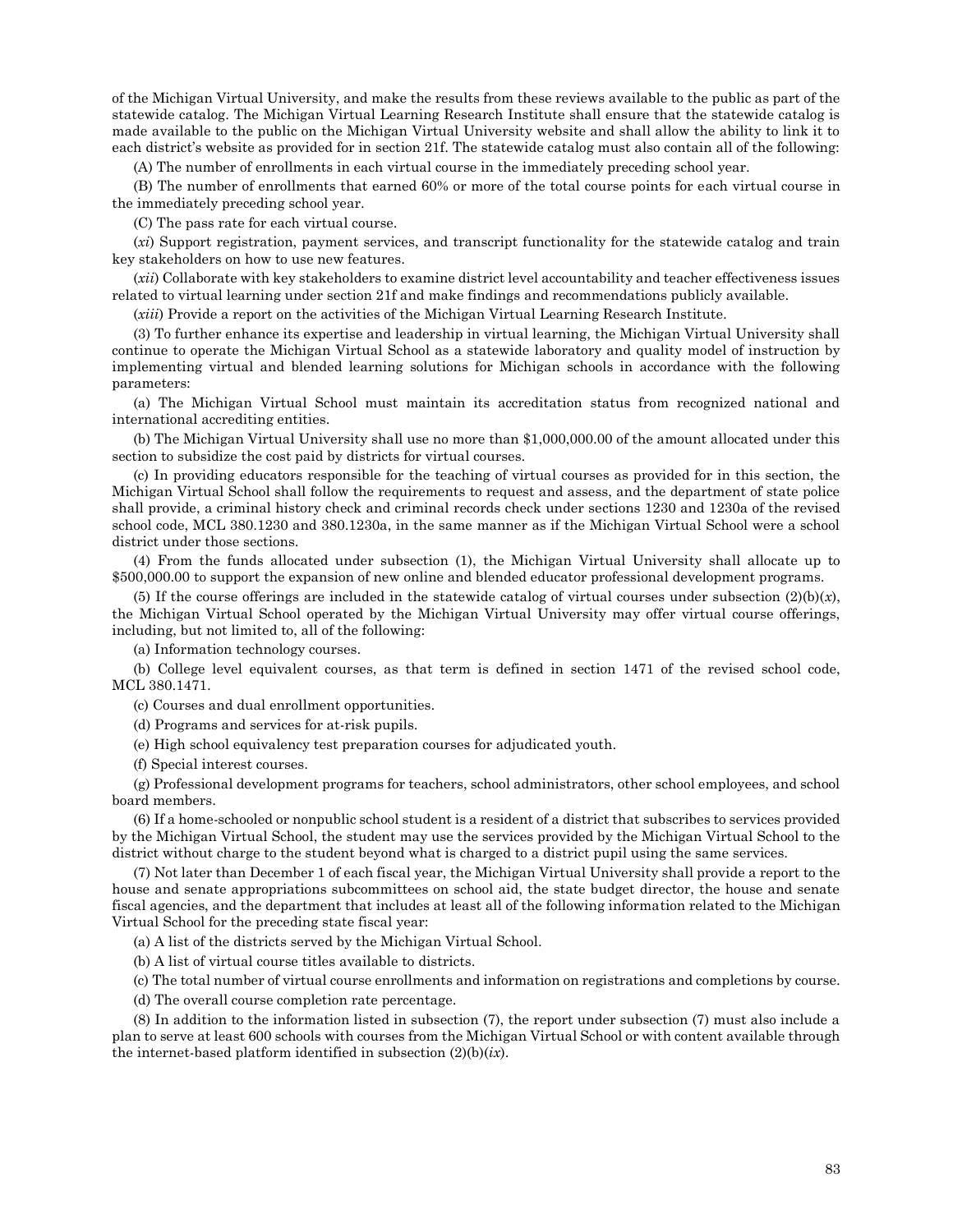(9) The governor may appoint an advisory group for the Michigan Virtual Learning Research Institute established under subsection (2). The members of the advisory group serve at the pleasure of the governor and without compensation. The purpose of the advisory group is to make recommendations to the governor, the legislature, and the president and board of the Michigan Virtual University that will accelerate innovation in this state's education system in a manner that will prepare elementary and secondary students to be career and college ready and that will promote the goal of increasing the percentage of residents of this state with high-quality degrees and credentials to at least 60% by 2025.

(10) Not later than November 1 of each year, the Michigan Virtual University shall submit to the house and senate appropriations subcommittees on school aid, the state budget director, and the house and senate fiscal agencies a detailed budget for that fiscal year that includes a breakdown on its projected costs to deliver virtual educational services to districts and a summary of the anticipated fees to be paid by districts for those services. Not later than March 1 each year, the Michigan Virtual University shall submit to the house and senate appropriations subcommittees on school aid, the state budget director, and the house and senate fiscal agencies a breakdown on its actual costs to deliver virtual educational services to districts and a summary of the actual fees paid by districts for those services based on audited financial statements for the immediately preceding fiscal year.

(11) As used in this section:

(a) "Blended learning" means a hybrid instructional delivery model where pupils are provided content, instruction, and assessment, in part at a supervised educational facility away from home where the pupil and a teacher with a valid Michigan teaching certificate are in the same physical location and in part through internetconnected learning environments with some degree of pupil control over time, location, and pace of instruction.

(b) "Cyber school" means a full-time instructional program of virtual courses for pupils that may or may not require attendance at a physical school location.

(c) "Virtual course" means a course of study that is capable of generating a credit or a grade and that is provided in an interactive learning environment in which the majority of the curriculum is delivered using the internet and in which pupils are separated from their instructor or teacher of record by time or location, or both.

Sec. 98b. (1) In order to receive state aid under this article for 2021-2022, a district must do all of the following:

(a) By not later than the first meeting of the board that occurs in February of 2022 and by not later than the last day of the 2021-2022 school year, the district superintendent or chief administrator of the district, as applicable, shall present both of the following at a public meeting of the board:

(*i*) Subject to state and federal privacy laws, the results from benchmark assessments and local benchmark assessments, as applicable, administered under section 104a.

(*ii*) For each school operated by the district, each school's progress toward meeting the educational goals described in subdivision (d).

(b) The district shall ensure that the information presented under subdivision (a) is disaggregated by grade level, by student demographics, and by the mode of instruction received by the pupils to which the information applies.

(c) The information presented under subdivision (a) must also be compiled into a report that the district shall make available through the transparency reporting link located on the district's website.

(d) The district shall ensure that, by not later than September 15, 2021, each school building leader of each school operated by the district, in conjunction with all teachers and school administrators of the school, establishes educational goals expected to be achieved for the 2021-2022 school year for the school. The goals described in this subdivision must specify which educational goals are expected to be achieved by not later than the middle of the school year and which goals are expected to be achieved by not later than the last day of the 2021-2022 school year. All the following apply to the educational goals described in this subdivision:

(*i*) The goals must include increased pupil achievement or, if growth can be validly and reliably measured using a benchmark assessment or benchmark assessments or a local benchmark assessment, growth on a benchmark assessment or benchmark assessments or a local benchmark assessment described in subparagraph (*ii*) in the aggregate and for all subgroups of pupils broken down by grade level, student demographics, and mode of instruction.

(*ii*) The goals must include an assurance that the district shall select a benchmark assessment or benchmark assessments or a local benchmark assessment that are aligned to state standards and an assurance that the district shall administer the benchmark assessment or benchmark assessments or local benchmark assessment to all pupils as prescribed under section 104a to determine whether pupils are making meaningful progress toward mastery of these standards.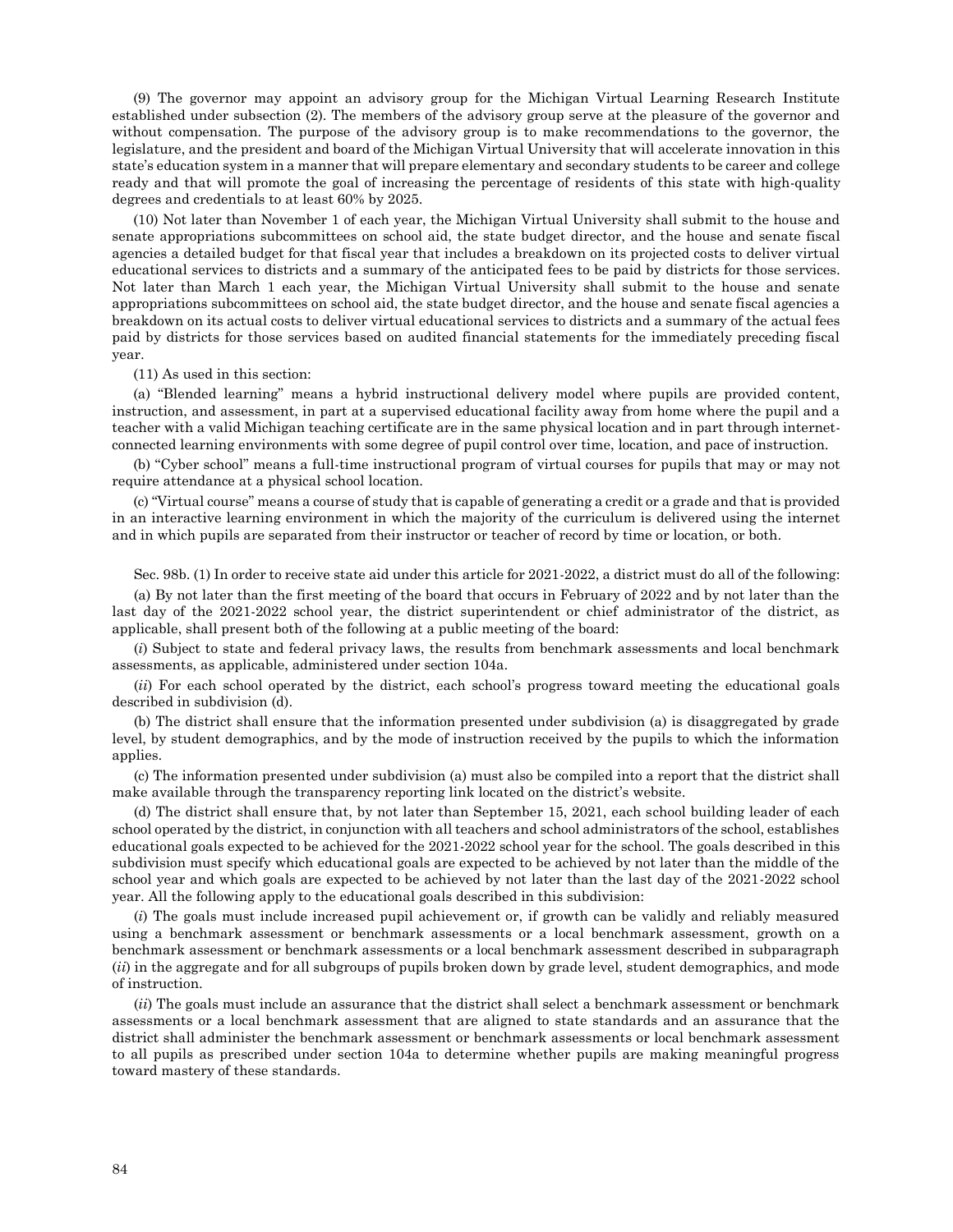(*iii*) The goals must be measurable through a benchmark assessment or benchmark assessments or a local benchmark assessment described in subparagraph (*ii*).

(*iv*) For districts that provided instruction under an approved extended COVID-19 learning plan under section 98a, the goals must correlate to the educational goals that were included in the district's COVID-19 learning plan under section 98a for the 2020-2021 school year.

(e) In implementing a benchmark assessment system under section 104a, the district ensures that it is in compliance with section 104a(1)(f).

(2) The department shall create a statewide uniform template for districts to utilize in the development of educational goals under subsection (1)(d) and shall make this template available to all districts by not later than June 30, 2022.

(3) By not later than June 15, 2022, subject to state and federal privacy laws, the superintendent of public instruction shall submit a report to the house and senate appropriations subcommittees on school aid and the house and senate standing committees on education that includes the results of benchmark assessments administered under section 104a that the superintendent of public instruction has received from districts. All of the following apply to the data included in the report described in this subsection:

(a) It must be disaggregated by grade level, student demographics, and the modes of instruction received by pupils.

(b) It must be broken down so as to show a comparison of growth among pupils within a grade level, within certain student demographics, and based on the modes of instruction received by the pupils.

(4) If requested to do so by the chairs of the house and senate appropriations subcommittees on school aid and the chairs of the house and senate standing committees on education, the superintendent of public instruction shall present his or her report submitted under subsection (3) in person to the house and senate appropriations subcommittees on school aid and the house and senate standing committees on education.

Sec. 98d. (1) From the state school aid fund money appropriated under section 11, there is allocated for 2021- 2022 an amount not to exceed \$2,000,000.00 to Northern Michigan University to support the MLC as described in this section. Northern Michigan University shall not retain any portion of the funding received under this section for administrative purposes and shall provide funding to support the MLC. All of the following apply to the MLC:

(a) The MLC must be created to help bridge equity gaps in K to 12 education linked to a student's ability to engage in distance learning because of inadequate internet access or a lack of devices in the home.

(b) The MLC shall provide over-the-air broadcasts 24 hours each day for 7 days each week of quality instructional content that is aligned with this state's K to 12 educational standards. Over-the-air broadcasts as described in this subdivision must be streamed live and must be archived for on-demand viewing on a companion website, along with additional learning materials relevant to lessons.

(c) The MLC must be managed and operated by DPTV, and DPTV shall assume all risk, liability, and responsibility for the MLC in accordance with regulations by the United States Federal Communications Commission, PBS broadcast standards, and standard nonprofit business standards. DPTV shall serve as the fiduciary agent and service manager for the MLC. The MLC shall originate from a central operations center that is responsible for providing the infrastructure, content, and engagement of the MLC in partnership with this state's educational leadership organizations.

(d) The MLC shall require that DPTV provide technology, funding, staff training, and central management of the MLC to station partners to insert additional channels into each station's broadcast streams and to support staffing and engagement as outlined in a memorandum of understanding among the stations.

(e) The MLC shall require that DPTV partner with at least 5 other Michigan public television stations including, but not limited to, WKAR, WGVU, WDCQ, WCMU, and WNMU, to deliver the over-the-air MLC broadcasts described in this section and to support engagement with local educators. Stations described in this subdivision must be able to use the infrastructure provided by the MLC to develop their own local content that best serves their communities.

(f) The MLC shall not use the funds received from Northern Michigan University under this section in support of the MLC for any purposes fully funded by the governor's emergency education relief fund grant.

(2) Not later than February 1, 2022, the MLC shall provide a report to the house and senate appropriations subcommittees responsible for school aid, the house and senate fiscal agencies, and the state budget director detailing the MLC's compliance with ensuring that conditions listed under subsection (1) were met.

(3) Notwithstanding section 17b, the department shall make payments under this section not later than December 1, 2021.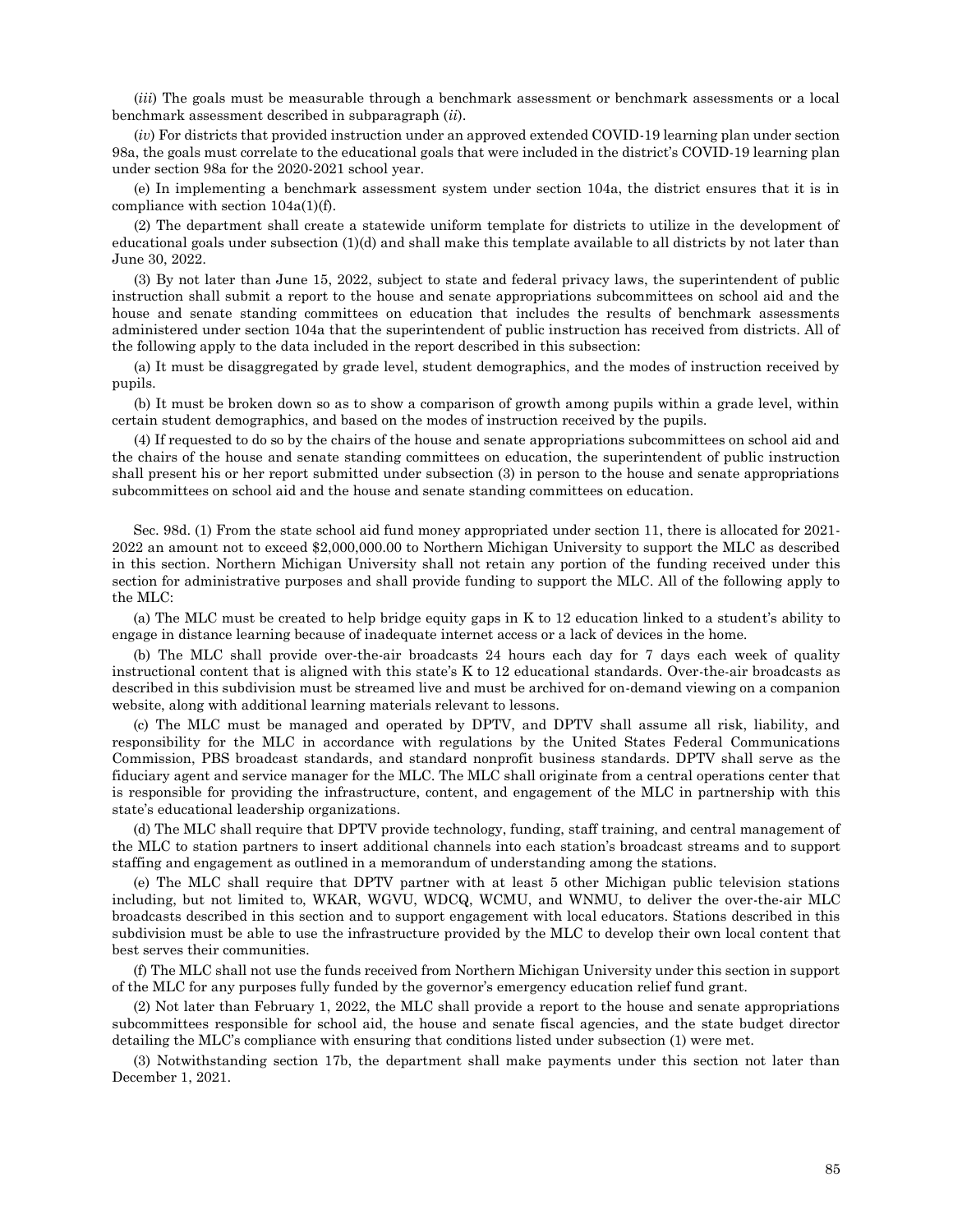(4) As used in this section:

(a) "DPTV" means Detroit public television.

(b) "MLC" means the Michigan learning channel.

Sec. 99h. (1) From the state school aid fund money appropriated in section 11, there is allocated an amount not to exceed \$4,723,200.00 for 2021-2022 for competitive grants to districts and intermediate districts, and from the general fund money appropriated in section 11, there is allocated \$600,000.00 for 2021-2022 for competitive grants to nonpublic schools, that provide pupils in grades pre-K to 12 with expanded opportunities to improve mathematics, science, and technology skills by participating in events hosted by a science and technology development program known as FIRST (for inspiration and recognition of science and technology) Robotics, including JR FIRST Lego League, FIRST Lego League, FIRST Tech challenge, and FIRST Robotics competition, or other competitive robotics programs, including VEX, Square One, and those hosted by the Robotics Education and Competition (REC) Foundation. Programs funded under this section are intended to increase the number of pupils demonstrating proficiency in science and mathematics on the state assessments and to increase the number of pupils who are college- and career-ready upon high school graduation. Notwithstanding section 17b, the department shall make grant payments to districts, nonpublic schools, and intermediate districts under this section on a schedule determined by the department. The department shall set maximum grant awards for each different level of programming and competition in a manner that both maximizes the number of teams that will be able to receive funds and expands the geographical distribution of teams.

(2) A district, nonpublic school, or intermediate district applying for a grant under this section shall submit an application in a form and manner prescribed by the department. To be eligible for a grant, a district, nonpublic school, or intermediate district must demonstrate in its application that the district, nonpublic school, or intermediate district has established a partnership for the purposes of the robotics program with at least 1 sponsor, business entity, higher education institution, or technical school, shall submit a spending plan, and shall provide a local in-kind or cash match from other private or local funds of at least 25% of the cost of the robotics program award.

(3) The department shall distribute the grant funding under this section for the following purposes:

(a) Grants to districts, nonpublic schools, or intermediate districts to pay for stipends not to exceed \$1,500.00 per building for coaching.

(b) Grants to districts, nonpublic schools, or intermediate districts for event registrations, materials, travel costs, and other expenses associated with the preparation for and attendance at robotics events and competitions.

(c) Grants to districts, nonpublic schools, or intermediate districts for awards to teams that advance to the next levels of competition as determined by the department. The department shall determine an equal amount per team for those teams that advance.

(4) The funds allocated under this section for 2021-2022 are a work project appropriation, and any unexpended funds for 2021-2022 are carried forward into 2022-2023. The purpose of the work project is to continue support of FIRST Robotics and must not be used to support other robotics competitions. The estimated completion date of the work project is September 30, 2023.

(5) A nonpublic school that receives a grant under this section may use the funds for either robotics or Science Olympiad programs.

(6) To be eligible to receive funds under this section, a nonpublic school must be a nonpublic school registered with the department and must meet all applicable state reporting requirements for nonpublic schools.

Sec. 99i. From the general fund money appropriated in section 11, there is allocated for 2021-2022 an amount not to exceed \$150,000.00 to support the Michigan council of women in technology foundation. The funds awarded under this section must be used to support the girls-exploring-together-information-technology clubs for middle and high school girls that provide structured hands-on learning activities through a comprehensive technologyfocused curriculum.

Sec. 99s. (1) From the funds appropriated under section 11, there is allocated for 2021-2022 an amount not to exceed \$7,634,300.00 from the state school aid fund appropriation and an amount not to exceed \$300,000.00 from the general fund appropriation for Michigan science, technology, engineering, and mathematics (MiSTEM) programs. In addition, from the federal funds appropriated in section 11, there is allocated to the department for 2021-2022 an amount estimated at \$235,000.00 from DED-OESE, title II, mathematics and science partnership grants. The MiSTEM network may receive funds from private sources. If the MiSTEM network receives funds from private sources, the MiSTEM network shall expend those funds in alignment with the statewide STEM strategy. Programs funded under this section are intended to increase the number of pupils demonstrating proficiency in science and mathematics on the state assessments, to increase the number of pupils who are college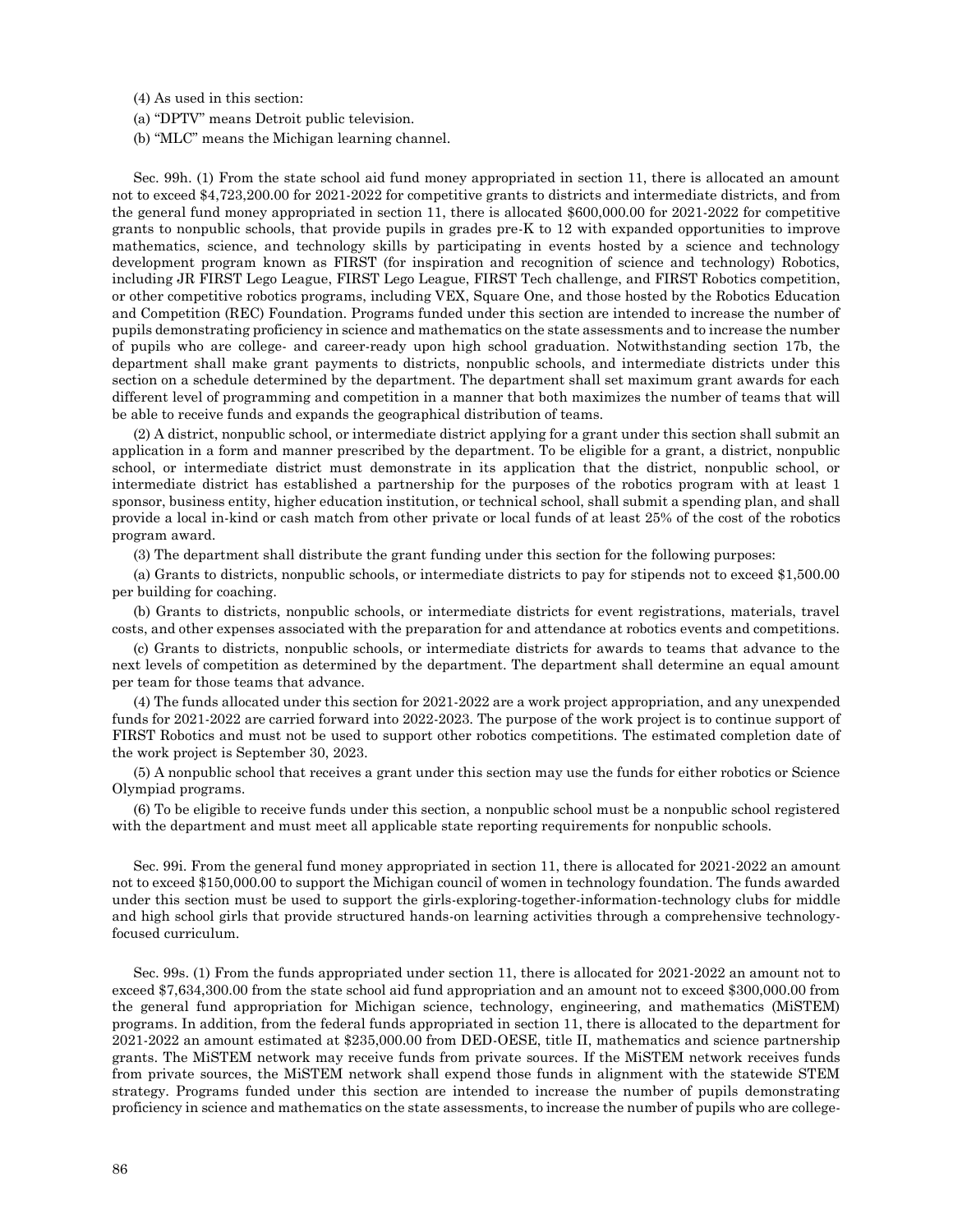and career-ready upon high school graduation, and to promote certificate and degree attainment in STEM fields. Notwithstanding section 17b, the department shall make payments under this section on a schedule determined by the department.

(2) The MiSTEM council annually shall review and make recommendations to the governor, the legislature, and the department concerning changes to the statewide strategy adopted by the council for delivering STEM education-related opportunities to pupils. The MiSTEM council shall use funds received under this subsection to ensure that its members or their designees are trained in the Change the Equation STEMworks rating system program for the purpose of rating STEM programs.

(3) The MiSTEM council shall make specific funding recommendations for the funds allocated under subsection (4) by December 15 of each fiscal year. Each specific funding recommendation must be for a program approved by the MiSTEM council. All of the following apply:

(a) To be eligible for MiSTEM council approval as described in this subsection, a program must satisfy all of the following:

(*i*) Align with this state's academic standards.

(*ii*) Have STEMworks certification.

(*iii*) Provide project-based experiential learning, student programming, or educator professional learning experiences.

(*iv*) Focus predominantly on classroom-based STEM experiences or professional learning experiences.

(b) The MiSTEM council shall approve programs that represent all network regions and include a diverse array of options for students and educators and at least 1 program in each of the following areas:

(*i*) Robotics.

(*ii*) Computer science or coding.

(*iii*) Engineering or bioscience.

(c) The MiSTEM council is encouraged to work with the MiSTEM network to develop locally and regionally developed programs and professional learning experiences for the programs on the list of approved programs.

(d) If the MiSTEM council is unable to make specific funding recommendations by December 15 of a fiscal year, the department shall award and distribute the funds allocated under subsection (4) on a competitive grant basis that at least follows the statewide STEM strategy plan and rating system recommended by the MiSTEM council. Each grant must provide STEM education-related opportunities for pupils.

(e) The MiSTEM council shall work with the department of labor and economic opportunity to implement the statewide STEM strategy adopted by the MiSTEM council.

(4) Except as otherwise provided in this subsection, from the state school aid fund money allocated under subsection (1), there is allocated for 2021-2022 an amount not to exceed \$3,050,000.00 for the purpose of funding programs under this section for 2021-2022 as recommended by the MiSTEM council. However, from the allocation under this subsection, the MiSTEM council shall recommend and the department shall award \$350,000.00 in grants to intermediate districts to implement fabrication laboratories (Fab Labs). The MiSTEM council shall recommend and the department shall only award 10 grants described in the immediately preceding sentence in an amount not to exceed \$35,000.00 each.

(5) From the state school aid fund money allocated under subsection (1), there is allocated an amount not to exceed \$3,834,300.00 for 2021-2022 to support the activities and programs of the MiSTEM network regions. In addition, from the federal funds allocated under subsection (1), there is allocated for 2021-2022 an amount estimated at \$235,000.00 from DED-OESE, title II, mathematics and science partnership grants, for the purposes of this subsection. From the money allocated under this subsection, the department shall award the fiscal agent for each MiSTEM network region \$200,000.00 for the base operations of each region. The department shall distribute the remaining funds to each fiscal agent in an equal amount per pupil, based on the number of K to 12 pupils enrolled in districts within each region in the immediately preceding fiscal year.

(6) A MiSTEM network region shall do all of the following:

(a) Collaborate with the career and educational advisory council that is located in the MiSTEM region to develop a regional strategic plan for STEM education that creates a robust regional STEM culture, that empowers STEM teachers, that integrates business and education into the STEM network, and that ensures high-quality STEM experiences for pupils. At a minimum, a regional STEM strategic plan should do all of the following:

(*i*) Identify regional employer need for STEM.

(*ii*) Identify processes for regional employers and educators to create guided pathways for STEM careers that include internships or externships, apprenticeships, and other experiential engagements for pupils.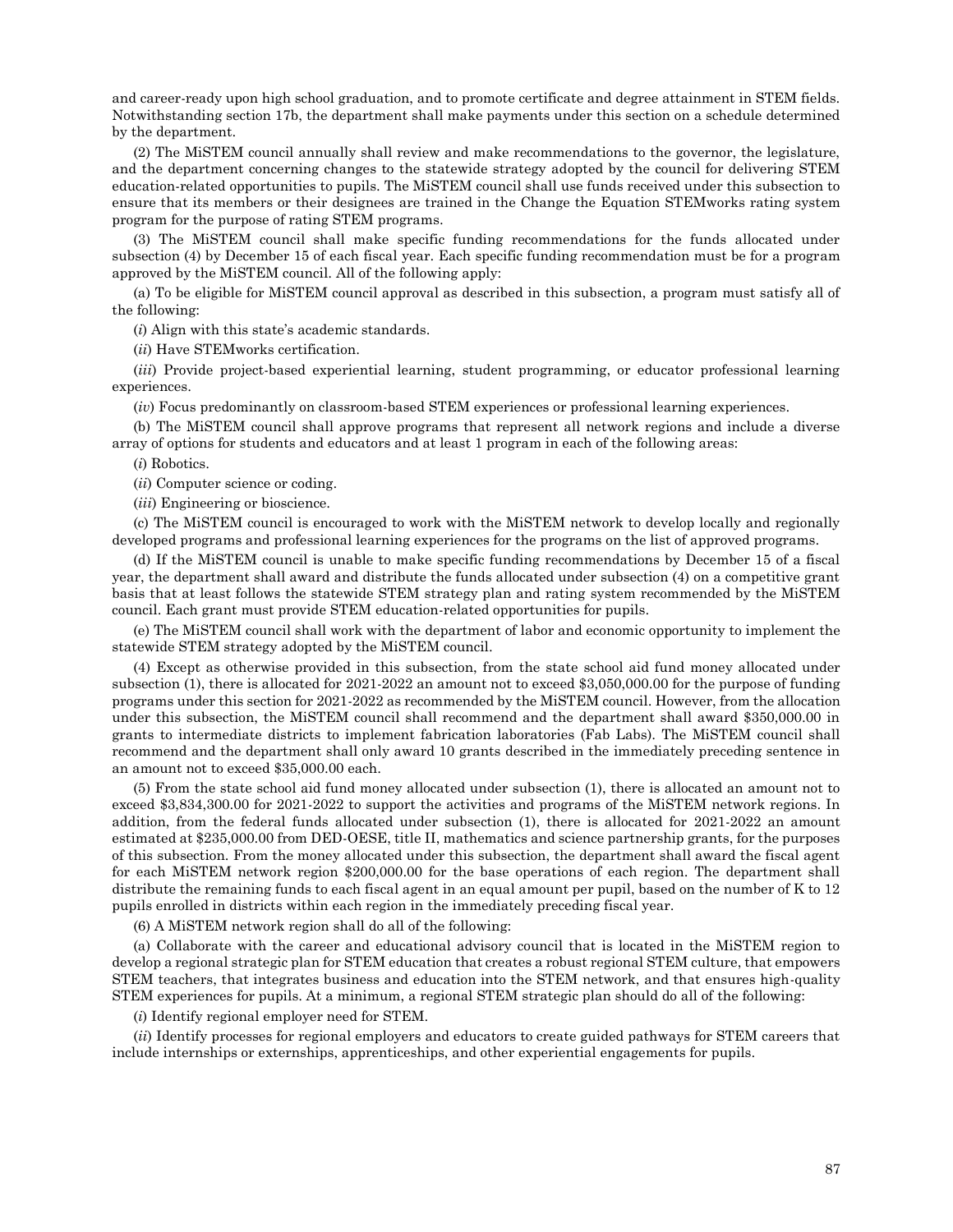(*iii*) Identify educator professional learning opportunities, including internships or externships and apprenticeships, that integrate this state's science standards into high-quality STEM experiences that engage pupils.

(b) Facilitate regional STEM events such as educator and employer networking and STEM career fairs to raise STEM awareness.

(c) Contribute to the MiSTEM website and engage in other MiSTEM network functions to further the mission of STEM in this state in coordination with the MiSTEM council and the department of labor and economic opportunity.

(d) Facilitate application and implementation of state and federal funds under this subsection and any other grants or funds for the MiSTEM network region.

(e) Work with districts to provide STEM programming and professional learning.

(f) Coordinate recurring discussions and work with the career and educational advisory council to ensure that feedback and best practices are being shared, including funding, program, professional learning opportunities, and regional strategic plans.

(7) From the state school aid fund money allocated under subsection (1), the department shall distribute for 2021-2022 an amount not to exceed \$750,000.00, in a form and manner determined by the department, to those network regions able to further the statewide STEM strategy recommended by the MiSTEM council.

(8) In order to receive state or federal funds under subsection (5) or (7), or to receive funds from private sources as authorized under subsection (1), a grant recipient must allow access for the department or the department's designee to audit all records related to the program for which it receives those funds. The grant recipient shall reimburse the state for all disallowances found in the audit.

(9) In order to receive state funds under subsection (5) or (7), a grant recipient must provide at least a 10% local match from local public or private resources for the funds received under this subsection.

(10) Not later than July 1 of each year, a MiSTEM network region that receives funds under subsection (5) shall report to the executive director of the MiSTEM network in a form and manner prescribed by the executive director on performance measures developed by the MiSTEM network regions and approved by the executive director. The performance measures must be designed to ensure that the activities of the MiSTEM network are improving student academic outcomes.

(11) Not more than 5% of a MiSTEM network region grant under subsection (5) or (7) may be retained by a fiscal agent for serving as the fiscal agent of a MiSTEM network region.

(12) From the general fund money allocated under subsection (1), there is allocated an amount not to exceed \$300,000.00 to the department of labor and economic opportunity to support the staff for the MiSTEM network, and for administrative, training, and travel costs related to the MiSTEM council. The staff for the MiSTEM network shall do all of the following:

(a) Serve as a liaison among and between the department, the department of labor and economic opportunity, the MiSTEM council, the governor's workforce development board, the MiSTEM regions, and any other relevant organization or entity in a manner that creates a robust statewide STEM culture, that empowers STEM teachers, that integrates business and education into the STEM network, and that ensures high-quality STEM experiences for pupils.

(b) Coordinate the implementation of a marketing campaign, including, but not limited to, a website that includes dashboards of outcomes, to build STEM awareness and communicate STEM needs and opportunities to pupils, parents, educators, and the business community.

(c) Work with the department and the MiSTEM council to coordinate, award, and monitor MiSTEM state and federal grants to the MiSTEM network regions and conduct reviews of grant recipients, including, but not limited to, pupil experience and feedback.

(d) Report to the governor, the legislature, the department, and the MiSTEM council annually on the activities and performance of the MiSTEM network regions.

(e) Coordinate recurring discussions and work with regional staff to ensure that a network or loop of feedback and best practices are shared, including funding, programming, professional learning opportunities, discussion of MiSTEM strategic vision, and regional objectives.

(f) Coordinate major grant application efforts with the MiSTEM council to assist regional staff with grant applications on a local level. The MiSTEM council shall leverage private and nonprofit relationships to coordinate and align private funds in addition to funds appropriated under this section.

(g) Train state and regional staff in the STEMworks rating system, in collaboration with the MiSTEM council and the department.

(h) Hire MiSTEM network region staff in collaboration with the network region fiscal agent.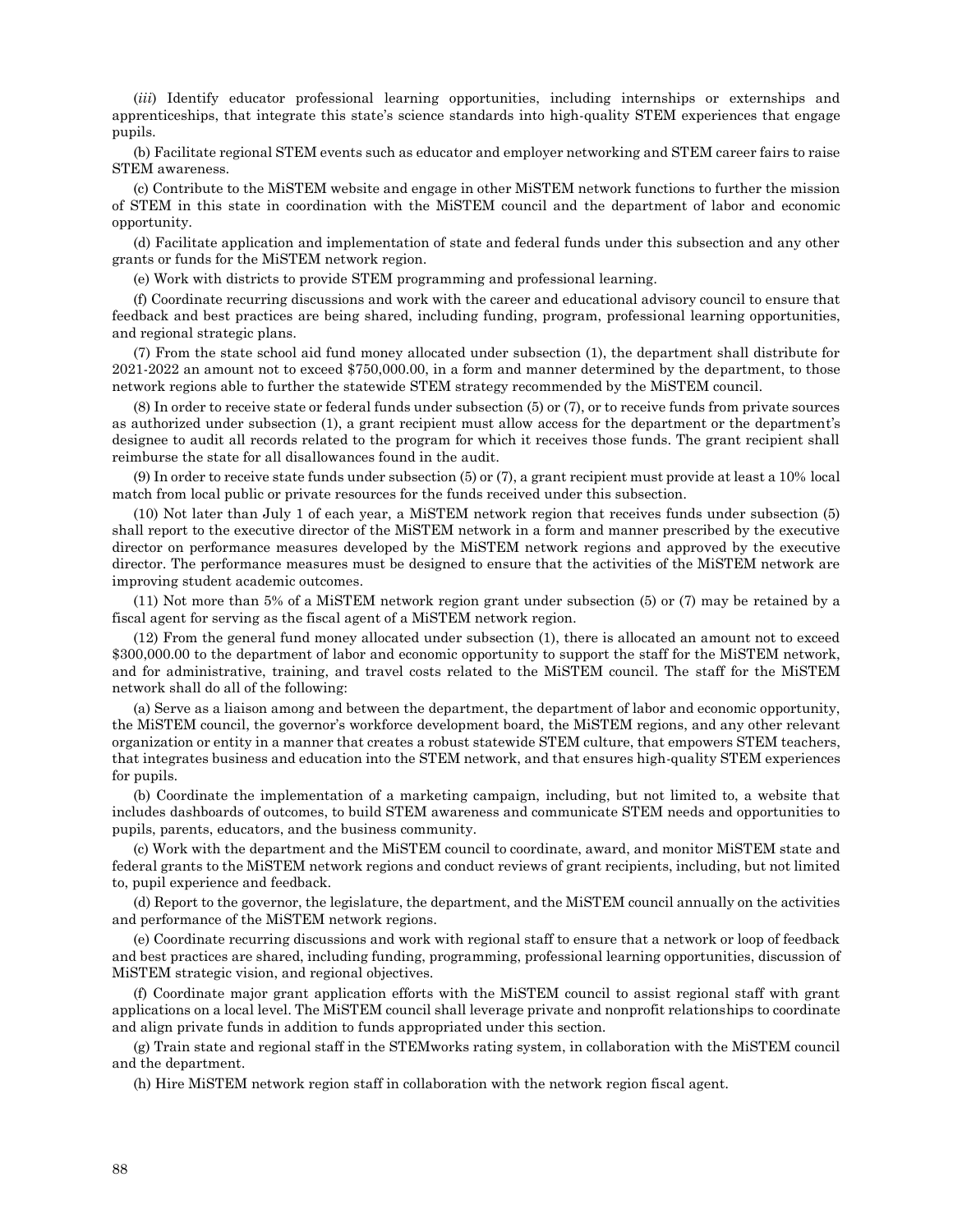(13) As used in this section:

(a) "Career and educational advisory council" means an advisory council to the local workforce development boards located in a prosperity region consisting of educational, employer, labor, and parent representatives.

(b) "DED" means the United States Department of Education.

(c) "DED-OESE" means the DED Office of Elementary and Secondary Education.

(d) "MiSTEM Council" means the Michigan Science, Technology, Engineering, and Mathematics Education Advisory Council created as an advisory body within the department of labor and economic opportunity by Executive Reorganization Order No. 2019-3, MCL 125.1998.

(e) "STEM" means science, technology, engineering, and mathematics delivered in an integrated fashion using cross-disciplinary learning experiences that can include language arts, performing and fine arts, and career and technical education.

Sec. 99t. (1) From the general fund appropriation under section 11, there is allocated an amount not to exceed \$2,000,000.00 for 2021-2022 to purchase statewide access to an online algebra tool that meets all of the following:

(a) Provides students statewide with complete access to videos aligned with state standards including study guides and workbooks that are aligned with the videos.

(b) Provides students statewide with access to a personalized online algebra learning tool including adaptive diagnostics.

(c) Provides students statewide with dynamic algebra practice assessments that emulate the state assessment with immediate feedback and help solving problems.

(d) Provides students statewide with online access to algebra help 24 hours a day and 7 days a week from study experts, teachers, and peers on a moderated social networking platform.

(e) Provides an online algebra professional development network for teachers.

(f) Is already provided under a statewide contract in at least 1 other state that has a population of at least 18,000,000 but not more than 19,000,000 according to the most recent decennial census and is offered in that state in partnership with a public university.

(2) The department shall purchase the online algebra tool that was chosen under this section in 2016-2017.

(3) A grantee receiving funding under this section shall comply with the requirements of section 19b.

Sec. 99u. (1) From the general fund money appropriated under section 11, there is allocated for 2021-2022 an amount not to exceed \$6,000,000.00 to a provider that is a provider of both of the following:

(a) An online mathematics tool that meets all of the following:

(*i*) Provides students statewide with complete access to mathematics support aligned with state standards through a program that has all of the following elements:

(A) Student motivation.

(B) Valid and reliable assessments.

(C) Personalized learning pathways.

(D) Highly qualified, live teachers available all day and all year.

(E) Twenty-four-hour reporting.

(F) Content built for rigorous mathematics.

(*ii*) Has a record of improving student mathematics scores in at least 5 other states.

(*iii*) Received funding under this section in 2017-2018.

(b) A program that provides explicit, targeted literacy instruction within an individualized learning path that continually adjusts to a pupil's needs. A program described in this subdivision that is funded under this subsection must be funded through a grant to a provider described in this subsection that also promotes literacy through the teaching of critical language and literacy concepts, such as reading and listening comprehension, basic vocabulary, academic language, grammar, phonological awareness, phonics, and fluency.

(2) A grantee that receives funding under this section shall comply with the requirements of section 19b.

(3) Notwithstanding section 17b, the department shall make payments under this section by not later than December 1, 2021.

Sec. 99w. (1) From the general fund money appropriated under section 11, there is allocated an amount not to exceed \$400,000.00 for 2021-2022 to facilitate a culture of health and physical activity as part of daily life. Funding under this section must be a grant to the Michigan Fitness Foundation to work with the department to invest in a physical education curriculum. Funding under this section may support staff, evaluation, assessment, technology, meetings, training, travel, materials, and other administrative expenses in support of an updated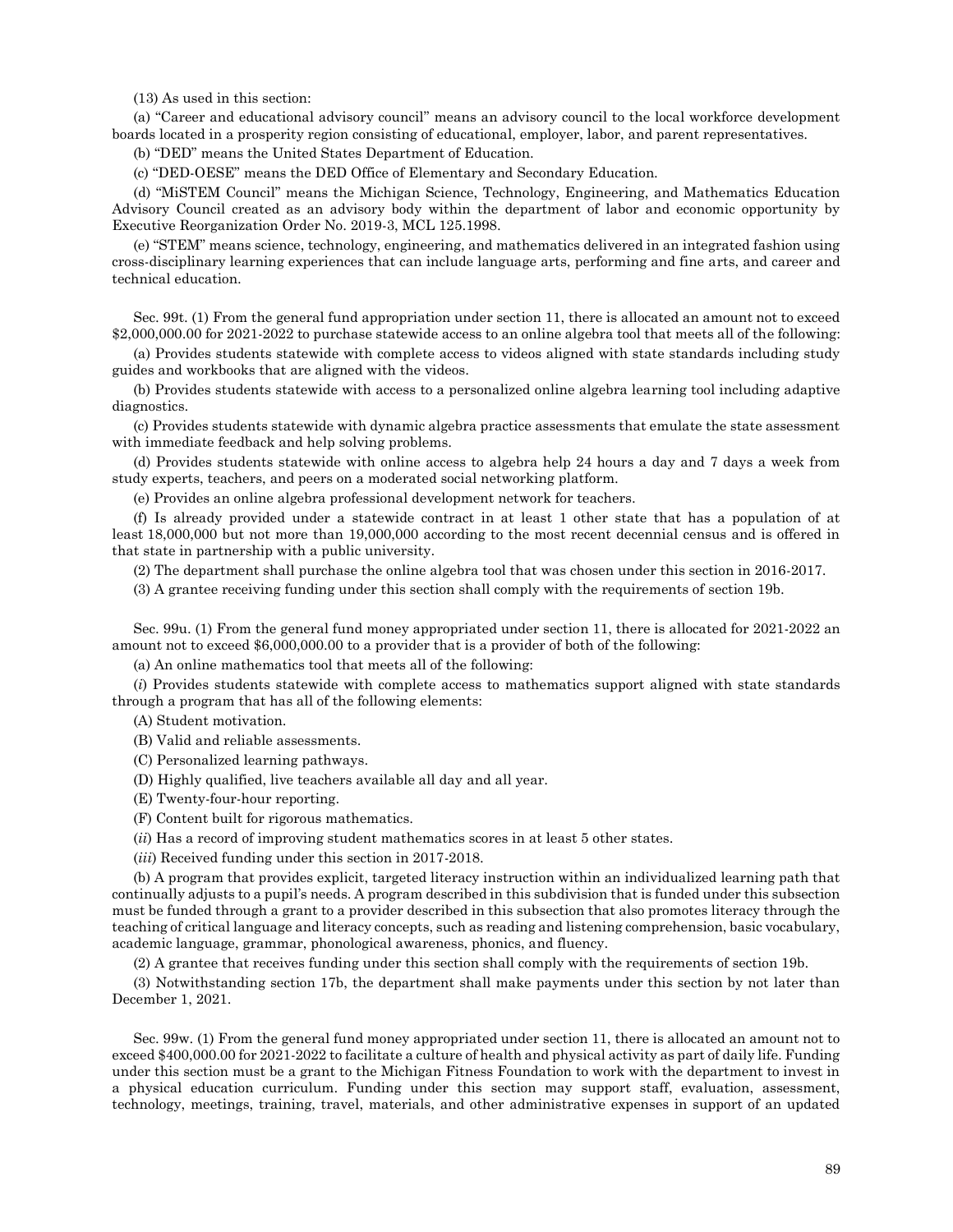physical education curriculum. Funding under this section may be used as matching dollars to qualify for federal and private resources to support physical education.

(2) Notwithstanding section 17b, the department shall make payments under this section by not later than December 1, 2021.

Sec. 99x. (1) From the general fund money appropriated under section 11, there is allocated for 2021-2022 an amount not to exceed \$1,000,000.00 for Teach for America to host a summer training institute in the city of Detroit, recruit teachers into a master teacher fellowship, and retain a committed alumni community. A program funded under this section must provide coaching and professional development, with the goal to produce highly effective teachers that move pupils beyond their growth benchmarks.

(2) Notwithstanding section 17b, the department shall make payments under this section by not later than December 1, 2021.

Sec. 99aa. (1) From the state school aid fund money appropriated in section 11, there is allocated an amount not to exceed \$1,500,000.00 for 2021-2022 to 1 eligible intermediate district to provide opportunities for high school students with disabilities to train for, gain, and maintain competitive employment.

(2) An intermediate district that has partnered with Project SEARCH to provide the opportunities described in subsection (1) is an eligible intermediate district under this section.

(3) The funds allocated under this section for 2021-2022 are a work project appropriation, and any unexpended funds for 2021-2022 are carried forward into 2022-2023. The purpose of the work project is to provide for the continuation of opportunities for high school students with disabilities as described in subsection (1). The estimated completion date of the work project is September 30, 2023.

Sec. 99bb. (1) From the general fund money appropriated in section 11, there is allocated an amount not to exceed \$3,750,000.00 for 2021-2022 to the State Alliance of Michigan YMCAs for competitive grants to eligible districts, intermediate districts, and nonpublic schools to provide students in grades 6 to 12 with hands-on civics and model-government programs that offer statewide engagement with peers across this state for the purpose of expanding those students' opportunities to improve their social studies knowledge, thinking skills, and intellectual processes and dispositions required for active engagement in fulfilling responsibilities of civic participation.

(2) In making grant payments to eligible districts, intermediate districts, and nonpublic schools under this section, the State Alliance of Michigan YMCAs shall set a maximum grant award for each grant recipient in a manner that accomplishes both of the following:

(a) Maximizes the geographical distribution of grant recipients that will be able to participate in offering programs described in this section.

(b) Prioritizes funding levels for grant recipients based on geographic location, with consideration given to the travel that will be required of grant recipients for statewide events and conferences.

(3) Maximum grant award amounts under subsection (2) do not have to be the same for all grant recipients.

(4) To receive a grant award under this section, a district, intermediate district, or nonpublic school must submit an application for the grant award in a form and manner prescribed by the State Alliance of Michigan YMCAs.

(5) A district, intermediate district, or nonpublic school to which all of the following apply is an eligible district, intermediate district, or nonpublic school under this section:

(a) Has established a relationship with at least 1 elected official who serves the community in which the district, intermediate district, or nonpublic school is located.

(b) Submits a spending plan with its application for a grant award under this section.

(c) Pledges to provide a local in-kind or cash match from other private or local funds of at least 10% of the grant award it receives under this section.

(d) For a nonpublic school, is registered as a nonpublic school with the department and must meet all applicable state reporting requirements for nonpublic schools.

(6) An eligible district, intermediate district, or nonpublic school that receives a grant award under this section shall only use the funding for the following purposes:

(a) To pay Civic Health Champion stipends for up to 1 teacher advisor per school operated by the district, intermediate district, or nonpublic school. Each stipend to a teacher advisor under this subdivision must not be in an amount exceeding \$1,500.00.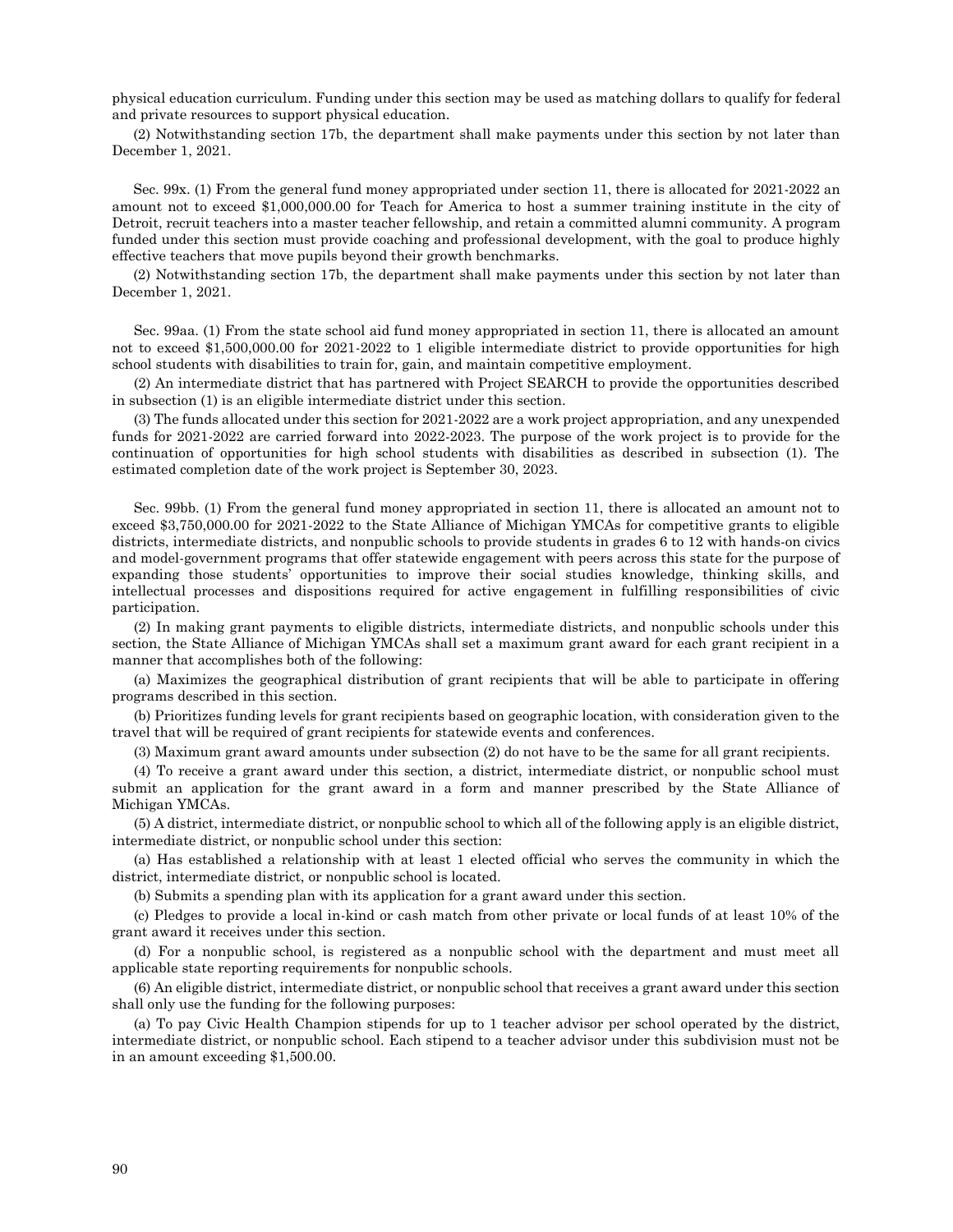(b) Event registrations, materials, travel costs, and other expenses associated with the preparation for and attendance to associated mock-government conferences and events.

(c) Awards to students who advance to national mock government events and competitions, as determined by the State Alliance of Michigan YMCAs. For the purpose of determining the amount of an award under this subdivision to a student described in this subdivision, the State Alliance of Michigan YMCAs shall determine an equal amount per student for each eligible district, intermediate district, or nonpublic school.

(7) The funds allocated under this section for 2021-2022 are a work project appropriation, and any unexpended funds for 2021-2022 are carried forward to 2022-2023. The purpose of the work project is to continue the support of civics-education experiences. The estimated completion date of the work project is September 30, 2023.

(8) It is the intent of the legislature that programs implemented from the funding allocated under this section increase the number of students who engage with the pillars of responsible citizenship and engage, beyond the classroom, in civic perspectives, inquiry, public discourse, and decision making.

Sec. 101. (1) To be eligible to receive state aid under this article, not later than the fifth Wednesday after the pupil membership count day and not later than the fifth Wednesday after the supplemental count day, each district superintendent shall submit and certify to the center and the intermediate superintendent, in the form and manner prescribed by the center, the number of pupils enrolled and in regular daily attendance, including identification of tuition-paying pupils, in the district as of the pupil membership count day and as of the supplemental count day, as applicable, for the current school year. In addition, a district maintaining school during the entire year shall submit and certify to the center and the intermediate superintendent, in the form and manner prescribed by the center, the number of pupils enrolled and in regular daily attendance in the district for the current school year pursuant to rules promulgated by the superintendent. Not later than the sixth Wednesday after the pupil membership count day and not later than the sixth Wednesday after the supplemental count day, the district shall resolve any pupil membership conflicts with another district, correct any data issues, and recertify the data in a form and manner prescribed by the center and file the certified data with the intermediate superintendent. If a district fails to submit and certify the attendance data, as required under this subsection, the center shall notify the department and the department shall withhold state aid due to be distributed under this article from the defaulting district immediately, beginning with the next payment after the failure and continuing with each payment until the district complies with this subsection. If a district does not comply with this subsection by the end of the fiscal year, the district forfeits the amount withheld. A person who willfully falsifies a figure or statement in the certified and sworn copy of enrollment is subject to penalty as prescribed by section 161.

(2) To be eligible to receive state aid under this article, not later than the twenty-fourth Wednesday after the pupil membership count day and not later than the twenty-fourth Wednesday after the supplemental count day, an intermediate district shall submit to the center, in a form and manner prescribed by the center, the audited enrollment and attendance data as described in subsection (1) for the pupils of its constituent districts and of the intermediate district. If an intermediate district fails to submit the audited data as required under this subsection, the department shall withhold state aid due to be distributed under this article from the defaulting intermediate district immediately, beginning with the next payment after the failure and continuing with each payment until the intermediate district complies with this subsection. If an intermediate district does not comply with this subsection by the end of the fiscal year, the intermediate district forfeits the amount withheld.

(3) Except as otherwise provided in subsections (11) and (12) all of the following apply to the provision of pupil instruction:

(a) Except as otherwise provided in this section, each district shall provide at least 1,098 hours and 180 days of pupil instruction. If a collective bargaining agreement that provides a complete school calendar was in effect for employees of a district as of June 24, 2014, and if that school calendar is not in compliance with this subdivision, then this subdivision does not apply to that district until after the expiration of that collective bargaining agreement. A district may apply for a waiver under subsection (9) from the requirements of this subdivision.

(b) Except as otherwise provided in this article, a district failing to comply with the required minimum hours and days of pupil instruction under this subsection forfeits from its total state aid allocation an amount determined by applying a ratio of the number of hours or days the district was in noncompliance in relation to the required minimum number of hours and days under this subsection. Not later than the first business day in August, the board of each district shall either certify to the department that the district was in full compliance with this section regarding the number of hours and days of pupil instruction in the previous school year, or report to the department, in a form and manner prescribed by the center, each instance of noncompliance. If the district did not provide at least the required minimum number of hours and days of pupil instruction under this subsection, the department shall make the deduction of state aid in the following fiscal year from the first payment of state school aid. A district is not subject to forfeiture of funds under this subsection for a fiscal year in which a forfeiture was already imposed under subsection (6).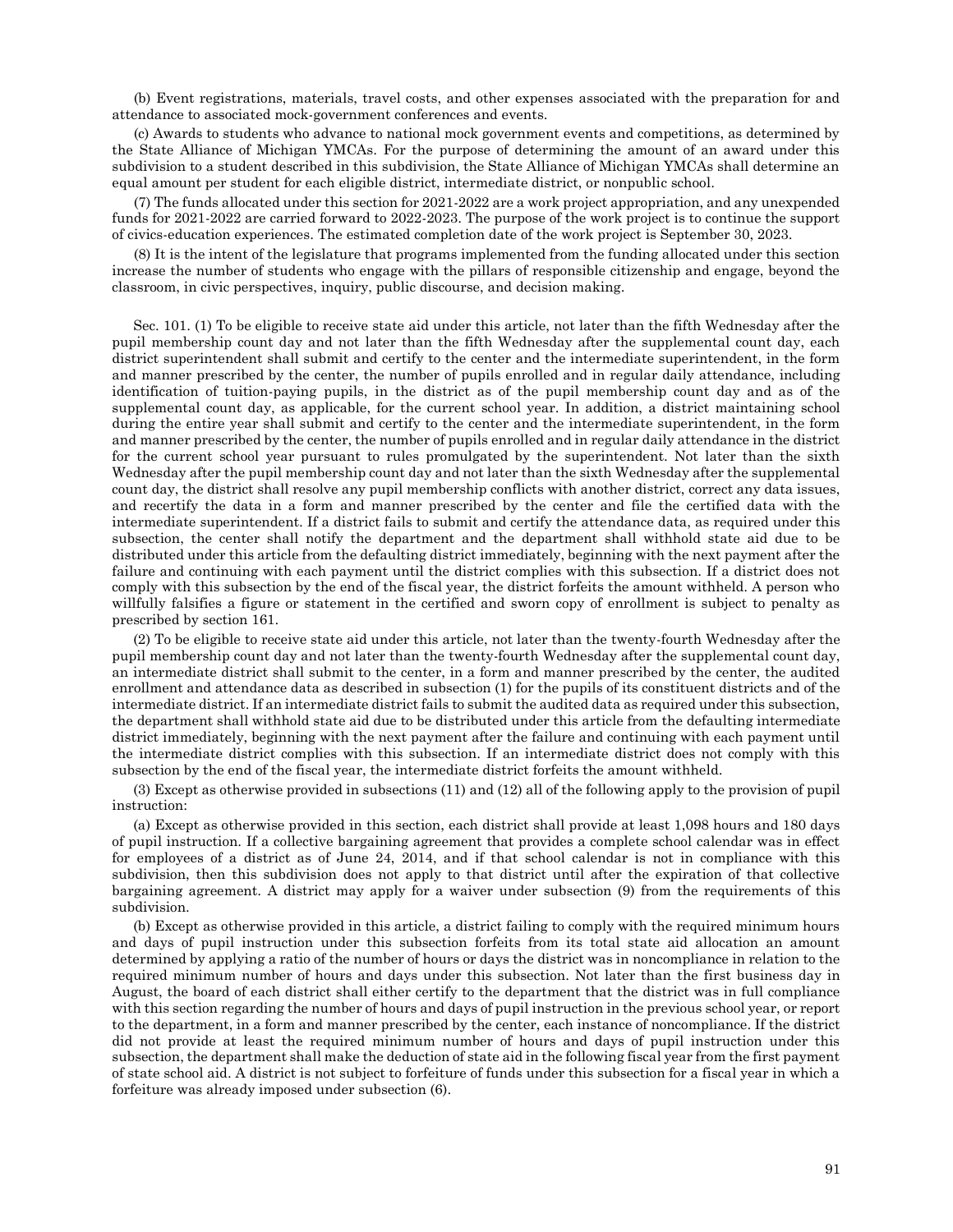(c) Hours or days lost because of strikes or teachers' conferences are not counted as hours or days of pupil instruction.

(d) Except as otherwise provided in subdivisions (e) and (f), if a district does not have at least 75% of the district's membership in attendance on any day of pupil instruction, the department shall pay the district state aid in that proportion of 1/180 that the actual percent of attendance bears to 75%.

(e) If a district adds 1 or more days of pupil instruction to the end of its instructional calendar for a school year to comply with subdivision (a) because the district otherwise would fail to provide the required minimum number of days of pupil instruction even after the operation of subsection (4) due to conditions not within the control of school authorities, then subdivision (d) does not apply for any day of pupil instruction that is added to the end of the instructional calendar. Instead, for any of those days, if the district does not have at least 60% of the district's membership in attendance on that day, the department shall pay the district state aid in that proportion of 1/180 that the actual percentage of attendance bears to 60%. For any day of pupil instruction added to the instructional calendar as described in this subdivision, the district shall report to the department the percentage of the district's membership that is in attendance, in the form and manner prescribed by the department.

(f) At the request of a district that operates a department-approved alternative education program and that does not provide instruction for pupils in all of grades K to 12, the superintendent shall grant a waiver from the requirements of subdivision (d). The waiver must provide that an eligible district is subject to the proration provisions of subdivision (d) only if the district does not have at least 50% of the district's membership in attendance on any day of pupil instruction. In order to be eligible for this waiver, a district must maintain records to substantiate its compliance with the following requirements:

(*i*) The district offers the minimum hours of pupil instruction as required under this section.

(*ii*) For each enrolled pupil, the district uses appropriate academic assessments to develop an individual education plan that leads to a high school diploma.

(*iii*) The district tests each pupil to determine academic progress at regular intervals and records the results of those tests in that pupil's individual education plan.

(g) All of the following apply to a waiver granted under subdivision (f):

(*i*) If the waiver is for a blended model of delivery, a waiver that is granted for the 2011-2012 fiscal year or a subsequent fiscal year remains in effect unless it is revoked by the superintendent.

(*ii*) If the waiver is for a 100% online model of delivery and the educational program for which the waiver is granted makes educational services available to pupils for a minimum of at least 1,098 hours during a school year and ensures that each pupil participates in the educational program for at least 1,098 hours during a school year, a waiver that is granted for the 2011-2012 fiscal year or a subsequent fiscal year remains in effect unless it is revoked by the superintendent.

(*iii*) A waiver that is not a waiver described in subparagraph (*i*) or (*ii*) is valid for 3 fiscal years, unless it is revoked by the superintendent, and must be renewed at the end of the 3-year period to remain in effect.

(h) The superintendent shall promulgate rules for the implementation of this subsection.

(4) Except as otherwise provided in this subsection, the first 6 days or the equivalent number of hours for which pupil instruction is not provided because of conditions not within the control of school authorities, such as severe storms, fires, epidemics, utility power unavailability, water or sewer failure, or health conditions as defined by the city, county, or state health authorities, are counted as hours and days of pupil instruction. With the approval of the superintendent of public instruction, the department shall count as hours and days of pupil instruction for a fiscal year not more than 3 additional days or the equivalent number of additional hours for which pupil instruction is not provided in a district due to unusual and extenuating occurrences resulting from conditions not within the control of school authorities such as those conditions described in this subsection. Subsequent such hours or days are not counted as hours or days of pupil instruction.

(5) A district does not forfeit part of its state aid appropriation because it adopts or has in existence an alternative scheduling program for pupils in kindergarten if the program provides at least the number of hours required under subsection (3) for a full-time equated membership for a pupil in kindergarten as provided under section 6(4).

(6) In addition to any other penalty or forfeiture under this section, if at any time the department determines that 1 or more of the following have occurred in a district, the district forfeits in the current fiscal year beginning in the next payment to be calculated by the department a proportion of the funds due to the district under this article that is equal to the proportion below the required minimum number of hours and days of pupil instruction under subsection (3), as specified in the following:

(a) The district fails to operate its schools for at least the required minimum number of hours and days of pupil instruction under subsection (3) in a school year, including hours and days counted under subsection (4).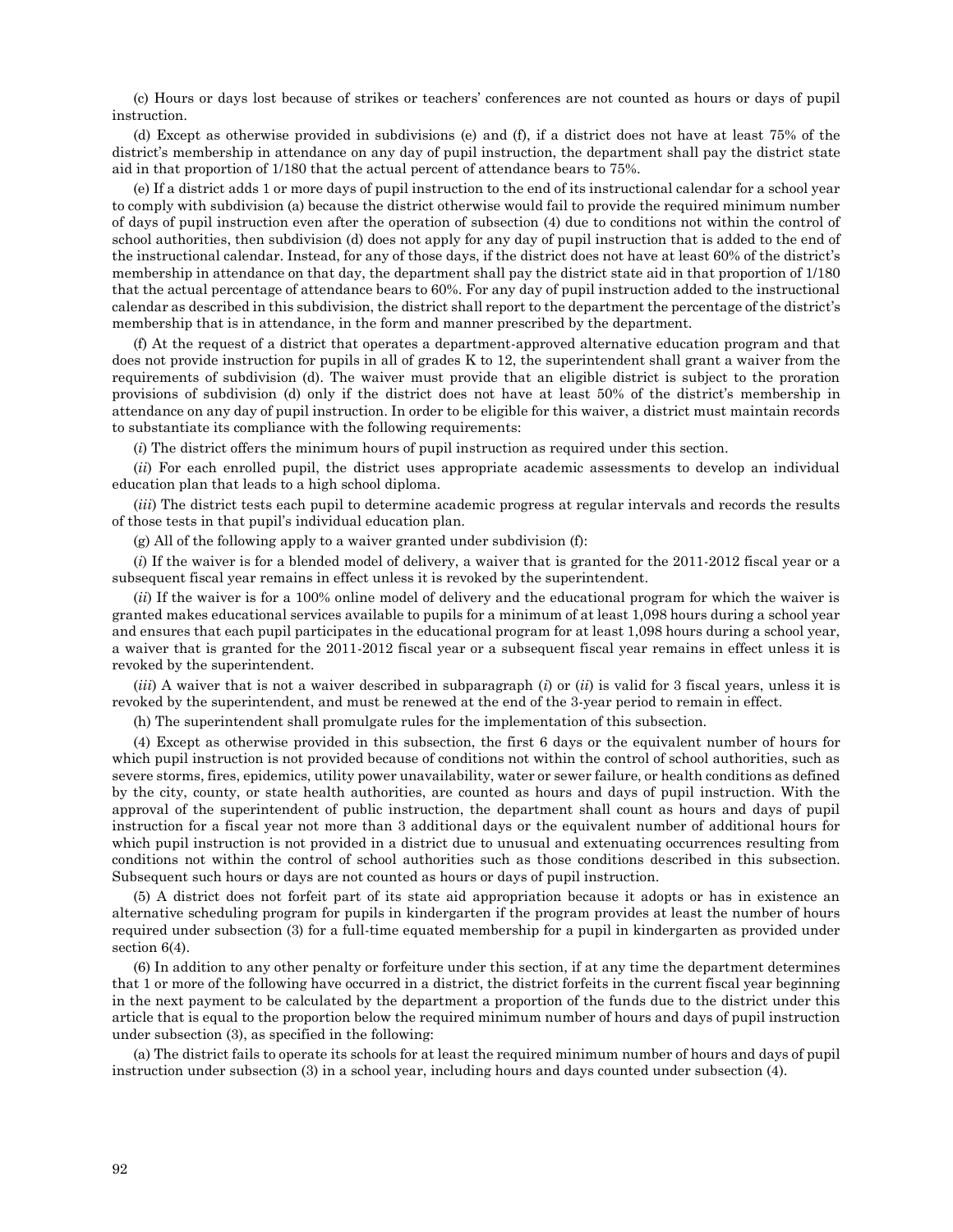(b) The board of the district takes formal action not to operate its schools for at least the required minimum number of hours and days of pupil instruction under subsection (3) in a school year, including hours and days counted under subsection (4).

(7) In providing the minimum number of hours and days of pupil instruction required under subsection (3), a district shall use the following guidelines, and a district shall maintain records to substantiate its compliance with the following guidelines:

(a) Except as otherwise provided in this subsection, a pupil must be scheduled for at least the required minimum number of hours of instruction, excluding study halls, or at least the sum of 90 hours plus the required minimum number of hours of instruction, including up to 2 study halls.

(b) The time a pupil is assigned to any tutorial activity in a block schedule may be considered instructional time, unless that time is determined in an audit to be a study hall period.

(c) Except as otherwise provided in this subdivision, a pupil in grades 9 to 12 for whom a reduced schedule is determined to be in the individual pupil's best educational interest must be scheduled for a number of hours equal to at least 80% of the required minimum number of hours of pupil instruction to be considered a full-time equivalent pupil. A pupil in grades 9 to 12 who is scheduled in a 4-block schedule may receive a reduced schedule under this subsection if the pupil is scheduled for a number of hours equal to at least 75% of the required minimum number of hours of pupil instruction to be considered a full-time equivalent pupil.

(d) If a pupil in grades 9 to 12 who is enrolled in a cooperative education program or a special education pupil cannot receive the required minimum number of hours of pupil instruction solely because of travel time between instructional sites during the school day, that travel time, up to a maximum of 3 hours per school week, is considered to be pupil instruction time for the purpose of determining whether the pupil is receiving the required minimum number of hours of pupil instruction. However, if a district demonstrates to the satisfaction of the department that the travel time limitation under this subdivision would create undue costs or hardship to the district, the department may consider more travel time to be pupil instruction time for this purpose.

(e) In grades 7 through 12, instructional time that is part of a Junior Reserve Officer Training Corps (JROTC) program is considered to be pupil instruction time regardless of whether the instructor is a certificated teacher if all of the following are met:

(*i*) The instructor has met all of the requirements established by the United States Department of Defense and the applicable branch of the armed services for serving as an instructor in the Junior Reserve Officer Training Corps program.

(*ii*) The board of the district or intermediate district employing or assigning the instructor complies with the requirements of sections 1230 and 1230a of the revised school code, MCL 380.1230 and 380.1230a, with respect to the instructor to the same extent as if employing the instructor as a regular classroom teacher.

(8) Except as otherwise provided in subsections (11) and (12), the department shall apply the guidelines under subsection (7) in calculating the full-time equivalency of pupils.

(9) Upon application by the district for a particular fiscal year, the superintendent shall waive for a district the minimum number of hours and days of pupil instruction requirement of subsection (3) for a departmentapproved alternative education program or another innovative program approved by the department, including a 4-day school week. If a district applies for and receives a waiver under this subsection and complies with the terms of the waiver, the district is not subject to forfeiture under this section for the specific program covered by the waiver. If the district does not comply with the terms of the waiver, the amount of the forfeiture is calculated based upon a comparison of the number of hours and days of pupil instruction actually provided to the minimum number of hours and days of pupil instruction required under subsection (3). A district shall report pupils enrolled in a department-approved alternative education program under this subsection to the center in a form and manner determined by the center. All of the following apply to a waiver granted under this subsection:

(a) If the waiver is for a blended model of delivery, a waiver that is granted for the 2011-2012 fiscal year or a subsequent fiscal year remains in effect unless it is revoked by the superintendent.

(b) If the waiver is for a 100% online model of delivery and the educational program for which the waiver is granted makes educational services available to pupils for a minimum of at least 1,098 hours during a school year and ensures that each pupil is on track for course completion at proficiency level, a waiver that is granted for the 2011-2012 fiscal year or a subsequent fiscal year remains in effect unless it is revoked by the superintendent.

(c) A waiver that is not a waiver described in subdivision (a) or (b) is valid for 3 fiscal years, unless it is revoked by the superintendent, and must be renewed at the end of the 3-year period to remain in effect.

(10) A district may count up to 38 hours of professional development for teachers as hours of pupil instruction. All of the following apply to the counting of professional development as pupil instruction under this subsection:

(a) If the professional development exceeds 5 hours in a single day, that day may be counted as a day of pupil instruction.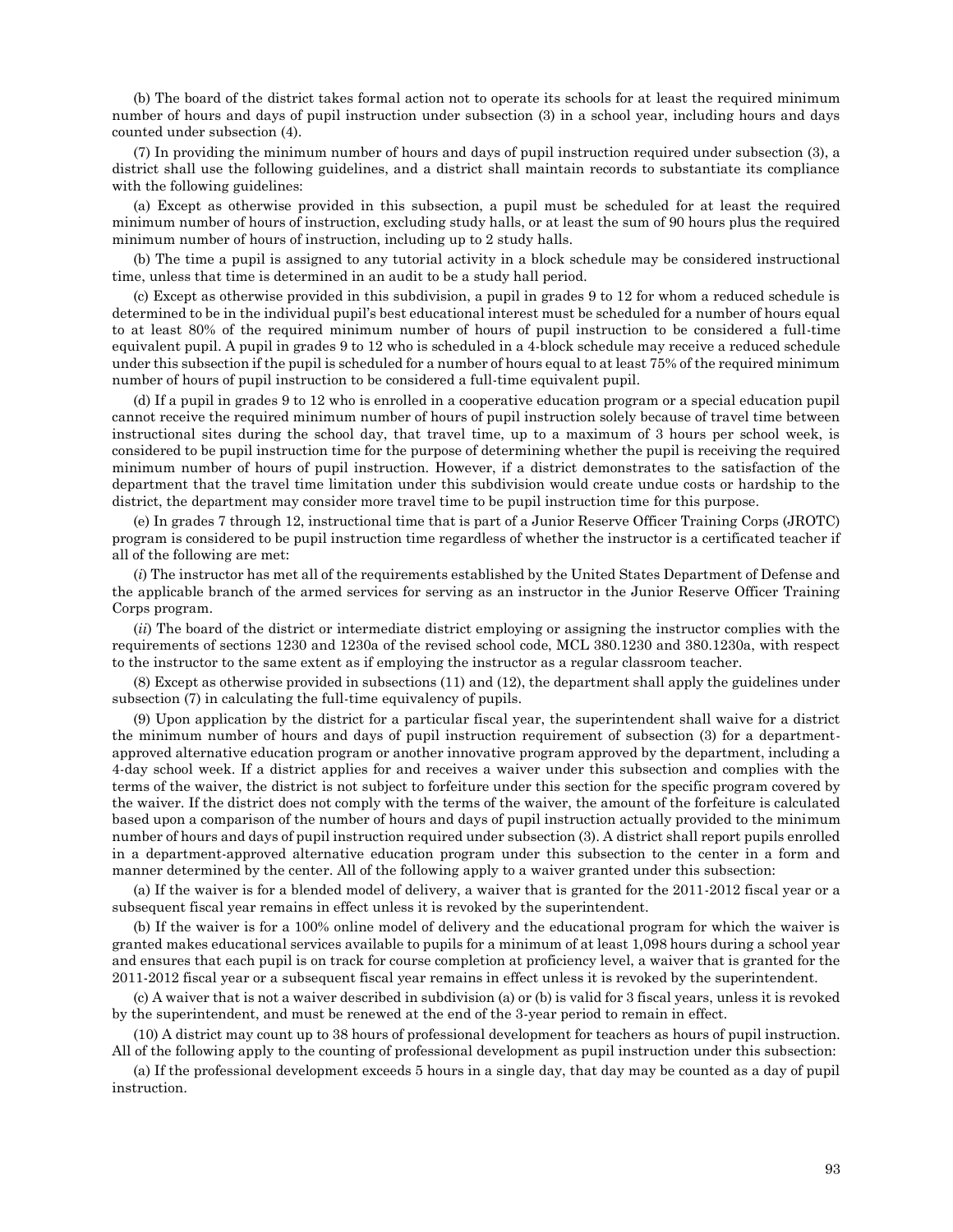(b) At least 8 hours of the professional development counted as hours of pupil instruction under this subsection must be recommended by a districtwide professional development advisory committee appointed by the district board. The advisory committee must be composed of teachers employed by the district who represent a variety of grades and subject matter specializations, including special education; nonteaching staff; parents; and administrators. The majority membership of the committee must be composed of teaching staff.

(c) Professional development provided online is allowable and encouraged, as long as the instruction has been approved by the district. The department shall issue a list of approved online professional development providers that must include the Michigan Virtual School.

(d) Professional development may only be counted as hours of pupil instruction under this subsection for the pupils of those teachers scheduled to participate in the professional development.

(e) The professional development must meet all of the following to be counted as pupil instruction under this subsection:

(*i*) Be aligned to the school or district improvement plan for the school or district in which the professional development is being provided.

(*ii*) Be linked to 1 or more criteria in the evaluation tool developed or adopted by the district or intermediate district under section 1249 of the revised school code, MCL 380.1249.

(*iii*) Has been approved by the department as counting for state continuing education clock hours. The number of hours of professional development counted as hours of pupil instruction under this subsection may not exceed the number of state continuing education clock hours for which the professional development was approved.

(*iv*) Not more than a combined total of 10 hours of the professional development takes place before the first scheduled day of school for the school year ending in the fiscal year and after the last scheduled day of school for that school year.

(*v*) Not more than 10 hours of the professional development takes place in a single month.

(*vi*) At least 75% of teachers scheduled to participate in the professional development are in attendance.

(11) Subsections (3) and (8) do not apply to a school of excellence that is a cyber school, as that term is defined in section 551 of the revised school code, MCL 380.551, and is in compliance with section 553a of the revised school code, MCL 380.553a.

(12) Subsections (3) and (8) do not apply to eligible pupils enrolled in a dropout recovery program that meets the requirements of section 23a. As used in this subsection, "eligible pupil" means that term as defined in section 23a.

(13) At least every 2 years the superintendent shall review the waiver standards set forth in the pupil accounting and auditing manuals to ensure that the waiver standards and waiver process continue to be appropriate and responsive to changing trends in online learning. The superintendent shall solicit and consider input from stakeholders as part of this review.

Sec. 104. (1) In order to receive state aid under this article, a district shall comply with sections 1249, 1278a, 1278b, 1279g, and 1280b of the revised school code, MCL 380.1249, 380.1278a, 380.1278b, 380.1279g, and 380.1280b, and 1970 PA 38, MCL 388.1081 to 388.1086. Subject to subsection (2), from the state school aid fund money appropriated in section 11, there is allocated for 2021-2022 an amount not to exceed \$29,509,400.00 for payments on behalf of districts for costs associated with complying with those provisions of law. In addition, from the federal funds appropriated in section 11, there is allocated for 2021-2022 an amount estimated at \$6,250,000.00 funded from DED-OESE, title VI, state assessment funds, and from DED-OSERS, part B of the individuals with disabilities education act, 20 USC 1411 to 1419, plus any carryover federal funds from previous year appropriations, for the purposes of complying with the every student succeeds act, Public Law 114-95.

(2) The results of each test administered as part of the Michigan student test of educational progress (M-STEP), including tests administered to high school students, must include an item analysis that lists all items that are counted for individual pupil scores and the percentage of pupils choosing each possible response. The department shall work with the center to identify the number of students enrolled at the time assessments are given by each district. In calculating the percentage of pupils assessed for a district's scorecard, the department shall use only the number of pupils enrolled in the district at the time the district administers the assessments and shall exclude pupils who enroll in the district after the district administers the assessments.

(3) The department shall distribute federal funds allocated under this section in accordance with federal law and with flexibility provisions outlined in Public Law 107-116, and in the education flexibility partnership act of 1999, Public Law 106-25.

(4) The department may recommend, but may not require, districts to allow pupils to use an external keyboard with tablet devices for online M-STEP testing, including, but not limited to, open-ended test items such as constructed response or equation builder items.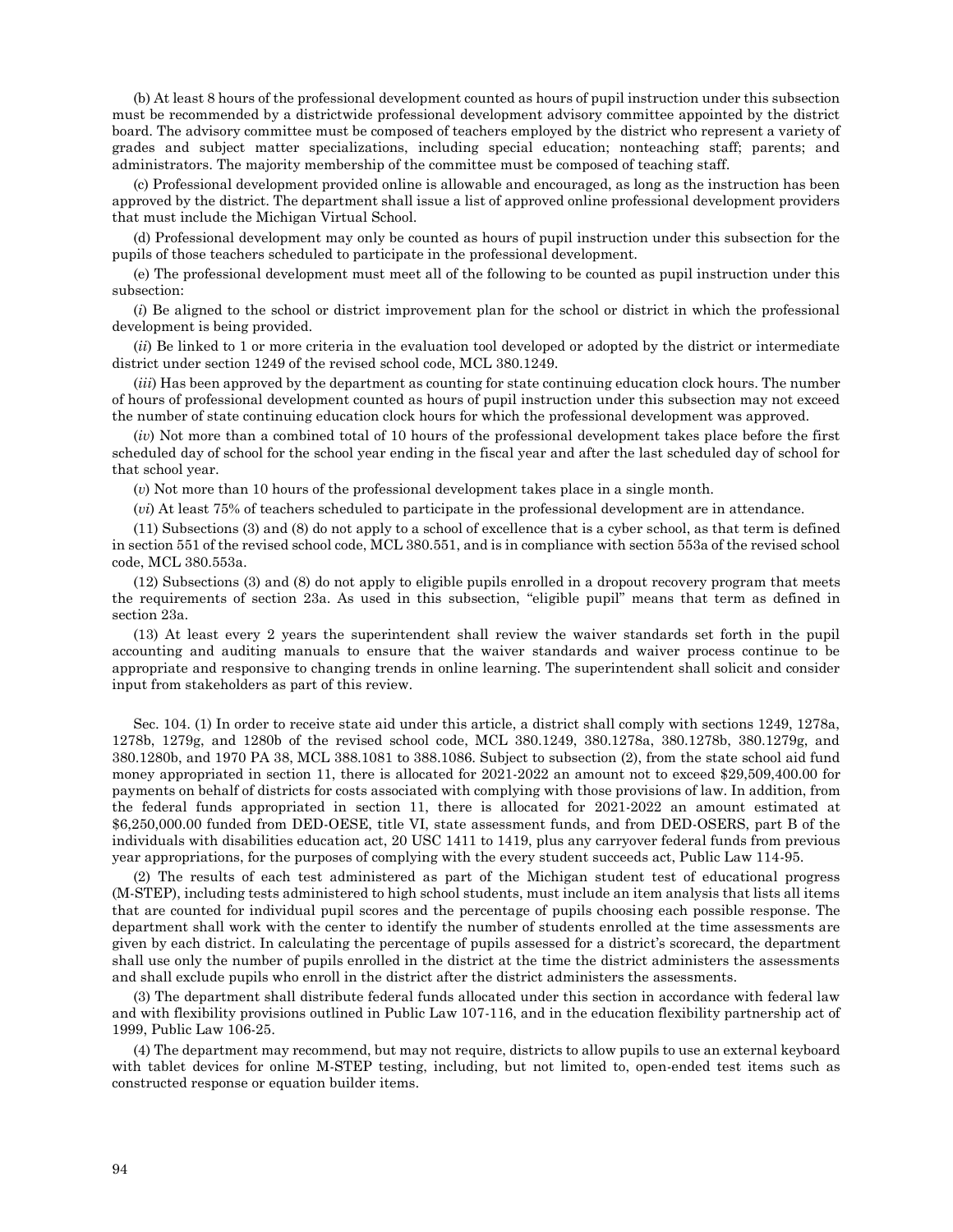(5) Notwithstanding section 17b, the department shall make payments on behalf of districts, intermediate districts, and other eligible entities under this section on a schedule determined by the department.

(6) From the allocation in subsection (1), there is allocated an amount not to exceed \$500,000.00 for 2021-2022 for the operation of an online reporting tool to provide student-level assessment data in a secure environment to educators, parents, and pupils immediately after assessments are scored. The department and the center shall ensure that any data collected by the online reporting tool do not provide individually identifiable student data to the federal government.

- (7) As used in this section:
- (a) "DED" means the United States Department of Education.
- (b) "DED-OESE" means the DED Office of Elementary and Secondary Education.
- (c) "DED-OSERS" means the DED Office of Special Education and Rehabilitative Services.

Sec. 104a. (1) From the federal fund money allocated under section 11n awarded to this state from the governor's emergency education relief (GEER) fund under the coronavirus response and relief supplemental appropriations act, 2021, division M of Public Law 116-260, there is allocated for 2020-2021 an amount not to exceed \$2,572,000.00, and from the federal fund money allocated under section 11n awarded to this state from the elementary and secondary school emergency relief (ESSER) fund under the coronavirus response and relief supplemental appropriations act, 2021, division M of Public Law 116-260, there is allocated for 2020-2021 an amount not to exceed \$4,949,300.00, and from the state school aid fund money appropriated under section 11, there is allocated for 2020-2021 an amount not to exceed \$4,197,900.00 to districts to begin implementation of a benchmark assessment system for the 2021-2022 school year. All of the following apply to the benchmark assessment system described in this subsection:

(a) The system must provide for all of the following:

(*i*) That, within the first 9 weeks of the 2021-2022 school year, the district shall administer 1 or more benchmark assessments provided by a provider approved under subsection (4), benchmark assessments described in subdivision (b), or local benchmark assessments, or any combination thereof, to all pupils in grades K to 8 to measure proficiency in reading and mathematics.

(*ii*) That, in addition to the benchmark assessment or benchmark assessments administered under subparagraph (*i*), by not later than the last day of the 2021-2022 school year, the district shall administer 1 or more benchmark assessments provided by a provider approved under subsection (4), benchmark assessments described in subdivision (b), or local benchmark assessments, or any combination thereof, to all pupils in grades K to 8 to measure proficiency in reading and mathematics.

(b) A district may administer 1 or more of the following benchmark assessments toward meeting the requirements under subdivision (a):

(*i*) A benchmark assessment in reading for students in grades K to 9 that contains progress monitoring tools and enhanced diagnostic assessments.

(*ii*) A benchmark assessment in math for students in grades K to 8 that contains progress monitoring tools.

(c) The system must provide that, to the extent practicable, if a district administers a benchmark assessment or benchmark assessments under this section, the district shall administer the same benchmark assessment or benchmark assessments provided by a provider approved under subsection (4), benchmark assessment or benchmark assessments described in subdivision (b), or local benchmark assessment or local benchmark assessments that it administered to pupils in previous school years, as applicable.

(d) The system must provide that, if a district administers a benchmark assessment or benchmark assessments under this section, the district shall provide each pupil's data from the benchmark assessment or benchmark assessments, as available, to the pupil's parent or legal guardian within 30 days of administering the benchmark assessment or benchmark assessments.

(e) The system must provide that, if a local benchmark assessment or local benchmark assessments are administered under subdivision (a), the district shall report to the department and the center, in a form and manner prescribed by the center, the local benchmark assessment or local benchmark assessments that were administered and how that assessment or those assessments measure changes, including any losses, as applicable, in learning, and the district's plan for addressing any losses in learning.

(f) The system must provide that, by not later than 30 days after a benchmark assessment or benchmark assessments are administered as described in this subsection, the district shall send benchmark assessment data, excluding data from a local benchmark assessment, as applicable, aggregated by grade level, student demographic subgroups, and mode of instruction to the department. If available, the data described in this subdivision must include information concerning pupil growth from fall 2020 to fall 2021.

(2) To receive funding under this section, a district must apply for the funding in a form and manner prescribed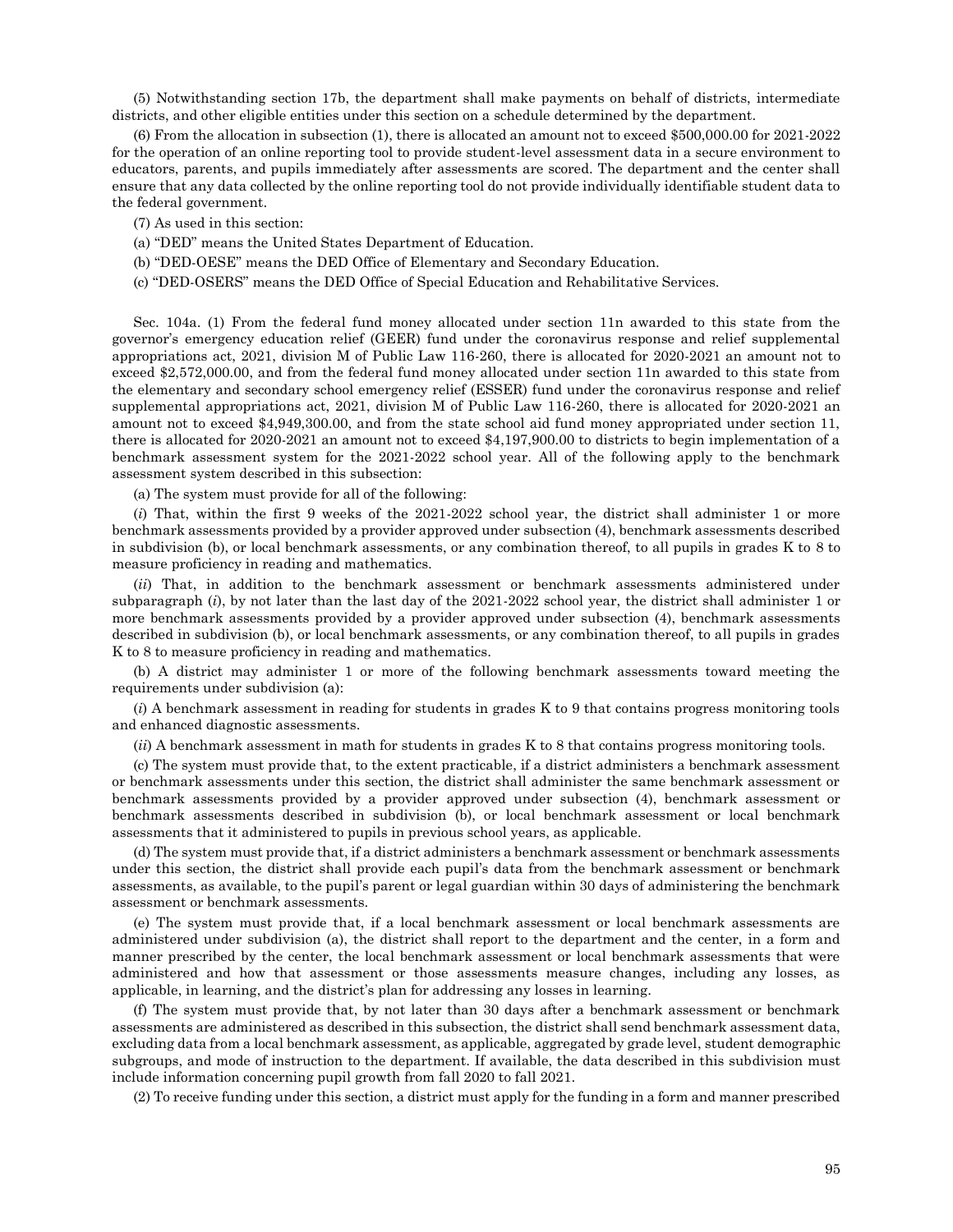by the department.

(3) The department shall pay an amount equal to \$12.50 per membership pupil in grades K to 8 in the district to each district that applies for funding under this section.

(4) The department shall approve at least 4 but not more than 6 providers of benchmark assessments for the purposes of this section. The department shall inform districts of all of the providers approved under this subsection in an equitable manner. The benchmark assessments provided for the purposes of this section by approved providers under this subsection, with the exclusion of the benchmark assessment described in subsection (5) or the benchmark assessment described in subsection (6), must meet all of the following:

(a) Be aligned to the content standards of this state.

(b) Complement the state's summative assessment system.

(c) Be internet-delivered and include a standards-based remote, in-person, or both remote and in-person assessment using a computer-adaptive model to target the instructional level of each pupil.

(d) Provide information on pupil achievement with regard to learning content required in a given year or grade span.

(e) Provide immediate feedback to pupils and teachers.

(f) Be nationally normed.

(g) Provide multiple measures of growth and provide for multiple testing opportunities.

(5) The department shall make 1 of the benchmark assessments provided by a provider approved under subsection (4) available to districts at no cost to the districts for purposes of meeting the requirements under this section. The benchmark assessment described in this subsection must meet all of the following:

(a) Be aligned to the content standards of this state.

(b) Complement the state's summative assessment system.

(c) Be internet-delivered and include a standards-based assessment.

(d) Provide information on pupil achievement with regard to learning content required in a given year or grade span.

(e) Provide timely feedback to pupils and teachers.

(f) Be nationally normed.

(g) Provide information to educators about student growth and allow for multiple testing opportunities.

(6) The department shall approve at least 1 of the benchmark assessments provided by a provider approved under subsection (4) that meets all of the following:

(a) Be aligned to the content standards of this state.

(b) Complement the state's summative assessment system.

(c) Be internet-delivered and include a standards-based remote, in-person, or both remote and in-person assessment using a computer-adaptive model to target the instructional level of each pupil.

(d) Provide information on pupil achievement with regard to learning content required in a given year or grade span.

(e) Provide immediate feedback to pupils and teachers.

(f) Be nationally normed.

(g) Provide multiple measures of growth and provide for multiple testing opportunities.

(h) Have the option of providing an oral reading fluency online assessment.

(7) By not later than December 31, 2021, the department shall submit a report to the house and senate appropriations committees, the house and senate appropriations subcommittees on school aid, and the house and senate fiscal agencies regarding the benchmark assessment data received under this section, disaggregated by grade level for each district. If information concerning pupil growth is included in the data described in this subsection, it must be incorporated in the report described in this subsection.

Sec. 104c. (1) In order to receive state aid under this article, a district shall administer the state assessments described in this section.

(2) For the purposes of this section, the department shall develop and administer the Michigan student test of educational progress (M-STEP) assessments in English language arts and mathematics. These assessments shall be aligned to state standards.

(3) For the purposes of this section, the department shall implement a summative assessment system that is proven to be valid and reliable for administration to pupils as provided under this subsection. The summative assessment system must meet all of the following requirements:

(a) The summative assessment system must measure student proficiency on the current state standards, must measure student growth for consecutive grade levels in which students are assessed in the same subject area in both grade levels, and must be capable of measuring individual student performance.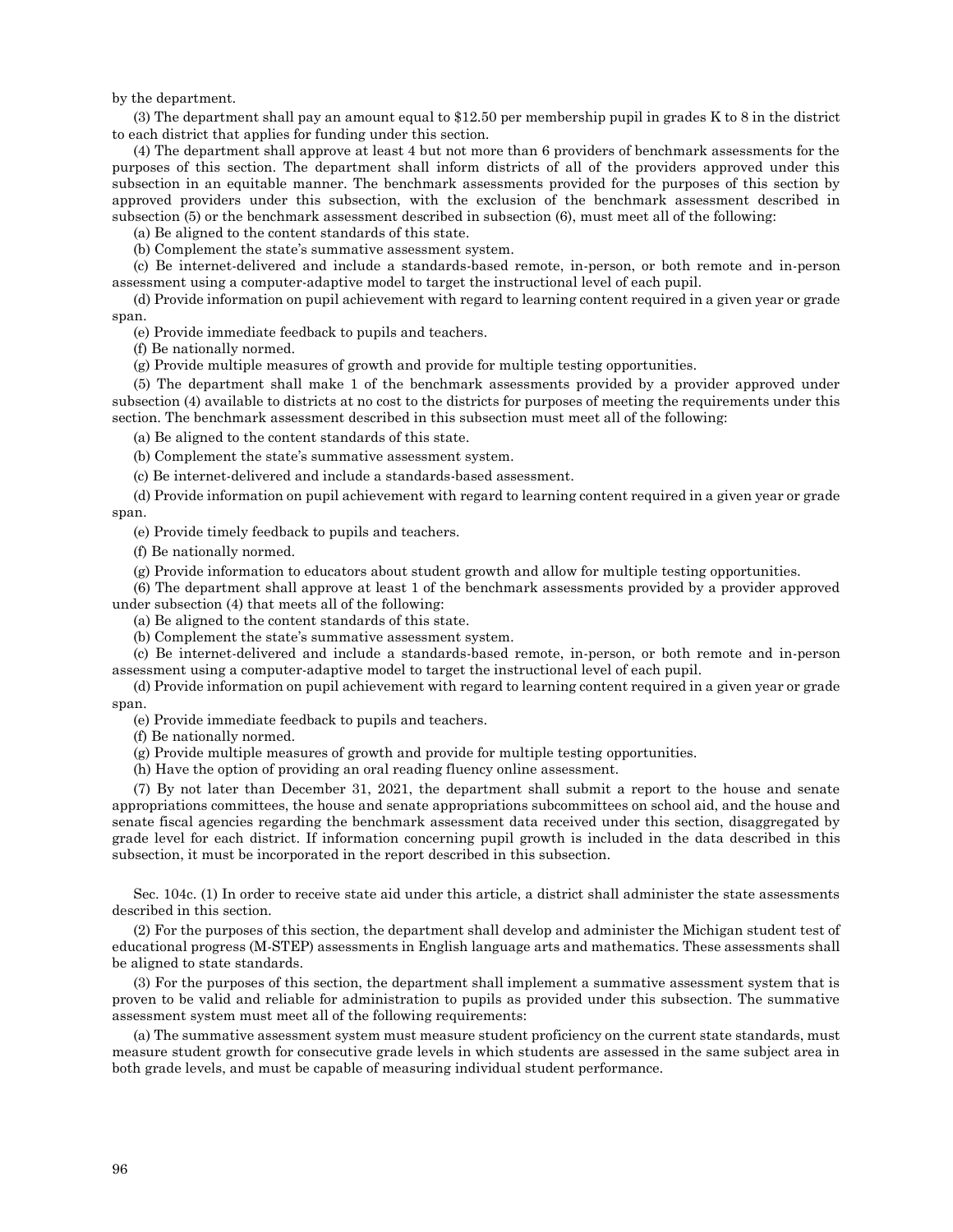(b) The summative assessments for English language arts and mathematics must be administered to all public school pupils in grades 3 to 11, including those pupils as required by the federal individuals with disabilities education act, Public Law 108-446, and by title I of the federal every student succeeds act (ESSA), Public Law 114-95.

(c) The summative assessments for science must be administered to all public school pupils in at least grades 5 and 8, including those pupils as required by the federal individuals with disabilities education act, Public Law 108-446, and by title I of the federal every student succeeds act (ESSA), Public Law 114-95.

(d) The summative assessments for social studies must be administered to all public school pupils in at least grades 5 and 8, including those pupils as required by the federal individuals with disabilities education act, Public Law 108-446, and by title I of the federal every student succeeds act (ESSA), Public Law 114-95.

(e) The content of the summative assessments must be aligned to state standards.

(f) The pool of questions for the summative assessments must be subject to a transparent review process for quality, bias, and sensitive issues involving educator review and comment. The department shall post samples from tests or retired tests featuring questions from this pool for review by the public.

(g) The summative assessment system must ensure that students, parents, and teachers are provided with reports that convey individual student proficiency and growth on the assessment and that convey individual student domain-level performance in each subject area, including representative questions, and individual student performance in meeting state standards.

(h) The summative assessment system must be capable of providing, and the department shall ensure that students, parents, teachers, administrators, and community members are provided with, reports that convey aggregate student proficiency and growth data by teacher, grade, school, and district.

(i) The summative assessment system must ensure the capability of reporting the available data to support educator evaluations.

(j) The summative assessment system must ensure that the reports provided to districts containing individual student data are available within 60 days after completion of the assessments.

(k) The summative assessment system must ensure that access to individually identifiable student data meets all of the following:

(*i*) Is in compliance with 20 USC 1232g, commonly referred to as the family educational rights and privacy act of 1974.

(*ii*) Except as may be provided for in an agreement with a vendor to provide assessment services, as necessary to support educator evaluations pursuant to subdivision (i), or for research or program evaluation purposes, is available only to the student; to the student's parent or legal guardian; and to a school administrator or teacher, to the extent that he or she has a legitimate educational interest.

(*l*) The summative assessment system must ensure that the assessments are pilot tested before statewide implementation.

(m) The summative assessment system must ensure that assessments are designed so that the maximum total combined length of time that schools are required to set aside for a pupil to answer all test questions on all assessments that are part of the system for the pupil's grade level does not exceed that maximum total combined length of time for the previous statewide assessment system or 9 hours, whichever is less. This subdivision does not limit the amount of time a district may allow a pupil to complete a test.

(n) The total cost of executing the summative assessment system statewide each year, including, but not limited to, the cost of contracts for administration, scoring, and reporting, must not exceed an amount equal to 2 times the cost of executing the previous statewide assessment after adjustment for inflation.

(o) The summative assessment system must not require more than 3 hours in duration, on average, for an individual pupil to complete the combined administration of the math and English language arts portions of the assessment for any 1 grade level.

(p) The summative assessments for English language arts and mathematics for pupils in grades 8 to 10 must be aligned to the college entrance test portion of the Michigan merit examination required under section 104b.

(4) The department shall offer benchmark assessments in the fall and spring of each school year to measure English language arts and mathematics in each of grades K to 2. Full implementation must occur not later than the 2019-2020 school year. These assessments are necessary to determine a pupil's proficiency level before grade 3.

(5) This section does not prohibit districts from adopting interim assessments.

(6) As used in this section, "English language arts" means that term as defined in section 104b.

Sec. 104f. (1) From the state school aid fund money appropriated under section 11, there is allocated an amount not to exceed \$500,000.00 to a district for the implementation of an assessment digital literacy preparation program for pupils enrolled in grades K to 8 for 2021-2022. The department shall ensure that a program funded under this subsection satisfies all of the following:

(a) Is available to districts in the 2021-2022 school year.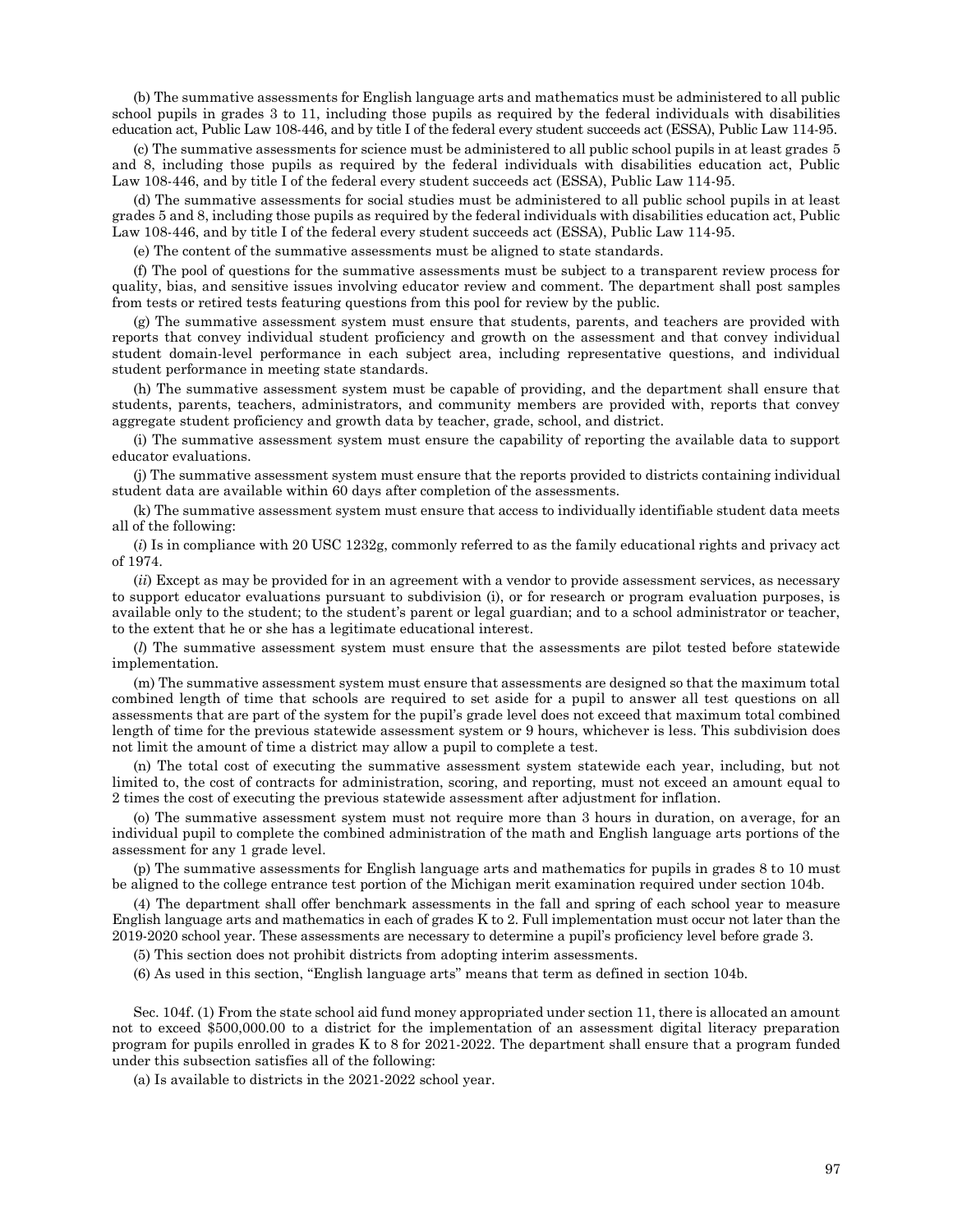(b) Focuses on ensuring pupils have the necessary skills required for state online assessments by assessing pupil digital literacy skill levels and providing teachers with a digital curriculum targeted at areas of determined weakness.

(c) Allows pupils to engage with the digital curriculum in an independent or teacher-facilitated modality.

(d) Includes training and professional development for teachers.

(e) Is implemented in at least 100 districts that operate grades K to 8 and that represent a diverse geography and socio-economic demographic.

(2) Funding under subsection (1) must be allocated to a district that did not receive funding under former section 104e for 2017-2018 and that operates at least grades K to 8 and has a partnership with a third party that is experienced in the assessment of digital literacy and the preparation of digital literacy skills and has demonstrable experience serving districts in this state and local education agencies in 10 other states. The district, along with its third-party partner, shall provide a report to the house and senate appropriations subcommittees on school aid and the house and senate fiscal agencies on the efficacy and usefulness of the assessment digital literacy preparation program no later than July 1, 2022.

(3) Notwithstanding section 17b, the department shall make payments under subsection (1) by not later than December 1, 2021.

Sec. 104g. (1) For the 2021-2022 school year only, a district shall make the SAT available in the fall of 2021 to both of the following:

(a) Pupils who were in grade 11 during the 2020-2021 school year and who were not able to take the examination during the 2020-2021 school year.

(b) Pupils who took the examination during the 2020-2021 school year and request to take the examination again in the fall of 2021.

(2) For the 2021-2022 school year only, a district shall make the PSAT available in the fall of 2021 to both of the following:

(a) Pupils who were in grades 8, 9, and 10 during the 2020-2021 school year and who were not able to take the examination during the 2020-2021 school year.

(b) Pupils who took the examination during the 2020-2021 school year and request to take the examination again in the fall of 2021.

(3) The examinations offered by a district in subsections (1) and (2) are not considered state summative assessments or the college entrance portion of the Michigan merit examination for the 2021-2022 school year.

(4) Pupils must be encouraged but not required to take the examinations under subsections (1) and (2).

(5) The department shall grant credits to districts that administer the exams described under this section upon submission of an invoice and proof of payment from any school eligible to administer the examinations.

Sec. 104h. (1) From the state school aid fund money appropriated under section 11, there is allocated for 2021- 2022 an amount not to exceed \$11,500,000.00 to districts to begin implementation of a benchmark assessment system for the 2022-2023 school year. All of the following apply to the benchmark assessment system described in this subsection:

(a) The system must provide for all of the following:

(*i*) That, within the first 9 weeks of the 2022-2023 school year, the district shall administer 1 or more benchmark assessments provided by a provider approved under subsection (6), benchmark assessments described in subdivision (b), or local benchmark assessments, or any combination thereof, to all pupils in grades K to 8 to measure proficiency in reading and mathematics.

(*ii*) That, in addition to the benchmark assessment or benchmark assessments administered under subparagraph (*i*), by not later than the last day of the 2022-2023 school year, the district shall administer 1 or more benchmark assessments provided by a provider approved under subsection (6), benchmark assessments described in subdivision (b), or local benchmark assessments, or any combination thereof, to all pupils in grades K to 8 to measure proficiency in reading and mathematics.

(b) A district may administer 1 or more of the following benchmark assessments toward meeting the requirements under subdivision (a):

(*i*) A benchmark assessment in reading for students in grades K to 9 that contains progress monitoring tools and enhanced diagnostic assessments.

(*ii*) A benchmark assessment in math for students in grades K to 8 that contains progress monitoring tools.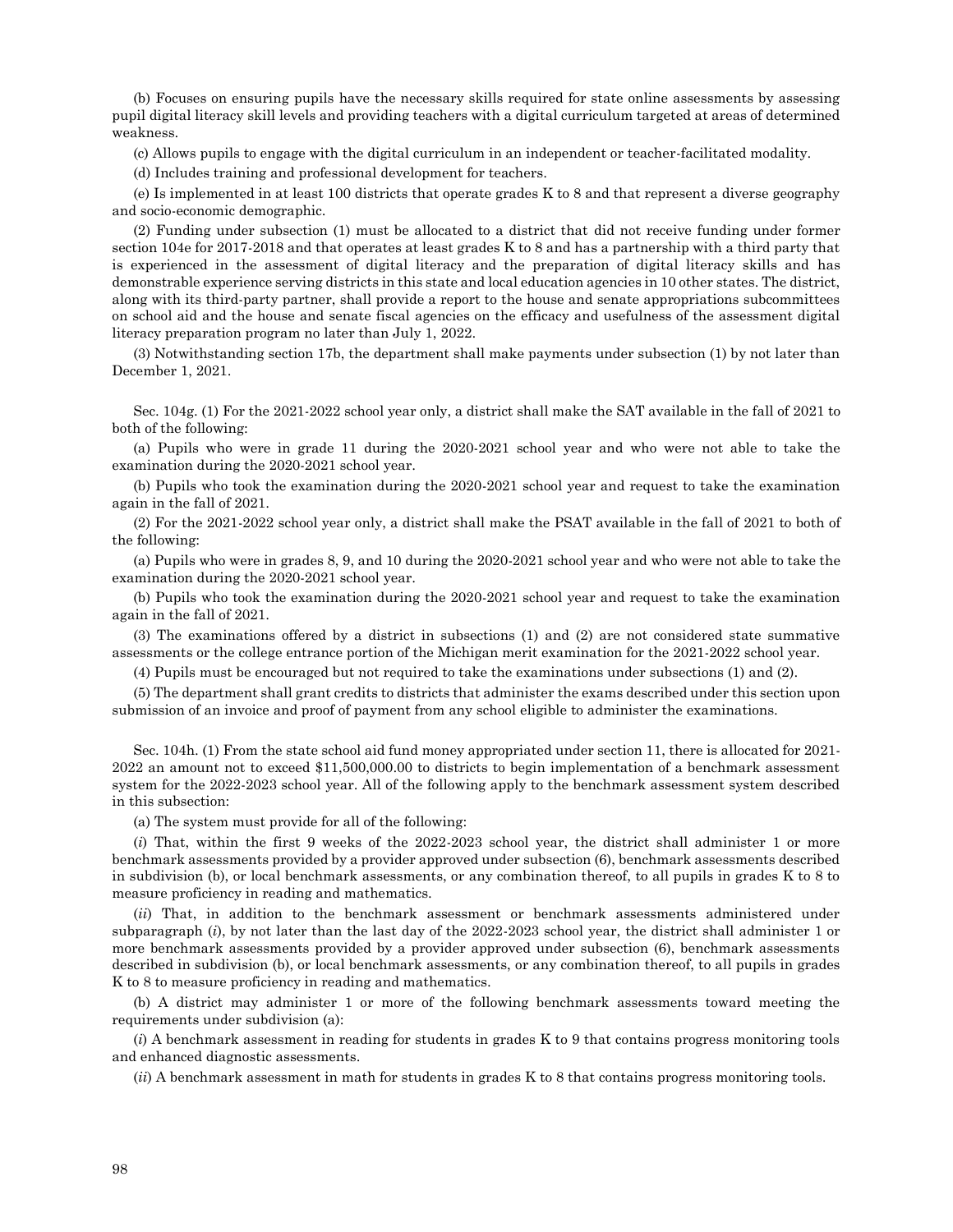(c) The system must provide that, to the extent practicable, if a district administers a benchmark assessment or benchmark assessments under this section, the district shall administer the same benchmark assessment or benchmark assessments provided by a provider approved under subsection (6), benchmark assessment or benchmark assessments described in subdivision (b), or local benchmark assessment or local benchmark assessments that it administered to pupils in previous school years, as applicable.

(d) The system must provide that, if a district administers a benchmark assessment or benchmark assessments under this section, the district shall provide each pupil's data from the benchmark assessment or benchmark assessments, as available, to the pupil's parent or legal guardian within 30 days of administering the benchmark assessment or benchmark assessments.

(e) The system must provide that, if a local benchmark assessment or local benchmark assessments are administered under subdivision (a), the district shall report to the department and the center, in a form and manner prescribed by the center, the local benchmark assessment or local benchmark assessments that were administered and how that assessment or those assessments measure changes, including any losses, as applicable, in learning, and the district's plan for addressing any losses in learning.

(f) The system must provide that, by not later than 30 days after a benchmark assessment or benchmark assessments are administered under subparagraph (1)(a)(*ii*), the district shall send benchmark assessment data from all benchmark assessments administered in the 2022-2023 school year, excluding data from a local benchmark assessment, as applicable, aggregated by grade level, student demographic subgroups, and mode of instruction to the department. If available, the data described in this subdivision must include information concerning pupil growth from fall 2022 to spring 2023.

(2) To receive funding under this section, a district must apply for the funding in a form and manner prescribed by the department.

(3) The department shall pay an amount equal to \$12.50 per membership pupil in grades K to 8 in the district to each district that applies for funding under this section.

(4) The department shall make 1 of the benchmark assessments provided by a provider approved under subsection (6) available to districts at no cost to the districts for purposes of meeting the requirements under this section. The benchmark assessment described in this subsection must meet all of the following:

(a) Be aligned to the content standards of this state.

- (b) Complement the state's summative assessment system.
- (c) Be internet-delivered and include a standards-based assessment.

(d) Provide information on pupil achievement with regard to learning content required in a given year or grade span.

(e) Provide timely feedback to pupils and teachers.

(f) Be nationally normed.

(g) Provide information to educators about student growth and allow for multiple testing opportunities.

(5) By not later than June 15, 2023, the department shall submit a report to the house and senate appropriations committees, the house and senate appropriations subcommittees on school aid, and the house and senate fiscal agencies regarding the benchmark assessment data received under this section, disaggregated by grade level and demographic subgroup for each district. If information concerning pupil growth is included in the data described in this subsection, it must be incorporated in the report described in this subsection.

(6) The department shall approve at least 4 but not more than 6 providers of benchmark assessments for the purposes of this section. The department shall inform districts of all of the providers approved under this subsection in an equitable manner. The benchmark assessments, with the exclusion of the benchmark assessment described in subsection (4), provided by approved providers under this subsection must meet all of the following:

(a) Be aligned to the content standards of this state.

(b) Complement the state's summative assessment system.

(c) Be internet-delivered and include a standards-based remote, in-person, or both remote and in-person assessment using a computer-adaptive model to target the instructional level of each pupil.

(d) Provide information on pupil achievement with regard to learning content required in a given year or grade span.

(e) Provide immediate feedback to pupils and teachers.

(f) Be nationally normed.

(g) Provide multiple measures of growth and provide for multiple testing opportunities.

Sec. 105. (1) In order to avoid a penalty under this section, and in order to count a nonresident pupil residing within the same intermediate district in membership without the approval of the pupil's district of residence, a district must comply with this section.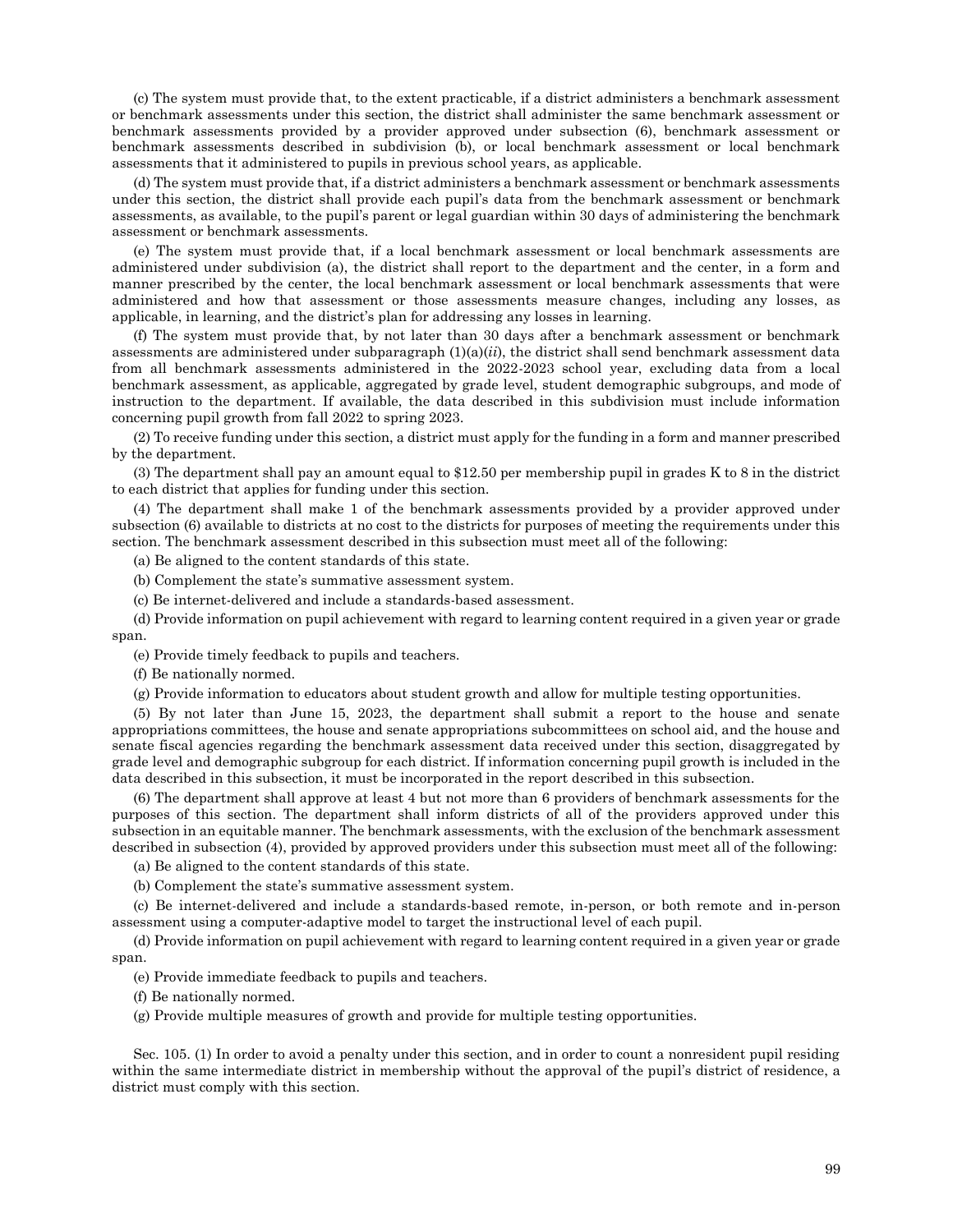(2) Except as otherwise provided in this section, a district shall determine whether or not it will accept applications for enrollment by nonresident applicants residing within the same intermediate district for the next school year. If the district determines to accept applications for enrollment of a number of nonresidents, beyond those entitled to preference under this section, the district shall use the following procedures for accepting applications from and enrolling nonresidents:

(a) The district shall publish the grades, schools, and special programs, if any, for which enrollment may be available to, and for which applications will be accepted from, nonresident applicants residing within the same intermediate district.

(b) If the district has a limited number of positions available for nonresidents residing within the same intermediate district in a grade, school, or program, all of the following apply to accepting applications for and enrollment of nonresidents in that grade, school, or program:

(*i*) The district shall do all of the following not later than the second Friday in August:

(A) Provide notice to the general public that applications will be taken for a period of at least 15 calendar days but not more than 30 calendar days from nonresidents residing within the same intermediate district for enrollment in that grade, school, or program. The notice must identify the dates of the application period and the place and manner for submitting applications.

(B) During the application period under sub-subparagraph (A), accept applications from nonresidents residing within the same intermediate district for enrollment in that grade, school, or program.

(C) Within 15 calendar days after the end of the application period under sub-subparagraph (A), using the procedures and preferences required under this section, determine which nonresident applicants will be allowed to enroll in that grade, school, or program, using the random draw system required under subsection (13) as necessary, and notify the parent or legal guardian of each nonresident applicant of whether or not the applicant may enroll in the district. The notification to parents or legal guardians of nonresident applicants accepted for enrollment must contain notification of the date by which the applicant must enroll in the district and procedures for enrollment. The date for enrollment must be no later than the end of the first week of school.

(*ii*) Beginning on the third Monday in August and not later than the end of the first week of school, if any positions become available in a grade, school, or program due to accepted applicants failing to enroll or to more positions being added, the district may enroll nonresident applicants from the waiting list maintained under subsection (13), offering enrollment in the order that applicants appear on the waiting list. If there are still positions available after enrolling all applicants from the waiting list who desire to enroll, the district may not fill those positions until the second semester or trimester enrollment under subsection (3), as provided under that subsection, or until the next school year.

(c) For a grade, school, or program that has an unlimited number of positions available for nonresidents residing within the same intermediate district, all of the following apply to enrollment of nonresidents in that grade, school, or program:

(*i*) The district may accept applications for enrollment in that grade, school, or program, and may enroll nonresidents residing within the same intermediate district in that grade, school, or program until the end of the first week of school. The district shall provide notice to the general public of the place and manner for submitting applications and, if the district has a limited application period, the notice must include the dates of the application period. The application period shall be at least a 15-calendar-day period.

(*ii*) Not later than the end of the first week of school, the district shall notify the parent or legal guardian of each nonresident applicant who is accepted for enrollment that the applicant has been accepted for enrollment in the grade, school, or program and of the procedures for enrollment. The date for enrollment must be no later than the end of the first week of school.

(3) If a district determines during the first semester or trimester of a school year that it has positions available for enrollment of a number of nonresidents residing within the same intermediate district, beyond those entitled to preference under this section, for the second semester or trimester of the school year, the district may accept applications from and enroll nonresidents residing within the same intermediate district for the second semester or trimester using the following procedures:

(a) Not later than 2 weeks before the end of the first semester or trimester, the district shall publish the grades, schools, and special programs, if any, for which enrollment for the second semester or trimester may be available to, and for which applications will be accepted from, nonresident applicants residing within the same intermediate district.

(b) During the last 2 weeks of the first semester or trimester, the district shall accept applications from nonresidents residing within the same intermediate district for enrollment for the second semester or trimester in the available grades, schools, and programs.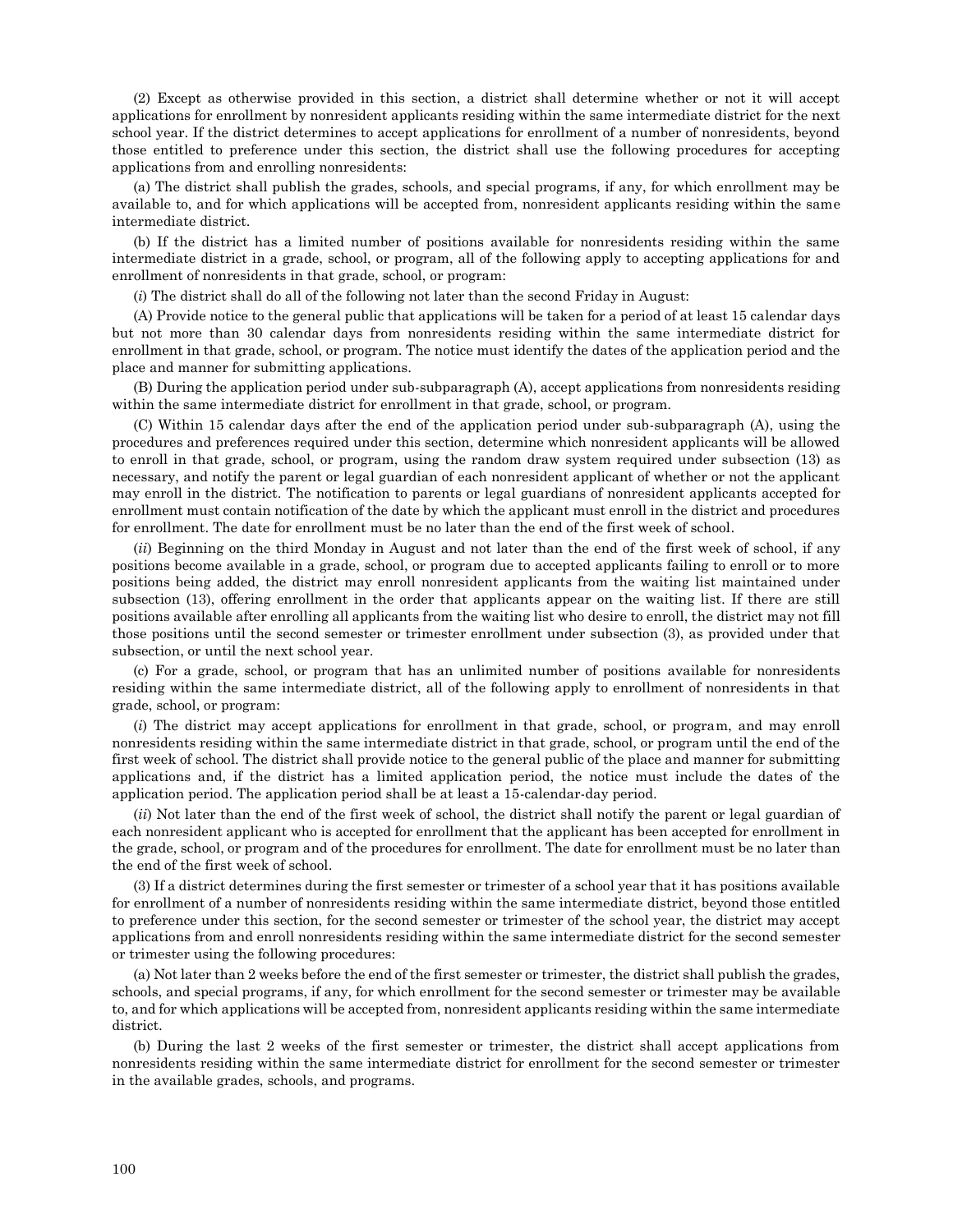(c) By the beginning of the second semester or trimester, using the procedures and preferences required under this section, the district shall determine which nonresident applicants will be allowed to enroll in the district for the second semester or trimester and notify the parent or legal guardian of each nonresident applicant residing within the same intermediate district of whether or not the applicant may enroll in the district. The notification to parents or legal guardians of nonresident applicants accepted for enrollment must contain notification of the date by which the applicant must enroll in the district and procedures for enrollment. The date for enrollment must be no later than the end of the first week of school.

(4) If deadlines similar to those described in subsection (2) or (3) have been established in an intermediate district, and if those deadlines are not later than the deadlines under subsection (2) or (3), the districts within the intermediate district may use those deadlines.

(5) A district offering to enroll nonresident applicants residing within the same intermediate district may limit the number of nonresident pupils it accepts in a grade, school, or program, at its discretion, and may use that limit as the reason for refusal to enroll an applicant.

(6) A nonresident applicant residing within the same intermediate district must not be granted or refused enrollment based on intellectual, academic, artistic, or other ability, talent, or accomplishment, or lack thereof, or based on a mental or physical disability, except that a district may refuse to admit a nonresident applicant if the applicant does not meet the same criteria, other than residence, that an applicant who is a resident of the district must meet to be accepted for enrollment in a grade or a specialized, magnet, or intra-district choice school or program to which the applicant applies.

(7) A nonresident applicant residing within the same intermediate district must not be granted or refused enrollment based on age, except that a district may refuse to admit a nonresident applicant applying for a program that is not appropriate for the age of the applicant.

(8) A nonresident applicant residing within the same intermediate district must not be granted or refused enrollment based upon religion, race, color, national origin, sex, height, weight, marital status, or athletic ability, or, generally, in violation of any state or federal law prohibiting discrimination.

(9) Subject to subsection (10), a district may refuse to enroll a nonresident applicant if any of the following are met:

(a) The applicant is, or has been within the preceding 2 years, suspended from another school.

(b) The applicant, at any time before enrolling under this section, has been expelled from another school.

(c) The applicant, at any time before enrolling under this section, has been convicted of a felony.

(10) If a district has counted a pupil in membership on either the pupil membership count day or the supplemental count day, the district shall not refuse to enroll or refuse to continue to enroll that pupil for a reason specified in subsection (9). This subsection does not prohibit a district from expelling a pupil described in this subsection for disciplinary reasons.

(11) A district shall continue to allow a pupil who was enrolled in and attended the district under this section in the school year or semester or trimester immediately preceding the school year or semester or trimester in question to enroll in the district until the pupil graduates from high school. This subsection does not prohibit a district from expelling a pupil described in this subsection for disciplinary reasons.

(12) A district shall give preference for enrollment under this section over all other nonresident applicants residing within the same intermediate district to other school-age children who reside in the same household as a pupil described in subsection (11).

(13) If the number of qualified nonresident applicants eligible for acceptance in a school, grade, or program does not exceed the positions available for nonresident pupils in the school, grade, or program, the school district shall accept for enrollment all of the qualified nonresident applicants eligible for acceptance. If the number of qualified nonresident applicants residing within the same intermediate district eligible for acceptance exceeds the positions available in a grade, school, or program in a district for nonresident pupils, the district shall use a random draw system, subject to the need to abide by state and federal antidiscrimination laws and court orders and subject to preferences allowed by this section. The district shall develop and maintain a waiting list based on the order in which nonresident applicants were drawn under this random draw system.

(14) If a district, or the nonresident applicant, requests the district in which a nonresident applicant resides to supply information needed by the district for evaluating the applicant's application for enrollment or for enrolling the applicant, the district of residence shall provide that information on a timely basis.

(15) If a district is subject to a court-ordered desegregation plan, and if the court issues an order prohibiting pupils residing in that district from enrolling in another district or prohibiting pupils residing in another district from enrolling in that district, this section is subject to the court order.

(16) This section does not require a district to provide transportation for a nonresident pupil enrolled in the district under this section or for a resident pupil enrolled in another district under this section. However, at the time a nonresident pupil enrolls in the district, a district shall provide to the pupil's parent or legal guardian information on available transportation to and from the school in which the pupil enrolls.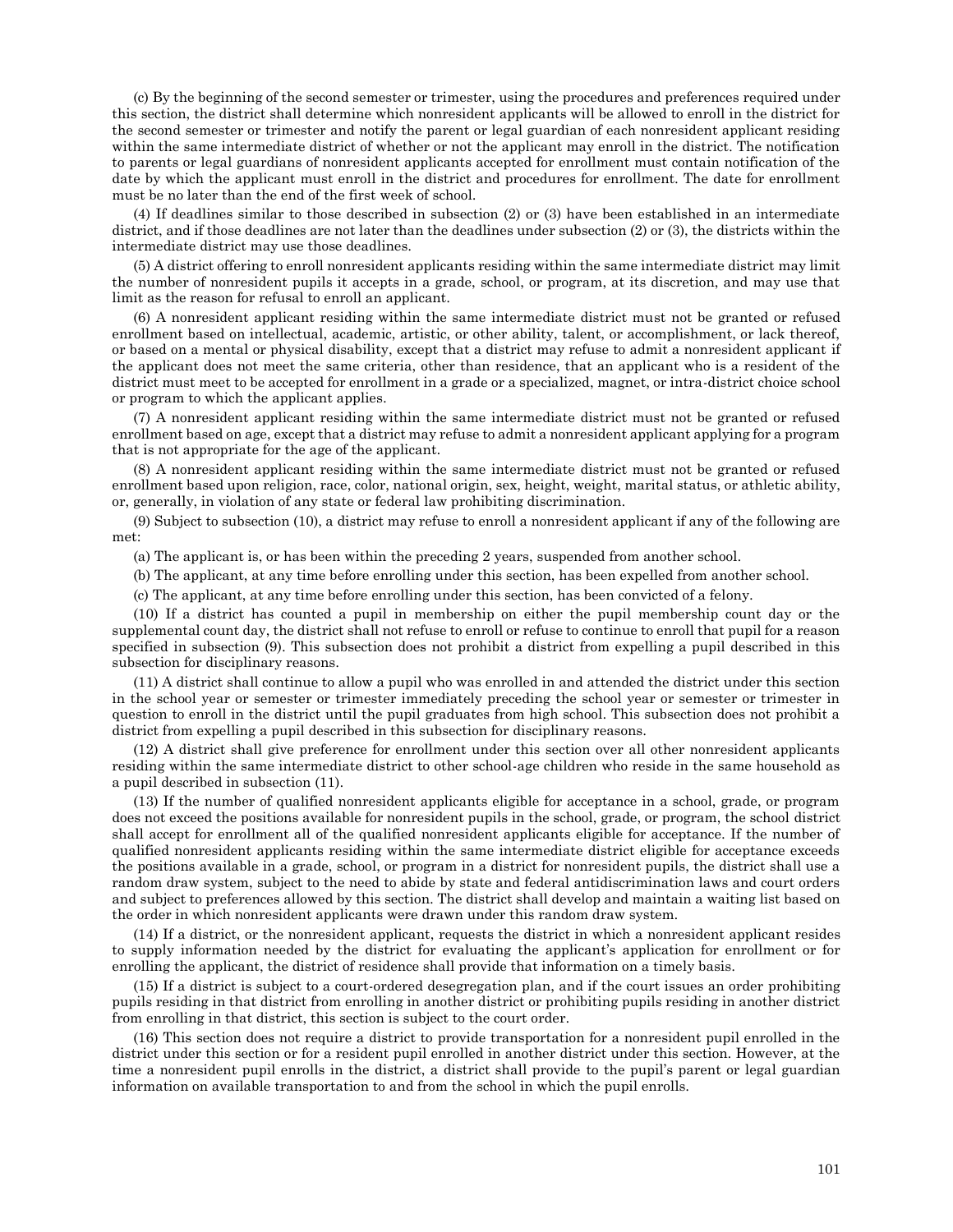(17) A district may participate in a cooperative education program with 1 or more other districts or intermediate districts whether or not the district enrolls any nonresidents under this section.

(18) A district that, under this section, enrolls a nonresident pupil who is eligible for special education programs and services according to statute or rule, or who is a child with a disability, as that term is defined under the individuals with disabilities education act, Public Law 108-446, is considered to be the resident district of the pupil for the purpose of providing the pupil with a free appropriate public education. Consistent with state and federal law, that district is responsible for developing and implementing an individualized education program annually for a nonresident pupil described in this subsection.

(19) If a district does not comply with this section, the district forfeits 5% of the total state school aid allocation to the district under this act.

(20) Upon application by a district, the superintendent may grant a waiver for the district from a specific requirement under this section for not more than 1 year.

Sec. 105c. (1) In order to avoid a penalty under this section, and in order to count a nonresident pupil residing in a district located in a contiguous intermediate district in membership without the approval of the pupil's district of residence, a district must comply with this section.

(2) Except as otherwise provided in this section, a district shall determine whether or not it will accept applications for enrollment by nonresident applicants residing in a district located in a contiguous intermediate district for the next school year. If the district determines to accept applications for enrollment of a number of nonresidents under this section, beyond those entitled to preference under this section, the district shall use the following procedures for accepting applications from and enrolling nonresidents under this section:

(a) The district shall publish the grades, schools, and special programs, if any, for which enrollment may be available to, and for which applications will be accepted from, nonresident applicants residing in a district located in a contiguous intermediate district.

(b) If the district has a limited number of positions available for nonresidents residing in a district located in a contiguous intermediate district in a grade, school, or program, all of the following apply to accepting applications for and enrollment of nonresidents under this section in that grade, school, or program:

(*i*) The district shall do all of the following not later than the second Friday in August:

(A) Provide notice to the general public that applications will be taken for a period of at least 15 calendar days but not more than 30 calendar days from nonresidents residing in a district located in a contiguous intermediate district for enrollment in that grade, school, or program. The notice must identify the dates of the application period and the place and manner for submitting applications.

(B) During the application period under sub-subparagraph (A), accept applications from nonresidents residing in a district located in a contiguous intermediate district for enrollment in that grade, school, or program.

(C) Within 15 calendar days after the end of the application period under sub-subparagraph (A), using the procedures and preferences required under this section, determine which nonresident applicants will be allowed to enroll under this section in that grade, school, or program, using the random draw system required under subsection (13) as necessary, and notify the parent or legal guardian of each nonresident applicant of whether or not the applicant may enroll in the district. The notification to parents or legal guardians of nonresident applicants accepted for enrollment under this section must contain notification of the date by which the applicant must enroll in the district and procedures for enrollment. The date for enrollment must be no later than the end of the first week of school.

(*ii*) Beginning on the third Monday in August and not later than the end of the first week of school, if any positions become available in a grade, school, or program due to accepted applicants failing to enroll or to more positions being added, the district may enroll nonresident applicants from the waiting list maintained under subsection (13), offering enrollment in the order that applicants appear on the waiting list. If there are still positions available after enrolling all applicants from the waiting list who desire to enroll, the district may not fill those positions until the second semester or trimester enrollment under subsection (3), as provided under that subsection, or until the next school year.

(c) For a grade, school, or program that has an unlimited number of positions available for nonresidents residing in a district located in a contiguous intermediate district, all of the following apply to enrollment of nonresidents in that grade, school, or program under this section:

(*i*) The district may accept applications for enrollment in that grade, school, or program, and may enroll nonresidents residing in a district located in a contiguous intermediate district in that grade, school, or program until the end of the first week of school. The district shall provide notice to the general public of the place and manner for submitting applications and, if the district has a limited application period, the notice must include the dates of the application period. The application period must be at least a 15-calendar-day period.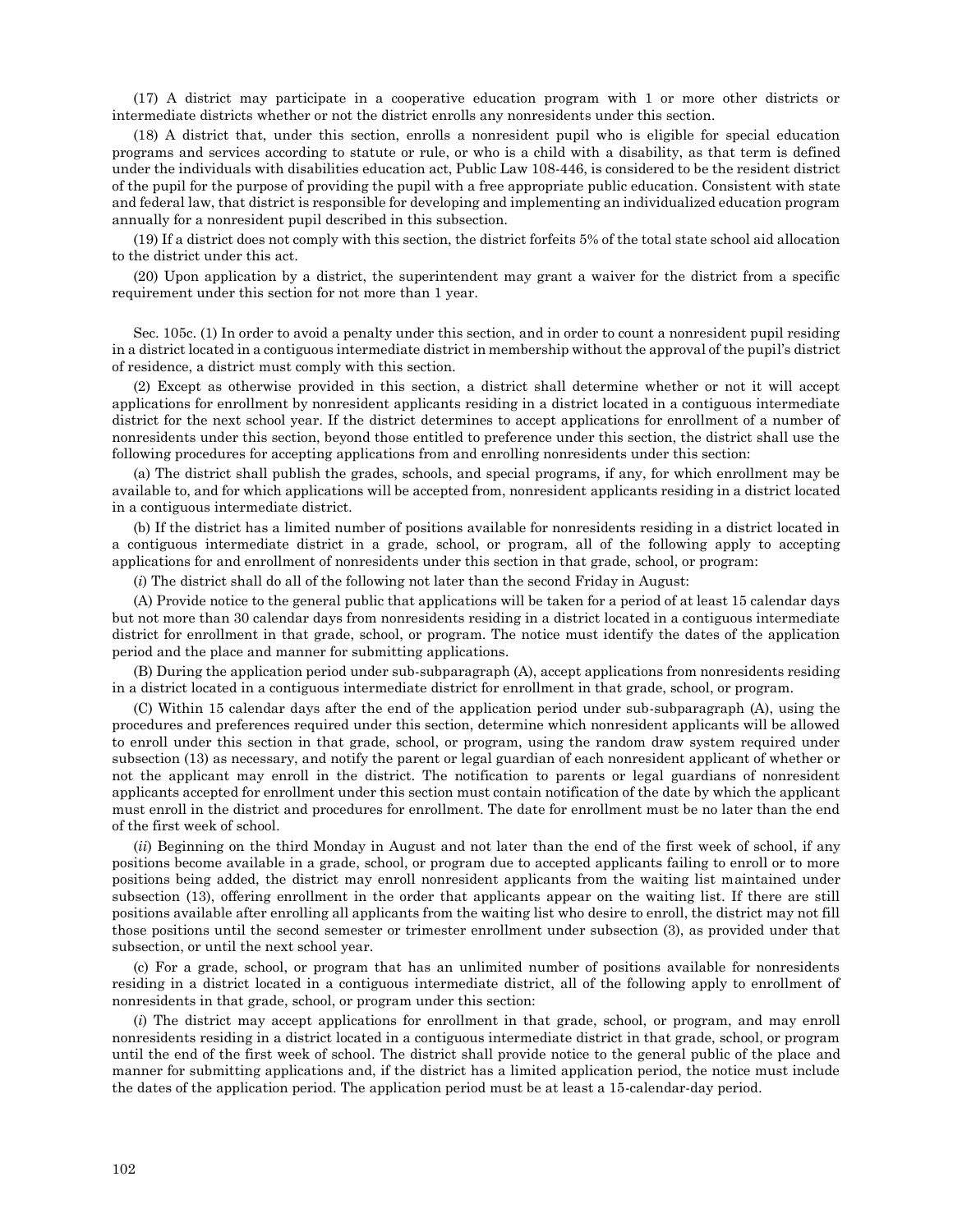(*ii*) Not later than the end of the first week of school, the district shall notify the parent or legal guardian of each nonresident applicant who is accepted for enrollment under this section that the applicant has been accepted for enrollment in the grade, school, or program and of the date by which the applicant must enroll in the district and the procedures for enrollment. The date for enrollment must be no later than the end of the first week of school.

(3) If a district determines during the first semester or trimester of a school year that it has positions available for enrollment of a number of nonresidents residing in a district located in a contiguous intermediate district, beyond those entitled to preference under this section, for the second semester or trimester of the school year, the district may accept applications from and enroll nonresidents residing in a district located in a contiguous intermediate district for the second semester or trimester using the following procedures:

(a) Not later than 2 weeks before the end of the first semester or trimester, the district shall publish the grades, schools, and special programs, if any, for which enrollment for the second semester or trimester may be available to, and for which applications will be accepted from, nonresident applicants residing in a district located in a contiguous intermediate district.

(b) During the last 2 weeks of the first semester or trimester, the district shall accept applications from nonresidents residing in a district located in a contiguous intermediate district for enrollment for the second semester or trimester in the available grades, schools, and programs.

(c) By the beginning of the second semester or trimester, using the procedures and preferences required under this section, the district shall determine which nonresident applicants will be allowed to enroll under this section in the district for the second semester or trimester and notify the parent or legal guardian of each nonresident applicant residing in a district located in a contiguous intermediate district of whether or not the applicant may enroll in the district. The notification to parents or legal guardians of nonresident applicants accepted for enrollment must contain notification of the date by which the applicant must enroll in the district and procedures for enrollment. The date for enrollment must be no later than the end of the first week of school.

(4) If deadlines similar to those described in subsection (2) or (3) have been established in an intermediate district, and if those deadlines are not later than the deadlines under subsection (2) or (3), the districts within the intermediate district may use those deadlines.

(5) A district offering to enroll nonresident applicants residing in a district located in a contiguous intermediate district may limit the number of those nonresident pupils it accepts in a grade, school, or program, at its discretion, and may use that limit as the reason for refusal to enroll an applicant under this section.

(6) A nonresident applicant residing in a district located in a contiguous intermediate district must not be granted or refused enrollment based on intellectual, academic, artistic, or other ability, talent, or accomplishment, or lack thereof, or based on a mental or physical disability, except that a district may refuse to admit a nonresident applicant under this section if the applicant does not meet the same criteria, other than residence, that an applicant who is a resident of the district must meet to be accepted for enrollment in a grade or a specialized, magnet, or intra-district choice school or program to which the applicant applies.

(7) A nonresident applicant residing in a district located in a contiguous intermediate district must not be granted or refused enrollment under this section based on age, except that a district may refuse to admit a nonresident applicant applying for a program that is not appropriate for the age of the applicant.

(8) A nonresident applicant residing in a district located in a contiguous intermediate district must not be granted or refused enrollment under this section based upon religion, race, color, national origin, sex, height, weight, marital status, or athletic ability, or, generally, in violation of any state or federal law prohibiting discrimination.

(9) Subject to subsection (10), a district may refuse to enroll a nonresident applicant under this section if any of the following are met:

(a) The applicant is, or has been within the preceding 2 years, suspended from another school.

(b) The applicant, at any time before enrolling under this section, has been expelled from another school.

(c) The applicant, at any time before enrolling under this section, has been convicted of a felony.

(10) If a district has counted a pupil in membership on either the pupil membership count day or the supplemental count day, the district shall not refuse to enroll or refuse to continue to enroll that pupil for a reason specified in subsection (9). This subsection does not prohibit a district from expelling a pupil described in this subsection for disciplinary reasons.

(11) A district shall continue to allow a pupil who was enrolled in and attended the district under this section in the school year or semester or trimester immediately preceding the school year or semester or trimester in question to enroll in the district until the pupil graduates from high school. This subsection does not prohibit a district from expelling a pupil described in this subsection for disciplinary reasons.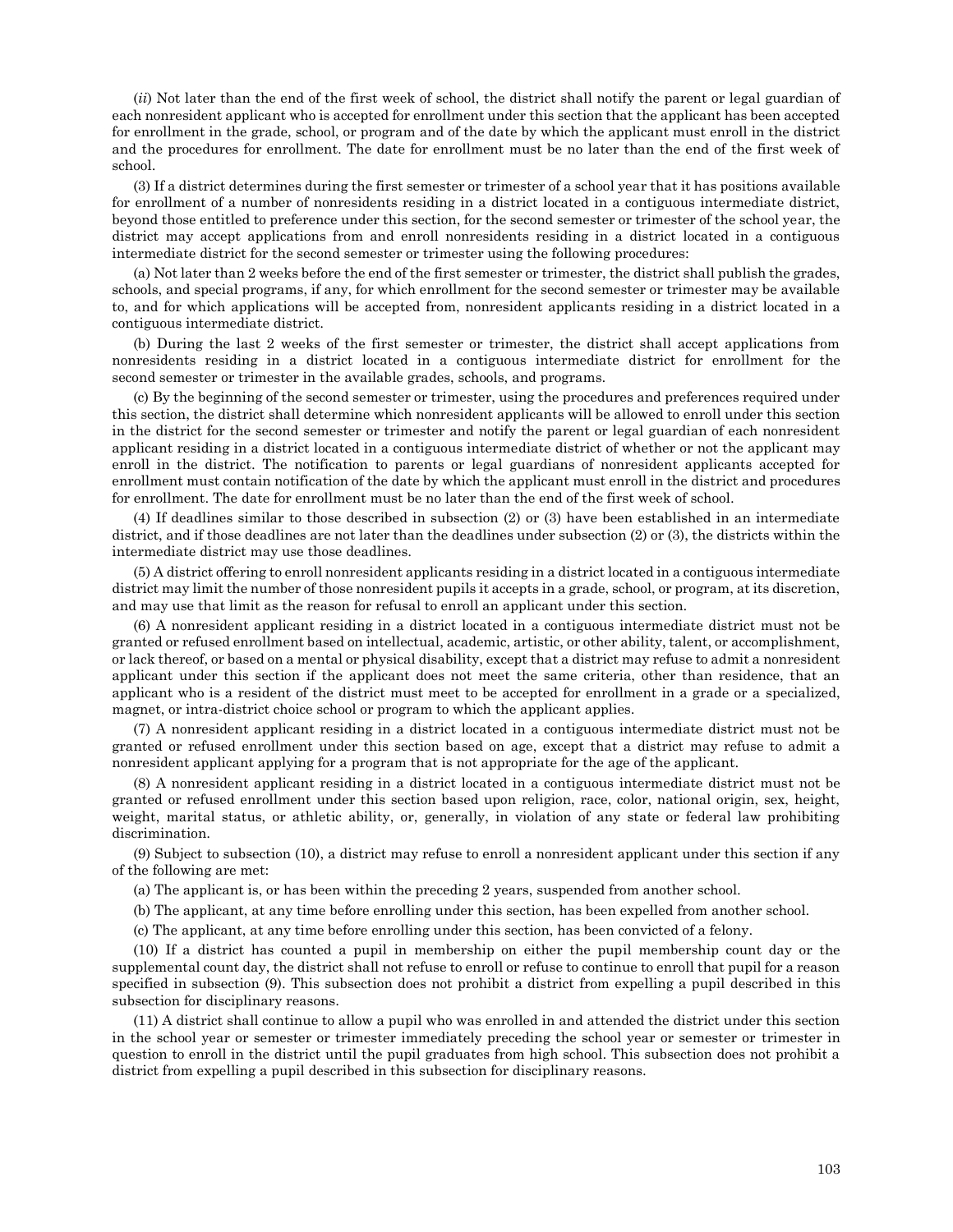(12) A district shall give preference for enrollment under this section over all other nonresident applicants residing in a district located in a contiguous intermediate district to other school-age children who reside in the same household as a pupil described in subsection (11).

(13) If the number of qualified nonresident applicants eligible for acceptance under this section in a school, grade, or program does not exceed the positions available for nonresident pupils under this section in the school, grade, or program, the school district shall accept for enrollment all of the qualified nonresident applicants eligible for acceptance. If the number of qualified nonresident applicants residing in a district located in a contiguous intermediate district eligible for acceptance under this section exceeds the positions available in a grade, school, or program in a district for nonresident pupils, the district shall use a random draw system, subject to the need to abide by state and federal antidiscrimination laws and court orders and subject to preferences allowed by this section. The district shall develop and maintain a waiting list based on the order in which nonresident applicants were drawn under this random draw system.

(14) If a district, or the nonresident applicant, requests the district in which a nonresident applicant resides to supply information needed by the district for evaluating the applicant's application for enrollment or for enrolling the applicant under this section, the district of residence shall provide that information on a timely basis.

(15) If a district is subject to a court-ordered desegregation plan, and if the court issues an order prohibiting pupils residing in that district from enrolling in another district or prohibiting pupils residing in another district from enrolling in that district, this section is subject to the court order.

(16) This section does not require a district to provide transportation for a nonresident pupil enrolled in the district under this section or for a resident pupil enrolled in another district under this section. However, at the time a nonresident pupil enrolls in the district, a district shall provide to the pupil's parent or legal guardian information on available transportation to and from the school in which the pupil enrolls.

(17) A district may participate in a cooperative education program with 1 or more other districts or intermediate districts whether or not the district enrolls any nonresidents pursuant to this section.

(18) In order for a district or intermediate district to enroll under this section a nonresident pupil who resides in a district located in a contiguous intermediate district and who is eligible for special education programs and services according to statute or rule, or who is a child with disabilities, as defined under the individuals with disabilities education act, Public Law 108-446, the enrolling district shall have a written agreement with the resident district of the pupil for the purpose of providing the pupil with a free appropriate public education. The written agreement must include, but is not limited to, an agreement on the responsibility for the payment of the added costs of special education programs and services for the pupil. The written agreement must address how the agreement must be amended in the event of significant changes in the costs or level of special education programs or services required by the pupil.

(19) If a district does not comply with this section, the district forfeits 5% of the total state school aid allocation to the district under this act.

(20) Upon application by a district, the superintendent may grant a waiver for the district from a specific requirement under this section for not more than 1 year.

(21) This section is repealed if the final decision of a court of competent jurisdiction holds that any portion of this section is unconstitutional, ineffective, invalid, or in violation of federal law.

(22) As used in this section, "district located in a contiguous intermediate district" means a district located in an intermediate district that is contiguous to the intermediate district in which a pupil's district of residence is located.

Sec. 107. (1) From the appropriation in section 11, there is allocated an amount not to exceed \$30,000,000.00 for 2021-2022 for adult education programs authorized under this section. Except as otherwise provided under subsections (14) and (15), funds allocated under this section are restricted for adult education programs as authorized under this section only. A recipient of funds under this section shall not use those funds for any other purpose.

(2) To be eligible for funding under this section, an eligible adult education provider shall employ certificated teachers and qualified administrative staff and shall offer continuing education opportunities for teachers to allow them to maintain certification.

(3) To be eligible to be a participant funded under this section, an individual must be enrolled in an adult basic education program, an adult secondary education program, an adult English as a second language program, a high school equivalency test preparation program, or a high school completion program, that meets the requirements of this section, and for which instruction is provided, and the individual must be at least 18 years of age by July 1 of the program year and the individual's graduating class must have graduated.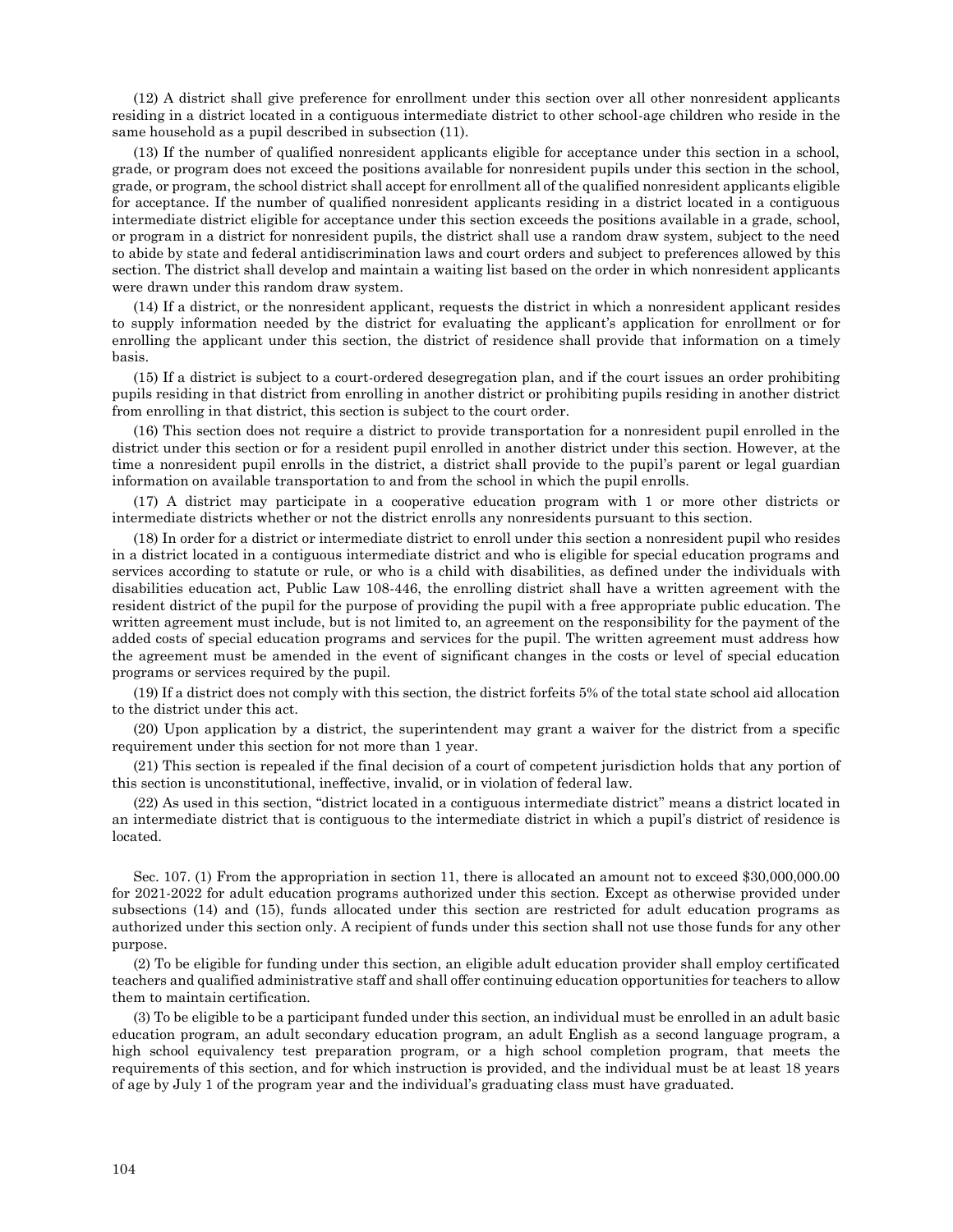(4) By April 1 of each fiscal year, the intermediate districts within a prosperity region or subregion shall determine which intermediate district will serve as the prosperity region's or subregion's fiscal agent for the next fiscal year and shall notify the department in a form and manner determined by the department. The department shall approve or disapprove of the prosperity region's or subregion's selected fiscal agent. From the funds allocated under subsection (1), an amount as determined under this subsection is allocated to each intermediate district serving as a fiscal agent for adult education programs in each of the prosperity regions or subregions identified by the department. An intermediate district shall not use more than 5% of the funds allocated under this subsection for administration costs for serving as the fiscal agent. The allocation provided to each intermediate district serving as a fiscal agent must be calculated as follows:

(a) Sixty percent of this portion of the funding must be distributed based upon the proportion of the state population of individuals between the ages of 18 and 24 that are not high school graduates that resides in each of the prosperity regions or subregions located within the intermediate district, as reported by the most recent 5-year estimates from the American Community Survey (ACS) from the United States Census Bureau.

(b) Thirty-five percent of this portion of the funding must be distributed based upon the proportion of the state population of individuals age 25 or older who are not high school graduates that resides in each of the prosperity regions or subregions located within the intermediate district, as reported by the most recent 5-year estimates from the ACS from the United States Census Bureau.

(c) Five percent of this portion of the funding must be distributed based upon the proportion of the state population of individuals age 18 or older who lack basic English language proficiency that resides in each of the prosperity regions or subregions located within the intermediate district, as reported by the most recent 5-year estimates from the ACS from the United States Census Bureau.

(5) To be an eligible fiscal agent, an intermediate district must agree to do the following in a form and manner determined by the department:

(a) Distribute funds to adult education programs in a prosperity region or subregion as described in this section.

(b) Collaborate with the career and educational advisory council, which is an advisory council of the workforce development boards located in the prosperity region or subregion, or its successor, to develop a regional strategy that aligns adult education programs and services into an efficient and effective delivery system for adult education learners, with special consideration for providing contextualized learning and career pathways and addressing barriers to education and employment.

(c) Collaborate with the career and educational advisory council, which is an advisory council of the workforce development boards located in the prosperity region or subregion, or its successor, to create a local process and criteria that will identify eligible adult education providers to receive funds allocated under this section based on location, demand for services, past performance, quality indicators as identified by the department, and cost to provide instructional services. The fiscal agent shall determine all local processes, criteria, and provider determinations. However, the local processes, criteria, and provider services must be approved by the department before funds may be distributed to the fiscal agent.

(d) Provide oversight to its adult education providers throughout the program year to ensure compliance with the requirements of this section.

(e) Report adult education program and participant data and information as prescribed by the department.

(6) An adult basic education program, an adult secondary education program, or an adult English as a second language program operated on a year-round or school year basis may be funded under this section, subject to all of the following:

(a) The program enrolls adults who are determined by a department-approved assessment, in a form and manner prescribed by the department, to be below twelfth grade level in reading or mathematics, or both, or to lack basic English proficiency.

(b) The program tests individuals for eligibility under subdivision (a) before enrollment and upon completion of the program in compliance with the state-approved assessment policy.

(c) A participant in an adult basic education program is eligible for reimbursement until 1 of the following occurs:

(*i*) The participant's reading and mathematics proficiency are assessed at or above the ninth grade level.

(*ii*) The participant fails to show progress on 2 successive assessments after having completed at least 450 hours of instruction.

(d) A participant in an adult secondary education program is eligible for reimbursement until 1 of the following occurs:

(*i*) The participant's reading and mathematics proficiency are assessed above the twelfth grade level.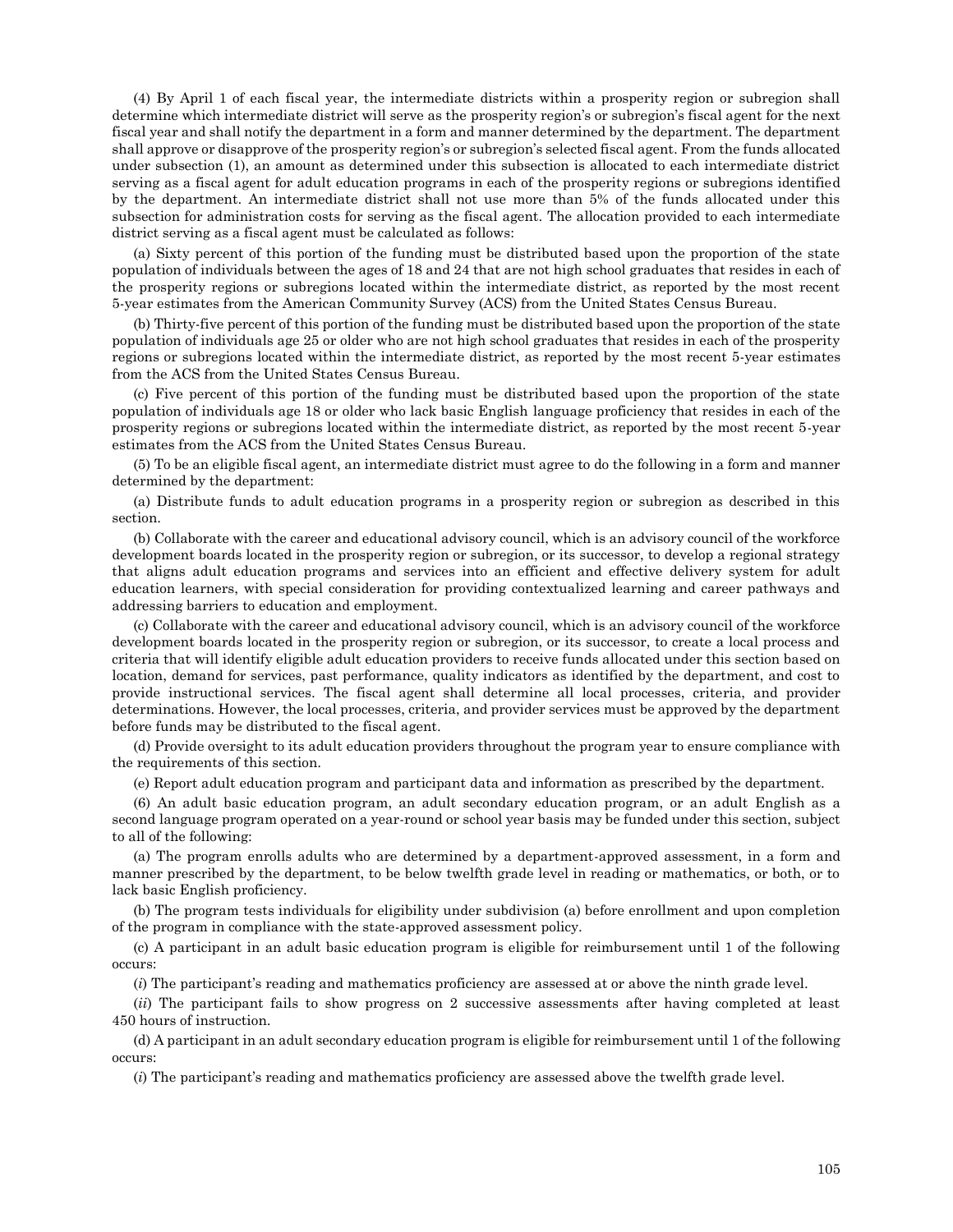(*ii*) The participant fails to show progress on 2 successive assessments after having at least 450 hours of instruction.

(e) A funding recipient enrolling a participant in an English as a second language program is eligible for funding according to subsection (9) until the participant meets 1 of the following:

(*i*) The participant is assessed as having attained basic English proficiency as determined by a departmentapproved assessment.

(*ii*) The participant fails to show progress on 2 successive department-approved assessments after having completed at least 450 hours of instruction. The department shall provide information to a funding recipient regarding appropriate assessment instruments for this program.

(7) A high school equivalency test preparation program operated on a year-round or school year basis may be funded under this section, subject to all of the following:

(a) The program enrolls adults who do not have a high school diploma or a high school equivalency certificate.

(b) The program administers a pre-test approved by the department before enrolling an individual to determine the individual's literacy levels, administers a high school equivalency practice test to determine the individual's potential for success on the high school equivalency test, and administers a post-test upon completion of the program in compliance with the state-approved assessment policy.

(c) A funding recipient receives funding according to subsection (9) for a participant, and a participant may be enrolled in the program until 1 of the following occurs:

(*i*) The participant achieves a high school equivalency certificate.

(*ii*) The participant fails to show progress on 2 successive department-approved assessments used to determine readiness to take a high school equivalency test after having completed at least 450 hours of instruction.

(8) A high school completion program operated on a year-round or school year basis may be funded under this section, subject to all of the following:

(a) The program enrolls adults who do not have a high school diploma.

(b) The program tests participants described in subdivision (a) before enrollment and upon completion of the program in compliance with the state-approved assessment policy.

(c) A funding recipient receives funding according to subsection (9) for a participant in a course offered under this subsection until 1 of the following occurs:

(*i*) The participant passes the course and earns a high school diploma.

(*ii*) The participant fails to earn credit in 2 successive semesters or terms in which the participant is enrolled after having completed at least 900 hours of instruction.

(9) The department shall make payments to a funding recipient under this section in accordance with all of the following:

(a) Statewide allocation criteria, including 3-year average enrollments, census data, and local needs.

(b) Participant completion of the adult basic education objectives by achieving an educational gain as determined by the national reporting system levels; for achieving basic English proficiency, as determined by the department; for achieving a high school equivalency certificate or passage of 1 or more individual high school equivalency tests; for attainment of a high school diploma or passage of a course required for a participant to attain a high school diploma; for enrollment in a postsecondary institution, or for entry into or retention of employment, as applicable.

(c) Participant completion of core indicators as identified in the innovation and opportunity act.

(d) Allowable expenditures.

(10) A person who is not eligible to be a participant funded under this section may receive adult education services upon the payment of tuition. In addition, a person who is not eligible to be served in a program under this section due to the program limitations specified in subsection (6), (7), or (8) may continue to receive adult education services in that program upon the payment of tuition. The local or intermediate district conducting the program shall determine the tuition amount.

(11) An individual who is an inmate in a state correctional facility is not counted as a participant under this section.

(12) A funding recipient shall not commingle money received under this section or from another source for adult education purposes with any other funds and shall establish a separate ledger account for funds received under this section. This subsection does not prohibit a district from using general funds of the district to support an adult education or community education program.

(13) A funding recipient receiving funds under this section may establish a sliding scale of tuition rates based upon a participant's family income. A funding recipient may charge a participant tuition to receive adult education services under this section from that sliding scale of tuition rates on a uniform basis. The amount of tuition charged per participant must not exceed the actual operating cost per participant minus any funds received under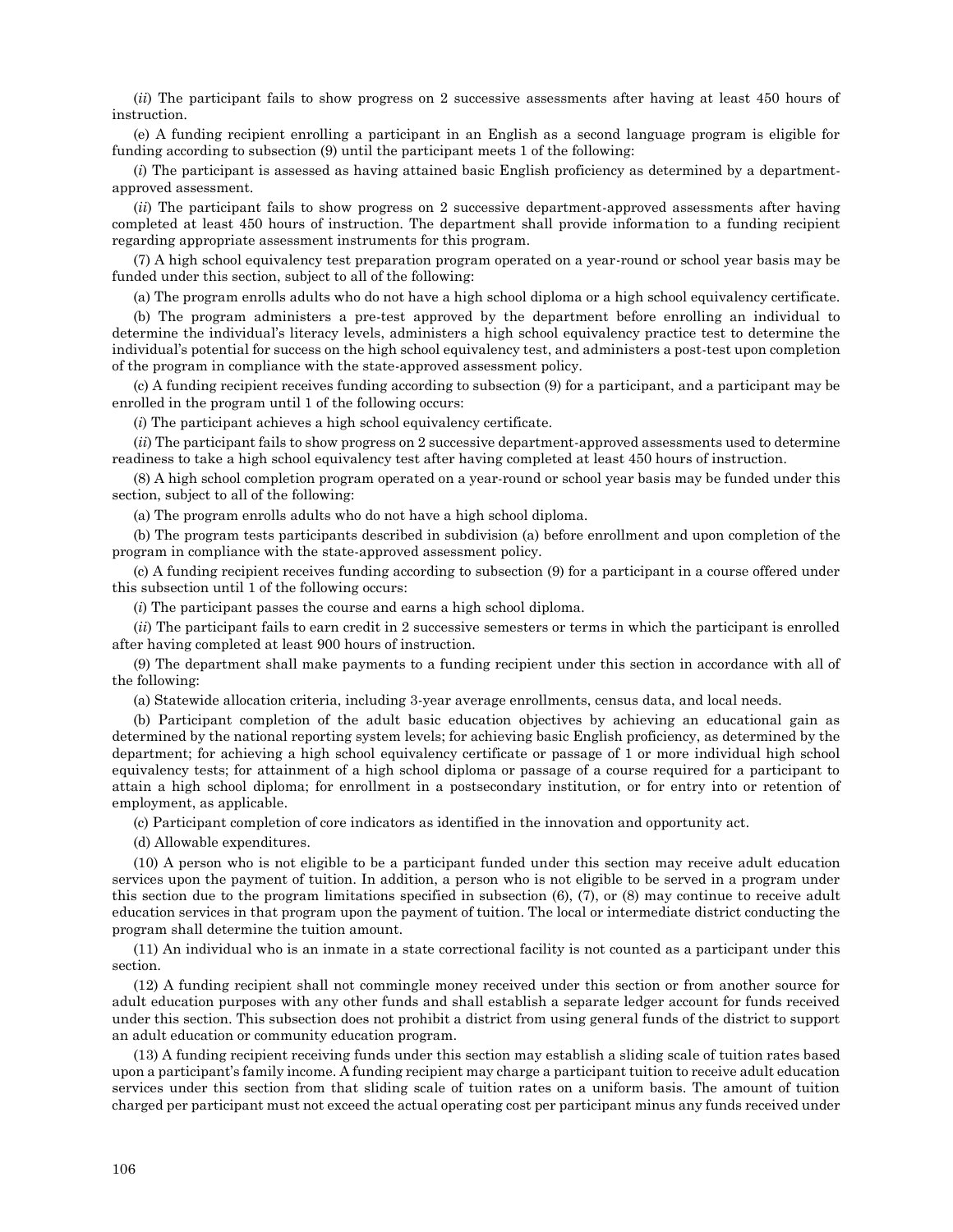this section per participant. A funding recipient may not charge a participant tuition under this section if the participant's income is at or below 200% of the federal poverty guidelines published by the United States Department of Health and Human Services.

(14) In order to receive funds under this section, a funding recipient shall furnish to the department, in a form and manner determined by the department, all information needed to administer this program and meet federal reporting requirements; shall allow the department or the department's designee to review all records related to the program for which it receives funds; and shall reimburse the state for all disallowances found in the review, as determined by the department. In addition, a funding recipient shall agree to pay to a career and technical education program under section 61a the amount of funding received under this section in the proportion of career and technical education coursework used to satisfy adult basic education programming, as billed to the funding recipient by programs operating under section 61a. In addition to the funding allocated under subsection (1), there is allocated for 2021-2022 an amount not to exceed \$500,000.00 to reimburse funding recipients for administrative and instructional expenses associated with commingling programming under this section and section 61a. The department shall make payments under this subsection to each funding recipient in the same proportion as funding calculated and allocated under subsection (4).

(15) From the amount appropriated in subsection (1), an amount not to exceed \$4,000,000.00 is allocated for 2021-2022 for grants to adult education or state-approved career technical center programs that connect adult education participants with employers as provided under this subsection. The department shall determine the amount of the grant to each program under this subsection, not to exceed \$350,000.00. To be eligible for funding under this subsection, a program must provide a collaboration linking adult education programs within the county, the area career technical center, and local employers. To receive funding under this subsection, an eligible program must satisfy all of the following:

(a) Connect adult education participants directly with employers by linking adult education, career and technical skills, and workforce development.

(b) Require adult education staff to work with Michigan Works! agency to identify a cohort of participants who are most prepared to successfully enter the workforce. Except as otherwise provided under this subdivision, participants identified under this subsection must be dually enrolled in adult education programming and in at least 1 state-approved technical course at the area career and technical center. A program that links participants identified under this subsection with adult education programming and commercial driver license courses does not need to enroll the participants in at least 1 state-approved technical course at the area career and technical center to be considered an eligible program under this subsection.

(c) Employ an individual staffed as an adult education navigator who will serve as a caseworker for each participant identified under subdivision (b). The navigator shall work with adult education staff and potential employers to design an educational program best suited to the personal and employment needs of the participant and shall work with human service agencies or other entities to address any barrier in the way of participant access.

(16) Each program funded under subsection (15) will receive funding for 3 years. After 3 years of operations and funding, a program must reapply for funding.

(17) Not later than December 1 of each year, a program funded under subsection (15) shall provide a report to the senate and house appropriations subcommittees on school aid, to the senate and house fiscal agencies, and to the state budget director identifying the number of participants, graduation rates, and a measure of transition to employment.

(18) Except as otherwise provided in this subsection, participants under subsection (15) must be concurrently enrolled and actively working toward obtaining a high school diploma or a high school equivalency certificate. Concurrent enrollment is not required under this subsection for a participant that was enrolled in adult education during the same program year and obtained a high school diploma or a high school equivalency certificate prior to enrollment in an eligible career and technical skills program under subsection (15). Up to 25% of adult education participants served under subsection (15) may already have a high school diploma or a high school equivalency certificate at the time of enrollment in an eligible career and technical skills program under subsection (15) and receive remediation services. It is intended that the cap described in the immediately preceding sentence is continually lowered on an annual basis until it eventually is 0%.

(19) The department shall approve at least 3 high school equivalency tests and determine whether a high school equivalency certificate meets the requisite standards for high school equivalency in this state.

(20) As used in this section:

(a) "Career and educational advisory council" means an advisory council to the local workforce development boards located in a prosperity region consisting of educational, employer, labor, and parent representatives.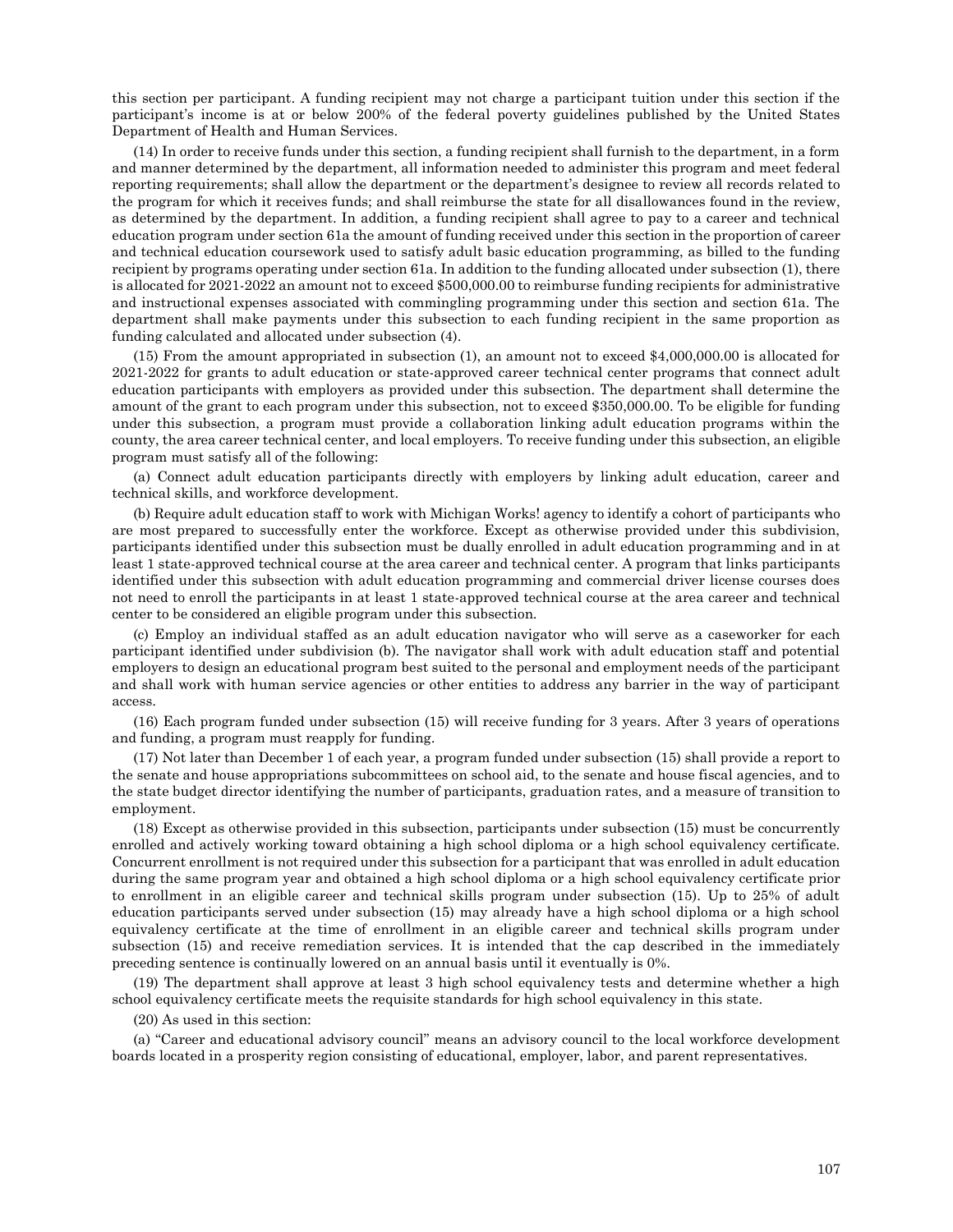(b) "Career pathway" means a combination of rigorous and high-quality education, training, and other services that comply with all of the following:

(*i*) Aligns with the skill needs of industries in the economy of this state or in the regional economy involved.

(*ii*) Prepares an individual to be successful in any of a full range of secondary or postsecondary education options, including apprenticeships registered under the act of August 16, 1937, commonly referred to as the national apprenticeship act, 29 USC 50 et seq.

(*iii*) Includes counseling to support an individual in achieving the individual's education and career goals.

(*iv*) Includes, as appropriate, education offered concurrently with and in the same context as workforce preparation activities and training for a specific occupation or occupational cluster.

(*v*) Organizes education, training, and other services to meet the particular needs of an individual in a manner that accelerates the educational and career advancement of the individual to the extent practicable.

(*vi*) Enables an individual to attain a secondary school diploma or its recognized equivalent, and at least 1 recognized postsecondary credential.

(*vii*) Helps an individual enter or advance within a specific occupation or occupational cluster.

(c) "Department" means the department of labor and economic opportunity.

(d) "Eligible adult education provider" means a district, intermediate district, a consortium of districts, a consortium of intermediate districts, or a consortium of districts and intermediate districts that is identified as part of the local process described in subsection (5)(c) and approved by the department.

Sec. 147. (1) The allocation for 2021-2022 for the public school employees' retirement system pursuant to the public school employees retirement act of 1979, 1980 PA 300, MCL 38.1301 to 38.1437, is made using the individual projected benefit entry age normal cost method of valuation and risk assumptions adopted by the public school employees retirement board and the department of technology, management, and budget.

(2) The annual level percentage of payroll contribution rates for the 2021-2022 fiscal year, as determined by the retirement system, are estimated as follows:

(a) Except as otherwise provided in this subdivision, for public school employees who first worked for a public school reporting unit before July 1, 2010 and who are enrolled in the health premium subsidy, the annual level percentage of payroll contribution rate is estimated at 43.28% with 28.23% paid directly by the employer. For 2021-2022, if the retirement system determines that the annual level percentage of payroll contribution rate estimated in the immediately preceding sentence needs to be adjusted, the annual level percentage of payroll contribution rate estimations under this subdivision are the estimations determined by the retirement system. If the retirement system makes a determination as described in the immediately preceding sentence, it shall issue its estimations publicly and describe the need for the adjustment described in the immediately preceding sentence.

(b) Except as otherwise provided in this subdivision, for public school employees who first worked for a public school reporting unit on or after July 1, 2010 and who are enrolled in the health premium subsidy, the annual level percentage of payroll contribution rate is estimated at 40.36% with 25.31% paid directly by the employer. For 2021-2022, if the retirement system determines that the annual level percentage of payroll contribution rate estimated in the immediately preceding sentence needs to be adjusted, the annual level percentage of payroll contribution rate estimations under this subdivision are the estimations determined by the retirement system. If the retirement system makes a determination as described in the immediately preceding sentence, it shall issue its estimations publicly and describe the need for the adjustment described in the immediately preceding sentence.

(c) Except as otherwise provided in this subdivision, for public school employees who first worked for a public school reporting unit on or after July 1, 2010 and who participate in the personal healthcare fund, the annual level percentage of payroll contribution rate is estimated at 39.50% with 24.45% paid directly by the employer. For 2021-2022, if the retirement system determines that the annual level percentage of payroll contribution rate estimated in the immediately preceding sentence needs to be adjusted, the annual level percentage of payroll contribution rate estimations under this subdivision are the estimations determined by the retirement system. If the retirement system makes a determination as described in the immediately preceding sentence, it shall issue its estimations publicly and describe the need for the adjustment described in the immediately preceding sentence.

(d) Except as otherwise provided in this subdivision, for public school employees who first worked for a public school reporting unit on or after September 4, 2012, who elect defined contribution, and who participate in the personal healthcare fund, the annual level percentage of payroll contribution rate is estimated at 36.01% with 20.96% paid directly by the employer. For 2021-2022, if the retirement system determines that the annual level percentage of payroll contribution rate estimated in the immediately preceding sentence needs to be adjusted, the annual level percentage of payroll contribution rate estimations under this subdivision are the estimations determined by the retirement system. If the retirement system makes a determination as described in the immediately preceding sentence, it shall issue its estimations publicly and describe the need for the adjustment described in the immediately preceding sentence.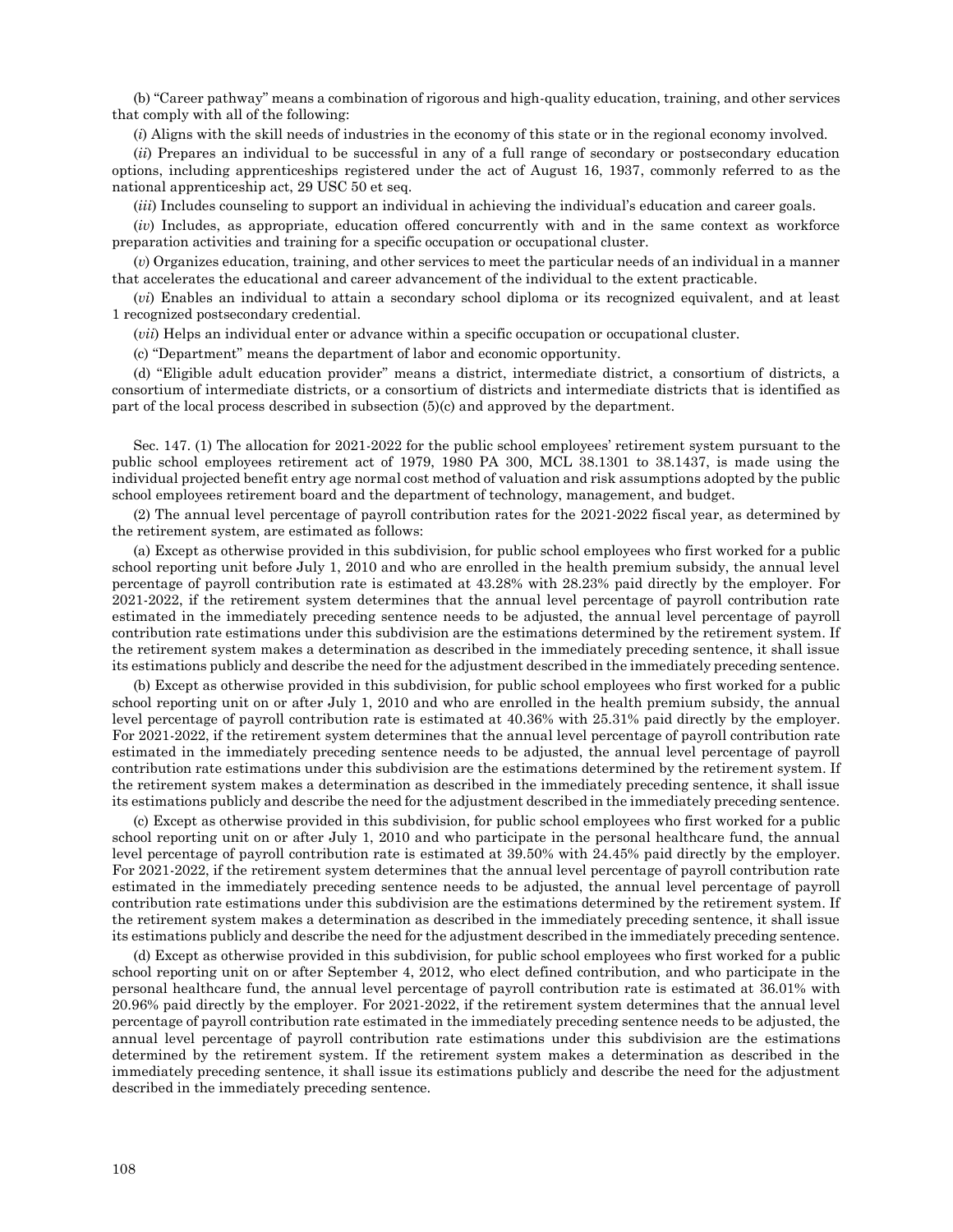(e) Except as otherwise provided in this subdivision, for public school employees who first worked for a public school reporting unit before July 1, 2010, who elect defined contribution, and who are enrolled in the health premium subsidy, the annual level percentage of payroll contribution rate is estimated at 36.87% with 21.82% paid directly by the employer. For 2021-2022, if the retirement system determines that the annual level percentage of payroll contribution rate estimated in the immediately preceding sentence needs to be adjusted, the annual level percentage of payroll contribution rate estimations under this subdivision are the estimations determined by the retirement system. If the retirement system makes a determination as described in the immediately preceding sentence, it shall issue its estimations publicly and describe the need for the adjustment described in the immediately preceding sentence.

(f) Except as otherwise provided in this subdivision, for public school employees who first worked for a public school reporting unit before July 1, 2010, who elect defined contribution, and who participate in the personal healthcare fund, the annual level percentage of payroll contribution rate is estimated at 36.01% with 20.96% paid directly by the employer. For 2021-2022, if the retirement system determines that the annual level percentage of payroll contribution rate estimated in the immediately preceding sentence needs to be adjusted, the annual level percentage of payroll contribution rate estimations under this subdivision are the estimations determined by the retirement system. If the retirement system makes a determination as described in the immediately preceding sentence, it shall issue its estimations publicly and describe the need for the adjustment described in the immediately preceding sentence.

(g) Except as otherwise provided in this subdivision, for public school employees who first worked for a public school reporting unit before July 1, 2010 and who participate in the personal healthcare fund, the annual level percentage of payroll contribution rate is estimated at 42.42% with 27.37% paid directly by the employer. For 2021-2022, if the retirement system determines that the annual level percentage of payroll contribution rate estimated in the immediately preceding sentence needs to be adjusted, the annual level percentage of payroll contribution rate estimations under this subdivision are the estimations determined by the retirement system. If the retirement system makes a determination as described in the immediately preceding sentence, it shall issue its estimations publicly and describe the need for the adjustment described in the immediately preceding sentence.

(h) Except as otherwise provided in this subdivision, for public school employees who first worked for a public school reporting unit after January 31, 2018 and who elect to become members of the MPSERS plan, the annual level percentage of payroll contribution rate is estimated at 42.21% with 27.16% paid directly by the employer. For 2021-2022, if the retirement system determines that the annual level percentage of payroll contribution rate estimated in the immediately preceding sentence needs to be adjusted, the annual level percentage of payroll contribution rate estimations under this subdivision are the estimations determined by the retirement system. If the retirement system makes a determination as described in the immediately preceding sentence, it shall issue its estimations publicly and describe the need for the adjustment described in the immediately preceding sentence.

(3) In addition to the employer payments described in subsection (2), the employer shall pay the applicable contributions to the Tier 2 plan, as determined by the public school employees retirement act of 1979, 1980 PA 300, MCL 38.1301 to 38.1437.

(4) The contribution rates in subsection (2) reflect an amortization period of 17 years for 2021-2022. The public school employees' retirement system board shall notify each district and intermediate district by February 28 of each fiscal year of the estimated contribution rate for the next fiscal year.

Sec. 147a. (1) From the appropriation in section 11, there is allocated for 2020-2021 an amount not to exceed \$100,000,000.00 and for 2021-2022 an amount not to exceed \$100,000,000.00 for payments to participating districts. A participating district that receives money under this subsection shall use that money solely for the purpose of offsetting a portion of the retirement contributions owed by the district for the fiscal year in which it is received. The amount allocated to each participating district under this subsection is based on each participating district's percentage of the total statewide payroll for all participating districts for the immediately preceding fiscal year. As used in this subsection, "participating district" means a district that is a reporting unit of the Michigan public school employees' retirement system under the public school employees retirement act of 1979, 1980 PA 300, MCL 38.1301 to 38.1437, and that reports employees to the Michigan public school employees' retirement system for the applicable fiscal year.

(2) In addition to the allocation under subsection (1), from the state school aid fund money appropriated under section 11, there is allocated an amount not to exceed \$190,430,000.00 for 2020-2021 and an amount not to exceed \$177,400,000.00 for 2021-2022 for payments to participating districts and intermediate districts and from the general fund money appropriated under section 11, there is allocated an amount not to exceed \$70,000.00 for 2020-2021 and an amount not to exceed \$60,000.00 for 2021-2022 for payments to participating district libraries. The amount allocated to each participating entity under this subsection is based on each participating entity's reported quarterly payroll for members that became tier 1 prior to February 1, 2018 for the current fiscal year. A participating entity that receives money under this subsection shall use that money solely for the purpose of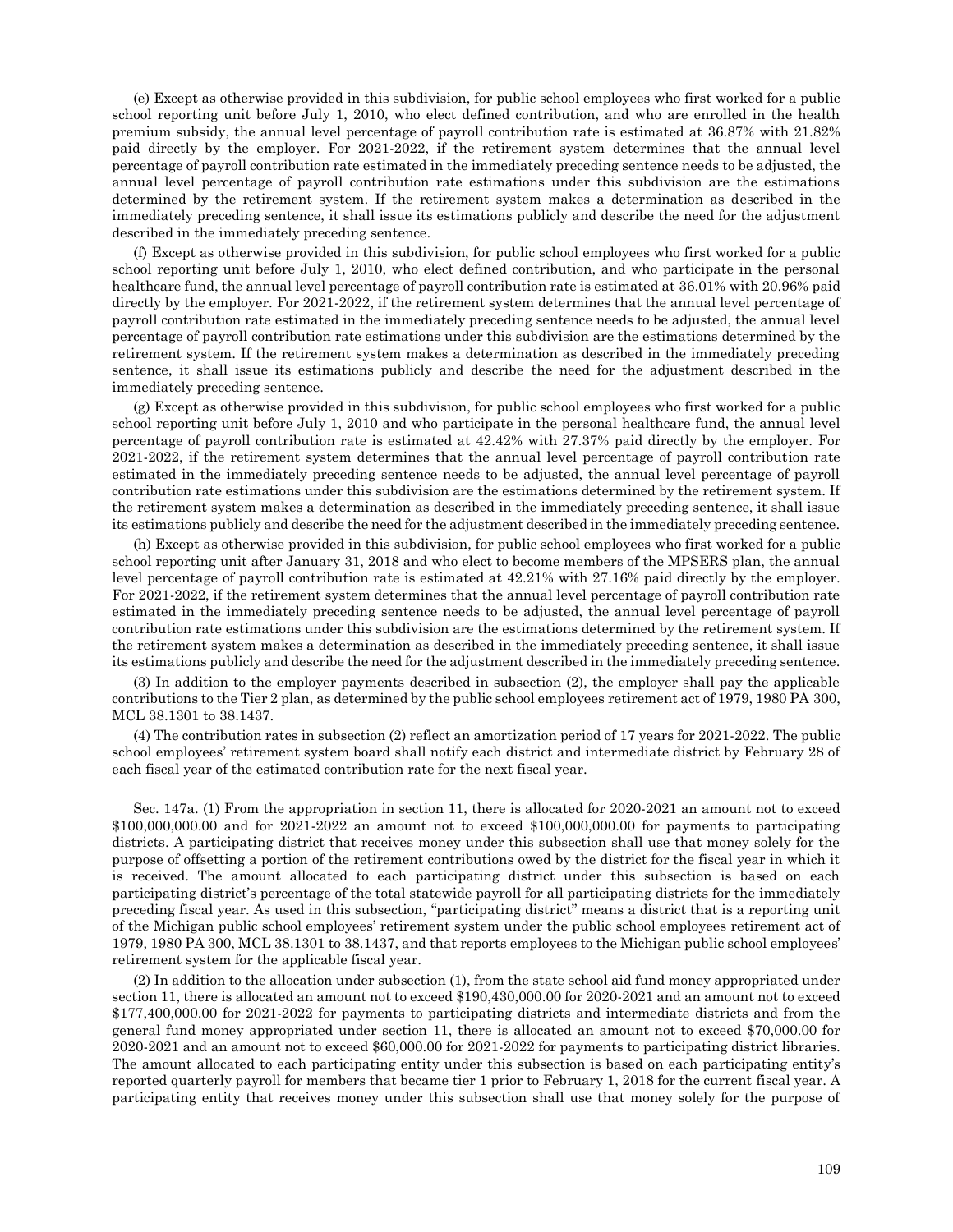offsetting a portion of the normal cost contribution rate. As used in this subsection:

(a) "District library" means a district library established under the district library establishment act, 1989 PA 24, MCL 397.171 to 397.196.

(b) "Participating entity" means a district, intermediate district, or district library that is a reporting unit of the Michigan public school employees' retirement system under the public school employees retirement act of 1979, 1980 PA 300, MCL 38.1301 to 38.1437, and that reports employees to the Michigan public school employees' retirement system for the applicable fiscal year.

Sec. 147b. (1) The MPSERS retirement obligation reform reserve fund is created as a separate account within the state school aid fund.

(2) The state treasurer may receive money or other assets from any source for deposit into the MPSERS retirement obligation reform reserve fund. The state treasurer shall direct the investment of the MPSERS retirement obligation reform reserve fund. The state treasurer shall credit to the MPSERS retirement obligation reform reserve fund interest and earnings from the MPSERS retirement obligation reform reserve fund.

(3) Money available in the MPSERS retirement obligation reform reserve fund must not be expended without a specific appropriation.

(4) Money in the MPSERS retirement obligation reform reserve fund at the close of the fiscal year remains in the MPSERS retirement obligation reform reserve fund and does not lapse to the state school aid fund or to the general fund. The department of treasury is the administrator of the MPSERS retirement obligation reform reserve fund for auditing purposes.

Sec. 147c. From the state school aid fund money appropriated in section 11, there is allocated for 2021-2022 an amount not to exceed \$1,468,500,000.00 for payments to districts and intermediate districts that are participating entities of the Michigan public school employees' retirement system. In addition, from the general fund money appropriated in section 11, there is allocated for 2021-2022 an amount not to exceed \$500,000.00 for payments to district libraries that are participating entities of the Michigan public school employees' retirement system. All of the following apply to funding under this section:

(a) Except as otherwise provided in this subdivision, for 2021-2022, the amounts allocated under this section are estimated to provide an average MPSERS rate cap per pupil amount of \$911.00 and are estimated to provide a rate cap per pupil for districts ranging between \$5.00 and \$4,200.00. For 2021-2022, if the retirement system determines the average MPSERS rate cap per pupil amount and rate cap per pupil for districts estimated in the immediately preceding sentence need to be adjusted, the estimated average MPSERS rate cap per pupil amount and estimated rate cap per pupil for districts under this subdivision are the estimations determined by the retirement system. If the retirement system makes a determination as described in the immediately preceding sentence, it shall issue its estimations publicly and describe the need for the adjustment described in the immediately preceding sentence.

(b) Payments made under this section are equal to the difference between the unfunded actuarial accrued liability contribution rate as calculated pursuant to section 41 of the public school employees retirement act of 1979, 1980 PA 300, MCL 38.1341, as calculated without taking into account the maximum employer rate of 20.96% included in section 41 of the public school employees retirement act of 1979, 1980 PA 300, MCL 38.1341, and the maximum employer rate of 20.96% included in section 41 of the public school employees retirement act of 1979, 1980 PA 300, MCL 38.1341.

(c) The amount allocated to each participating entity under this section is based on each participating entity's proportion of the total covered payroll for the immediately preceding fiscal year for the same type of participating entities. A participating entity that receives funds under this section shall use the funds solely for the purpose of retirement contributions as specified in subdivision (d).

(d) Each participating entity receiving funds under this section shall forward an amount equal to the amount allocated under subdivision (c) to the retirement system in a form, manner, and time frame determined by the retirement system.

(e) Funds allocated under this section should be considered when comparing a district's growth in total state aid funding from 1 fiscal year to the next.

(f) Not later than December 20, 2021, the department shall publish and post on its website an estimated MPSERS rate cap per pupil for each district.

(g) The office of retirement services shall first apply funds allocated under this section to pension contributions and, if any funds remain after that payment, shall apply those remaining funds to other postemployment benefit contributions.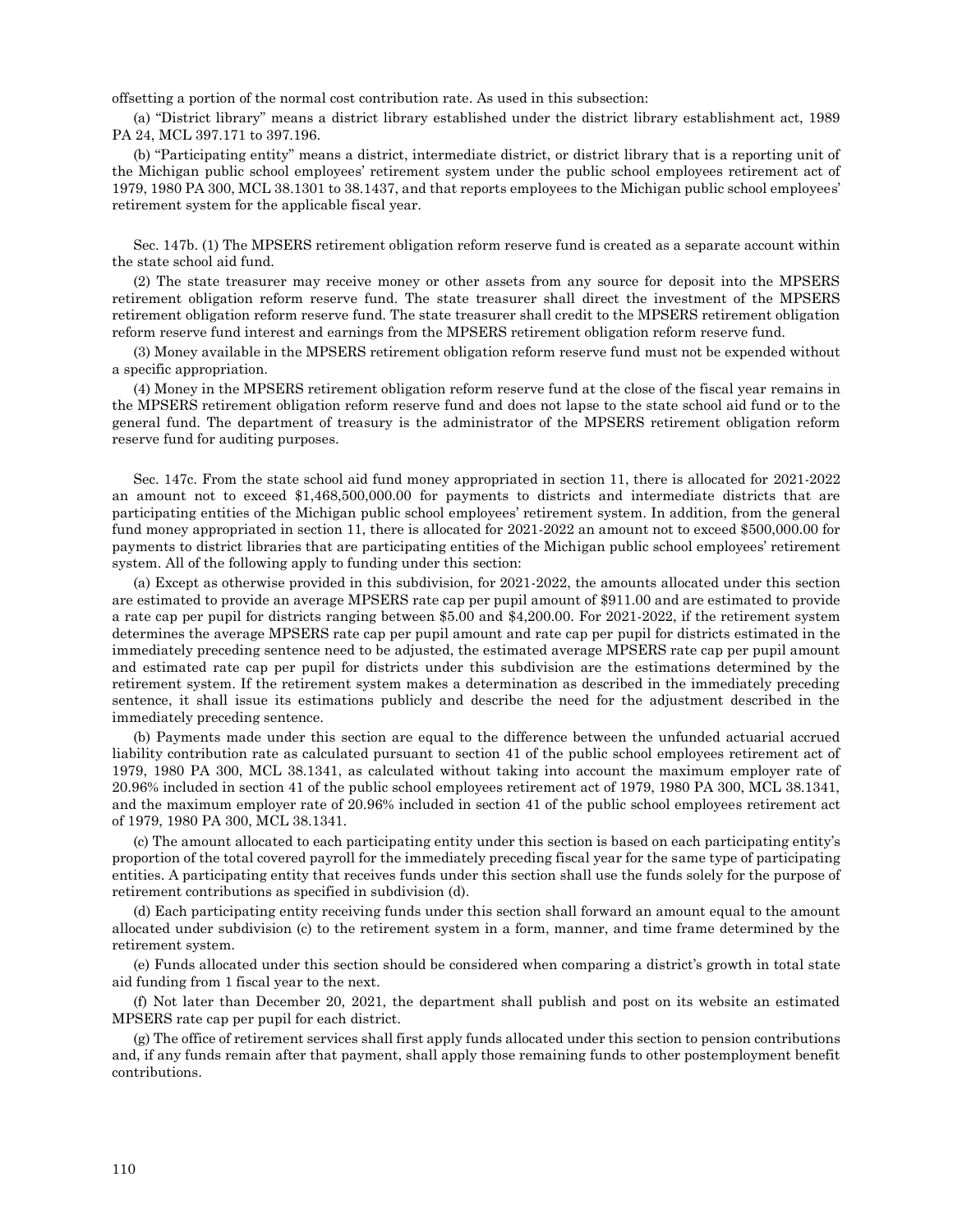(h) As used in this section:

(*i*) "District library" means a district library established under the district library establishment act, 1989 PA 24, MCL 397.171 to 397.196.

(*ii*) "MPSERS rate cap per pupil" means an amount equal to the quotient of the district's payment under this section divided by the district's pupils in membership.

(*iii*) "Participating entity" means a district, intermediate district, or district library that is a reporting unit of the Michigan public school employees' retirement system under the public school employees retirement act of 1979, 1980 PA 300, MCL 38.1301 to 38.1437, and that reports employees to the Michigan public school employees' retirement system for the applicable fiscal year.

(*iv*) "Retirement board" means the board that administers the retirement system under the public school employees retirement act of 1979, 1980 PA 300, MCL 38.1301 to 38.1437.

(*v*) "Retirement system" means the Michigan public school employees' retirement system under the public school employees retirement act of 1979, 1980 PA 300, MCL 38.1301 to 38.1437.

Sec. 147e. (1) From the state school aid fund money appropriated in section 11, there is allocated for 2020- 2021 an amount not to exceed \$33,800,000.00 and there is allocated for 2021-2022 an amount not to exceed \$65,300,000.00 for payments to participating entities.

(2) The payment to each participating entity under this section is the sum of the amounts under this subsection as follows:

(a) An amount equal to the contributions made by a participating entity for the additional contribution made to a qualified participant's Tier 2 account in an amount equal to the contribution made by the qualified participant not to exceed 3% of the qualified participant's compensation as provided for under section 131(6) of the public school employees retirement act of 1979, 1980 PA 300, MCL 38.1431.

(b) Beginning October 1, 2017, an amount equal to the contributions made by a participating entity for a qualified participant who is only a Tier 2 qualified participant under section 81d of the public school employees retirement act of 1979, 1980 PA 300, MCL 38.1381d, not to exceed 4%, and, beginning February 1, 2018, not to exceed 1%, of the qualified participant's compensation.

(c) An amount equal to the increase in employer normal cost contributions under section 41b(2) of the public school employees retirement act of 1979, 1980 PA 300, MCL 38.1341b, for a member that was hired after February 1, 2018 and chose to participate in Tier 1, compared to the employer normal cost contribution for a member under section 41b(1) of the public school employees retirement act of 1979, 1980 PA 300, MCL 38.1341b.

(3) As used in this section:

(a) "Member" means that term as defined under the public school employees retirement act of 1979, 1980 PA 300, MCL 38.1301 to 38.1437.

(b) "Participating entity" means a district, intermediate district, or community college that is a reporting unit of the Michigan public school employees' retirement system under the public school employees retirement act of 1979, 1980 PA 300, MCL 38.1301 to 38.1437, and that reports employees to the Michigan public school employees' retirement system for the applicable fiscal year.

(c) "Qualified participant" means that term as defined under section 124 of the public school employees retirement act of 1979, 1980 PA 300, MCL 38.1424.

Sec. 152a. (1) As required by the court in the consolidated cases known as *Adair v State of Michigan*, 486 Mich 468 (2010), from the state school aid fund money appropriated in section 11, there is allocated for 2021- 2022 an amount not to exceed \$38,000,500.00 to be used solely for the purpose of paying necessary costs related to the state-mandated collection, maintenance, and reporting of data to this state.

(2) From the allocation in subsection (1), the department shall make payments to districts and intermediate districts in an equal amount per pupil based on the total number of pupils in membership in each district and intermediate district. The department shall not make any adjustment to these payments after the final installment payment under section 17b is made.

Sec. 152b. (1) From the general fund money appropriated under section 11, there is allocated an amount not to exceed \$1,000,000.00 for 2021-2022 to reimburse actual costs incurred by nonpublic schools in complying with a health, safety, or welfare requirement mandated by a law or administrative rule of this state.

(2) By January 1 of each applicable fiscal year, the department shall publish a form for reporting actual costs incurred by a nonpublic school in complying with a health, safety, or welfare requirement mandated under state law containing each health, safety, or welfare requirement mandated by a law or administrative rule of this state applicable to a nonpublic school and with a reference to each relevant provision of law or administrative rule for the requirement. The form shall be posted on the department's website in electronic form.

(3) By June 30 of each applicable fiscal year, a nonpublic school seeking reimbursement for actual costs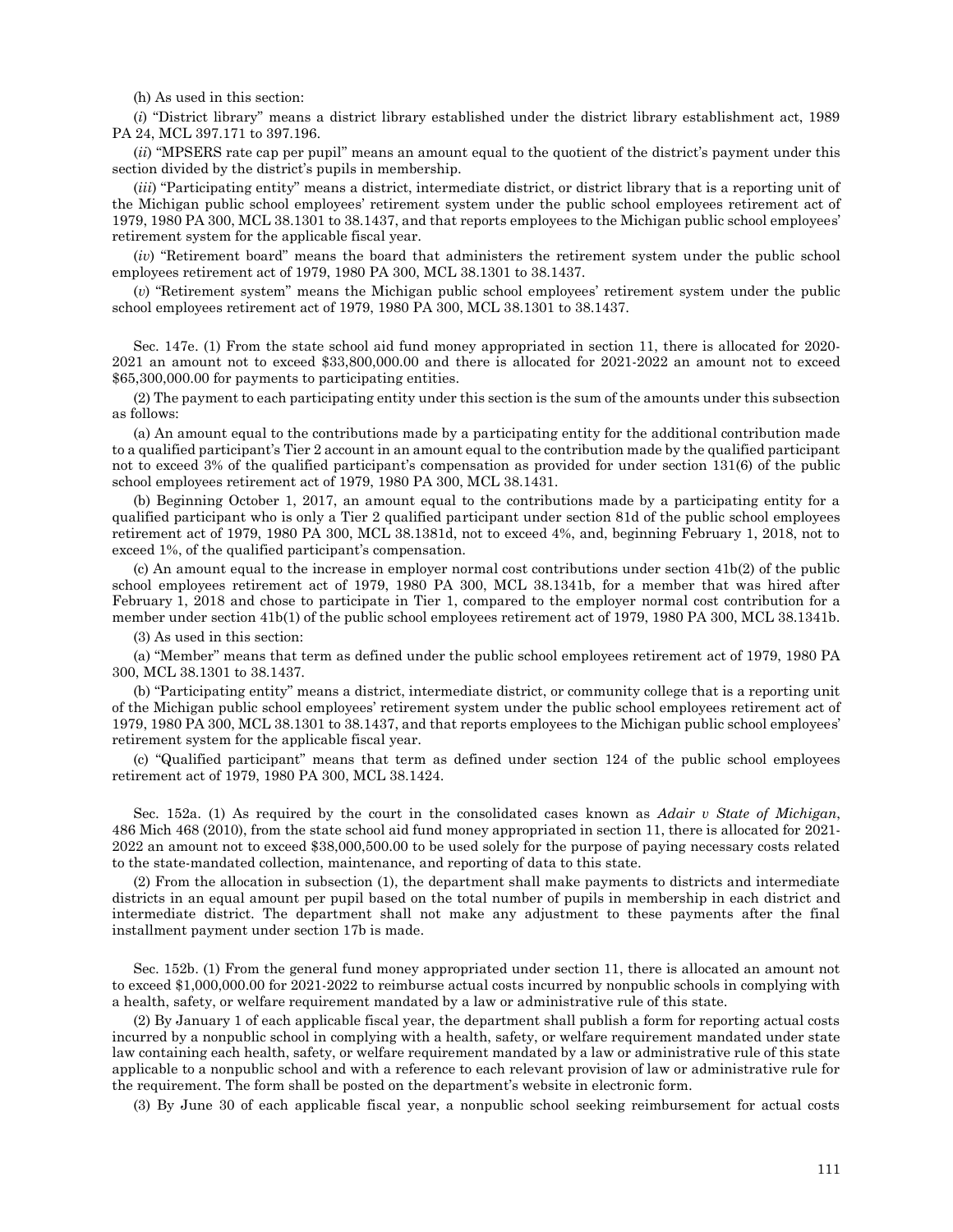incurred in complying with a health, safety, or welfare requirement under a law or administrative rule of this state during each applicable school year shall submit a completed form described in subsection (2) to the department. This section does not require a nonpublic school to submit a form described in subsection (2). A nonpublic school is not eligible for reimbursement under this section if the nonpublic school does not submit the form described in subsection (2) in a timely manner.

(4) By August 15 of each applicable fiscal year, the department shall distribute funds to each nonpublic school that submits a completed form described under subsection (2) in a timely manner. The superintendent shall determine the amount of funds to be paid to each nonpublic school in an amount that does not exceed the nonpublic school's actual costs in complying with a health, safety, or welfare requirement under a law or administrative rule of this state. The superintendent shall calculate a nonpublic school's actual cost in accordance with this section.

(5) If the funds allocated under this section are insufficient to fully fund payments as otherwise calculated under this section, the department shall distribute funds under this section on a prorated or other equitable basis as determined by the superintendent.

(6) The department may review the records of a nonpublic school submitting a form described in subsection (2) only for the limited purpose of verifying the nonpublic school's compliance with this section. If a nonpublic school does not allow the department to review records under this subsection, the nonpublic school is not eligible for reimbursement under this section.

(7) The funds appropriated under this section are for purposes related to education, are considered to be incidental to the operation of a nonpublic school, are noninstructional in character, and are intended for the public purpose of ensuring the health, safety, and welfare of the children in nonpublic schools and to reimburse nonpublic schools for costs described in this section.

(8) Funds allocated under this section are not intended to aid or maintain any nonpublic school, support the attendance of any student at a nonpublic school, employ any person at a nonpublic school, support the attendance of any student at any location where instruction is offered to a nonpublic school student, or support the employment of any person at any location where instruction is offered to a nonpublic school student.

(9) For purposes of this section, "actual cost" means the hourly wage for the employee or employees performing a task or tasks required to comply with a health, safety, or welfare requirement under a law or administrative rule of this state identified by the department under subsection (2) and is to be calculated in accordance with the form published by the department under subsection (2), which shall include a detailed itemization of costs. The nonpublic school shall not charge more than the hourly wage of its lowest-paid employee capable of performing a specific task regardless of whether that individual is available and regardless of who actually performs a specific task. Labor costs under this subsection shall be estimated and charged in increments of 15 minutes or more, with all partial time increments rounded down. When calculating costs under subsection (4), fee components shall be itemized in a manner that expresses both the hourly wage and the number of hours charged. The nonpublic school may not charge any applicable labor charge amount to cover or partially cover the cost of health or fringe benefits. A nonpublic school shall not charge any overtime wages in the calculation of labor costs.

(10) For the purposes of this section, the actual cost incurred by a nonpublic school for taking daily student attendance shall be considered an actual cost in complying with a health, safety, or welfare requirement under a law or administrative rule of this state. Training fees, inspection fees, and criminal background check fees are considered actual costs in complying with a health, safety, or welfare requirement under a law or administrative rule of this state.

(11) The funds allocated under this section for 2017-2018 are a work project appropriation, and any unexpended funds for 2017-2018 are carried forward into 2018-2019. The purpose of the work project is to continue to reimburse nonpublic schools for actual costs incurred in complying with a health, safety, or welfare requirement mandated by a law or administrative rule of this state. The estimated completion date of the work project is September 30, 2022.

(12) The funds allocated under this section for 2018-2019 are a work project appropriation, and any unexpended funds for 2018-2019 are carried forward into 2019-2020. The purpose of the work project is to continue to reimburse nonpublic schools for actual costs incurred in complying with a health, safety, or welfare requirement mandated by a law or administrative rule of this state. The estimated completion date of the work project is September 30, 2022.

(13) The funds allocated under this section for 2021-2022 are a work project appropriation, and any unexpended funds for 2021-2022 are carried forward into 2022-2023. The purpose of the work project is to continue to reimburse nonpublic schools for actual costs incurred in complying with a health, safety, or welfare requirement mandated by a law or administrative rule of this state. The estimated completion date of the work project is September 30, 2023.

(14) The department shall reimburse nonpublic schools for actual costs incurred in complying with health, safety, or welfare requirements under a law or administrative rule of this state from 2018-2019 through 2020- 2021 using work project funds or, if those funds are insufficient to fund reimbursements under this subsection,